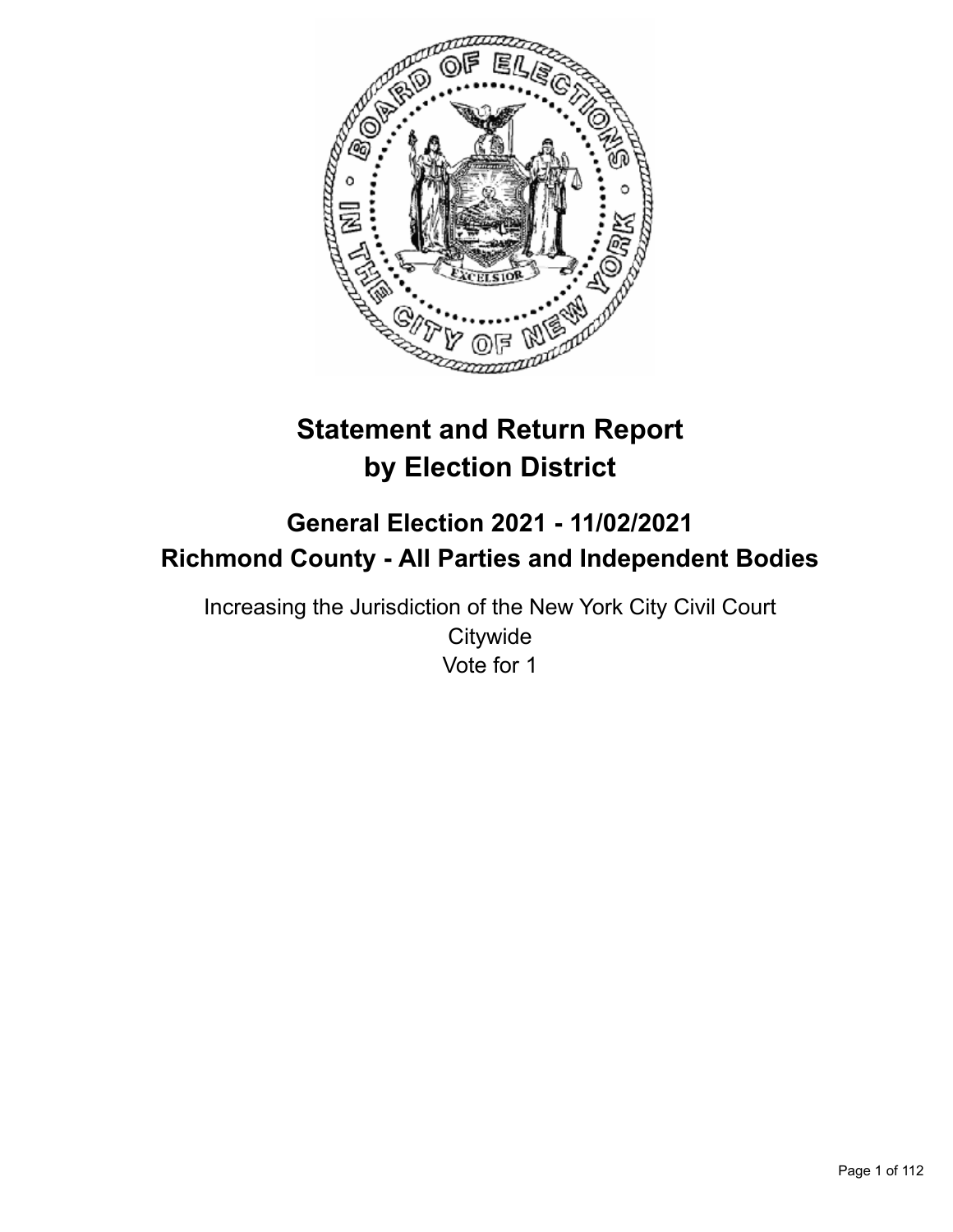

| PUBLIC COUNTER                                           | 333 |
|----------------------------------------------------------|-----|
| MANUALLY COUNTED EMERGENCY                               | 0   |
| ABSENTEE / MILITARY                                      | 18  |
| AFFIDAVIT                                                |     |
| Total Ballots                                            | 352 |
| Less - Inapplicable Federal/Special Presidential Ballots | 0   |
| <b>Total Applicable Ballots</b>                          | 352 |
| YES                                                      | 248 |
| NO.                                                      | 49  |
| <b>Total Votes</b>                                       | 297 |
| Unrecorded                                               | 55  |

#### **002/61**

| PUBLIC COUNTER                                           | 289            |
|----------------------------------------------------------|----------------|
| <b>MANUALLY COUNTED EMERGENCY</b>                        | 0              |
| ABSENTEE / MILITARY                                      | 34             |
| AFFIDAVIT                                                | $\overline{2}$ |
| <b>Total Ballots</b>                                     | 325            |
| Less - Inapplicable Federal/Special Presidential Ballots | $\Omega$       |
| <b>Total Applicable Ballots</b>                          | 325            |
| <b>YES</b>                                               | 233            |
| <b>NO</b>                                                | 56             |
| <b>Total Votes</b>                                       | 289            |
| Unrecorded                                               | 36             |

| PUBLIC COUNTER                                           | 365      |
|----------------------------------------------------------|----------|
| <b>MANUALLY COUNTED EMERGENCY</b>                        | 0        |
| ABSENTEE / MILITARY                                      | 24       |
| <b>AFFIDAVIT</b>                                         | 4        |
| <b>Total Ballots</b>                                     | 393      |
| Less - Inapplicable Federal/Special Presidential Ballots | $\Omega$ |
| <b>Total Applicable Ballots</b>                          | 393      |
| <b>YES</b>                                               | 299      |
| <b>NO</b>                                                | 62       |
| <b>Total Votes</b>                                       | 361      |
| Unrecorded                                               | 32       |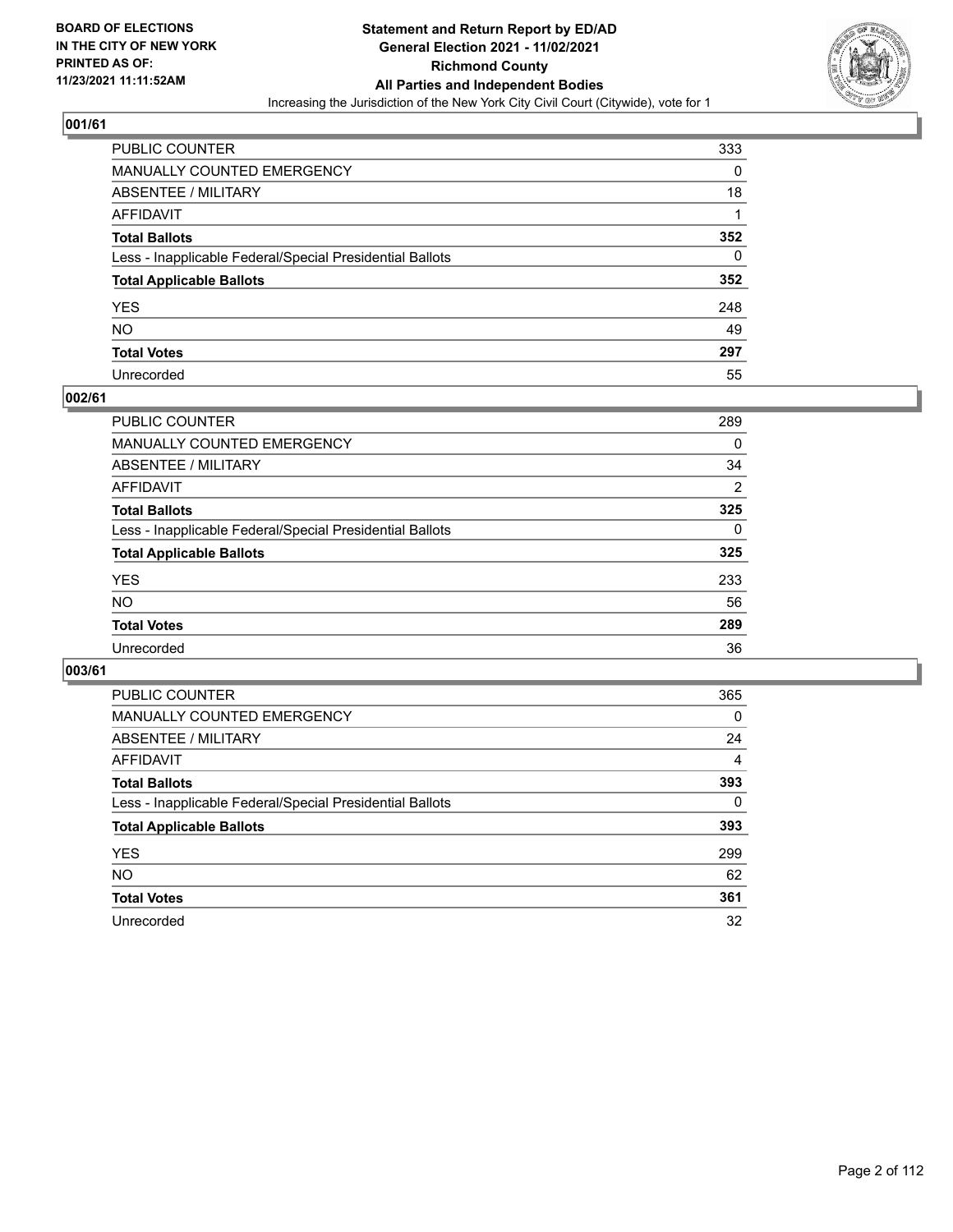

| PUBLIC COUNTER                                           | 222 |
|----------------------------------------------------------|-----|
| MANUALLY COUNTED EMERGENCY                               | 0   |
| ABSENTEE / MILITARY                                      | 17  |
| AFFIDAVIT                                                |     |
| Total Ballots                                            | 240 |
| Less - Inapplicable Federal/Special Presidential Ballots | 0   |
| <b>Total Applicable Ballots</b>                          | 240 |
| YES                                                      | 179 |
| NO.                                                      | 42  |
| <b>Total Votes</b>                                       | 221 |
| Unrecorded                                               | 19  |

#### **005/61**

| <b>PUBLIC COUNTER</b>                                    | 189      |
|----------------------------------------------------------|----------|
| MANUALLY COUNTED EMERGENCY                               | $\Omega$ |
| ABSENTEE / MILITARY                                      | 12       |
| AFFIDAVIT                                                |          |
| <b>Total Ballots</b>                                     | 202      |
| Less - Inapplicable Federal/Special Presidential Ballots | $\Omega$ |
| <b>Total Applicable Ballots</b>                          | 202      |
| <b>YES</b>                                               | 162      |
| <b>NO</b>                                                | 27       |
| <b>Total Votes</b>                                       | 189      |
| Unrecorded                                               | 13       |

| <b>PUBLIC COUNTER</b>                                    | 156          |
|----------------------------------------------------------|--------------|
| <b>MANUALLY COUNTED EMERGENCY</b>                        | 0            |
| ABSENTEE / MILITARY                                      | 40           |
| AFFIDAVIT                                                | $\mathbf{0}$ |
| <b>Total Ballots</b>                                     | 196          |
| Less - Inapplicable Federal/Special Presidential Ballots | $\Omega$     |
| <b>Total Applicable Ballots</b>                          | 196          |
| <b>YES</b>                                               | 130          |
| <b>NO</b>                                                | 49           |
| <b>Total Votes</b>                                       | 179          |
| Unrecorded                                               | 17           |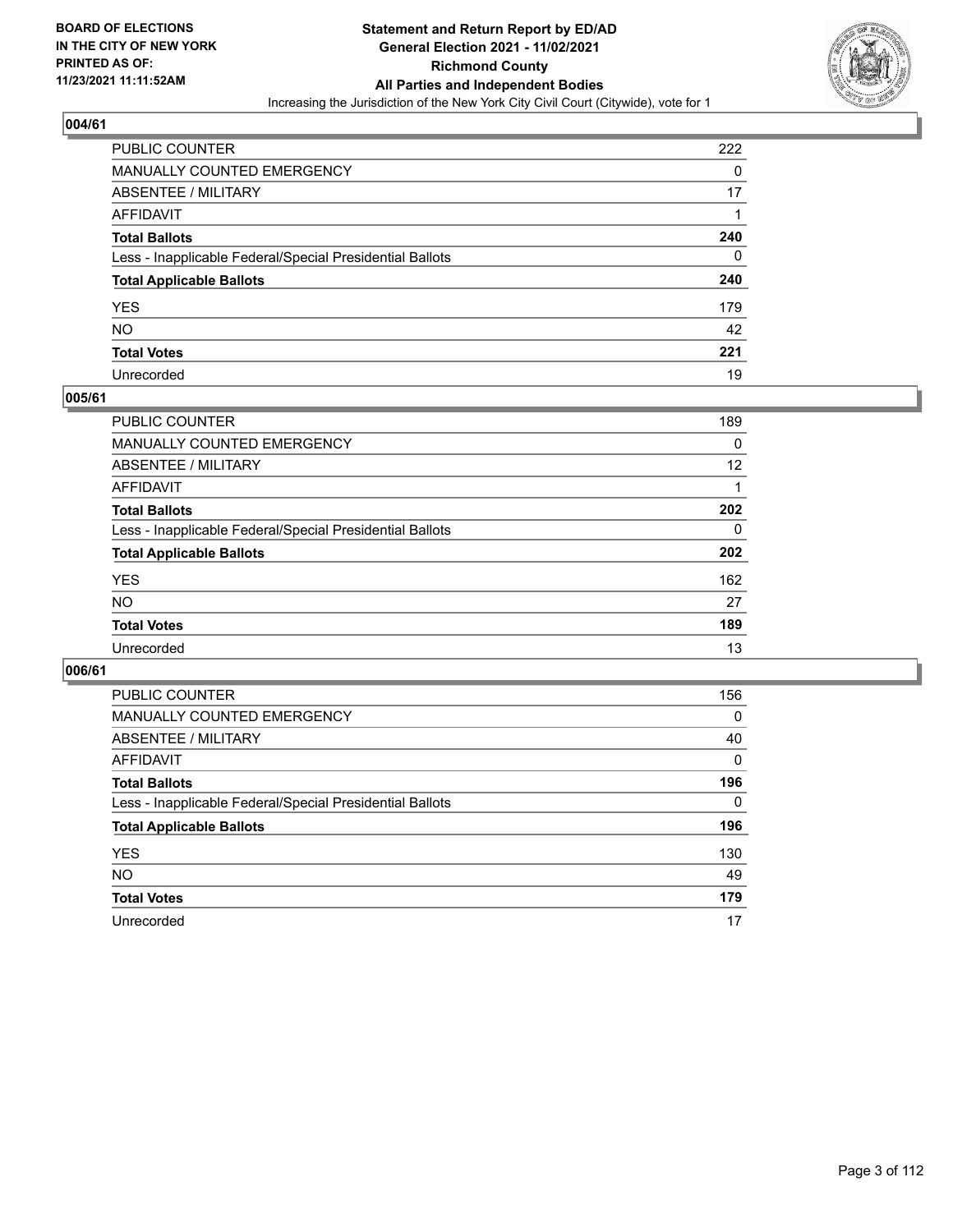

| PUBLIC COUNTER                                           | 174 |
|----------------------------------------------------------|-----|
| MANUALLY COUNTED EMERGENCY                               | 0   |
| ABSENTEE / MILITARY                                      | 9   |
| AFFIDAVIT                                                | 0   |
| Total Ballots                                            | 183 |
| Less - Inapplicable Federal/Special Presidential Ballots | 0   |
| <b>Total Applicable Ballots</b>                          | 183 |
| YES                                                      | 134 |
| NO.                                                      | 28  |
| <b>Total Votes</b>                                       | 162 |
| Unrecorded                                               | 21  |

#### **008/61**

| <b>PUBLIC COUNTER</b>                                    | 110      |
|----------------------------------------------------------|----------|
| <b>MANUALLY COUNTED EMERGENCY</b>                        | $\Omega$ |
| ABSENTEE / MILITARY                                      | 9        |
| AFFIDAVIT                                                |          |
| <b>Total Ballots</b>                                     | 120      |
| Less - Inapplicable Federal/Special Presidential Ballots | 0        |
| <b>Total Applicable Ballots</b>                          | 120      |
| <b>YES</b>                                               | 87       |
| <b>NO</b>                                                | 25       |
| <b>Total Votes</b>                                       | $112$    |
| Unrecorded                                               | 8        |

| <b>PUBLIC COUNTER</b>                                    | 388      |
|----------------------------------------------------------|----------|
| MANUALLY COUNTED EMERGENCY                               | $\Omega$ |
| ABSENTEE / MILITARY                                      | 20       |
| AFFIDAVIT                                                |          |
| <b>Total Ballots</b>                                     | 409      |
| Less - Inapplicable Federal/Special Presidential Ballots | $\Omega$ |
| <b>Total Applicable Ballots</b>                          | 409      |
| <b>YES</b>                                               | 298      |
| NO.                                                      | 73       |
| <b>Total Votes</b>                                       | 371      |
| Unrecorded                                               | 38       |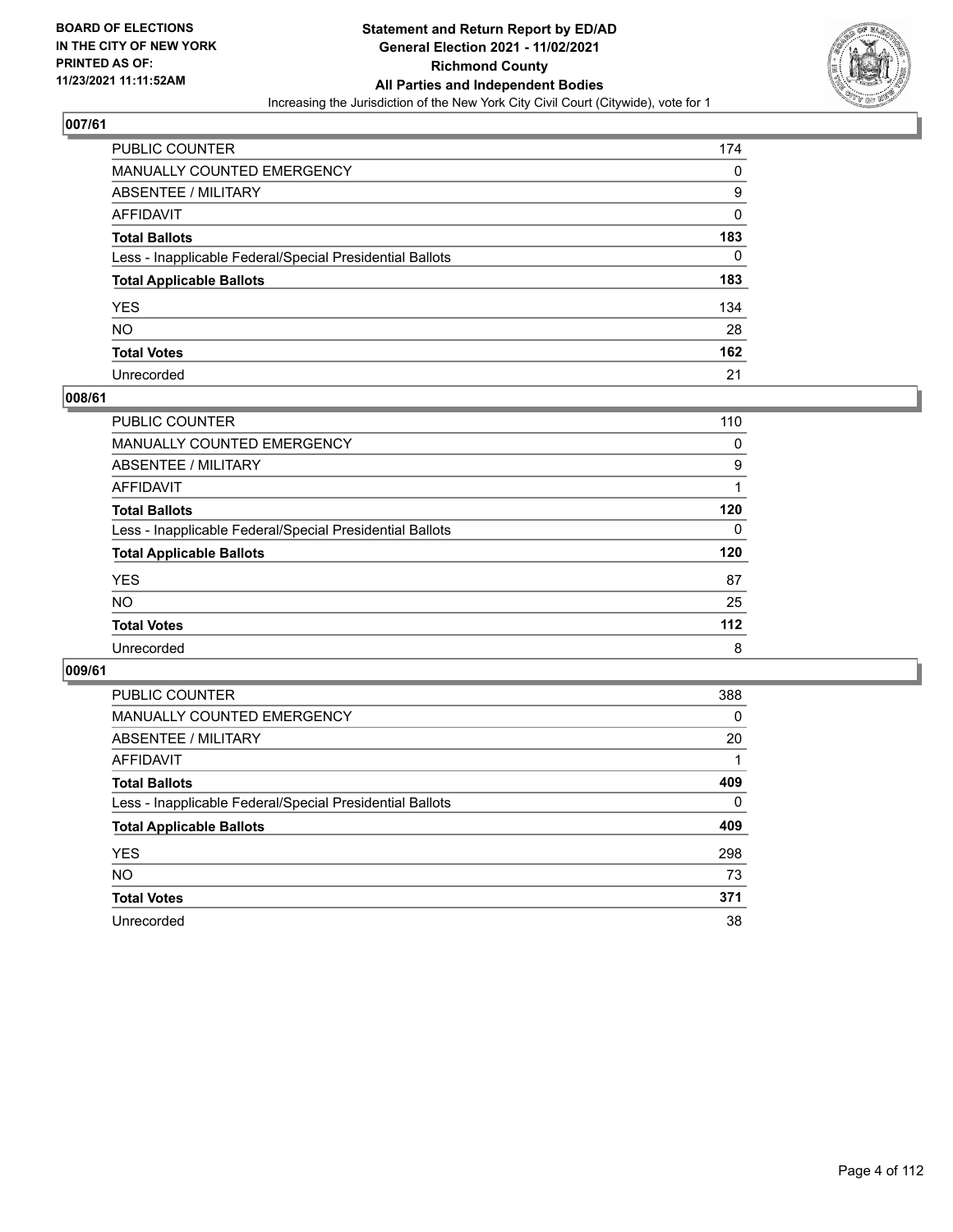

| PUBLIC COUNTER                                           | 309      |
|----------------------------------------------------------|----------|
| MANUALLY COUNTED EMERGENCY                               | 0        |
| ABSENTEE / MILITARY                                      | 20       |
| AFFIDAVIT                                                | 0        |
| Total Ballots                                            | 329      |
| Less - Inapplicable Federal/Special Presidential Ballots | $\Omega$ |
| <b>Total Applicable Ballots</b>                          | 329      |
| YES                                                      | 183      |
| NO.                                                      | 46       |
| <b>Total Votes</b>                                       | 229      |
| Unrecorded                                               | 100      |

#### **011/61**

| <b>PUBLIC COUNTER</b>                                    | 281      |
|----------------------------------------------------------|----------|
| MANUALLY COUNTED EMERGENCY                               | 0        |
| ABSENTEE / MILITARY                                      | 29       |
| AFFIDAVIT                                                | $\Omega$ |
| <b>Total Ballots</b>                                     | 310      |
| Less - Inapplicable Federal/Special Presidential Ballots | $\Omega$ |
| <b>Total Applicable Ballots</b>                          | 310      |
| <b>YES</b>                                               | 217      |
| <b>NO</b>                                                | 61       |
| <b>Total Votes</b>                                       | 278      |
| Unrecorded                                               | 32       |

| <b>PUBLIC COUNTER</b>                                    | 590      |
|----------------------------------------------------------|----------|
| <b>MANUALLY COUNTED EMERGENCY</b>                        | $\Omega$ |
| ABSENTEE / MILITARY                                      | 27       |
| AFFIDAVIT                                                | 2        |
| <b>Total Ballots</b>                                     | 619      |
| Less - Inapplicable Federal/Special Presidential Ballots | $\Omega$ |
| <b>Total Applicable Ballots</b>                          | 619      |
| <b>YES</b>                                               | 395      |
| <b>NO</b>                                                | 141      |
| <b>Total Votes</b>                                       | 536      |
| Unrecorded                                               | 83       |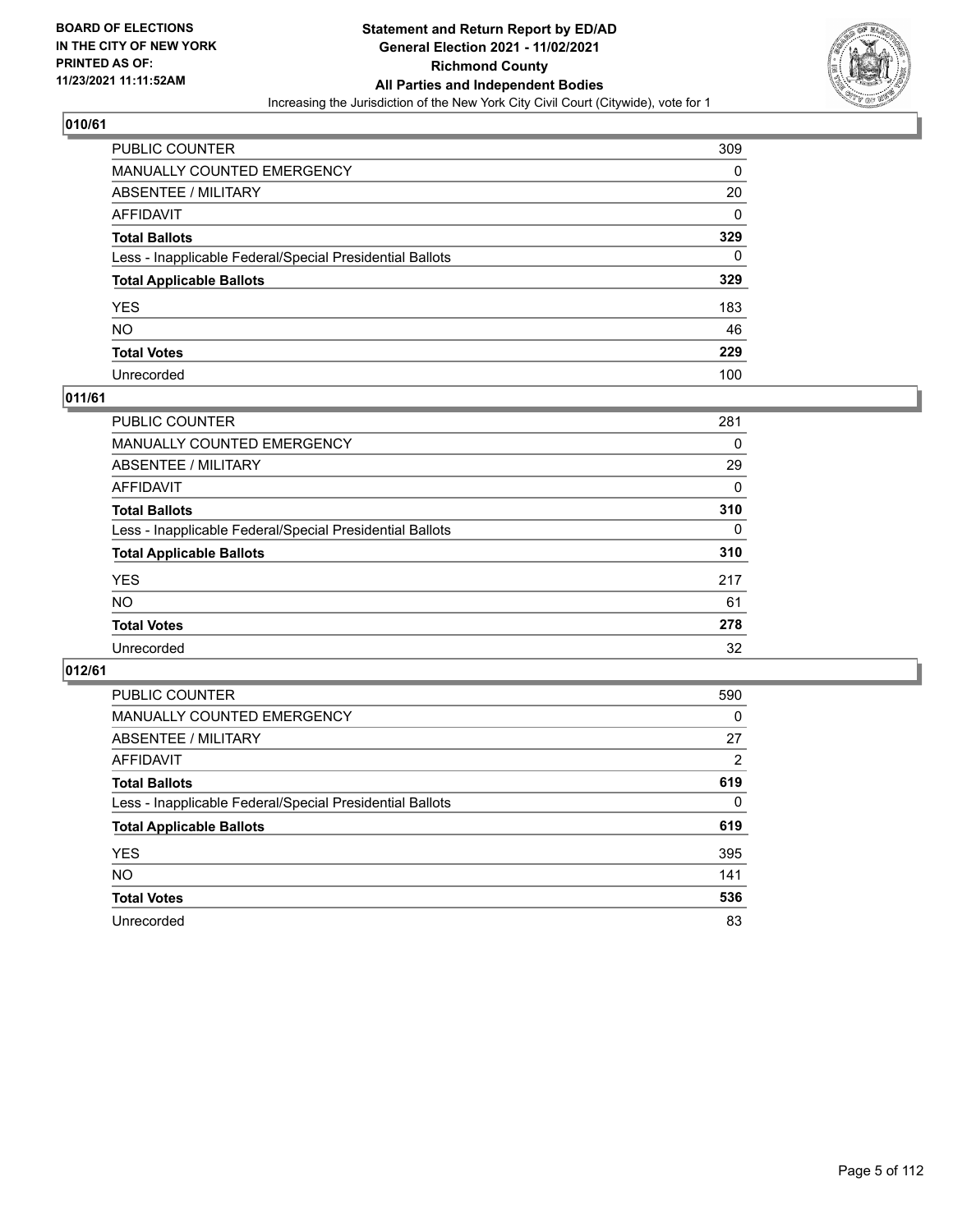

| PUBLIC COUNTER                                           | 286 |
|----------------------------------------------------------|-----|
| MANUALLY COUNTED EMERGENCY                               | 0   |
| <b>ABSENTEE / MILITARY</b>                               | 11  |
| AFFIDAVIT                                                | 0   |
| <b>Total Ballots</b>                                     | 297 |
| Less - Inapplicable Federal/Special Presidential Ballots | 0   |
| <b>Total Applicable Ballots</b>                          | 297 |
| YES.                                                     | 203 |
| NO.                                                      | 66  |
| <b>Total Votes</b>                                       | 269 |
| Unrecorded                                               | 28  |

#### **014/61**

| <b>PUBLIC COUNTER</b>                                    | 361      |
|----------------------------------------------------------|----------|
| <b>MANUALLY COUNTED EMERGENCY</b>                        | 0        |
| ABSENTEE / MILITARY                                      | 20       |
| AFFIDAVIT                                                |          |
| <b>Total Ballots</b>                                     | 382      |
| Less - Inapplicable Federal/Special Presidential Ballots | $\Omega$ |
| <b>Total Applicable Ballots</b>                          | 382      |
| <b>YES</b>                                               | 240      |
| <b>NO</b>                                                | 109      |
| <b>Total Votes</b>                                       | 349      |
| Unrecorded                                               | 33       |

| <b>PUBLIC COUNTER</b>                                    | 261            |
|----------------------------------------------------------|----------------|
| MANUALLY COUNTED EMERGENCY                               | 0              |
| ABSENTEE / MILITARY                                      | 8              |
| AFFIDAVIT                                                | $\overline{2}$ |
| <b>Total Ballots</b>                                     | 271            |
| Less - Inapplicable Federal/Special Presidential Ballots | 0              |
| <b>Total Applicable Ballots</b>                          | 271            |
| <b>YES</b>                                               | 174            |
| NO.                                                      | 71             |
| <b>Total Votes</b>                                       | 245            |
| Unrecorded                                               | 26             |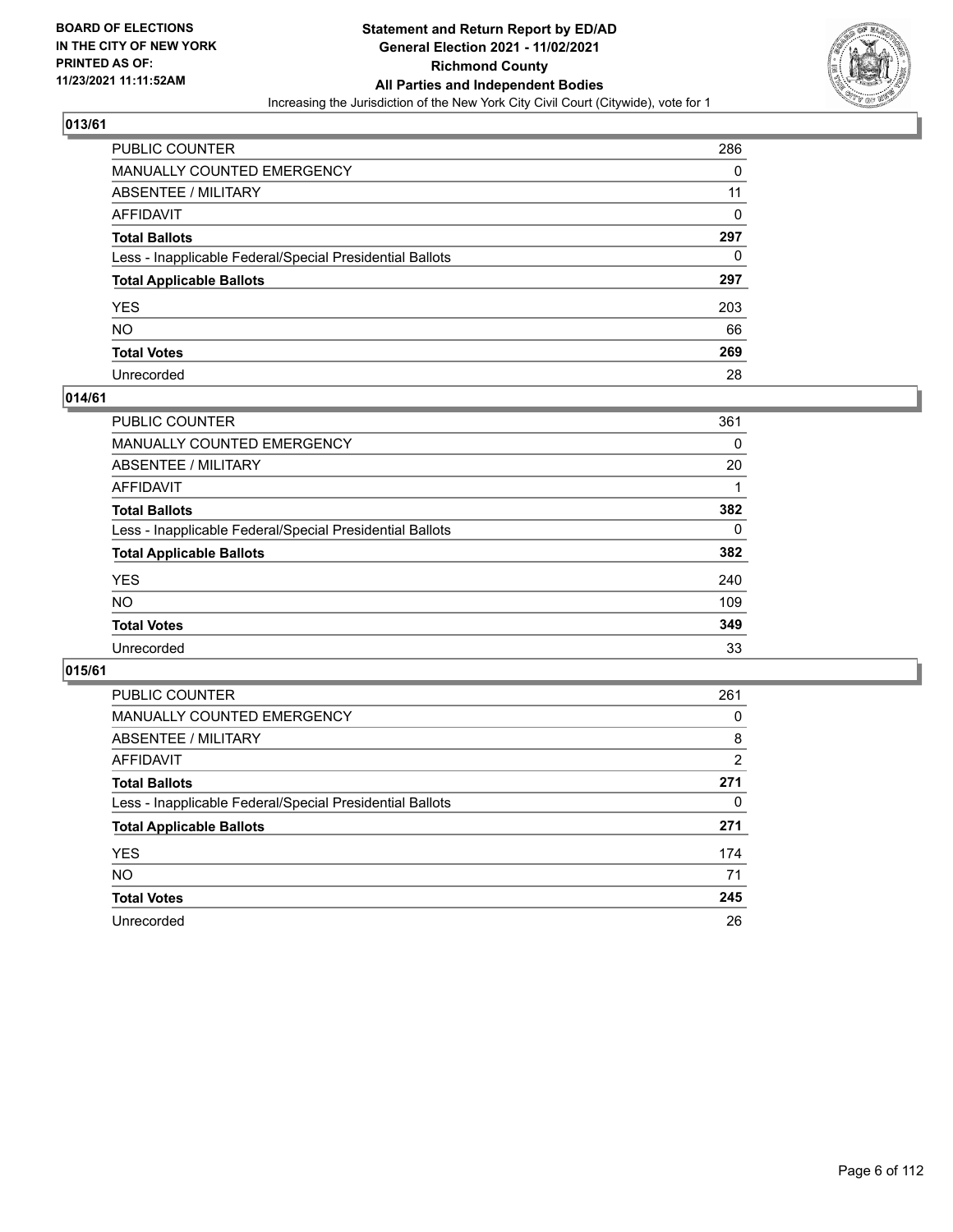

| PUBLIC COUNTER                                           | 211 |
|----------------------------------------------------------|-----|
| MANUALLY COUNTED EMERGENCY                               | 0   |
| ABSENTEE / MILITARY                                      | 10  |
| AFFIDAVIT                                                |     |
| Total Ballots                                            | 222 |
| Less - Inapplicable Federal/Special Presidential Ballots | 0   |
| <b>Total Applicable Ballots</b>                          | 222 |
| YES                                                      | 160 |
| NO.                                                      | 30  |
| <b>Total Votes</b>                                       | 190 |
| Unrecorded                                               | 32  |

#### **017/61**

| PUBLIC COUNTER                                           | 259      |
|----------------------------------------------------------|----------|
| <b>MANUALLY COUNTED EMERGENCY</b>                        | 0        |
| ABSENTEE / MILITARY                                      | 7        |
| AFFIDAVIT                                                |          |
| <b>Total Ballots</b>                                     | 267      |
| Less - Inapplicable Federal/Special Presidential Ballots | $\Omega$ |
| <b>Total Applicable Ballots</b>                          | 267      |
| <b>YES</b>                                               | 185      |
| <b>NO</b>                                                | 46       |
| <b>Total Votes</b>                                       | 231      |
| Unrecorded                                               | 36       |

| <b>PUBLIC COUNTER</b>                                    | 272 |
|----------------------------------------------------------|-----|
| MANUALLY COUNTED EMERGENCY                               | 0   |
| ABSENTEE / MILITARY                                      | 12  |
| AFFIDAVIT                                                | 0   |
| <b>Total Ballots</b>                                     | 284 |
| Less - Inapplicable Federal/Special Presidential Ballots | 0   |
| <b>Total Applicable Ballots</b>                          | 284 |
| <b>YES</b>                                               | 180 |
| NO.                                                      | 71  |
| <b>Total Votes</b>                                       | 251 |
| Unrecorded                                               | 33  |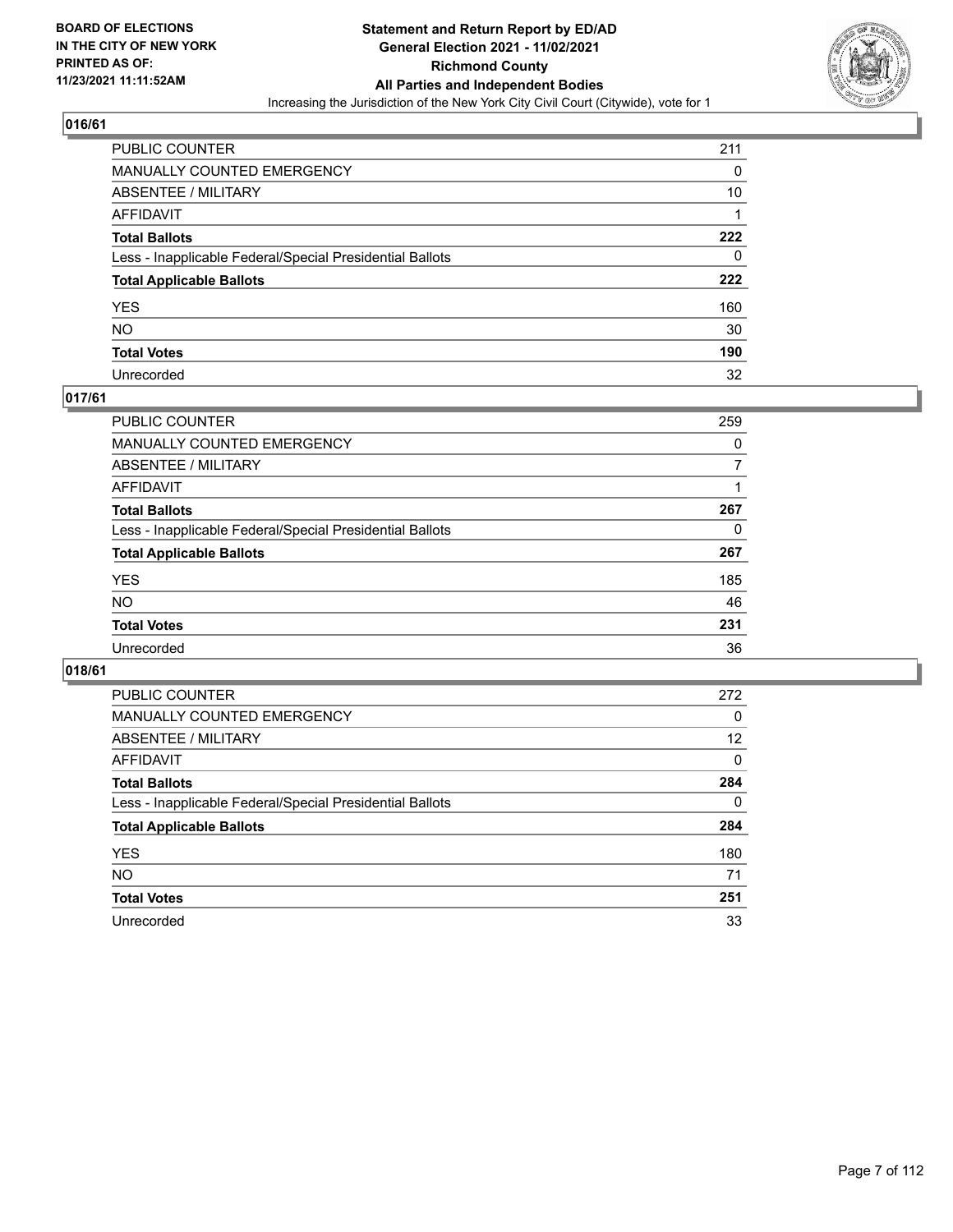

| PUBLIC COUNTER                                           | 312 |
|----------------------------------------------------------|-----|
| MANUALLY COUNTED EMERGENCY                               | 0   |
| ABSENTEE / MILITARY                                      | 21  |
| AFFIDAVIT                                                |     |
| <b>Total Ballots</b>                                     | 334 |
| Less - Inapplicable Federal/Special Presidential Ballots | 0   |
| <b>Total Applicable Ballots</b>                          | 334 |
| YES                                                      | 211 |
| NΟ                                                       | 87  |
| <b>Total Votes</b>                                       | 298 |
| Unrecorded                                               | 36  |

#### **020/61**

| <b>PUBLIC COUNTER</b>                                    | 319      |
|----------------------------------------------------------|----------|
| MANUALLY COUNTED EMERGENCY                               | 0        |
| ABSENTEE / MILITARY                                      |          |
| AFFIDAVIT                                                |          |
| <b>Total Ballots</b>                                     | 327      |
| Less - Inapplicable Federal/Special Presidential Ballots | $\Omega$ |
| <b>Total Applicable Ballots</b>                          | 327      |
| <b>YES</b>                                               | 192      |
| <b>NO</b>                                                | 97       |
| <b>Total Votes</b>                                       | 289      |
| Unrecorded                                               | 38       |

| <b>PUBLIC COUNTER</b>                                    | 244      |
|----------------------------------------------------------|----------|
| <b>MANUALLY COUNTED EMERGENCY</b>                        | $\Omega$ |
| ABSENTEE / MILITARY                                      | 15       |
| AFFIDAVIT                                                |          |
| <b>Total Ballots</b>                                     | 260      |
| Less - Inapplicable Federal/Special Presidential Ballots | $\Omega$ |
| <b>Total Applicable Ballots</b>                          | 260      |
| <b>YES</b>                                               | 152      |
| <b>NO</b>                                                | 41       |
| <b>Total Votes</b>                                       | 193      |
| Unrecorded                                               | 67       |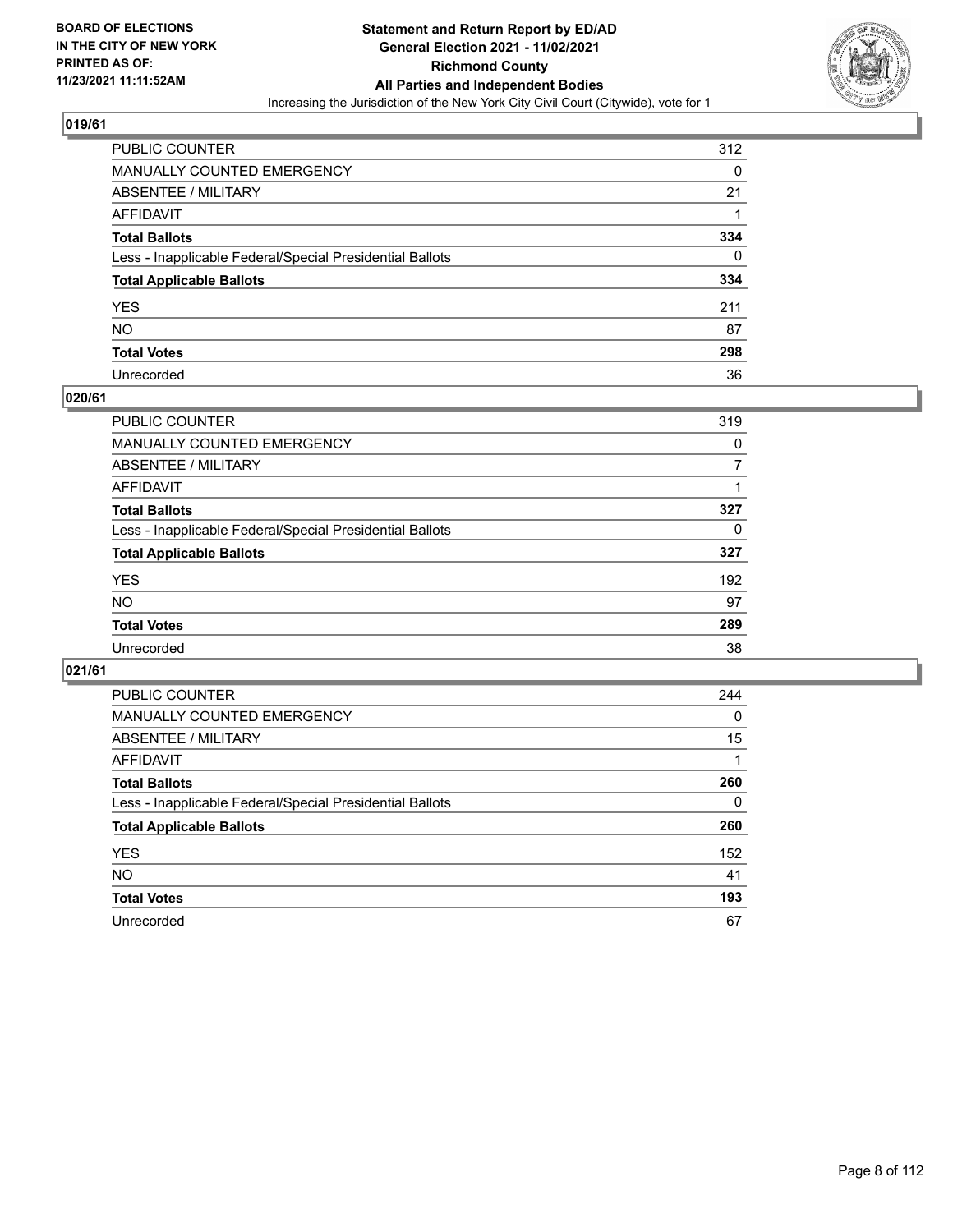

| PUBLIC COUNTER                                           | 238 |
|----------------------------------------------------------|-----|
| <b>MANUALLY COUNTED EMERGENCY</b>                        | 0   |
| <b>ABSENTEE / MILITARY</b>                               | 17  |
| AFFIDAVIT                                                |     |
| <b>Total Ballots</b>                                     | 256 |
| Less - Inapplicable Federal/Special Presidential Ballots | 0   |
| <b>Total Applicable Ballots</b>                          | 256 |
| YES                                                      | 175 |
| NO.                                                      | 53  |
| <b>Total Votes</b>                                       | 228 |
| Unrecorded                                               | 28  |

#### **023/61**

| <b>PUBLIC COUNTER</b>                                    | 207      |
|----------------------------------------------------------|----------|
| MANUALLY COUNTED EMERGENCY                               | 0        |
| ABSENTEE / MILITARY                                      | 16       |
| AFFIDAVIT                                                | 0        |
| <b>Total Ballots</b>                                     | 223      |
| Less - Inapplicable Federal/Special Presidential Ballots | $\Omega$ |
| <b>Total Applicable Ballots</b>                          | 223      |
| <b>YES</b>                                               | 146      |
| <b>NO</b>                                                | 48       |
| <b>Total Votes</b>                                       | 194      |
| Unrecorded                                               | 29       |

| <b>PUBLIC COUNTER</b>                                    | 319      |
|----------------------------------------------------------|----------|
| <b>MANUALLY COUNTED EMERGENCY</b>                        | $\Omega$ |
| ABSENTEE / MILITARY                                      | 19       |
| AFFIDAVIT                                                | $\Omega$ |
| <b>Total Ballots</b>                                     | 338      |
| Less - Inapplicable Federal/Special Presidential Ballots | $\Omega$ |
| <b>Total Applicable Ballots</b>                          | 338      |
| <b>YES</b>                                               | 197      |
| <b>NO</b>                                                | 93       |
| <b>Total Votes</b>                                       | 290      |
| Unrecorded                                               | 48       |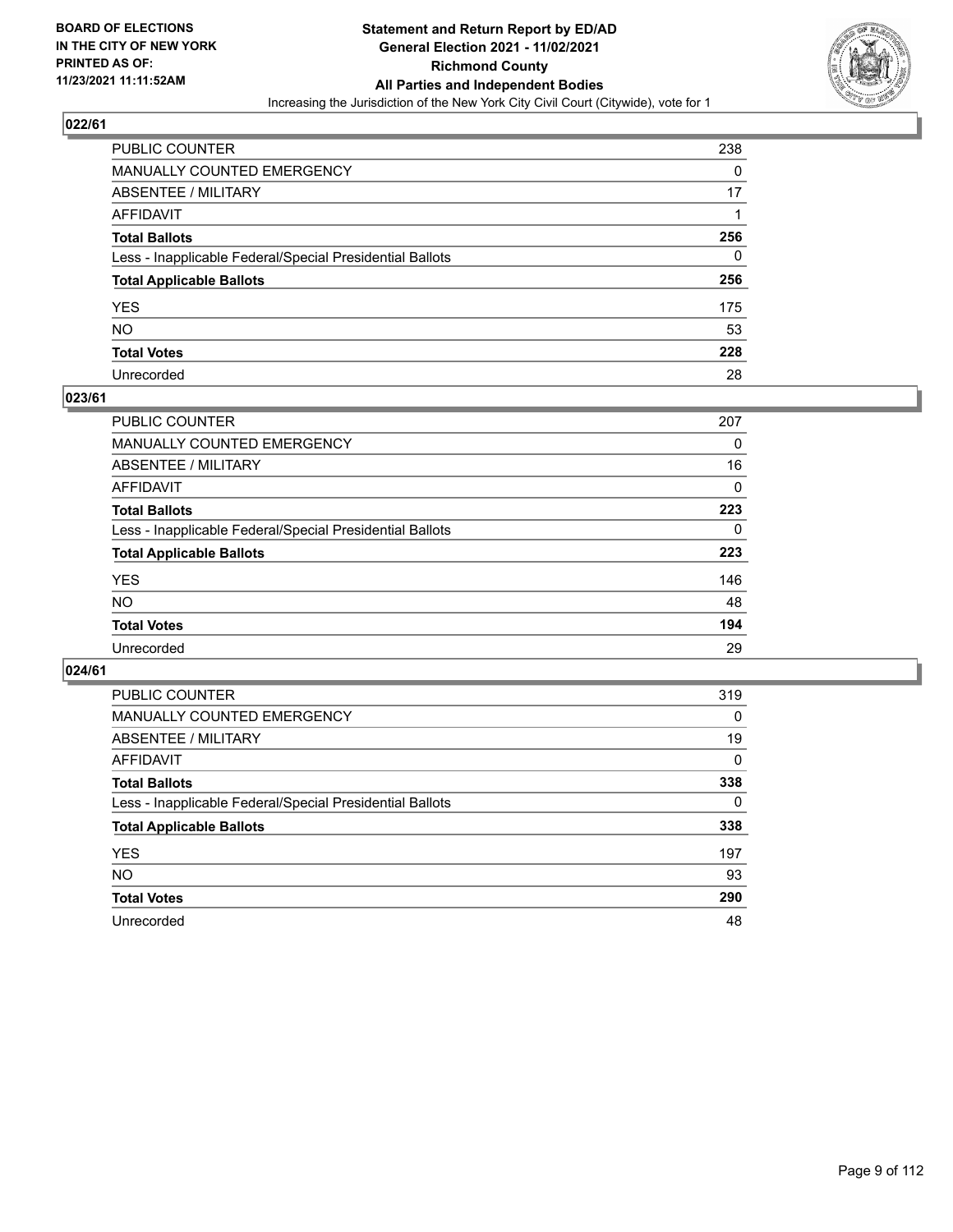

| PUBLIC COUNTER                                           | 264 |
|----------------------------------------------------------|-----|
| MANUALLY COUNTED EMERGENCY                               | 0   |
| ABSENTEE / MILITARY                                      | 19  |
| AFFIDAVIT                                                | 0   |
| Total Ballots                                            | 283 |
| Less - Inapplicable Federal/Special Presidential Ballots | 0   |
| <b>Total Applicable Ballots</b>                          | 283 |
| YES                                                      | 173 |
| NO.                                                      | 66  |
| <b>Total Votes</b>                                       | 239 |
| Unrecorded                                               | 44  |

#### **026/61**

| <b>PUBLIC COUNTER</b>                                    | 252      |
|----------------------------------------------------------|----------|
| MANUALLY COUNTED EMERGENCY                               | 0        |
| ABSENTEE / MILITARY                                      | 19       |
| AFFIDAVIT                                                |          |
| <b>Total Ballots</b>                                     | 272      |
| Less - Inapplicable Federal/Special Presidential Ballots | $\Omega$ |
| <b>Total Applicable Ballots</b>                          | 272      |
| <b>YES</b>                                               | 177      |
| <b>NO</b>                                                | 65       |
| <b>Total Votes</b>                                       | 242      |
| Unrecorded                                               | 30       |

| <b>PUBLIC COUNTER</b>                                    | 244      |
|----------------------------------------------------------|----------|
| <b>MANUALLY COUNTED EMERGENCY</b>                        | 0        |
| ABSENTEE / MILITARY                                      | 9        |
| AFFIDAVIT                                                |          |
| <b>Total Ballots</b>                                     | 254      |
| Less - Inapplicable Federal/Special Presidential Ballots | $\Omega$ |
| <b>Total Applicable Ballots</b>                          | 254      |
| <b>YES</b>                                               | 180      |
| <b>NO</b>                                                | 57       |
| <b>Total Votes</b>                                       | 237      |
| Unrecorded                                               | 17       |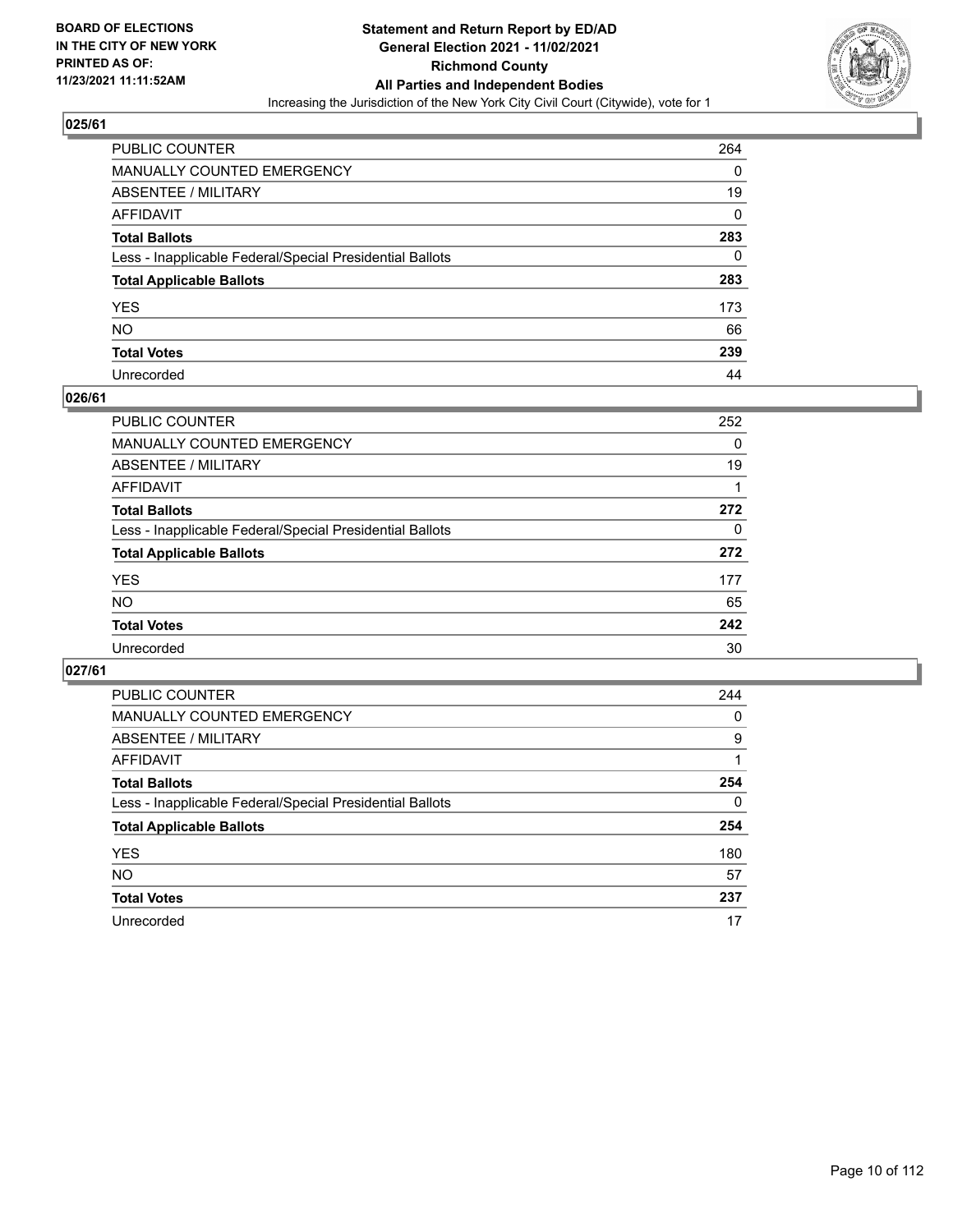

| PUBLIC COUNTER                                           | 185               |
|----------------------------------------------------------|-------------------|
| <b>MANUALLY COUNTED EMERGENCY</b>                        | 0                 |
| <b>ABSENTEE / MILITARY</b>                               | $12 \overline{ }$ |
| AFFIDAVIT                                                | $\Omega$          |
| <b>Total Ballots</b>                                     | 197               |
| Less - Inapplicable Federal/Special Presidential Ballots | 0                 |
| <b>Total Applicable Ballots</b>                          | 197               |
| YES.                                                     | 116               |
| NO                                                       | 48                |
| <b>Total Votes</b>                                       | 164               |
| Unrecorded                                               | 33                |

#### **029/61**

| <b>PUBLIC COUNTER</b>                                    | 291          |
|----------------------------------------------------------|--------------|
| <b>MANUALLY COUNTED EMERGENCY</b>                        | 0            |
| ABSENTEE / MILITARY                                      | 13           |
| AFFIDAVIT                                                | $\Omega$     |
| <b>Total Ballots</b>                                     | 304          |
| Less - Inapplicable Federal/Special Presidential Ballots | $\mathbf{0}$ |
| <b>Total Applicable Ballots</b>                          | 304          |
| <b>YES</b>                                               | 153          |
| <b>NO</b>                                                | 75           |
| <b>Total Votes</b>                                       | 228          |
| Unrecorded                                               | 76           |

| <b>PUBLIC COUNTER</b>                                    | 289 |
|----------------------------------------------------------|-----|
| MANUALLY COUNTED EMERGENCY                               | 0   |
| ABSENTEE / MILITARY                                      | 17  |
| AFFIDAVIT                                                |     |
| <b>Total Ballots</b>                                     | 307 |
| Less - Inapplicable Federal/Special Presidential Ballots | 0   |
| <b>Total Applicable Ballots</b>                          | 307 |
| <b>YES</b>                                               | 182 |
| <b>NO</b>                                                | 89  |
| <b>Total Votes</b>                                       | 271 |
| Unrecorded                                               | 36  |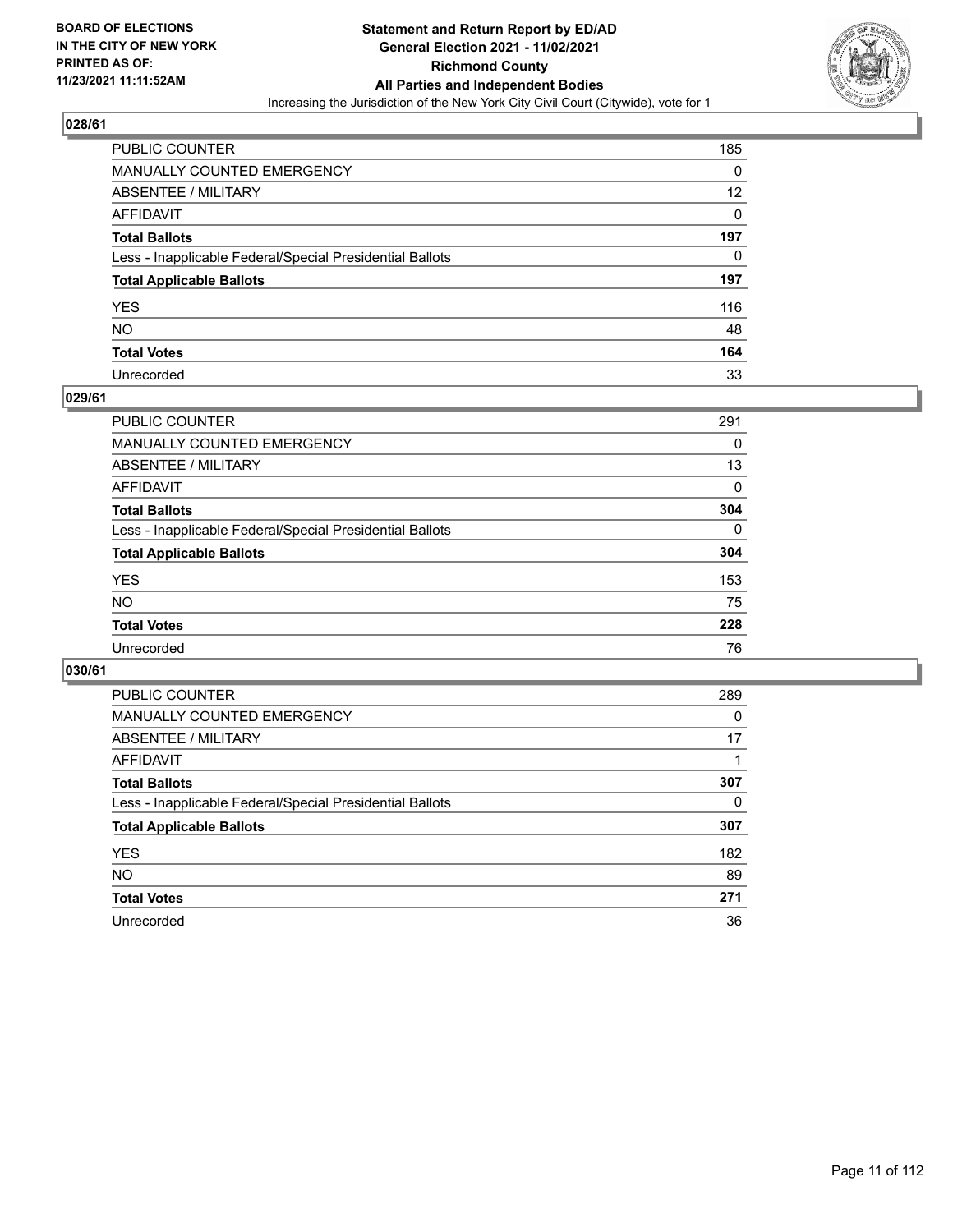

| PUBLIC COUNTER                                           | 291 |
|----------------------------------------------------------|-----|
| MANUALLY COUNTED EMERGENCY                               | 0   |
| ABSENTEE / MILITARY                                      | 8   |
| AFFIDAVIT                                                |     |
| Total Ballots                                            | 300 |
| Less - Inapplicable Federal/Special Presidential Ballots | 0   |
| <b>Total Applicable Ballots</b>                          | 300 |
| YES                                                      | 212 |
| NO.                                                      | 57  |
| <b>Total Votes</b>                                       | 269 |
| Unrecorded                                               | 31  |

#### **032/61**

| <b>PUBLIC COUNTER</b>                                    | 272      |
|----------------------------------------------------------|----------|
| <b>MANUALLY COUNTED EMERGENCY</b>                        | $\Omega$ |
| ABSENTEE / MILITARY                                      | 14       |
| AFFIDAVIT                                                | 3        |
| <b>Total Ballots</b>                                     | 289      |
| Less - Inapplicable Federal/Special Presidential Ballots | $\Omega$ |
| <b>Total Applicable Ballots</b>                          | 289      |
| <b>YES</b>                                               | 199      |
| <b>NO</b>                                                | 54       |
| <b>Total Votes</b>                                       | 253      |
| Unrecorded                                               | 36       |

| <b>PUBLIC COUNTER</b>                                    | 229 |
|----------------------------------------------------------|-----|
| MANUALLY COUNTED EMERGENCY                               | 0   |
| ABSENTEE / MILITARY                                      | 23  |
| AFFIDAVIT                                                |     |
| <b>Total Ballots</b>                                     | 253 |
| Less - Inapplicable Federal/Special Presidential Ballots | 0   |
| <b>Total Applicable Ballots</b>                          | 253 |
| <b>YES</b>                                               | 169 |
| <b>NO</b>                                                | 41  |
| <b>Total Votes</b>                                       | 210 |
| Unrecorded                                               | 43  |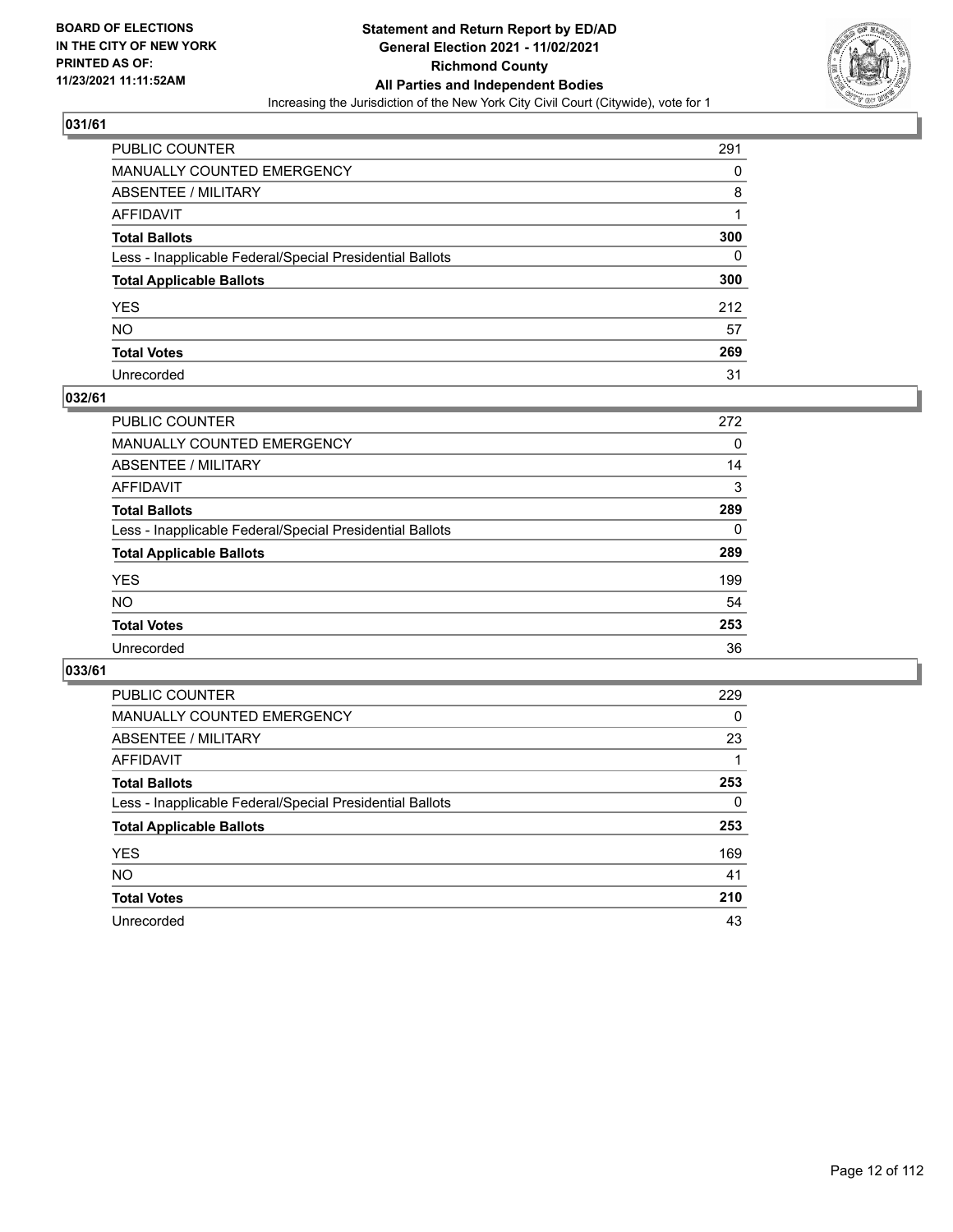

| PUBLIC COUNTER                                           | 410 |
|----------------------------------------------------------|-----|
| MANUALLY COUNTED EMERGENCY                               | 0   |
| ABSENTEE / MILITARY                                      | 21  |
| AFFIDAVIT                                                |     |
| Total Ballots                                            | 432 |
| Less - Inapplicable Federal/Special Presidential Ballots | 0   |
| <b>Total Applicable Ballots</b>                          | 432 |
| YES                                                      | 237 |
| NO.                                                      | 162 |
| <b>Total Votes</b>                                       | 399 |
| Unrecorded                                               | 33  |

#### **035/61**

| <b>PUBLIC COUNTER</b>                                    | 355      |
|----------------------------------------------------------|----------|
| <b>MANUALLY COUNTED EMERGENCY</b>                        | 0        |
| ABSENTEE / MILITARY                                      | 7        |
| AFFIDAVIT                                                | 5        |
| <b>Total Ballots</b>                                     | 367      |
| Less - Inapplicable Federal/Special Presidential Ballots | $\Omega$ |
| <b>Total Applicable Ballots</b>                          | 367      |
| <b>YES</b>                                               | 198      |
| <b>NO</b>                                                | 134      |
| <b>Total Votes</b>                                       | 332      |
| Unrecorded                                               | 35       |

| <b>PUBLIC COUNTER</b>                                    | 255      |
|----------------------------------------------------------|----------|
| MANUALLY COUNTED EMERGENCY                               | 0        |
| ABSENTEE / MILITARY                                      | 7        |
| AFFIDAVIT                                                | $\Omega$ |
| <b>Total Ballots</b>                                     | 262      |
| Less - Inapplicable Federal/Special Presidential Ballots | 0        |
| <b>Total Applicable Ballots</b>                          | 262      |
| <b>YES</b>                                               | 139      |
| <b>NO</b>                                                | 81       |
| <b>Total Votes</b>                                       | 220      |
| Unrecorded                                               | 42       |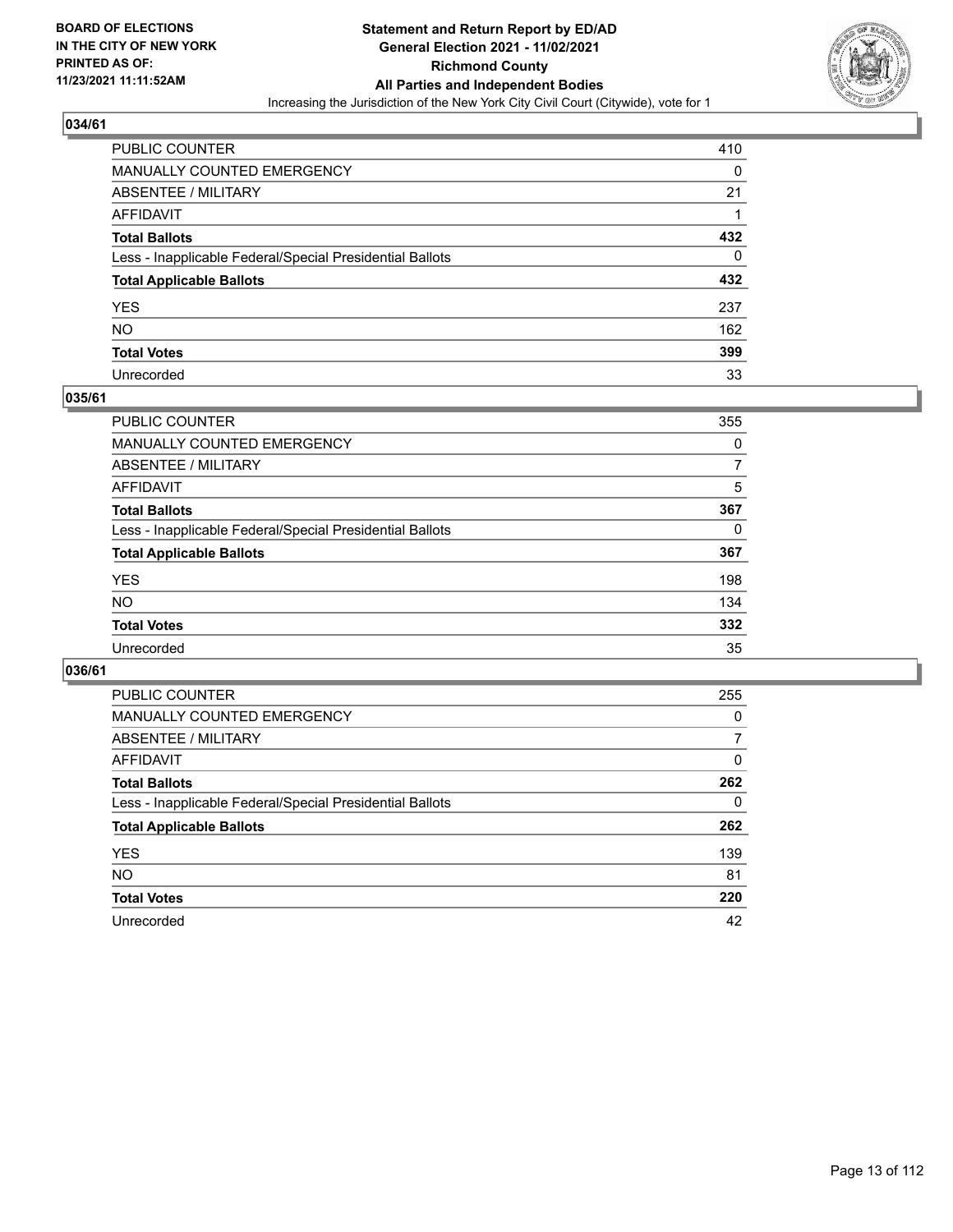

| PUBLIC COUNTER                                           | 378 |
|----------------------------------------------------------|-----|
| MANUALLY COUNTED EMERGENCY                               | 0   |
| ABSENTEE / MILITARY                                      | 22  |
| AFFIDAVIT                                                | 0   |
| Total Ballots                                            | 400 |
| Less - Inapplicable Federal/Special Presidential Ballots | 0   |
| <b>Total Applicable Ballots</b>                          | 400 |
| YES                                                      | 257 |
| NO.                                                      | 92  |
| <b>Total Votes</b>                                       | 349 |
| Unrecorded                                               | 51  |

#### **038/61**

| <b>PUBLIC COUNTER</b>                                    | 437            |
|----------------------------------------------------------|----------------|
| <b>MANUALLY COUNTED EMERGENCY</b>                        | $\Omega$       |
| ABSENTEE / MILITARY                                      | 28             |
| AFFIDAVIT                                                | $\overline{2}$ |
| <b>Total Ballots</b>                                     | 467            |
| Less - Inapplicable Federal/Special Presidential Ballots | 0              |
| <b>Total Applicable Ballots</b>                          | 467            |
| <b>YES</b>                                               | 295            |
| <b>NO</b>                                                | 140            |
| <b>Total Votes</b>                                       | 435            |
| Unrecorded                                               | 32             |

| <b>PUBLIC COUNTER</b>                                    | 422      |
|----------------------------------------------------------|----------|
| MANUALLY COUNTED EMERGENCY                               | 0        |
| ABSENTEE / MILITARY                                      | 8        |
| AFFIDAVIT                                                |          |
| <b>Total Ballots</b>                                     | 431      |
| Less - Inapplicable Federal/Special Presidential Ballots | $\Omega$ |
| <b>Total Applicable Ballots</b>                          | 431      |
| <b>YES</b>                                               | 266      |
| <b>NO</b>                                                | 129      |
| <b>Total Votes</b>                                       | 395      |
| Unrecorded                                               | 36       |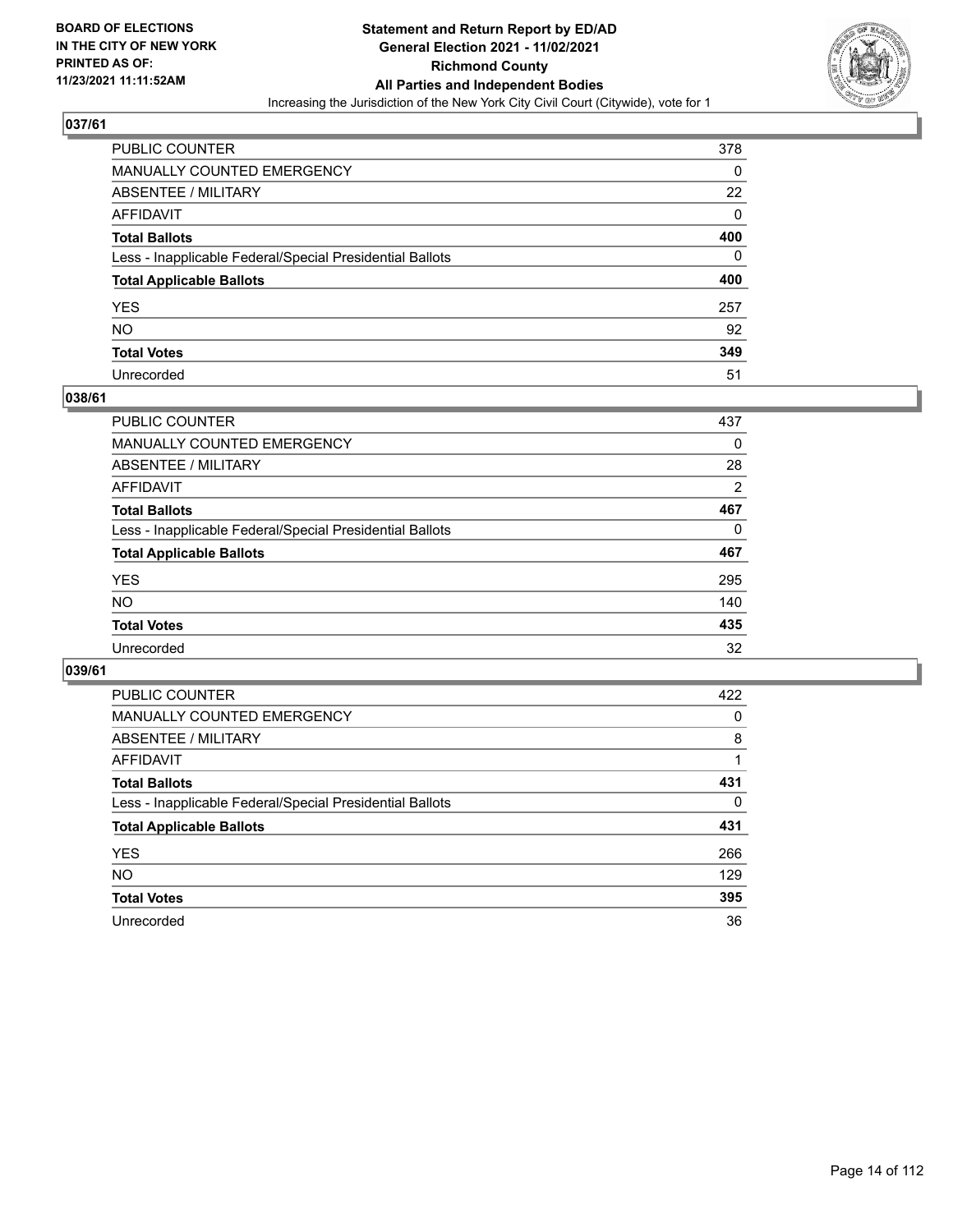

| PUBLIC COUNTER                                           | 434      |
|----------------------------------------------------------|----------|
| MANUALLY COUNTED EMERGENCY                               | 0        |
| ABSENTEE / MILITARY                                      | 29       |
| AFFIDAVIT                                                | 2        |
| Total Ballots                                            | 465      |
| Less - Inapplicable Federal/Special Presidential Ballots | $\Omega$ |
| <b>Total Applicable Ballots</b>                          | 465      |
| YES                                                      | 274      |
| NO.                                                      | 145      |
| <b>Total Votes</b>                                       | 419      |
| Unrecorded                                               | 46       |

#### **041/61**

| <b>PUBLIC COUNTER</b>                                    | 399      |
|----------------------------------------------------------|----------|
| <b>MANUALLY COUNTED EMERGENCY</b>                        | 0        |
| ABSENTEE / MILITARY                                      | 16       |
| AFFIDAVIT                                                | 2        |
| <b>Total Ballots</b>                                     | 417      |
| Less - Inapplicable Federal/Special Presidential Ballots | $\Omega$ |
| <b>Total Applicable Ballots</b>                          | 417      |
| <b>YES</b>                                               | 228      |
| <b>NO</b>                                                | 153      |
| <b>Total Votes</b>                                       | 381      |
| Unrecorded                                               | 36       |

| <b>PUBLIC COUNTER</b>                                    | 544          |
|----------------------------------------------------------|--------------|
| <b>MANUALLY COUNTED EMERGENCY</b>                        | $\mathbf{0}$ |
| ABSENTEE / MILITARY                                      | 29           |
| AFFIDAVIT                                                |              |
| <b>Total Ballots</b>                                     | 574          |
| Less - Inapplicable Federal/Special Presidential Ballots | $\Omega$     |
| <b>Total Applicable Ballots</b>                          | 574          |
| <b>YES</b>                                               | 325          |
| <b>NO</b>                                                | 202          |
| <b>Total Votes</b>                                       | 527          |
| Unrecorded                                               | 47           |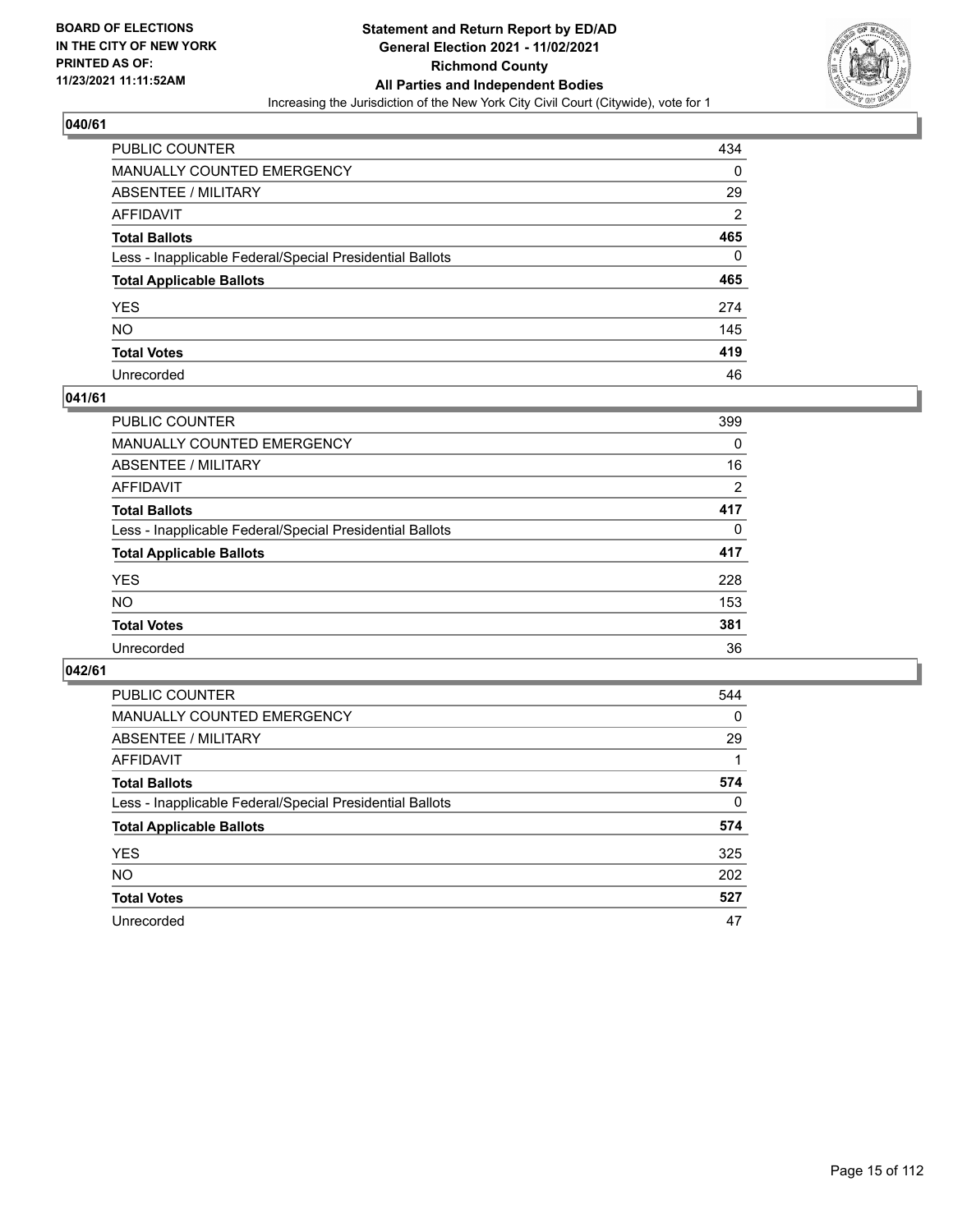

| PUBLIC COUNTER                                           | 351 |
|----------------------------------------------------------|-----|
| MANUALLY COUNTED EMERGENCY                               | 0   |
| ABSENTEE / MILITARY                                      | 8   |
| AFFIDAVIT                                                |     |
| Total Ballots                                            | 360 |
| Less - Inapplicable Federal/Special Presidential Ballots | 0   |
| <b>Total Applicable Ballots</b>                          | 360 |
| YES                                                      | 203 |
| NO.                                                      | 136 |
| <b>Total Votes</b>                                       | 339 |
| Unrecorded                                               | 21  |

#### **044/61**

| <b>PUBLIC COUNTER</b>                                    | 319      |
|----------------------------------------------------------|----------|
| <b>MANUALLY COUNTED EMERGENCY</b>                        | $\Omega$ |
| ABSENTEE / MILITARY                                      | 25       |
| AFFIDAVIT                                                |          |
| <b>Total Ballots</b>                                     | 345      |
| Less - Inapplicable Federal/Special Presidential Ballots | $\Omega$ |
| <b>Total Applicable Ballots</b>                          | 345      |
| <b>YES</b>                                               | 211      |
| <b>NO</b>                                                | 92       |
| <b>Total Votes</b>                                       | 303      |
| Unrecorded                                               | 42       |

| <b>PUBLIC COUNTER</b>                                    | 410      |
|----------------------------------------------------------|----------|
| <b>MANUALLY COUNTED EMERGENCY</b>                        | 0        |
| ABSENTEE / MILITARY                                      | 20       |
| AFFIDAVIT                                                |          |
| <b>Total Ballots</b>                                     | 431      |
| Less - Inapplicable Federal/Special Presidential Ballots | $\Omega$ |
| <b>Total Applicable Ballots</b>                          | 431      |
| <b>YES</b>                                               | 251      |
| NO.                                                      | 144      |
| <b>Total Votes</b>                                       | 395      |
| Unrecorded                                               | 36       |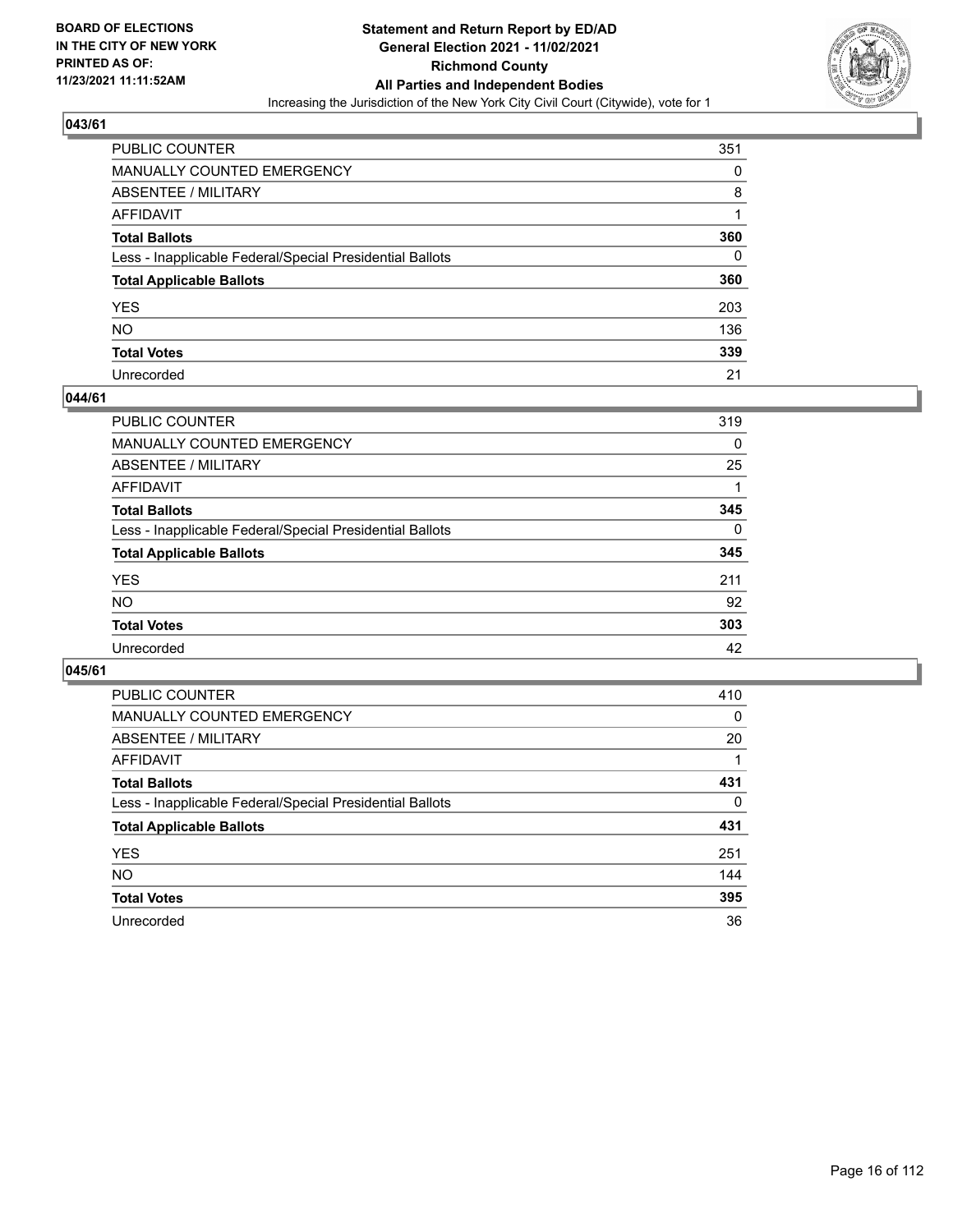

| PUBLIC COUNTER                                           | 364 |
|----------------------------------------------------------|-----|
| MANUALLY COUNTED EMERGENCY                               | 0   |
| ABSENTEE / MILITARY                                      | 11  |
| AFFIDAVIT                                                | 0   |
| Total Ballots                                            | 375 |
| Less - Inapplicable Federal/Special Presidential Ballots | 0   |
| <b>Total Applicable Ballots</b>                          | 375 |
| YES                                                      | 223 |
| NO.                                                      | 129 |
| <b>Total Votes</b>                                       | 352 |
| Unrecorded                                               | 23  |

#### **047/61**

| <b>PUBLIC COUNTER</b>                                    | 436      |
|----------------------------------------------------------|----------|
| <b>MANUALLY COUNTED EMERGENCY</b>                        | $\Omega$ |
| ABSENTEE / MILITARY                                      | 16       |
| AFFIDAVIT                                                | 2        |
| <b>Total Ballots</b>                                     | 454      |
| Less - Inapplicable Federal/Special Presidential Ballots | $\Omega$ |
| <b>Total Applicable Ballots</b>                          | 454      |
| <b>YES</b>                                               | 260      |
| <b>NO</b>                                                | 142      |
| <b>Total Votes</b>                                       | 402      |
| Unrecorded                                               | 52       |

| <b>PUBLIC COUNTER</b>                                    | 478      |
|----------------------------------------------------------|----------|
| <b>MANUALLY COUNTED EMERGENCY</b>                        | $\Omega$ |
| ABSENTEE / MILITARY                                      | 19       |
| AFFIDAVIT                                                | 4        |
| <b>Total Ballots</b>                                     | 501      |
| Less - Inapplicable Federal/Special Presidential Ballots | $\Omega$ |
| <b>Total Applicable Ballots</b>                          | 501      |
| <b>YES</b>                                               | 274      |
| NO.                                                      | 176      |
| <b>Total Votes</b>                                       | 450      |
| Unrecorded                                               |          |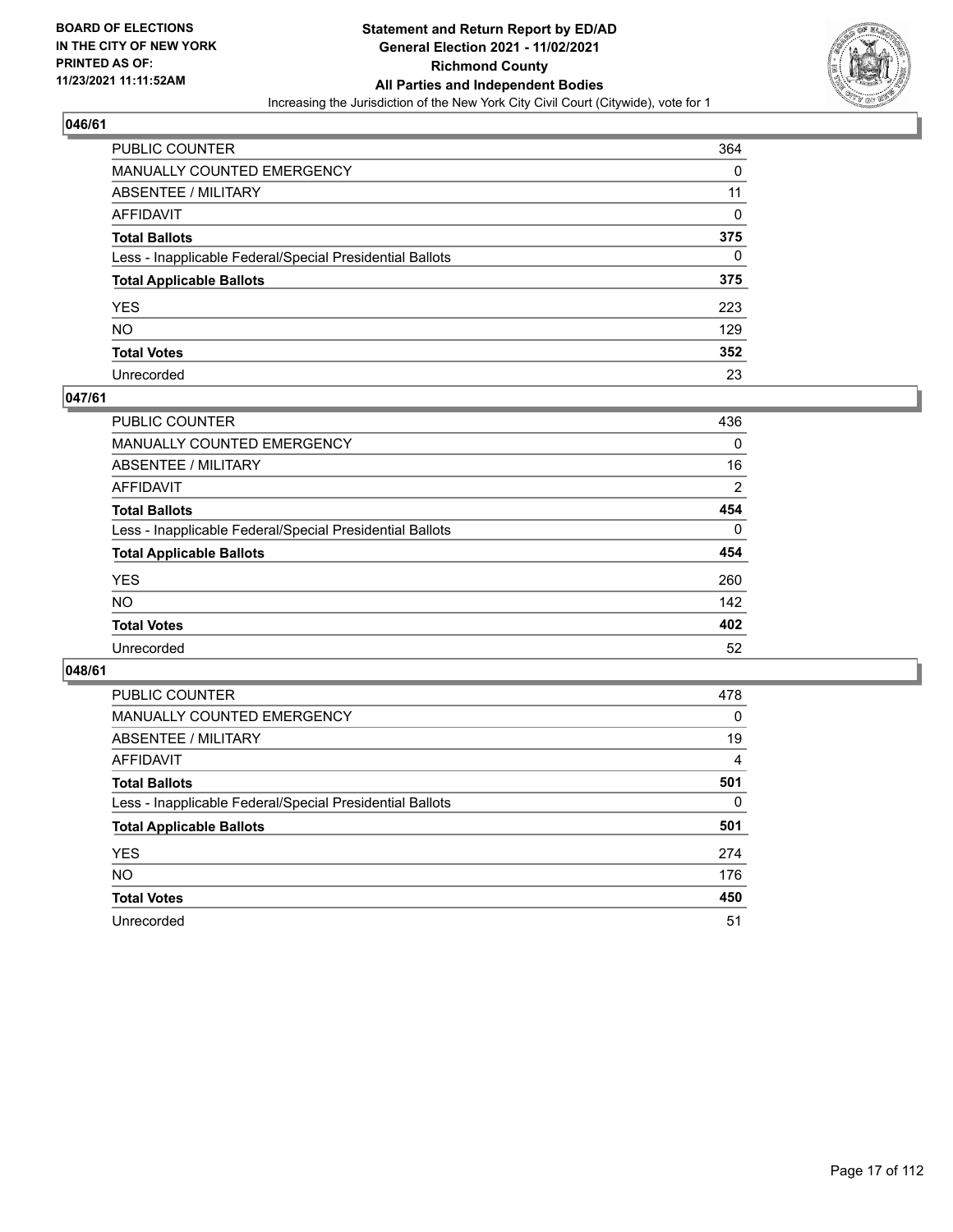

| PUBLIC COUNTER                                           | 144 |
|----------------------------------------------------------|-----|
| MANUALLY COUNTED EMERGENCY                               | 0   |
| ABSENTEE / MILITARY                                      | 3   |
| AFFIDAVIT                                                | 0   |
| Total Ballots                                            | 147 |
| Less - Inapplicable Federal/Special Presidential Ballots | 0   |
| <b>Total Applicable Ballots</b>                          | 147 |
| YES                                                      | 98  |
| NO.                                                      | 21  |
| <b>Total Votes</b>                                       | 119 |
| Unrecorded                                               | 28  |

#### **050/61**

| PUBLIC COUNTER                                           | 163      |
|----------------------------------------------------------|----------|
| MANUALLY COUNTED EMERGENCY                               | 0        |
| ABSENTEE / MILITARY                                      | 7        |
| AFFIDAVIT                                                | $\Omega$ |
| <b>Total Ballots</b>                                     | 170      |
| Less - Inapplicable Federal/Special Presidential Ballots | $\Omega$ |
| <b>Total Applicable Ballots</b>                          | 170      |
| <b>YES</b>                                               | 120      |
| <b>NO</b>                                                | 35       |
| <b>Total Votes</b>                                       | 155      |
| Unrecorded                                               | 15       |

| <b>PUBLIC COUNTER</b>                                    | 290      |
|----------------------------------------------------------|----------|
| MANUALLY COUNTED EMERGENCY                               | $\Omega$ |
| ABSENTEE / MILITARY                                      | 21       |
| AFFIDAVIT                                                | 0        |
| <b>Total Ballots</b>                                     | 311      |
| Less - Inapplicable Federal/Special Presidential Ballots | $\Omega$ |
| <b>Total Applicable Ballots</b>                          | 311      |
| <b>YES</b>                                               | 219      |
| NO.                                                      | 65       |
| <b>Total Votes</b>                                       | 284      |
| Unrecorded                                               | 27       |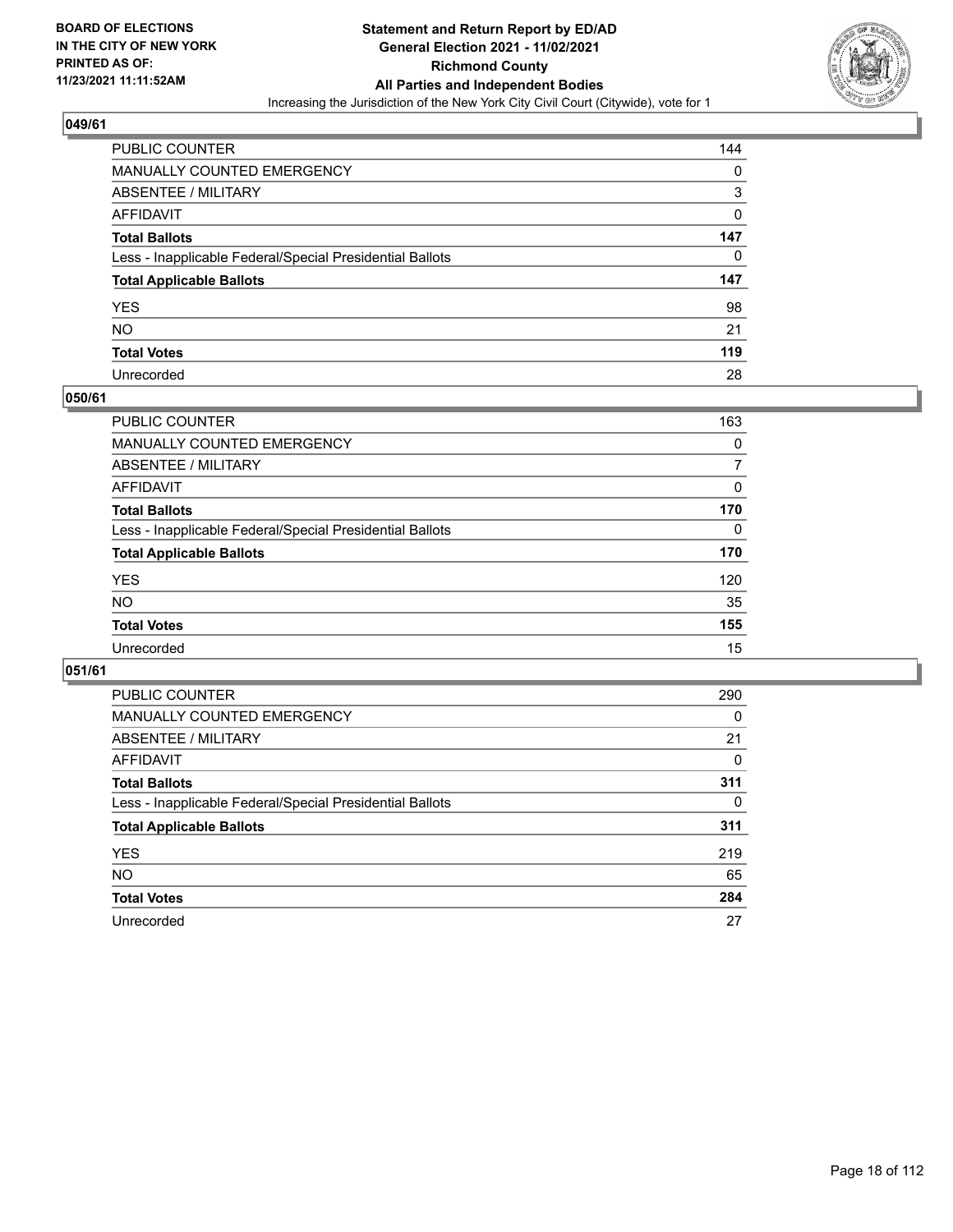

| PUBLIC COUNTER                                           | 278      |
|----------------------------------------------------------|----------|
| MANUALLY COUNTED EMERGENCY                               | 0        |
| ABSENTEE / MILITARY                                      | 29       |
| AFFIDAVIT                                                |          |
| Total Ballots                                            | 308      |
| Less - Inapplicable Federal/Special Presidential Ballots | $\Omega$ |
| <b>Total Applicable Ballots</b>                          | 308      |
| YES                                                      | 197      |
| NO.                                                      | 79       |
| <b>Total Votes</b>                                       | 276      |
| Unrecorded                                               | 32       |

#### **053/61**

| <b>PUBLIC COUNTER</b>                                    | 187 |
|----------------------------------------------------------|-----|
| MANUALLY COUNTED EMERGENCY                               | 0   |
| ABSENTEE / MILITARY                                      | 12  |
| AFFIDAVIT                                                | 2   |
| <b>Total Ballots</b>                                     | 201 |
| Less - Inapplicable Federal/Special Presidential Ballots | 0   |
| <b>Total Applicable Ballots</b>                          | 201 |
| <b>YES</b>                                               | 121 |
| <b>NO</b>                                                | 35  |
| <b>Total Votes</b>                                       | 156 |
| Unrecorded                                               | 45  |

| <b>PUBLIC COUNTER</b>                                    | 132      |
|----------------------------------------------------------|----------|
| MANUALLY COUNTED EMERGENCY                               | $\Omega$ |
| ABSENTEE / MILITARY                                      | 78       |
| AFFIDAVIT                                                | 2        |
| <b>Total Ballots</b>                                     | 212      |
| Less - Inapplicable Federal/Special Presidential Ballots | $\Omega$ |
| <b>Total Applicable Ballots</b>                          | 212      |
| <b>YES</b>                                               | 111      |
| <b>NO</b>                                                | 23       |
| <b>Total Votes</b>                                       | 134      |
| Unrecorded                                               | 78       |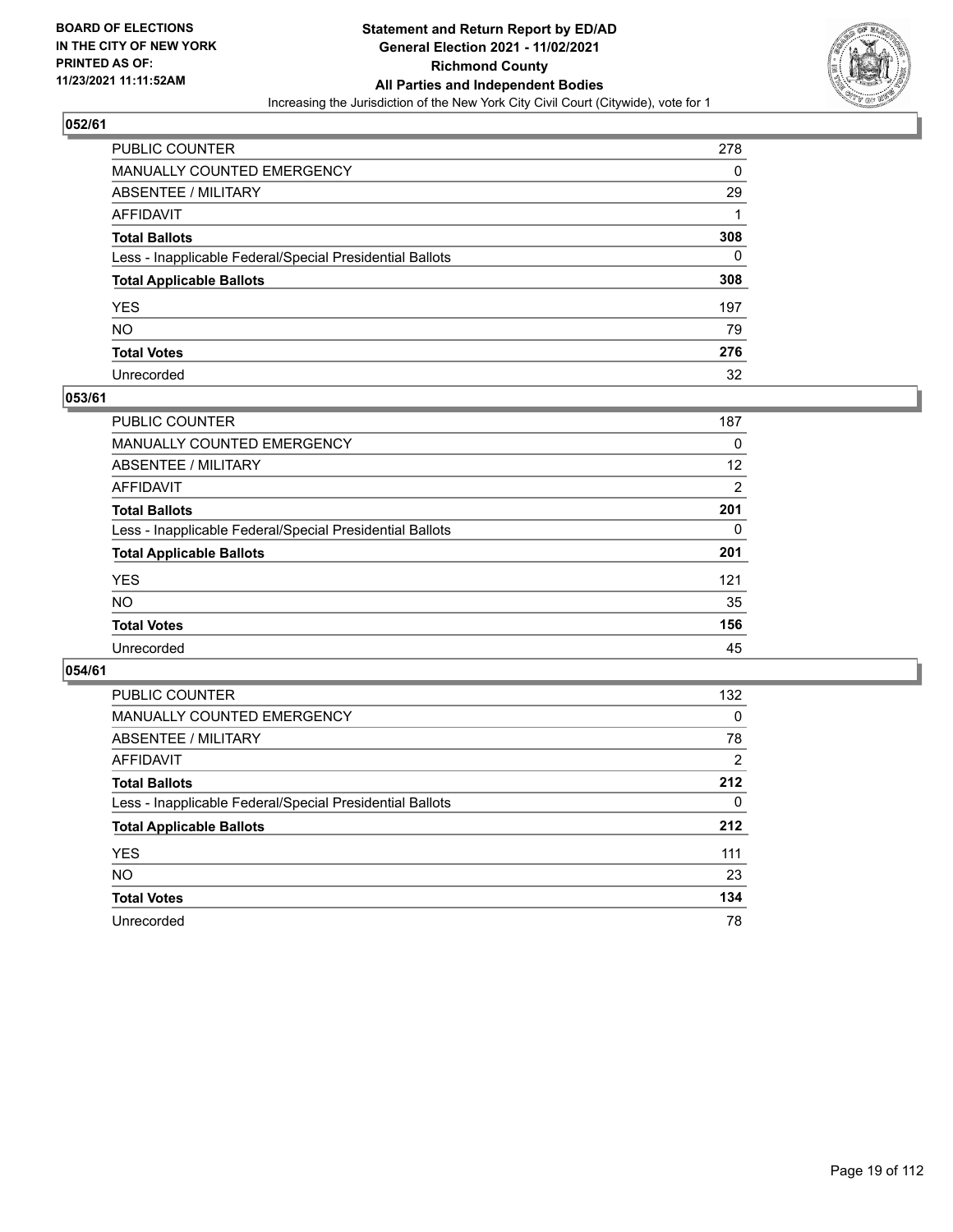

| PUBLIC COUNTER                                           | 216 |
|----------------------------------------------------------|-----|
| MANUALLY COUNTED EMERGENCY                               | 0   |
| ABSENTEE / MILITARY                                      | 9   |
| AFFIDAVIT                                                |     |
| Total Ballots                                            | 226 |
| Less - Inapplicable Federal/Special Presidential Ballots | 0   |
| <b>Total Applicable Ballots</b>                          | 226 |
| YES                                                      | 148 |
| NO.                                                      | 39  |
| <b>Total Votes</b>                                       | 187 |
| Unrecorded                                               | 39  |

#### **056/61**

| <b>PUBLIC COUNTER</b>                                    | 214      |
|----------------------------------------------------------|----------|
| <b>MANUALLY COUNTED EMERGENCY</b>                        | $\Omega$ |
| ABSENTEE / MILITARY                                      | 20       |
| AFFIDAVIT                                                |          |
| <b>Total Ballots</b>                                     | 235      |
| Less - Inapplicable Federal/Special Presidential Ballots | $\Omega$ |
| <b>Total Applicable Ballots</b>                          | 235      |
| <b>YES</b>                                               | 163      |
| <b>NO</b>                                                | 36       |
| <b>Total Votes</b>                                       | 199      |
| Unrecorded                                               | 36       |

| <b>PUBLIC COUNTER</b>                                    | 298      |
|----------------------------------------------------------|----------|
| MANUALLY COUNTED EMERGENCY                               | $\Omega$ |
| ABSENTEE / MILITARY                                      | 23       |
| AFFIDAVIT                                                |          |
| <b>Total Ballots</b>                                     | 322      |
| Less - Inapplicable Federal/Special Presidential Ballots | 0        |
| <b>Total Applicable Ballots</b>                          | 322      |
| <b>YES</b>                                               | 215      |
| NO.                                                      | 72       |
| <b>Total Votes</b>                                       | 287      |
| Unrecorded                                               | 35       |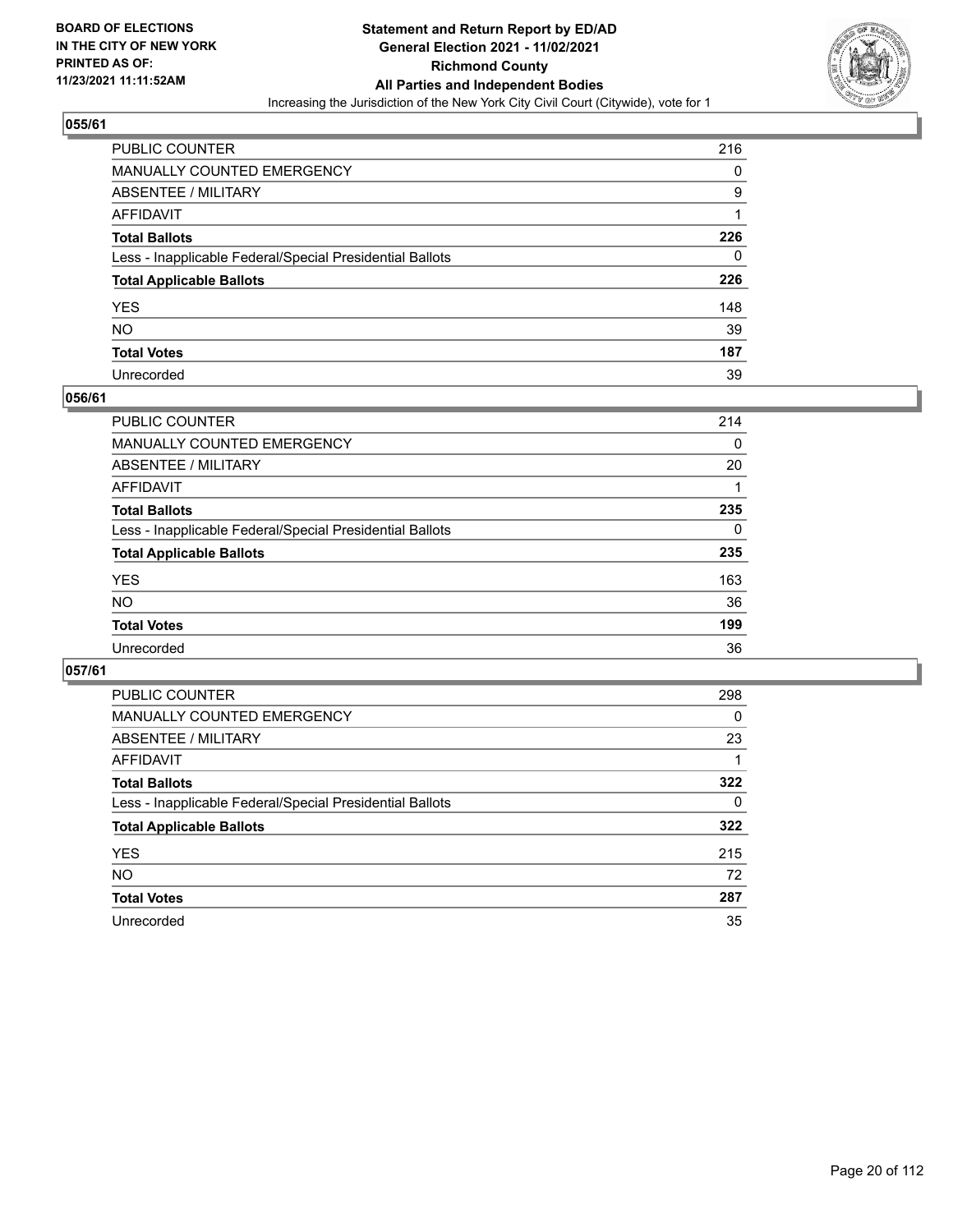

| PUBLIC COUNTER                                           | 168 |
|----------------------------------------------------------|-----|
| MANUALLY COUNTED EMERGENCY                               | 0   |
| ABSENTEE / MILITARY                                      | 9   |
| AFFIDAVIT                                                | 0   |
| Total Ballots                                            | 177 |
| Less - Inapplicable Federal/Special Presidential Ballots | 0   |
| <b>Total Applicable Ballots</b>                          | 177 |
| YES                                                      | 113 |
| NO.                                                      | 19  |
| <b>Total Votes</b>                                       | 132 |
| Unrecorded                                               | 45  |

#### **059/61**

| <b>PUBLIC COUNTER</b>                                    | 222      |
|----------------------------------------------------------|----------|
| <b>MANUALLY COUNTED EMERGENCY</b>                        | $\Omega$ |
| ABSENTEE / MILITARY                                      | 23       |
| AFFIDAVIT                                                | 0        |
| <b>Total Ballots</b>                                     | 245      |
| Less - Inapplicable Federal/Special Presidential Ballots | $\Omega$ |
| <b>Total Applicable Ballots</b>                          | 245      |
| <b>YES</b>                                               | 182      |
| <b>NO</b>                                                | 33       |
| <b>Total Votes</b>                                       | 215      |
| Unrecorded                                               | 30       |

| <b>PUBLIC COUNTER</b>                                    | 182      |
|----------------------------------------------------------|----------|
| MANUALLY COUNTED EMERGENCY                               | 0        |
| ABSENTEE / MILITARY                                      | 11       |
| AFFIDAVIT                                                | $\Omega$ |
| <b>Total Ballots</b>                                     | 193      |
| Less - Inapplicable Federal/Special Presidential Ballots | $\Omega$ |
| <b>Total Applicable Ballots</b>                          | 193      |
| <b>YES</b>                                               | 107      |
| <b>NO</b>                                                | 57       |
| <b>Total Votes</b>                                       | 164      |
| Unrecorded                                               | 29       |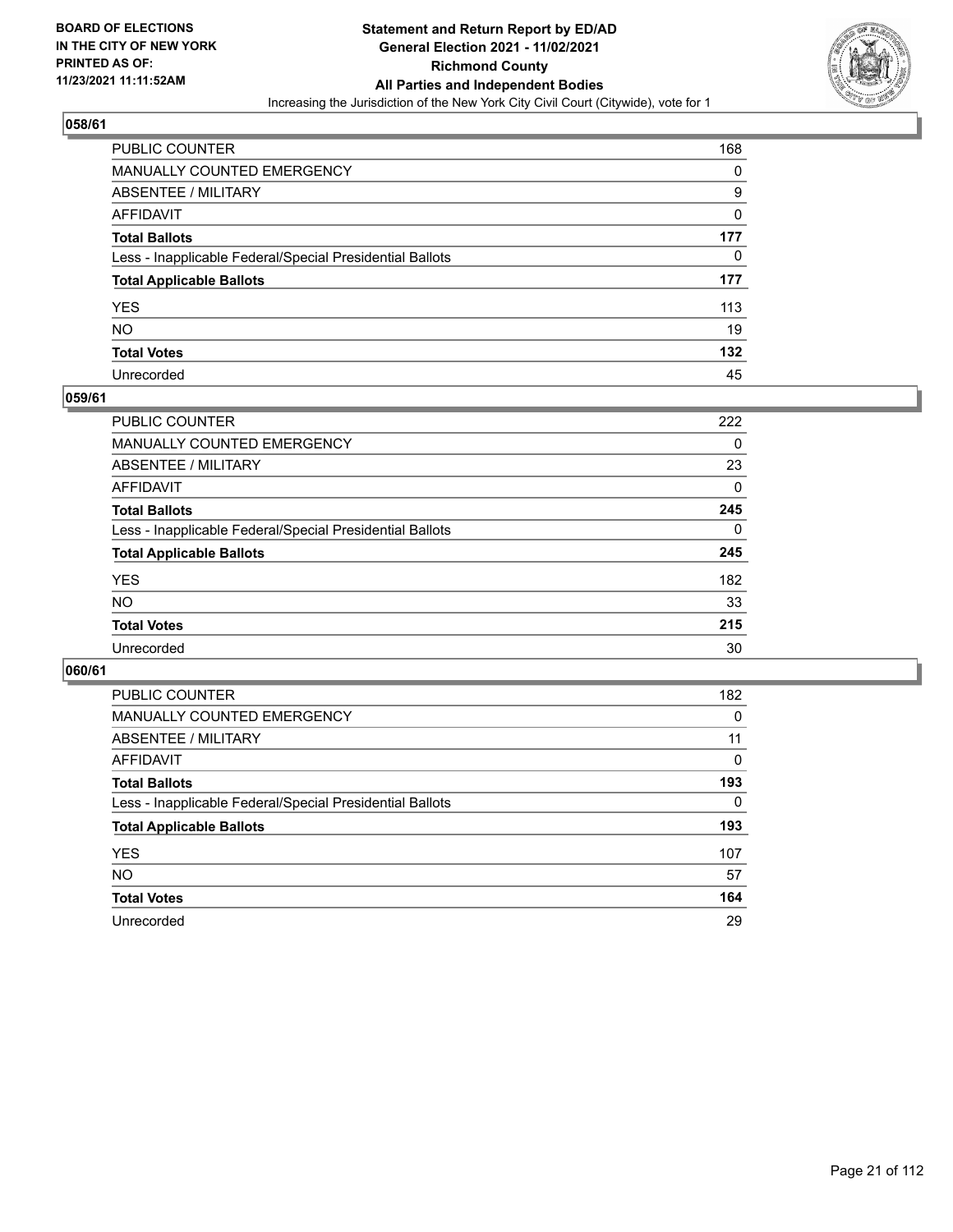

| PUBLIC COUNTER                                           | 218 |
|----------------------------------------------------------|-----|
| MANUALLY COUNTED EMERGENCY                               | 0   |
| ABSENTEE / MILITARY                                      |     |
| AFFIDAVIT                                                | 0   |
| Total Ballots                                            | 225 |
| Less - Inapplicable Federal/Special Presidential Ballots | 0   |
| <b>Total Applicable Ballots</b>                          | 225 |
| YES                                                      | 151 |
| NO.                                                      | 31  |
| <b>Total Votes</b>                                       | 182 |
| Unrecorded                                               | 43  |

#### **062/61**

| <b>PUBLIC COUNTER</b>                                    | 278      |
|----------------------------------------------------------|----------|
| <b>MANUALLY COUNTED EMERGENCY</b>                        | 0        |
| ABSENTEE / MILITARY                                      | 8        |
| AFFIDAVIT                                                | 4        |
| <b>Total Ballots</b>                                     | 290      |
| Less - Inapplicable Federal/Special Presidential Ballots | $\Omega$ |
| <b>Total Applicable Ballots</b>                          | 290      |
| <b>YES</b>                                               | 184      |
| <b>NO</b>                                                | 83       |
| <b>Total Votes</b>                                       | 267      |
| Unrecorded                                               | 23       |

| <b>PUBLIC COUNTER</b>                                    | 86             |
|----------------------------------------------------------|----------------|
| <b>MANUALLY COUNTED EMERGENCY</b>                        | 0              |
| ABSENTEE / MILITARY                                      | 10             |
| AFFIDAVIT                                                | $\overline{2}$ |
| <b>Total Ballots</b>                                     | 98             |
| Less - Inapplicable Federal/Special Presidential Ballots | $\Omega$       |
| <b>Total Applicable Ballots</b>                          | 98             |
| <b>YES</b>                                               | 54             |
| NO.                                                      | 28             |
| <b>Total Votes</b>                                       | 82             |
| Unrecorded                                               | 16             |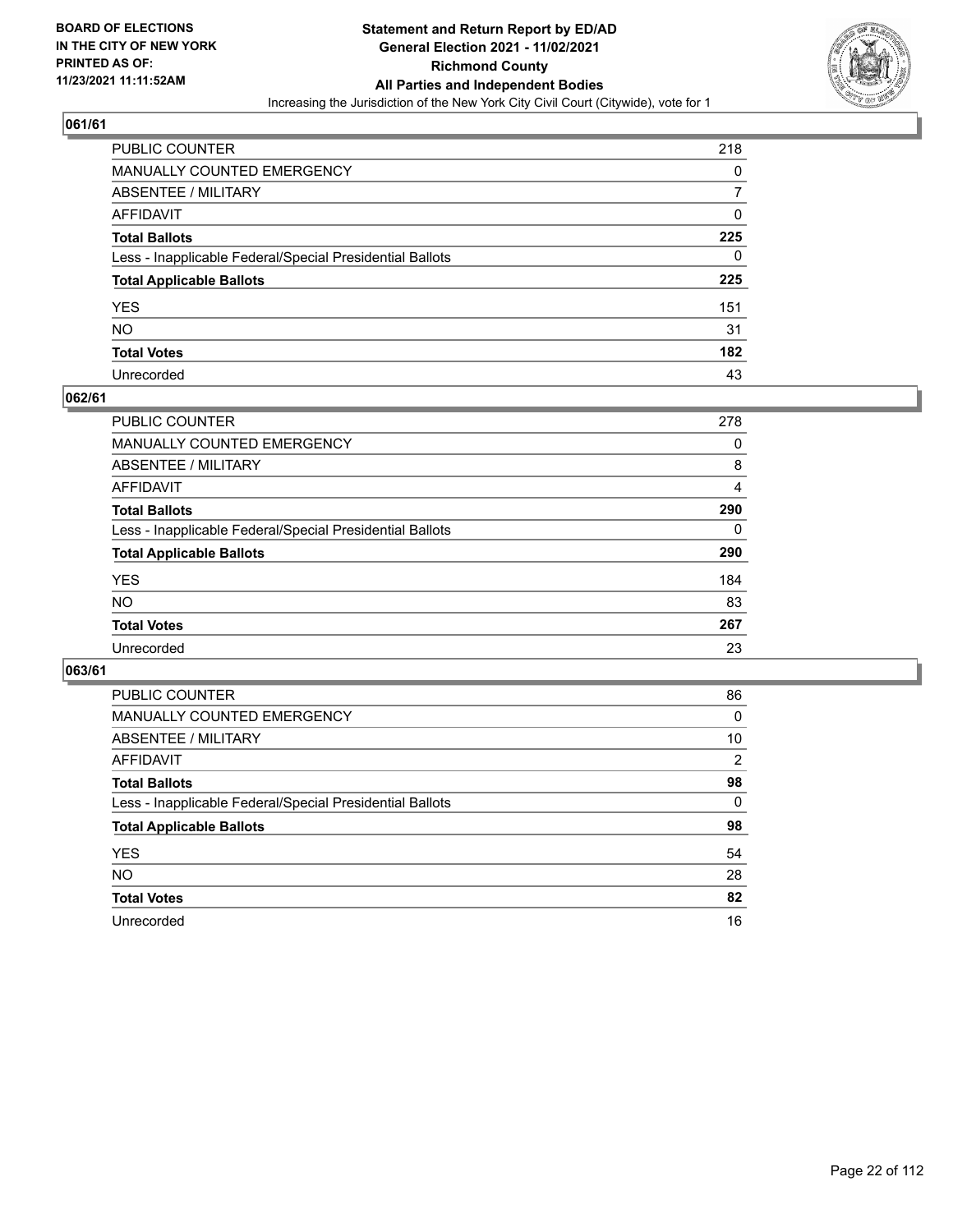

| PUBLIC COUNTER                                           | 102            |
|----------------------------------------------------------|----------------|
| MANUALLY COUNTED EMERGENCY                               | 0              |
| ABSENTEE / MILITARY                                      | 14             |
| AFFIDAVIT                                                | $\overline{2}$ |
| Total Ballots                                            | 118            |
| Less - Inapplicable Federal/Special Presidential Ballots | 0              |
| <b>Total Applicable Ballots</b>                          | 118            |
| YES                                                      | 86             |
| NO.                                                      | 24             |
| <b>Total Votes</b>                                       | 110            |
| Unrecorded                                               | 8              |

#### **065/61**

| <b>PUBLIC COUNTER</b>                                    | 305      |
|----------------------------------------------------------|----------|
| <b>MANUALLY COUNTED EMERGENCY</b>                        | 0        |
| ABSENTEE / MILITARY                                      | 22       |
| AFFIDAVIT                                                |          |
| <b>Total Ballots</b>                                     | 328      |
| Less - Inapplicable Federal/Special Presidential Ballots | $\Omega$ |
| <b>Total Applicable Ballots</b>                          | 328      |
| <b>YES</b>                                               | 242      |
| <b>NO</b>                                                | 53       |
| <b>Total Votes</b>                                       | 295      |
| Unrecorded                                               | 33       |

| <b>PUBLIC COUNTER</b>                                    | 228      |
|----------------------------------------------------------|----------|
| <b>MANUALLY COUNTED EMERGENCY</b>                        | $\Omega$ |
| ABSENTEE / MILITARY                                      | 17       |
| <b>AFFIDAVIT</b>                                         | $\Omega$ |
| <b>Total Ballots</b>                                     | 245      |
| Less - Inapplicable Federal/Special Presidential Ballots | $\Omega$ |
| <b>Total Applicable Ballots</b>                          | 245      |
| <b>YES</b>                                               | 198      |
| NO.                                                      | 34       |
| <b>Total Votes</b>                                       | 232      |
| Unrecorded                                               | 13       |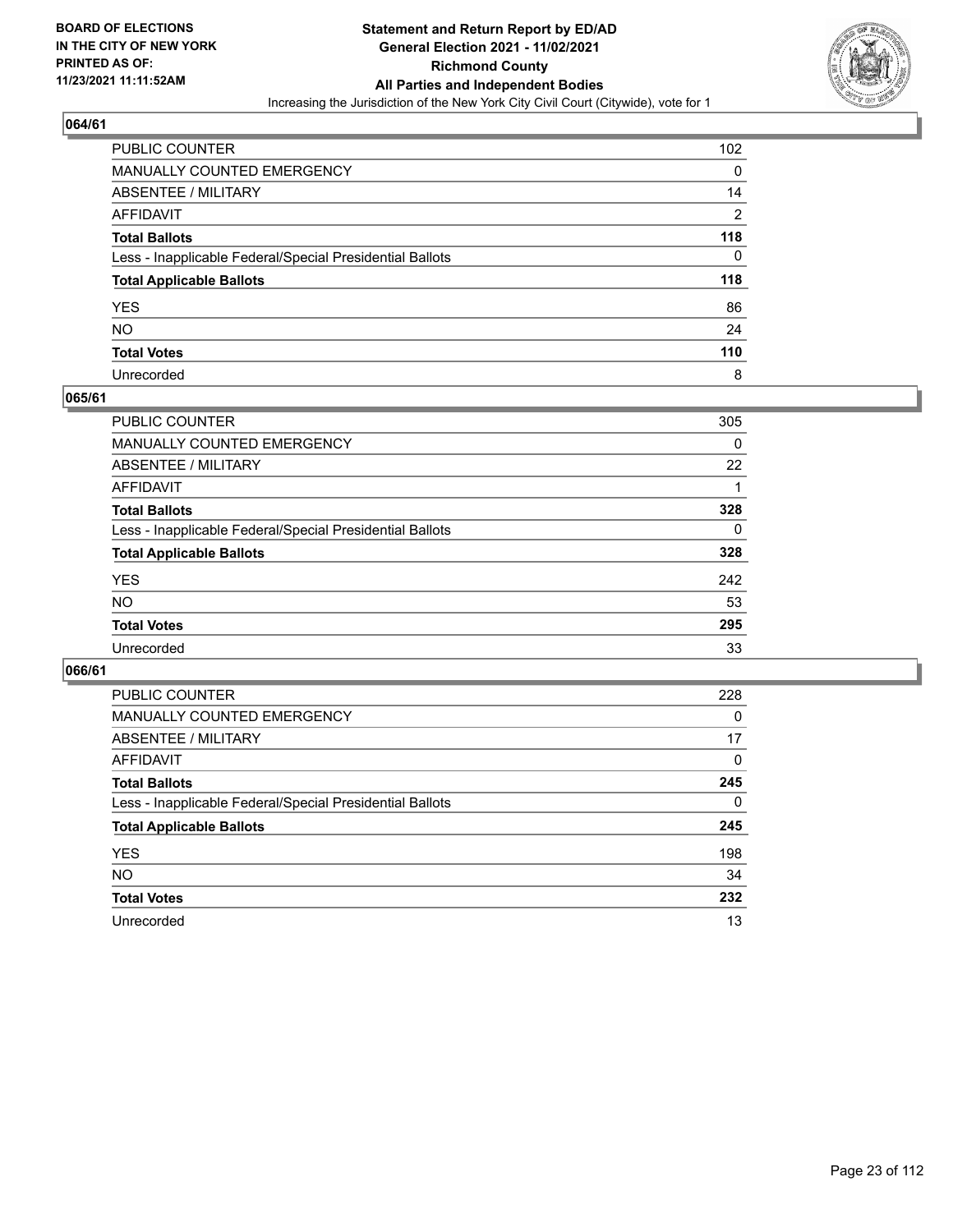

| PUBLIC COUNTER                                           | 260 |
|----------------------------------------------------------|-----|
| MANUALLY COUNTED EMERGENCY                               | 0   |
| ABSENTEE / MILITARY                                      | 20  |
| AFFIDAVIT                                                |     |
| Total Ballots                                            | 281 |
| Less - Inapplicable Federal/Special Presidential Ballots | 0   |
| <b>Total Applicable Ballots</b>                          | 281 |
| YES                                                      | 199 |
| NO.                                                      | 52  |
| <b>Total Votes</b>                                       | 251 |
| Unrecorded                                               | 30  |

#### **068/61**

| PUBLIC COUNTER                                           | 239      |
|----------------------------------------------------------|----------|
| <b>MANUALLY COUNTED EMERGENCY</b>                        | $\Omega$ |
| <b>ABSENTEE / MILITARY</b>                               | 16       |
| <b>AFFIDAVIT</b>                                         |          |
| <b>Total Ballots</b>                                     | 256      |
| Less - Inapplicable Federal/Special Presidential Ballots | $\Omega$ |
| <b>Total Applicable Ballots</b>                          | 256      |
| <b>YES</b>                                               | 191      |
| <b>NO</b>                                                | 48       |
| <b>Total Votes</b>                                       | 239      |
| Unrecorded                                               | 17       |

| <b>PUBLIC COUNTER</b>                                    | 210      |
|----------------------------------------------------------|----------|
| <b>MANUALLY COUNTED EMERGENCY</b>                        | 0        |
| ABSENTEE / MILITARY                                      | 13       |
| AFFIDAVIT                                                | $\Omega$ |
| <b>Total Ballots</b>                                     | 223      |
| Less - Inapplicable Federal/Special Presidential Ballots | $\Omega$ |
| <b>Total Applicable Ballots</b>                          | 223      |
| <b>YES</b>                                               | 125      |
| NO.                                                      | 41       |
| <b>Total Votes</b>                                       | 166      |
| Unrecorded                                               | 57       |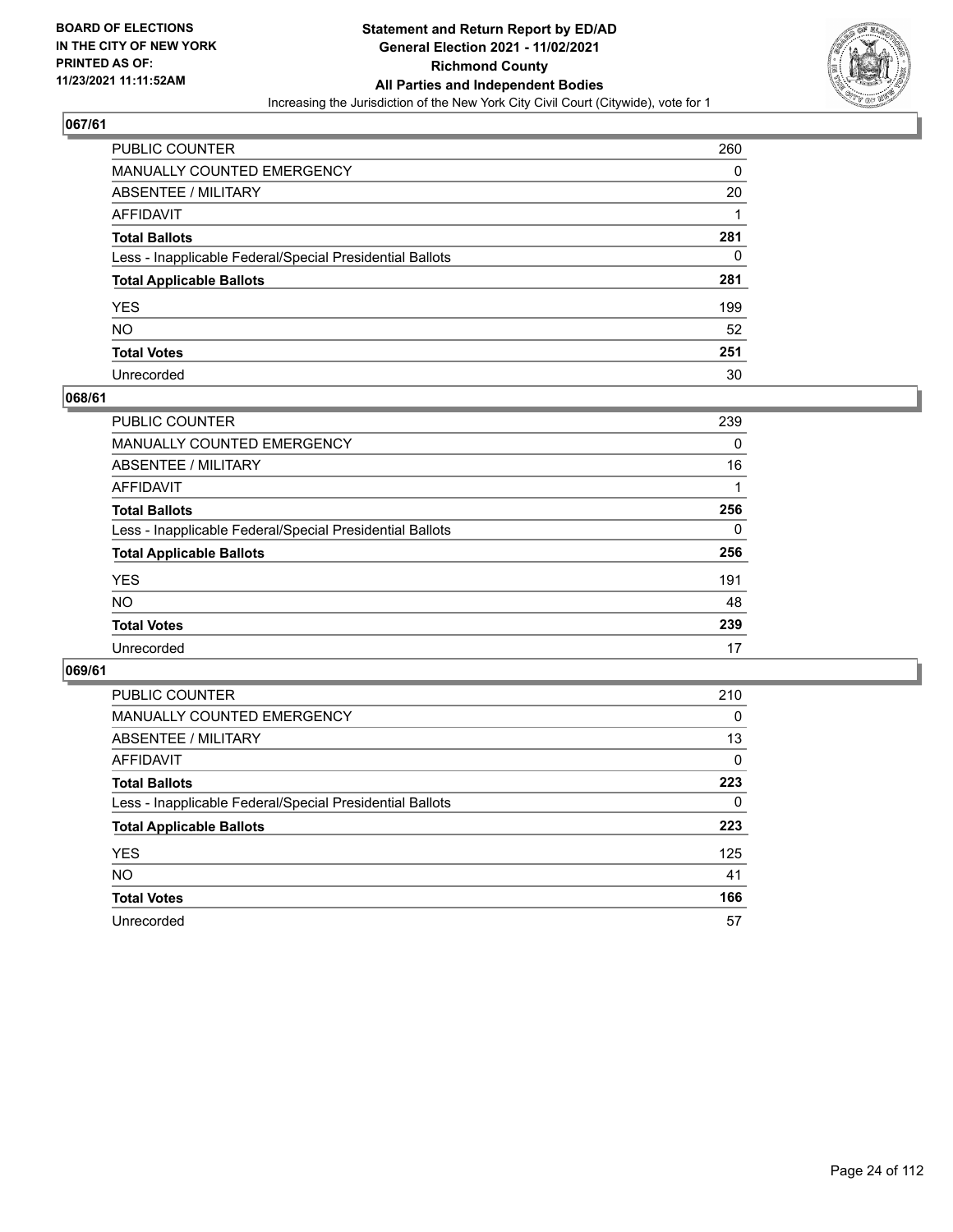

| PUBLIC COUNTER                                           | 140 |
|----------------------------------------------------------|-----|
| MANUALLY COUNTED EMERGENCY                               | 0   |
| ABSENTEE / MILITARY                                      | 9   |
| AFFIDAVIT                                                | 0   |
| Total Ballots                                            | 149 |
| Less - Inapplicable Federal/Special Presidential Ballots | 0   |
| <b>Total Applicable Ballots</b>                          | 149 |
| YES                                                      | 95  |
| NO.                                                      | 23  |
| <b>Total Votes</b>                                       | 118 |
| Unrecorded                                               | 31  |

#### **071/61**

| <b>PUBLIC COUNTER</b>                                    | 332      |
|----------------------------------------------------------|----------|
| MANUALLY COUNTED EMERGENCY                               | 0        |
| ABSENTEE / MILITARY                                      | 25       |
| AFFIDAVIT                                                | $\Omega$ |
| <b>Total Ballots</b>                                     | 357      |
| Less - Inapplicable Federal/Special Presidential Ballots | $\Omega$ |
| <b>Total Applicable Ballots</b>                          | 357      |
| <b>YES</b>                                               | 235      |
| <b>NO</b>                                                | 97       |
| <b>Total Votes</b>                                       | 332      |
| Unrecorded                                               | 25       |

| <b>PUBLIC COUNTER</b>                                    | 307      |
|----------------------------------------------------------|----------|
| MANUALLY COUNTED EMERGENCY                               | 0        |
| ABSENTEE / MILITARY                                      | 16       |
| AFFIDAVIT                                                |          |
| <b>Total Ballots</b>                                     | 324      |
| Less - Inapplicable Federal/Special Presidential Ballots | $\Omega$ |
| <b>Total Applicable Ballots</b>                          | 324      |
| <b>YES</b>                                               | 200      |
| <b>NO</b>                                                | 96       |
| <b>Total Votes</b>                                       | 296      |
| Unrecorded                                               | 28       |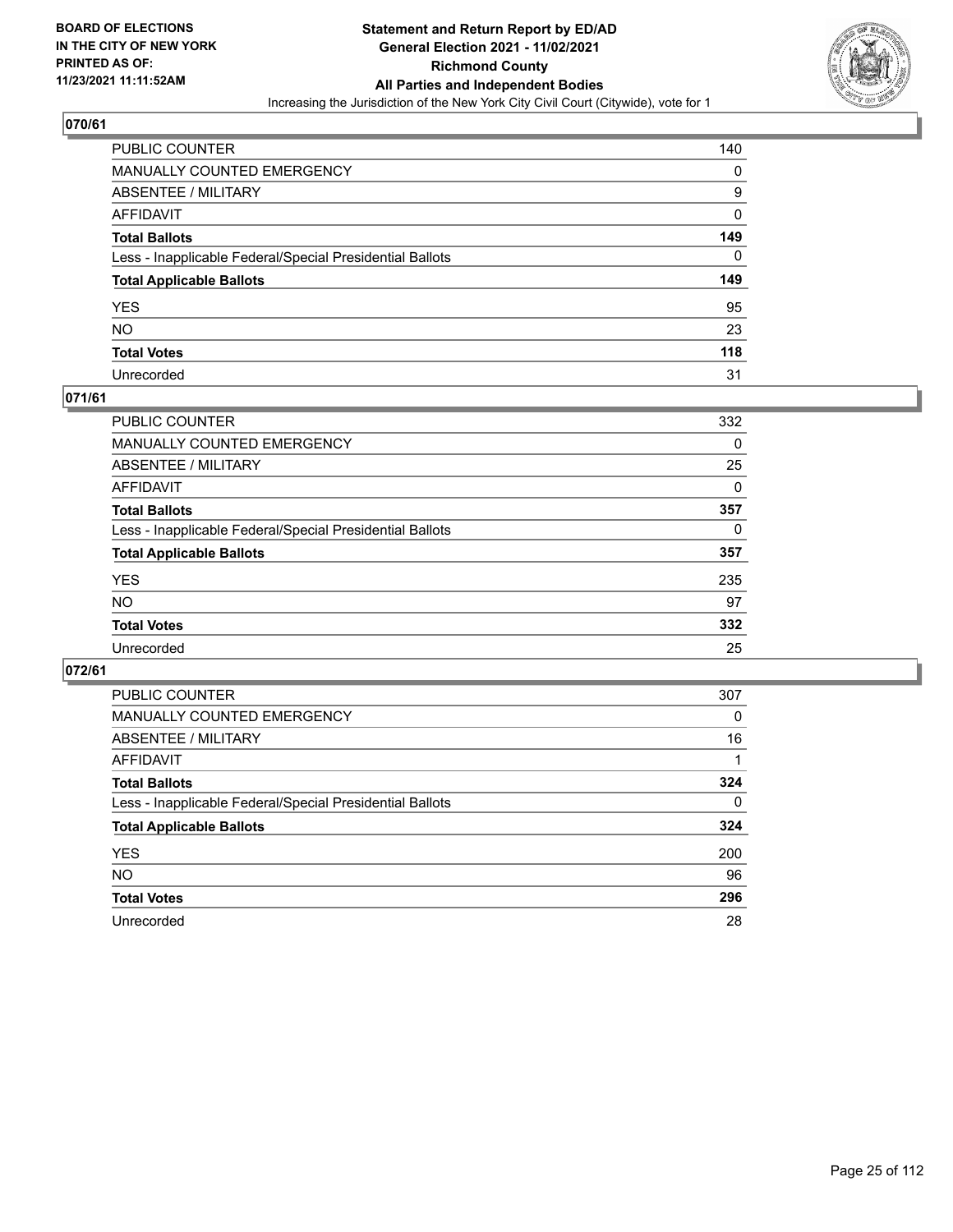

| PUBLIC COUNTER                                           | 235 |
|----------------------------------------------------------|-----|
| MANUALLY COUNTED EMERGENCY                               | 0   |
| ABSENTEE / MILITARY                                      | 8   |
| AFFIDAVIT                                                | 0   |
| Total Ballots                                            | 243 |
| Less - Inapplicable Federal/Special Presidential Ballots | 0   |
| <b>Total Applicable Ballots</b>                          | 243 |
| YES                                                      | 127 |
| NO.                                                      | 33  |
| <b>Total Votes</b>                                       | 160 |
| Unrecorded                                               | 83  |

#### **074/61**

| <b>PUBLIC COUNTER</b>                                    | 138      |
|----------------------------------------------------------|----------|
| MANUALLY COUNTED EMERGENCY                               | 0        |
| ABSENTEE / MILITARY                                      | 8        |
| AFFIDAVIT                                                | 0        |
| <b>Total Ballots</b>                                     | 146      |
| Less - Inapplicable Federal/Special Presidential Ballots | $\Omega$ |
| <b>Total Applicable Ballots</b>                          | 146      |
| <b>YES</b>                                               | 90       |
| <b>NO</b>                                                | 15       |
| <b>Total Votes</b>                                       | 105      |
| Unrecorded                                               | 41       |

| <b>PUBLIC COUNTER</b>                                    | 204      |
|----------------------------------------------------------|----------|
| <b>MANUALLY COUNTED EMERGENCY</b>                        | $\Omega$ |
| ABSENTEE / MILITARY                                      | 16       |
| AFFIDAVIT                                                |          |
| <b>Total Ballots</b>                                     | 221      |
| Less - Inapplicable Federal/Special Presidential Ballots | 0        |
| <b>Total Applicable Ballots</b>                          | 221      |
| <b>YES</b>                                               | 160      |
| NO.                                                      | 35       |
| <b>Total Votes</b>                                       | 195      |
| Unrecorded                                               | 26       |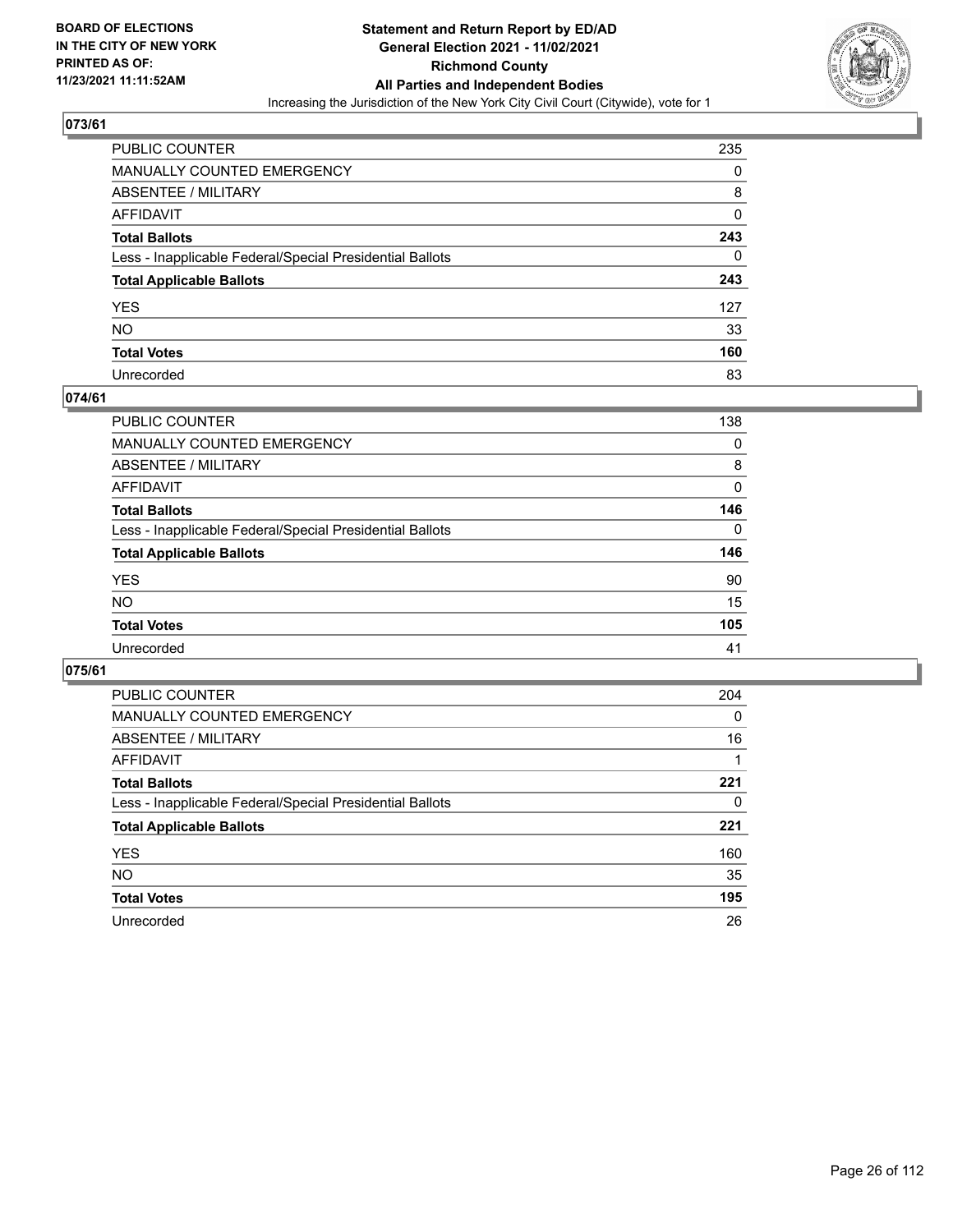

| PUBLIC COUNTER                                           | 285            |
|----------------------------------------------------------|----------------|
| MANUALLY COUNTED EMERGENCY                               | 0              |
| <b>ABSENTEE / MILITARY</b>                               | 16             |
| AFFIDAVIT                                                | $\overline{4}$ |
| Total Ballots                                            | 305            |
| Less - Inapplicable Federal/Special Presidential Ballots | $\Omega$       |
| <b>Total Applicable Ballots</b>                          | 305            |
| YES                                                      | 188            |
| NO.                                                      | 68             |
| <b>Total Votes</b>                                       | 256            |
| Unrecorded                                               | 49             |

#### **077/61**

| <b>PUBLIC COUNTER</b>                                    | 154      |
|----------------------------------------------------------|----------|
| MANUALLY COUNTED EMERGENCY                               | $\Omega$ |
| ABSENTEE / MILITARY                                      | 8        |
| AFFIDAVIT                                                | 0        |
| <b>Total Ballots</b>                                     | 162      |
| Less - Inapplicable Federal/Special Presidential Ballots | $\Omega$ |
| <b>Total Applicable Ballots</b>                          | 162      |
| <b>YES</b>                                               | 135      |
| <b>NO</b>                                                | 19       |
| <b>Total Votes</b>                                       | 154      |
| Unrecorded                                               | 8        |

| <b>PUBLIC COUNTER</b>                                    | 93           |
|----------------------------------------------------------|--------------|
| <b>MANUALLY COUNTED EMERGENCY</b>                        | $\mathbf{0}$ |
| ABSENTEE / MILITARY                                      | 12           |
| AFFIDAVIT                                                | 3            |
| <b>Total Ballots</b>                                     | 108          |
| Less - Inapplicable Federal/Special Presidential Ballots | $\Omega$     |
| <b>Total Applicable Ballots</b>                          | 108          |
| <b>YES</b>                                               | 79           |
| <b>NO</b>                                                | 15           |
| <b>Total Votes</b>                                       | 94           |
| Unrecorded                                               | 14           |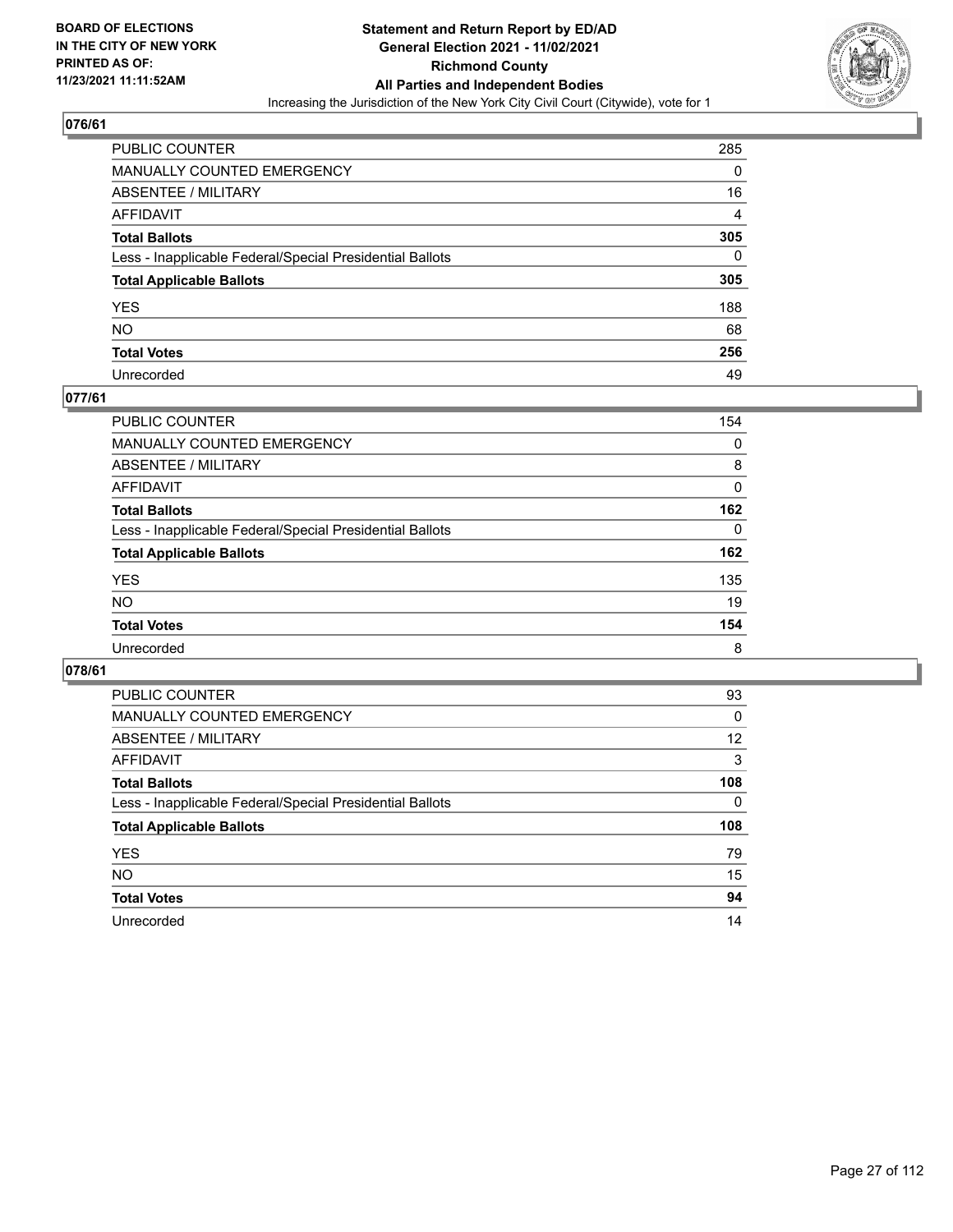

| <b>PUBLIC COUNTER</b>                                    | 0            |
|----------------------------------------------------------|--------------|
| MANUALLY COUNTED EMERGENCY                               | 0            |
| ABSENTEE / MILITARY                                      | 0            |
| AFFIDAVIT                                                | 0            |
| <b>Total Ballots</b>                                     | 0            |
| Less - Inapplicable Federal/Special Presidential Ballots | 0            |
| <b>Total Applicable Ballots</b>                          | 0            |
| <b>YES</b>                                               | 0            |
| <b>NO</b>                                                | <sup>0</sup> |
| <b>Total Votes</b>                                       | 0            |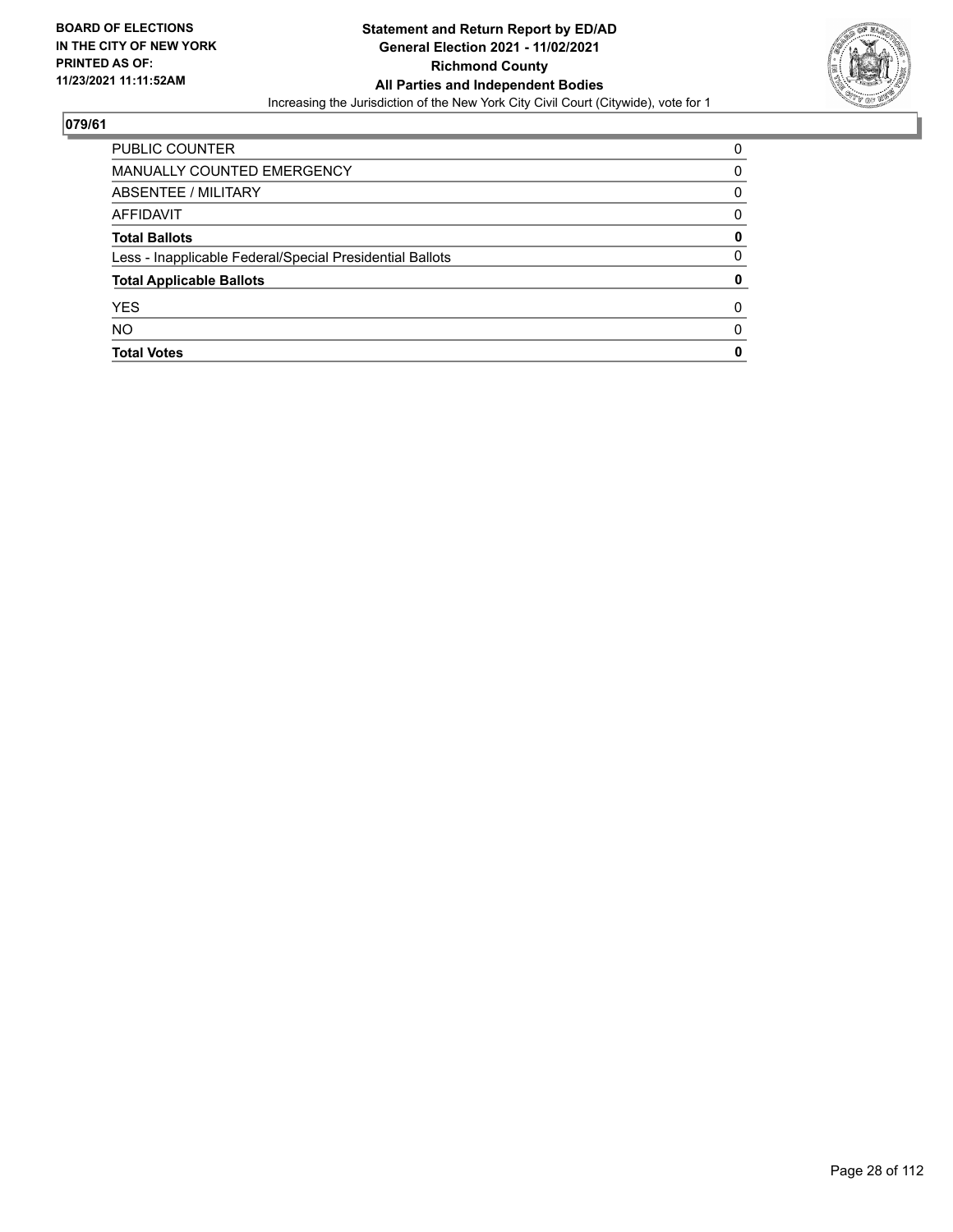

| PUBLIC COUNTER                                           | 473 |
|----------------------------------------------------------|-----|
| MANUALLY COUNTED EMERGENCY                               | 0   |
| ABSENTEE / MILITARY                                      | 13  |
| AFFIDAVIT                                                | 2   |
| Total Ballots                                            | 488 |
| Less - Inapplicable Federal/Special Presidential Ballots | 0   |
| <b>Total Applicable Ballots</b>                          | 488 |
| YES                                                      | 227 |
| NO.                                                      | 204 |
| <b>Total Votes</b>                                       | 431 |
| Unrecorded                                               | 57  |

#### **002/62**

| <b>PUBLIC COUNTER</b>                                    | 539      |
|----------------------------------------------------------|----------|
| <b>MANUALLY COUNTED EMERGENCY</b>                        | 0        |
| ABSENTEE / MILITARY                                      | 19       |
| AFFIDAVIT                                                |          |
| <b>Total Ballots</b>                                     | 559      |
| Less - Inapplicable Federal/Special Presidential Ballots | $\Omega$ |
| <b>Total Applicable Ballots</b>                          | 559      |
| <b>YES</b>                                               | 236      |
| <b>NO</b>                                                | 252      |
| <b>Total Votes</b>                                       | 488      |
| Unrecorded                                               | 71       |

| <b>PUBLIC COUNTER</b>                                    | 411      |
|----------------------------------------------------------|----------|
| MANUALLY COUNTED EMERGENCY                               | 0        |
| ABSENTEE / MILITARY                                      | 13       |
| AFFIDAVIT                                                |          |
| <b>Total Ballots</b>                                     | 425      |
| Less - Inapplicable Federal/Special Presidential Ballots | $\Omega$ |
| <b>Total Applicable Ballots</b>                          | 425      |
| <b>YES</b>                                               | 186      |
| <b>NO</b>                                                | 179      |
| <b>Total Votes</b>                                       | 365      |
| Unrecorded                                               | 60       |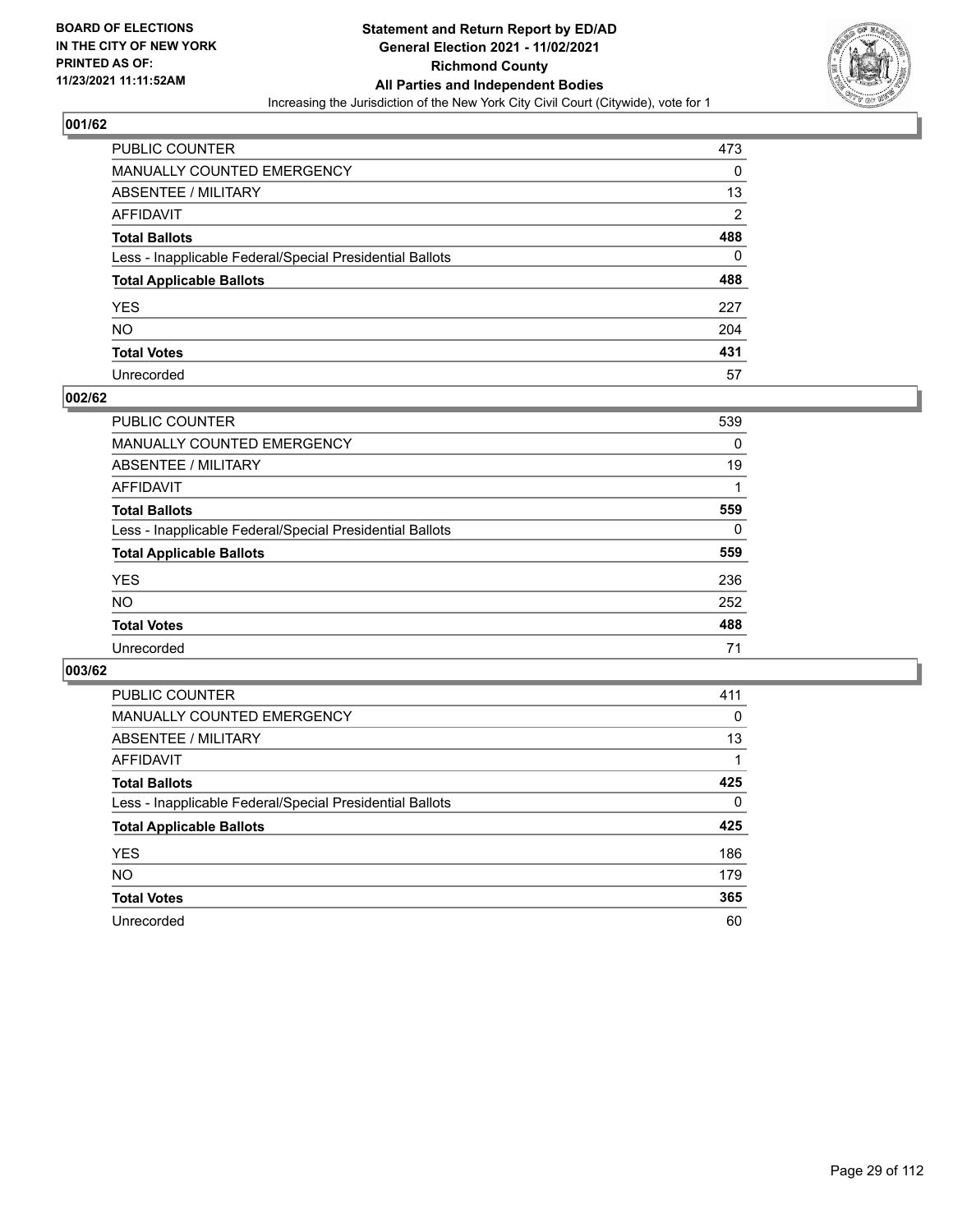

| PUBLIC COUNTER                                           | 458 |
|----------------------------------------------------------|-----|
| MANUALLY COUNTED EMERGENCY                               | 0   |
| ABSENTEE / MILITARY                                      | 16  |
| AFFIDAVIT                                                | 9   |
| <b>Total Ballots</b>                                     | 483 |
| Less - Inapplicable Federal/Special Presidential Ballots | 0   |
| <b>Total Applicable Ballots</b>                          | 483 |
| YES                                                      | 210 |
| NO.                                                      | 208 |
| <b>Total Votes</b>                                       | 418 |
| Unrecorded                                               | 65  |

#### **005/62**

| <b>PUBLIC COUNTER</b>                                    | 505      |
|----------------------------------------------------------|----------|
| <b>MANUALLY COUNTED EMERGENCY</b>                        | 0        |
| ABSENTEE / MILITARY                                      | 9        |
| AFFIDAVIT                                                | 5        |
| <b>Total Ballots</b>                                     | 519      |
| Less - Inapplicable Federal/Special Presidential Ballots | $\Omega$ |
| <b>Total Applicable Ballots</b>                          | 519      |
| <b>YES</b>                                               | 224      |
| <b>NO</b>                                                | 238      |
| <b>Total Votes</b>                                       | 462      |
| Unrecorded                                               | 57       |

| <b>PUBLIC COUNTER</b>                                    | 370      |
|----------------------------------------------------------|----------|
| <b>MANUALLY COUNTED EMERGENCY</b>                        | 0        |
| ABSENTEE / MILITARY                                      | 17       |
| AFFIDAVIT                                                | 5        |
| <b>Total Ballots</b>                                     | 392      |
| Less - Inapplicable Federal/Special Presidential Ballots | $\Omega$ |
| <b>Total Applicable Ballots</b>                          | 392      |
| <b>YES</b>                                               | 191      |
| <b>NO</b>                                                | 163      |
| <b>Total Votes</b>                                       | 354      |
| Unrecorded                                               | 38       |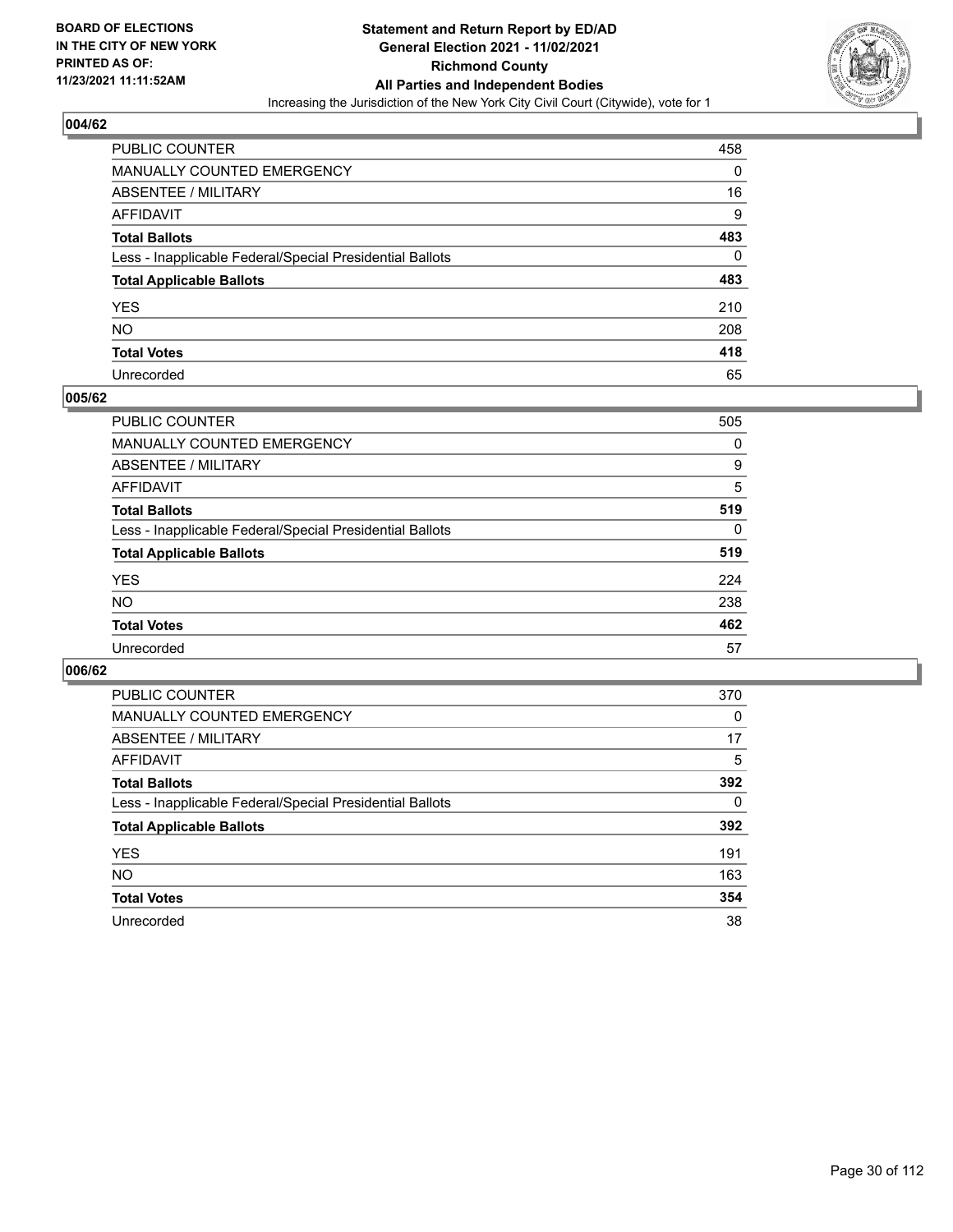

| PUBLIC COUNTER                                           | 454 |
|----------------------------------------------------------|-----|
| <b>MANUALLY COUNTED EMERGENCY</b>                        | 0   |
| ABSENTEE / MILITARY                                      | 12  |
| AFFIDAVIT                                                | 11  |
| <b>Total Ballots</b>                                     | 477 |
| Less - Inapplicable Federal/Special Presidential Ballots | 0   |
| <b>Total Applicable Ballots</b>                          | 477 |
| YES                                                      | 195 |
| NO.                                                      | 247 |
| <b>Total Votes</b>                                       | 442 |
| Unrecorded                                               | 35  |

#### **008/62**

| <b>PUBLIC COUNTER</b>                                    | 403      |
|----------------------------------------------------------|----------|
| MANUALLY COUNTED EMERGENCY                               | 0        |
| ABSENTEE / MILITARY                                      | 12       |
| AFFIDAVIT                                                | 3        |
| <b>Total Ballots</b>                                     | 418      |
| Less - Inapplicable Federal/Special Presidential Ballots | $\Omega$ |
| <b>Total Applicable Ballots</b>                          | 418      |
| <b>YES</b>                                               | 196      |
| <b>NO</b>                                                | 167      |
| <b>Total Votes</b>                                       | 363      |
| Unrecorded                                               | 55       |

| <b>PUBLIC COUNTER</b>                                    | 253      |
|----------------------------------------------------------|----------|
| <b>MANUALLY COUNTED EMERGENCY</b>                        | 0        |
| ABSENTEE / MILITARY                                      | 4        |
| AFFIDAVIT                                                | $\Omega$ |
| <b>Total Ballots</b>                                     | 257      |
| Less - Inapplicable Federal/Special Presidential Ballots | 0        |
| <b>Total Applicable Ballots</b>                          | 257      |
| <b>YES</b>                                               | 131      |
| <b>NO</b>                                                | 89       |
| <b>Total Votes</b>                                       | 220      |
|                                                          |          |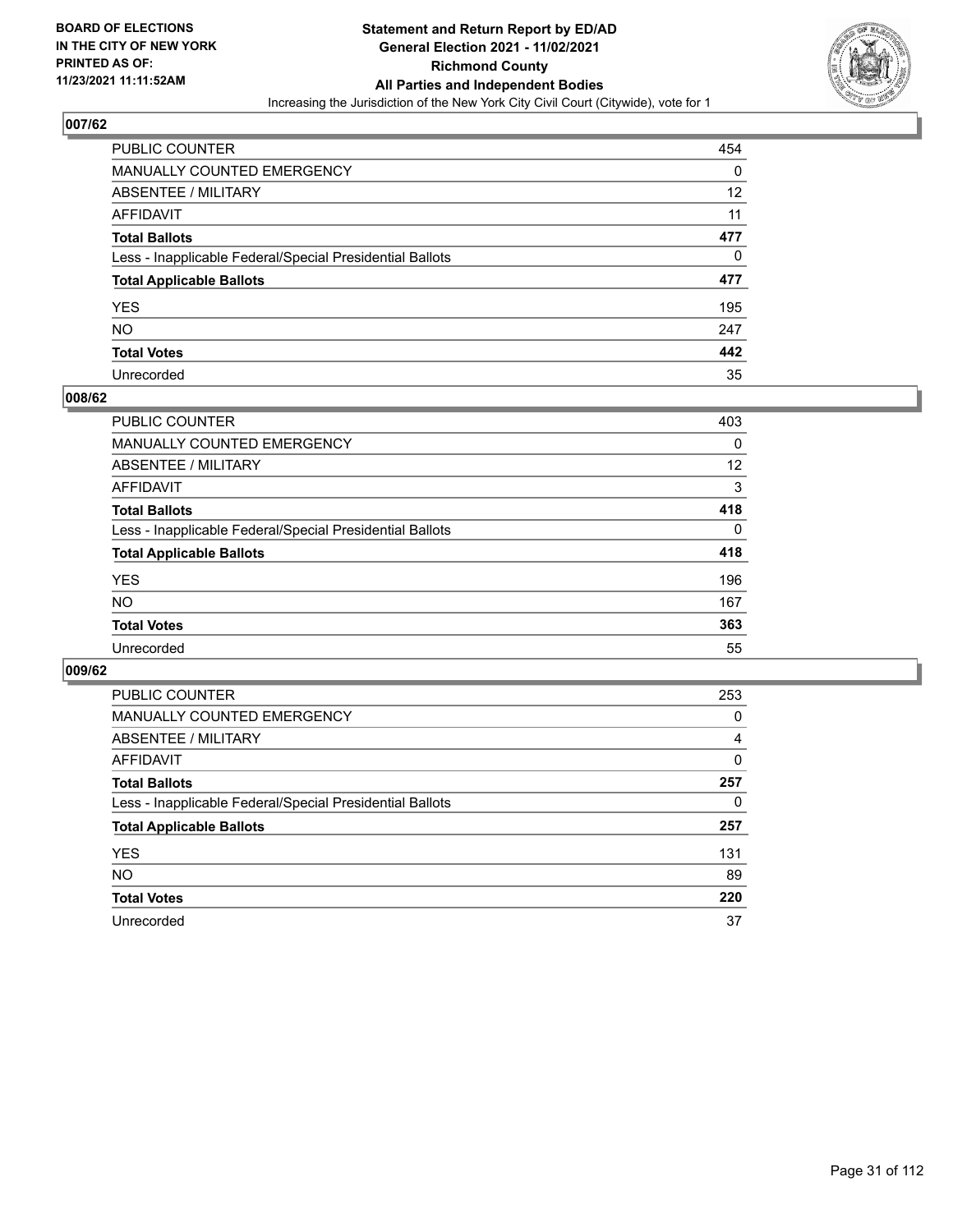

| PUBLIC COUNTER                                           | 310 |
|----------------------------------------------------------|-----|
| MANUALLY COUNTED EMERGENCY                               | 0   |
| ABSENTEE / MILITARY                                      | 8   |
| AFFIDAVIT                                                | 3   |
| Total Ballots                                            | 321 |
| Less - Inapplicable Federal/Special Presidential Ballots | 0   |
| <b>Total Applicable Ballots</b>                          | 321 |
| YES                                                      | 138 |
| NO.                                                      | 136 |
| <b>Total Votes</b>                                       | 274 |
| Unrecorded                                               | 47  |

#### **011/62**

| <b>PUBLIC COUNTER</b>                                    | 444      |
|----------------------------------------------------------|----------|
| MANUALLY COUNTED EMERGENCY                               | 0        |
| ABSENTEE / MILITARY                                      | 16       |
| AFFIDAVIT                                                |          |
| <b>Total Ballots</b>                                     | 461      |
| Less - Inapplicable Federal/Special Presidential Ballots | $\Omega$ |
| <b>Total Applicable Ballots</b>                          | 461      |
| <b>YES</b>                                               | 203      |
| <b>NO</b>                                                | 179      |
| <b>Total Votes</b>                                       | 382      |
| Unrecorded                                               | 79       |

| <b>PUBLIC COUNTER</b>                                    | 301      |
|----------------------------------------------------------|----------|
| MANUALLY COUNTED EMERGENCY                               | 0        |
| ABSENTEE / MILITARY                                      | 14       |
| <b>AFFIDAVIT</b>                                         |          |
| <b>Total Ballots</b>                                     | 316      |
| Less - Inapplicable Federal/Special Presidential Ballots | $\Omega$ |
| <b>Total Applicable Ballots</b>                          | 316      |
| <b>YES</b>                                               | 160      |
| <b>NO</b>                                                | 126      |
| <b>Total Votes</b>                                       | 286      |
| Unrecorded                                               | 30       |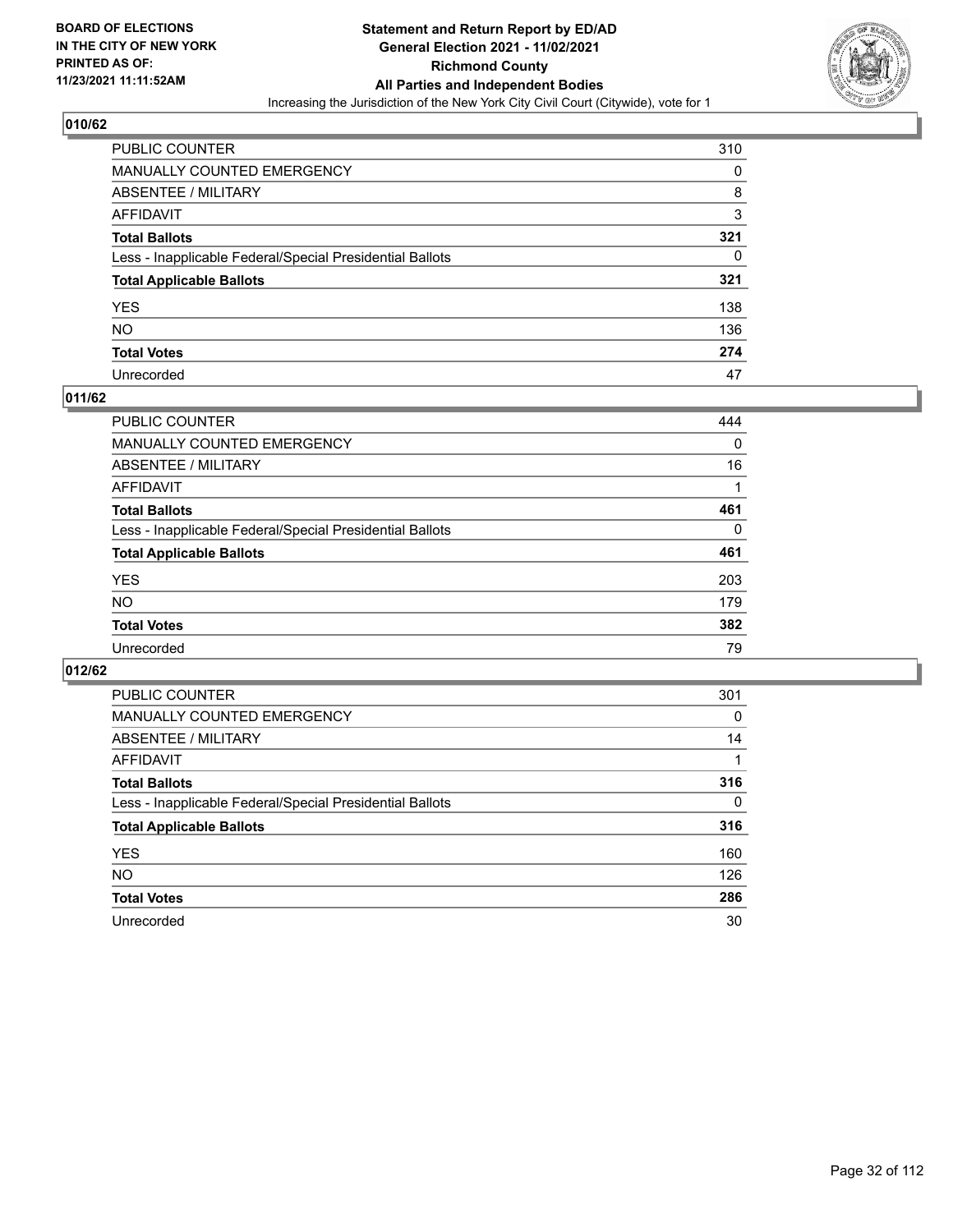

| PUBLIC COUNTER                                           | 429 |
|----------------------------------------------------------|-----|
| MANUALLY COUNTED EMERGENCY                               | 0   |
| ABSENTEE / MILITARY                                      | 18  |
| AFFIDAVIT                                                |     |
| Total Ballots                                            | 448 |
| Less - Inapplicable Federal/Special Presidential Ballots | 0   |
| <b>Total Applicable Ballots</b>                          | 448 |
| YES                                                      | 225 |
| NO.                                                      | 171 |
| <b>Total Votes</b>                                       | 396 |
| Unrecorded                                               | 52  |

#### **014/62**

| <b>PUBLIC COUNTER</b>                                    | 261      |
|----------------------------------------------------------|----------|
| MANUALLY COUNTED EMERGENCY                               | 0        |
| ABSENTEE / MILITARY                                      | 11       |
| AFFIDAVIT                                                |          |
| <b>Total Ballots</b>                                     | 273      |
| Less - Inapplicable Federal/Special Presidential Ballots | $\Omega$ |
| <b>Total Applicable Ballots</b>                          | 273      |
| <b>YES</b>                                               | 118      |
| <b>NO</b>                                                | 88       |
| <b>Total Votes</b>                                       | 206      |
| Unrecorded                                               | 67       |

| <b>PUBLIC COUNTER</b>                                    | 391      |
|----------------------------------------------------------|----------|
| <b>MANUALLY COUNTED EMERGENCY</b>                        | 0        |
| ABSENTEE / MILITARY                                      | 14       |
| AFFIDAVIT                                                | 3        |
| <b>Total Ballots</b>                                     | 408      |
| Less - Inapplicable Federal/Special Presidential Ballots | $\Omega$ |
| <b>Total Applicable Ballots</b>                          | 408      |
| <b>YES</b>                                               | 196      |
| <b>NO</b>                                                | 171      |
| <b>Total Votes</b>                                       | 367      |
| Unrecorded                                               | 41       |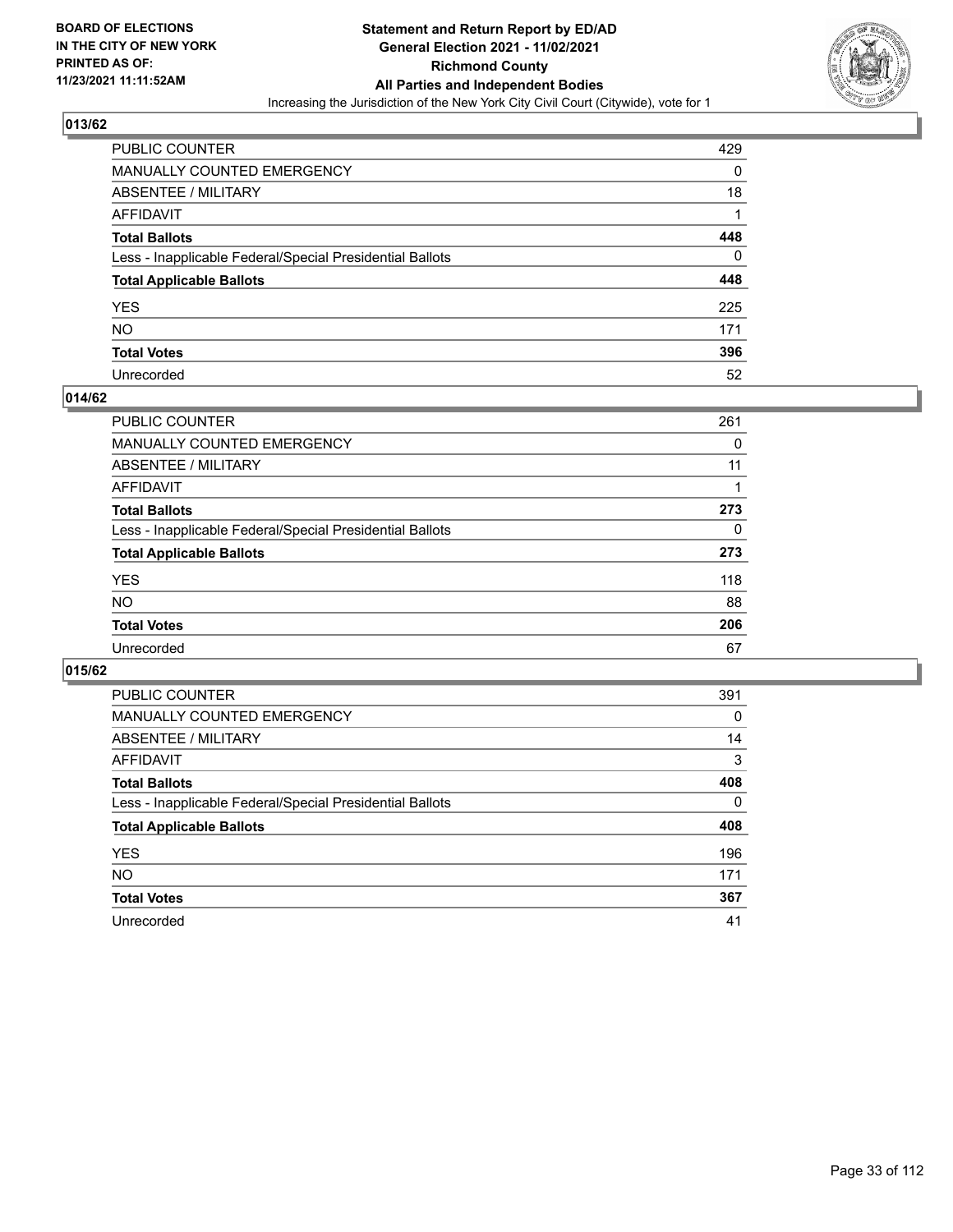

| PUBLIC COUNTER                                           | 391            |
|----------------------------------------------------------|----------------|
| MANUALLY COUNTED EMERGENCY                               | 0              |
| ABSENTEE / MILITARY                                      | 15             |
| AFFIDAVIT                                                | $\overline{2}$ |
| Total Ballots                                            | 408            |
| Less - Inapplicable Federal/Special Presidential Ballots | 0              |
| <b>Total Applicable Ballots</b>                          | 408            |
| YES                                                      | 223            |
| NO.                                                      | 158            |
| <b>Total Votes</b>                                       | 381            |
| Unrecorded                                               | 27             |

#### **017/62**

| <b>PUBLIC COUNTER</b>                                    | 312      |
|----------------------------------------------------------|----------|
| <b>MANUALLY COUNTED EMERGENCY</b>                        | 0        |
| ABSENTEE / MILITARY                                      | 12       |
| AFFIDAVIT                                                | 0        |
| <b>Total Ballots</b>                                     | 324      |
| Less - Inapplicable Federal/Special Presidential Ballots | $\Omega$ |
| <b>Total Applicable Ballots</b>                          | 324      |
| <b>YES</b>                                               | 128      |
| <b>NO</b>                                                | 156      |
| <b>Total Votes</b>                                       | 284      |
| Unrecorded                                               | 40       |

| <b>PUBLIC COUNTER</b>                                    | 369      |
|----------------------------------------------------------|----------|
| MANUALLY COUNTED EMERGENCY                               | 0        |
| ABSENTEE / MILITARY                                      | 7        |
| AFFIDAVIT                                                | 2        |
| <b>Total Ballots</b>                                     | 378      |
| Less - Inapplicable Federal/Special Presidential Ballots | $\Omega$ |
| <b>Total Applicable Ballots</b>                          | 378      |
| <b>YES</b>                                               | 160      |
| <b>NO</b>                                                | 179      |
| <b>Total Votes</b>                                       | 339      |
| Unrecorded                                               | 39       |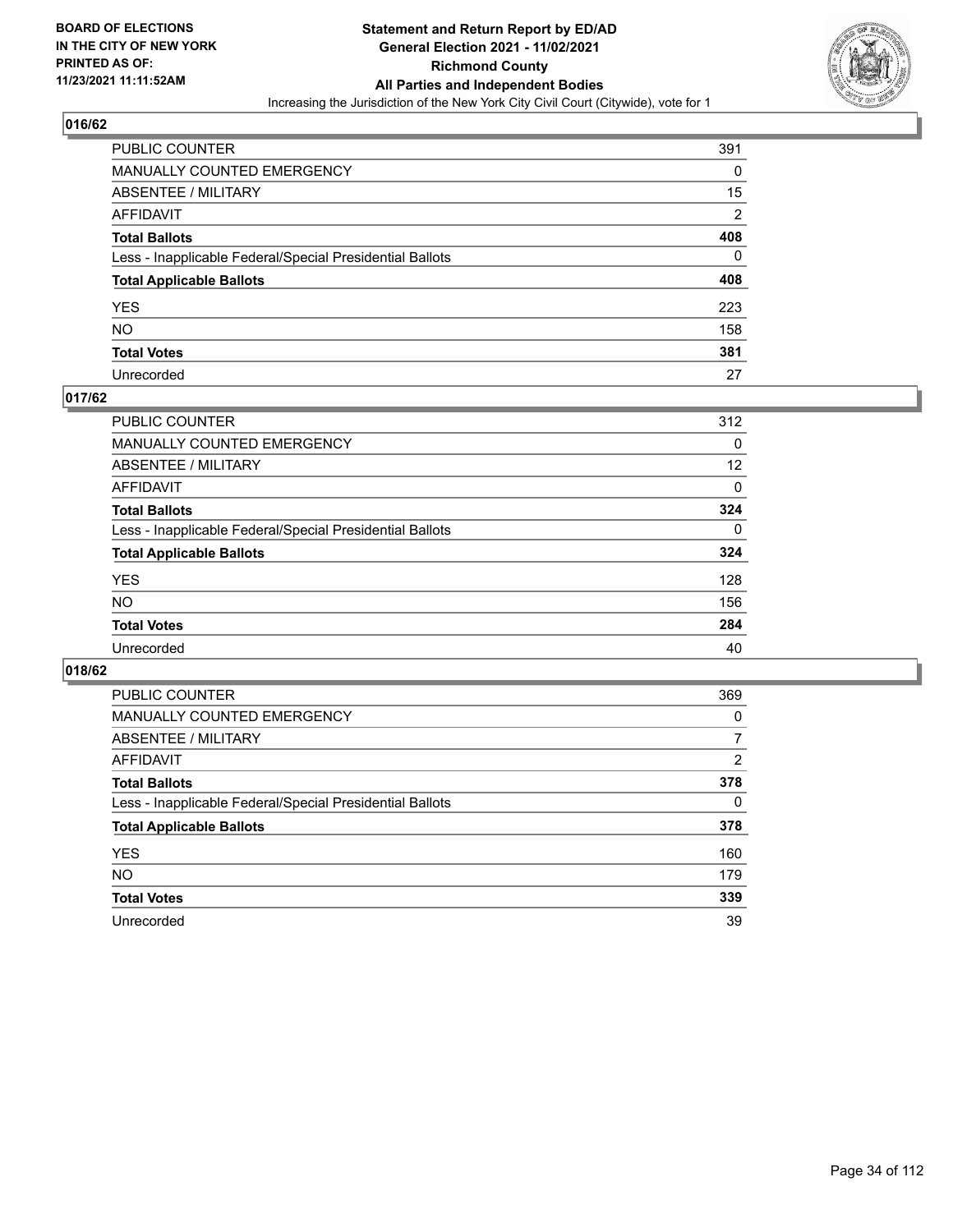

| PUBLIC COUNTER                                           | 351 |
|----------------------------------------------------------|-----|
| MANUALLY COUNTED EMERGENCY                               | 0   |
| ABSENTEE / MILITARY                                      | 18  |
| AFFIDAVIT                                                |     |
| <b>Total Ballots</b>                                     | 370 |
| Less - Inapplicable Federal/Special Presidential Ballots | 0   |
| <b>Total Applicable Ballots</b>                          | 370 |
| YES                                                      | 176 |
| NO.                                                      | 149 |
| <b>Total Votes</b>                                       | 325 |
| Unrecorded                                               | 45  |

#### **020/62**

| <b>PUBLIC COUNTER</b>                                    | 412      |
|----------------------------------------------------------|----------|
| <b>MANUALLY COUNTED EMERGENCY</b>                        | 0        |
| ABSENTEE / MILITARY                                      | 10       |
| AFFIDAVIT                                                | 3        |
| <b>Total Ballots</b>                                     | 425      |
| Less - Inapplicable Federal/Special Presidential Ballots | $\Omega$ |
| <b>Total Applicable Ballots</b>                          | 425      |
| <b>YES</b>                                               | 199      |
| <b>NO</b>                                                | 178      |
| <b>Total Votes</b>                                       | 377      |
| Unrecorded                                               | 48       |

| PUBLIC COUNTER                                           | 441      |
|----------------------------------------------------------|----------|
| <b>MANUALLY COUNTED EMERGENCY</b>                        | $\Omega$ |
| ABSENTEE / MILITARY                                      | 22       |
| AFFIDAVIT                                                | 3        |
| <b>Total Ballots</b>                                     | 466      |
| Less - Inapplicable Federal/Special Presidential Ballots | $\Omega$ |
| <b>Total Applicable Ballots</b>                          | 466      |
| <b>YES</b>                                               | 221      |
| <b>NO</b>                                                | 199      |
| <b>Total Votes</b>                                       | 420      |
| Unrecorded                                               | 46       |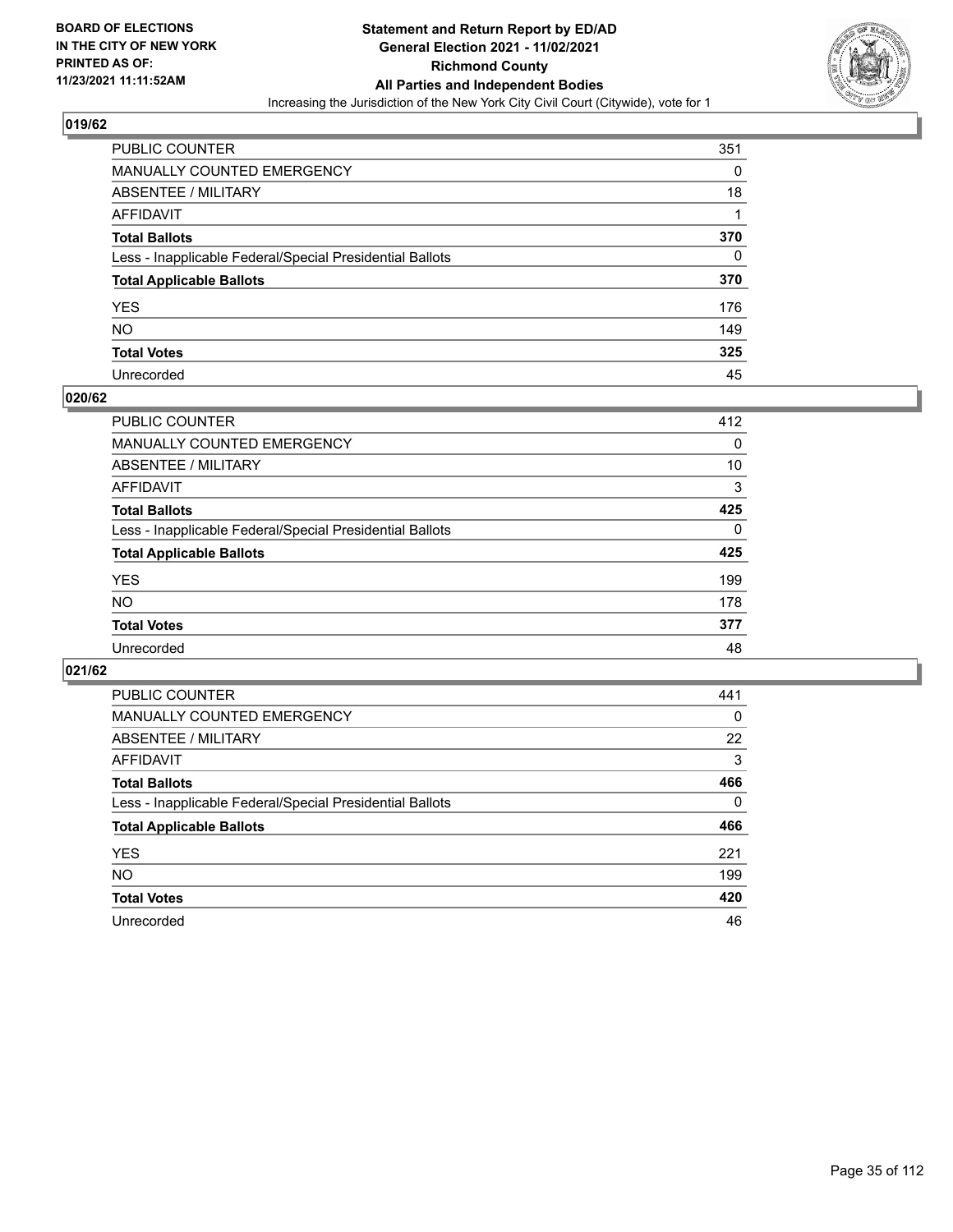

| PUBLIC COUNTER                                           | 395            |
|----------------------------------------------------------|----------------|
| MANUALLY COUNTED EMERGENCY                               | 0              |
| ABSENTEE / MILITARY                                      | 17             |
| AFFIDAVIT                                                | $\overline{2}$ |
| Total Ballots                                            | 414            |
| Less - Inapplicable Federal/Special Presidential Ballots | 0              |
| <b>Total Applicable Ballots</b>                          | 414            |
| YES                                                      | 196            |
| NO.                                                      | 177            |
| <b>Total Votes</b>                                       | 373            |
| Unrecorded                                               | 41             |

#### **023/62**

| <b>PUBLIC COUNTER</b>                                    | 342      |
|----------------------------------------------------------|----------|
| <b>MANUALLY COUNTED EMERGENCY</b>                        | $\Omega$ |
| ABSENTEE / MILITARY                                      | 16       |
| AFFIDAVIT                                                | 3        |
| <b>Total Ballots</b>                                     | 361      |
| Less - Inapplicable Federal/Special Presidential Ballots | 0        |
| <b>Total Applicable Ballots</b>                          | 361      |
| <b>YES</b>                                               | 183      |
| <b>NO</b>                                                | 147      |
| <b>Total Votes</b>                                       | 330      |
| Unrecorded                                               | 31       |

| PUBLIC COUNTER                                           | 283      |
|----------------------------------------------------------|----------|
| <b>MANUALLY COUNTED EMERGENCY</b>                        | $\Omega$ |
| ABSENTEE / MILITARY                                      | 28       |
| AFFIDAVIT                                                | 3        |
| <b>Total Ballots</b>                                     | 314      |
| Less - Inapplicable Federal/Special Presidential Ballots | $\Omega$ |
| <b>Total Applicable Ballots</b>                          | 314      |
| <b>YES</b>                                               | 175      |
| <b>NO</b>                                                | 123      |
| <b>Total Votes</b>                                       | 298      |
| Unrecorded                                               | 16       |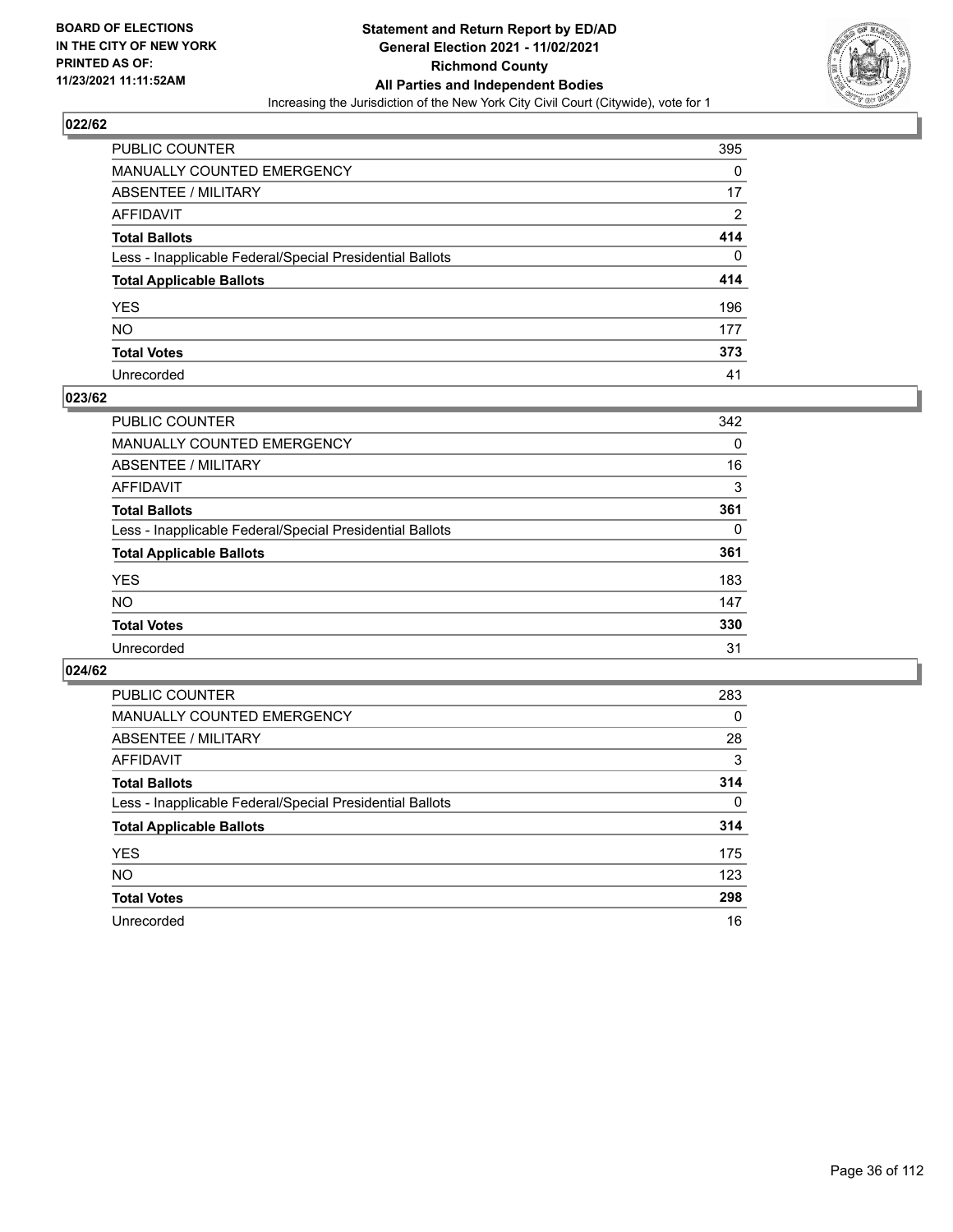

| PUBLIC COUNTER                                           | 408      |
|----------------------------------------------------------|----------|
| MANUALLY COUNTED EMERGENCY                               | 0        |
| ABSENTEE / MILITARY                                      | 19       |
| AFFIDAVIT                                                | 3        |
| Total Ballots                                            | 430      |
| Less - Inapplicable Federal/Special Presidential Ballots | $\Omega$ |
| <b>Total Applicable Ballots</b>                          | 430      |
| YES                                                      | 185      |
| NO.                                                      | 192      |
| <b>Total Votes</b>                                       | 377      |
| Unrecorded                                               | 53       |

### **026/62**

| <b>PUBLIC COUNTER</b>                                    | 360 |
|----------------------------------------------------------|-----|
| <b>MANUALLY COUNTED EMERGENCY</b>                        | 0   |
| <b>ABSENTEE / MILITARY</b>                               | 26  |
| AFFIDAVIT                                                |     |
| <b>Total Ballots</b>                                     | 387 |
| Less - Inapplicable Federal/Special Presidential Ballots | 0   |
| <b>Total Applicable Ballots</b>                          | 387 |
| <b>YES</b>                                               | 212 |
| NO                                                       | 133 |
| <b>Total Votes</b>                                       | 345 |
| Unrecorded                                               | 42  |

| <b>PUBLIC COUNTER</b>                                    | 499      |
|----------------------------------------------------------|----------|
| MANUALLY COUNTED EMERGENCY                               | $\Omega$ |
| ABSENTEE / MILITARY                                      | 22       |
| AFFIDAVIT                                                |          |
| <b>Total Ballots</b>                                     | 522      |
| Less - Inapplicable Federal/Special Presidential Ballots | 0        |
| <b>Total Applicable Ballots</b>                          | 522      |
| <b>YES</b>                                               | 250      |
| NO.                                                      | 197      |
| <b>Total Votes</b>                                       | 447      |
| Unrecorded                                               | 75       |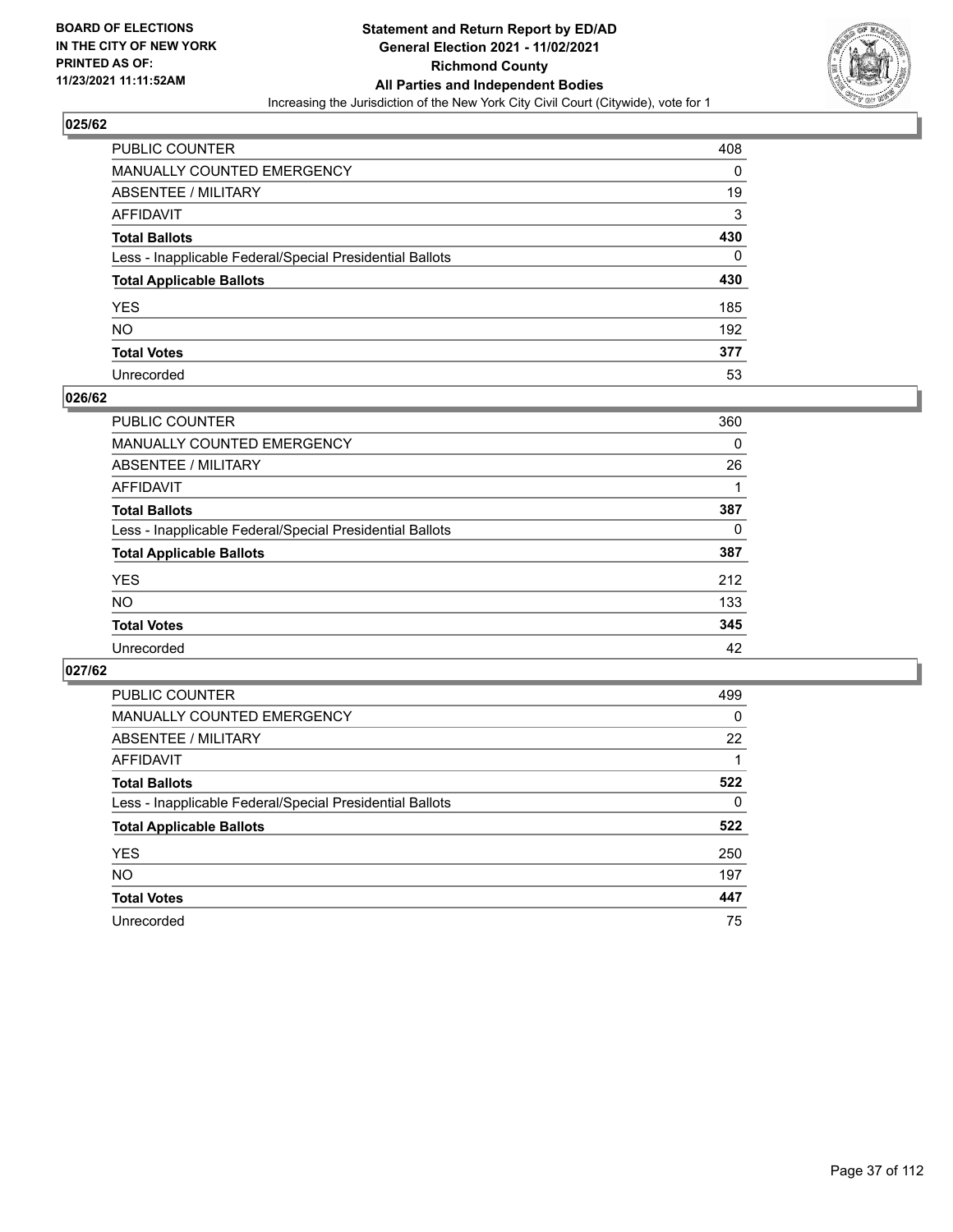

| PUBLIC COUNTER                                           | 421      |
|----------------------------------------------------------|----------|
| MANUALLY COUNTED EMERGENCY                               | $\Omega$ |
| <b>ABSENTEE / MILITARY</b>                               | 17       |
| AFFIDAVIT                                                | 3        |
| <b>Total Ballots</b>                                     | 441      |
| Less - Inapplicable Federal/Special Presidential Ballots | 0        |
| <b>Total Applicable Ballots</b>                          | 441      |
| YES                                                      | 233      |
| NO.                                                      | 175      |
| <b>Total Votes</b>                                       | 408      |
| Unrecorded                                               | 33       |

### **029/62**

| PUBLIC COUNTER                                           | 334      |
|----------------------------------------------------------|----------|
| <b>MANUALLY COUNTED EMERGENCY</b>                        | 0        |
| ABSENTEE / MILITARY                                      | 9        |
| AFFIDAVIT                                                | 3        |
| <b>Total Ballots</b>                                     | 346      |
| Less - Inapplicable Federal/Special Presidential Ballots | $\Omega$ |
| <b>Total Applicable Ballots</b>                          | 346      |
| <b>YES</b>                                               | 157      |
| <b>NO</b>                                                | 137      |
| <b>Total Votes</b>                                       | 294      |
| Unrecorded                                               | 52       |

| <b>PUBLIC COUNTER</b>                                    | 445      |
|----------------------------------------------------------|----------|
| <b>MANUALLY COUNTED EMERGENCY</b>                        |          |
| ABSENTEE / MILITARY                                      | 14       |
| AFFIDAVIT                                                | 3        |
| <b>Total Ballots</b>                                     | 463      |
| Less - Inapplicable Federal/Special Presidential Ballots | $\Omega$ |
| <b>Total Applicable Ballots</b>                          | 463      |
| <b>YES</b>                                               | 212      |
| <b>NO</b>                                                | 212      |
| <b>Total Votes</b>                                       | 424      |
| Unrecorded                                               | 39       |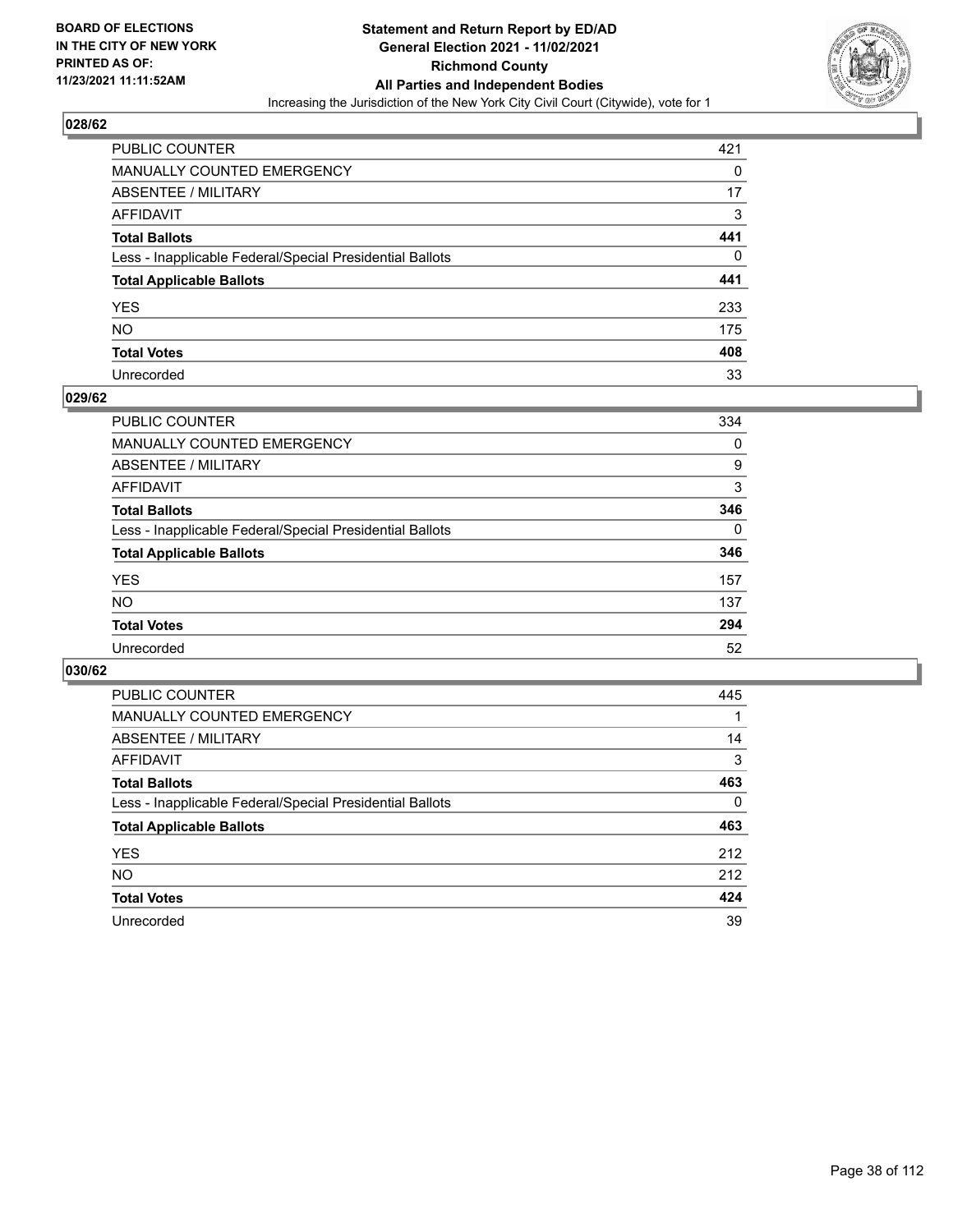

| PUBLIC COUNTER                                           | 438            |
|----------------------------------------------------------|----------------|
| MANUALLY COUNTED EMERGENCY                               |                |
| ABSENTEE / MILITARY                                      | 26             |
| AFFIDAVIT                                                | $\overline{2}$ |
| Total Ballots                                            | 467            |
| Less - Inapplicable Federal/Special Presidential Ballots | 0              |
| <b>Total Applicable Ballots</b>                          | 467            |
| YES                                                      | 241            |
| NO.                                                      | 184            |
| <b>Total Votes</b>                                       | 425            |
| Unrecorded                                               | 42             |

### **032/62**

| <b>PUBLIC COUNTER</b>                                    | 386      |
|----------------------------------------------------------|----------|
| MANUALLY COUNTED EMERGENCY                               | $\Omega$ |
| ABSENTEE / MILITARY                                      | 15       |
| AFFIDAVIT                                                | 5        |
| <b>Total Ballots</b>                                     | 406      |
| Less - Inapplicable Federal/Special Presidential Ballots | $\Omega$ |
| <b>Total Applicable Ballots</b>                          | 406      |
| <b>YES</b>                                               | 195      |
| <b>NO</b>                                                | 170      |
| <b>Total Votes</b>                                       | 365      |
| Unrecorded                                               | 41       |

| <b>PUBLIC COUNTER</b>                                    | 406      |
|----------------------------------------------------------|----------|
| MANUALLY COUNTED EMERGENCY                               | $\Omega$ |
| ABSENTEE / MILITARY                                      | 12       |
| AFFIDAVIT                                                | 2        |
| <b>Total Ballots</b>                                     | 420      |
| Less - Inapplicable Federal/Special Presidential Ballots | $\Omega$ |
| <b>Total Applicable Ballots</b>                          | 420      |
| <b>YES</b>                                               | 200      |
| NO.                                                      | 158      |
| <b>Total Votes</b>                                       | 358      |
| Unrecorded                                               | 62       |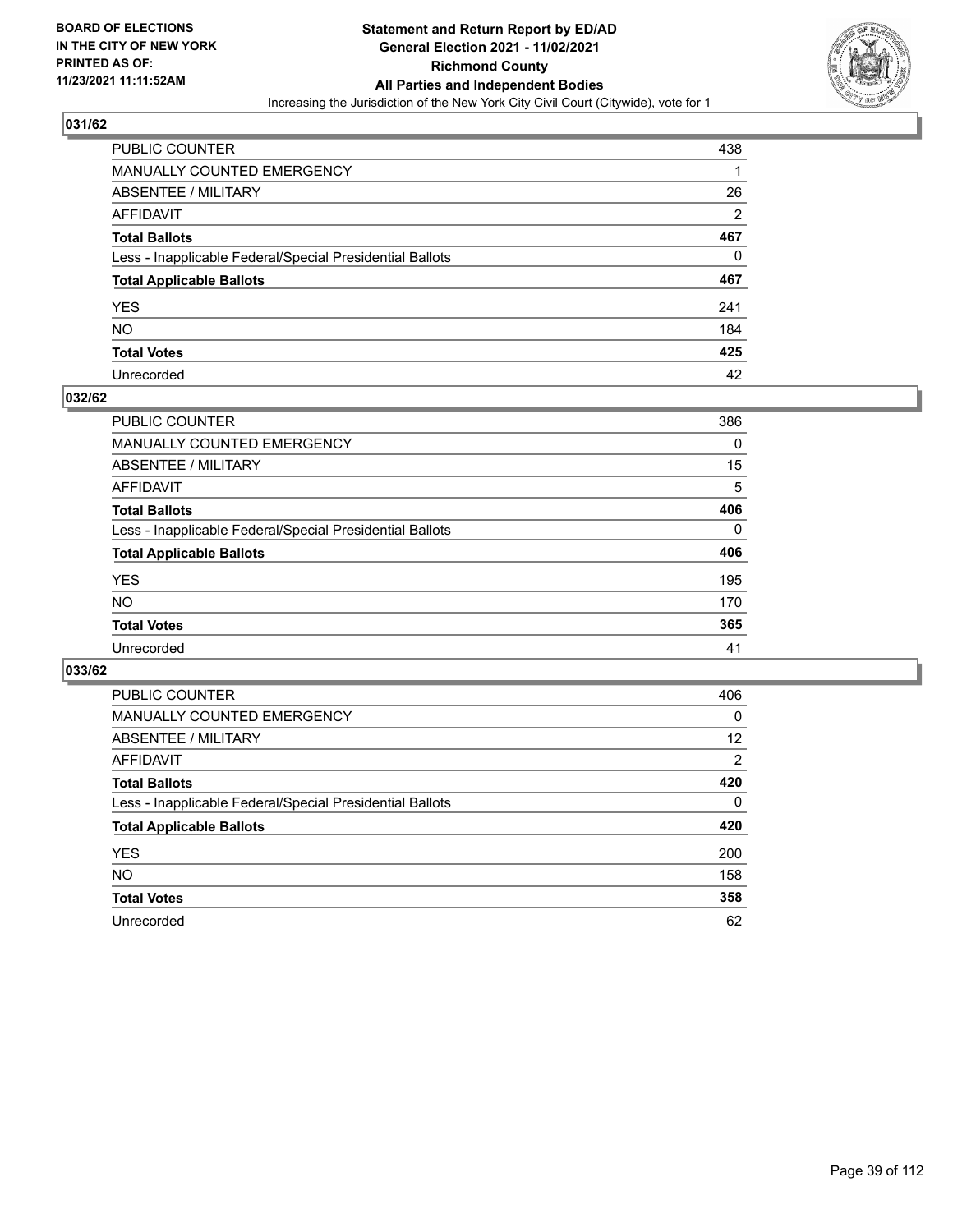

| PUBLIC COUNTER                                           | 458 |
|----------------------------------------------------------|-----|
| MANUALLY COUNTED EMERGENCY                               | 0   |
| ABSENTEE / MILITARY                                      | 14  |
| AFFIDAVIT                                                | 0   |
| <b>Total Ballots</b>                                     | 472 |
| Less - Inapplicable Federal/Special Presidential Ballots | 0   |
| <b>Total Applicable Ballots</b>                          | 472 |
| YES                                                      | 250 |
| NO.                                                      | 180 |
| <b>Total Votes</b>                                       | 430 |
| Unrecorded                                               | 42  |

### **035/62**

| <b>PUBLIC COUNTER</b>                                    | 412      |
|----------------------------------------------------------|----------|
| <b>MANUALLY COUNTED EMERGENCY</b>                        | 0        |
| ABSENTEE / MILITARY                                      | 7        |
| AFFIDAVIT                                                | 2        |
| <b>Total Ballots</b>                                     | 421      |
| Less - Inapplicable Federal/Special Presidential Ballots | $\Omega$ |
| <b>Total Applicable Ballots</b>                          | 421      |
| <b>YES</b>                                               | 194      |
| <b>NO</b>                                                | 164      |
| <b>Total Votes</b>                                       | 358      |
| Unrecorded                                               | 63       |

| <b>PUBLIC COUNTER</b>                                    | 377      |
|----------------------------------------------------------|----------|
| MANUALLY COUNTED EMERGENCY                               | 0        |
| ABSENTEE / MILITARY                                      | 23       |
| AFFIDAVIT                                                |          |
| <b>Total Ballots</b>                                     | 401      |
| Less - Inapplicable Federal/Special Presidential Ballots | $\Omega$ |
| <b>Total Applicable Ballots</b>                          | 401      |
| <b>YES</b>                                               | 176      |
| <b>NO</b>                                                | 149      |
| <b>Total Votes</b>                                       | 325      |
| Unrecorded                                               | 76       |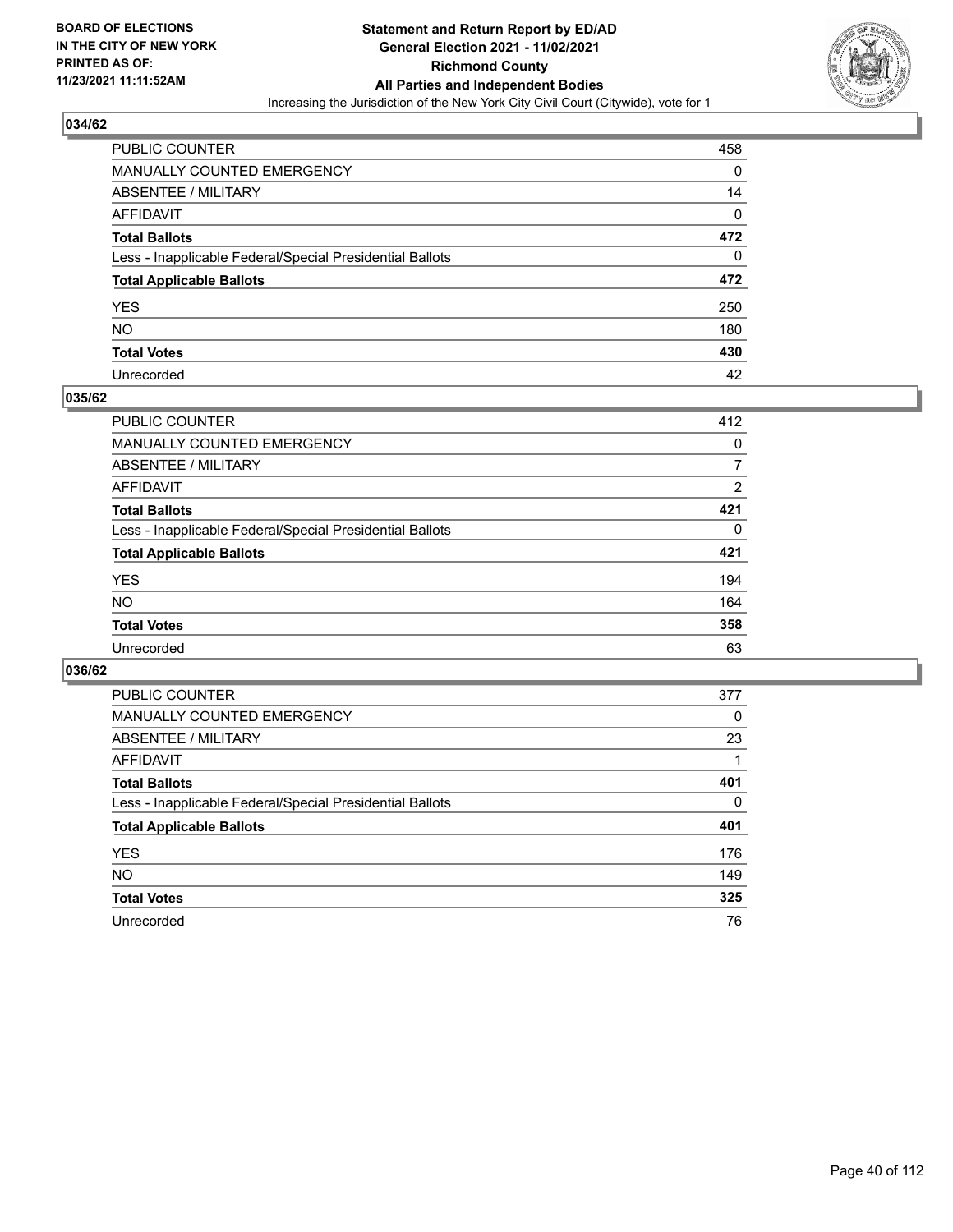

| PUBLIC COUNTER                                           | 445 |
|----------------------------------------------------------|-----|
| <b>MANUALLY COUNTED EMERGENCY</b>                        | 0   |
| <b>ABSENTEE / MILITARY</b>                               | 23  |
| AFFIDAVIT                                                | 3   |
| <b>Total Ballots</b>                                     | 471 |
| Less - Inapplicable Federal/Special Presidential Ballots | 0   |
| <b>Total Applicable Ballots</b>                          | 471 |
| YES.                                                     | 192 |
| NO.                                                      | 219 |
| <b>Total Votes</b>                                       | 411 |
| Unrecorded                                               | 60  |

### **038/62**

| <b>PUBLIC COUNTER</b>                                    | 446      |
|----------------------------------------------------------|----------|
| <b>MANUALLY COUNTED EMERGENCY</b>                        | $\Omega$ |
| ABSENTEE / MILITARY                                      | 9        |
| AFFIDAVIT                                                | 4        |
| <b>Total Ballots</b>                                     | 459      |
| Less - Inapplicable Federal/Special Presidential Ballots | $\Omega$ |
| <b>Total Applicable Ballots</b>                          | 459      |
| <b>YES</b>                                               | 247      |
| <b>NO</b>                                                | 168      |
| <b>Total Votes</b>                                       | 415      |
| Unrecorded                                               | 44       |

| <b>PUBLIC COUNTER</b>                                    | 454 |
|----------------------------------------------------------|-----|
| MANUALLY COUNTED EMERGENCY                               | 0   |
| ABSENTEE / MILITARY                                      | 16  |
| AFFIDAVIT                                                | 7   |
| <b>Total Ballots</b>                                     | 477 |
| Less - Inapplicable Federal/Special Presidential Ballots | 0   |
| <b>Total Applicable Ballots</b>                          | 477 |
| <b>YES</b>                                               | 211 |
| <b>NO</b>                                                | 219 |
| <b>Total Votes</b>                                       | 430 |
| Unrecorded                                               | 47  |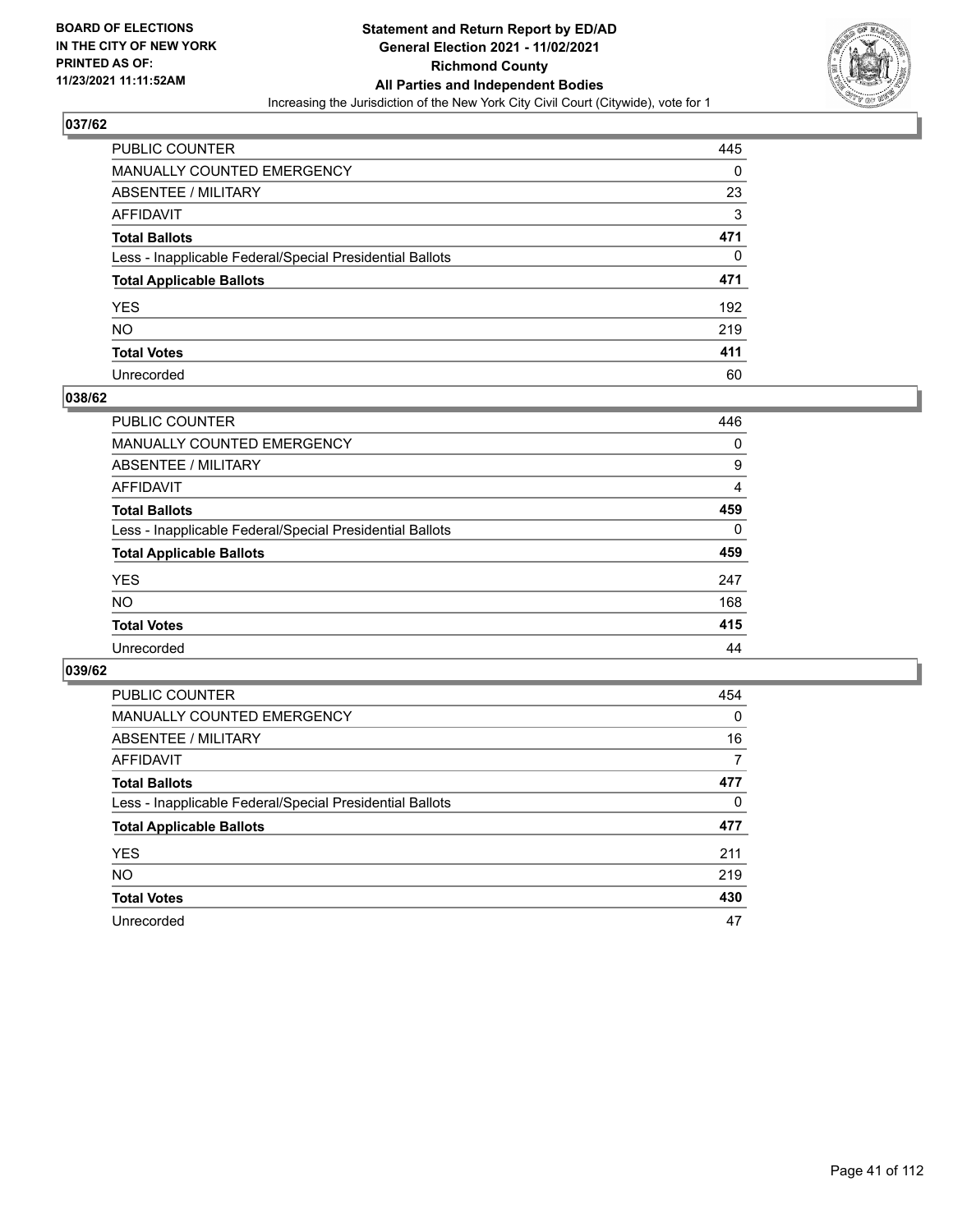

| PUBLIC COUNTER                                           | 449 |
|----------------------------------------------------------|-----|
| MANUALLY COUNTED EMERGENCY                               | 0   |
| ABSENTEE / MILITARY                                      | 32  |
| AFFIDAVIT                                                | 3   |
| Total Ballots                                            | 484 |
| Less - Inapplicable Federal/Special Presidential Ballots | 0   |
| <b>Total Applicable Ballots</b>                          | 484 |
| YES                                                      | 199 |
| NO.                                                      | 218 |
| <b>Total Votes</b>                                       | 417 |
| Unrecorded                                               | 67  |

### **041/62**

| <b>PUBLIC COUNTER</b>                                    | 473      |
|----------------------------------------------------------|----------|
| <b>MANUALLY COUNTED EMERGENCY</b>                        | 0        |
| ABSENTEE / MILITARY                                      | 16       |
| AFFIDAVIT                                                | 3        |
| <b>Total Ballots</b>                                     | 492      |
| Less - Inapplicable Federal/Special Presidential Ballots | $\Omega$ |
| <b>Total Applicable Ballots</b>                          | 492      |
| <b>YES</b>                                               | 218      |
| <b>NO</b>                                                | 205      |
| <b>Total Votes</b>                                       | 423      |
| Unrecorded                                               | 69       |

| <b>PUBLIC COUNTER</b>                                    | 414      |
|----------------------------------------------------------|----------|
| <b>MANUALLY COUNTED EMERGENCY</b>                        | $\Omega$ |
| ABSENTEE / MILITARY                                      | 26       |
| AFFIDAVIT                                                | 3        |
| <b>Total Ballots</b>                                     | 443      |
| Less - Inapplicable Federal/Special Presidential Ballots | $\Omega$ |
| <b>Total Applicable Ballots</b>                          | 443      |
| <b>YES</b>                                               | 218      |
| NO.                                                      | 173      |
| <b>Total Votes</b>                                       | 391      |
| Unrecorded                                               | 52       |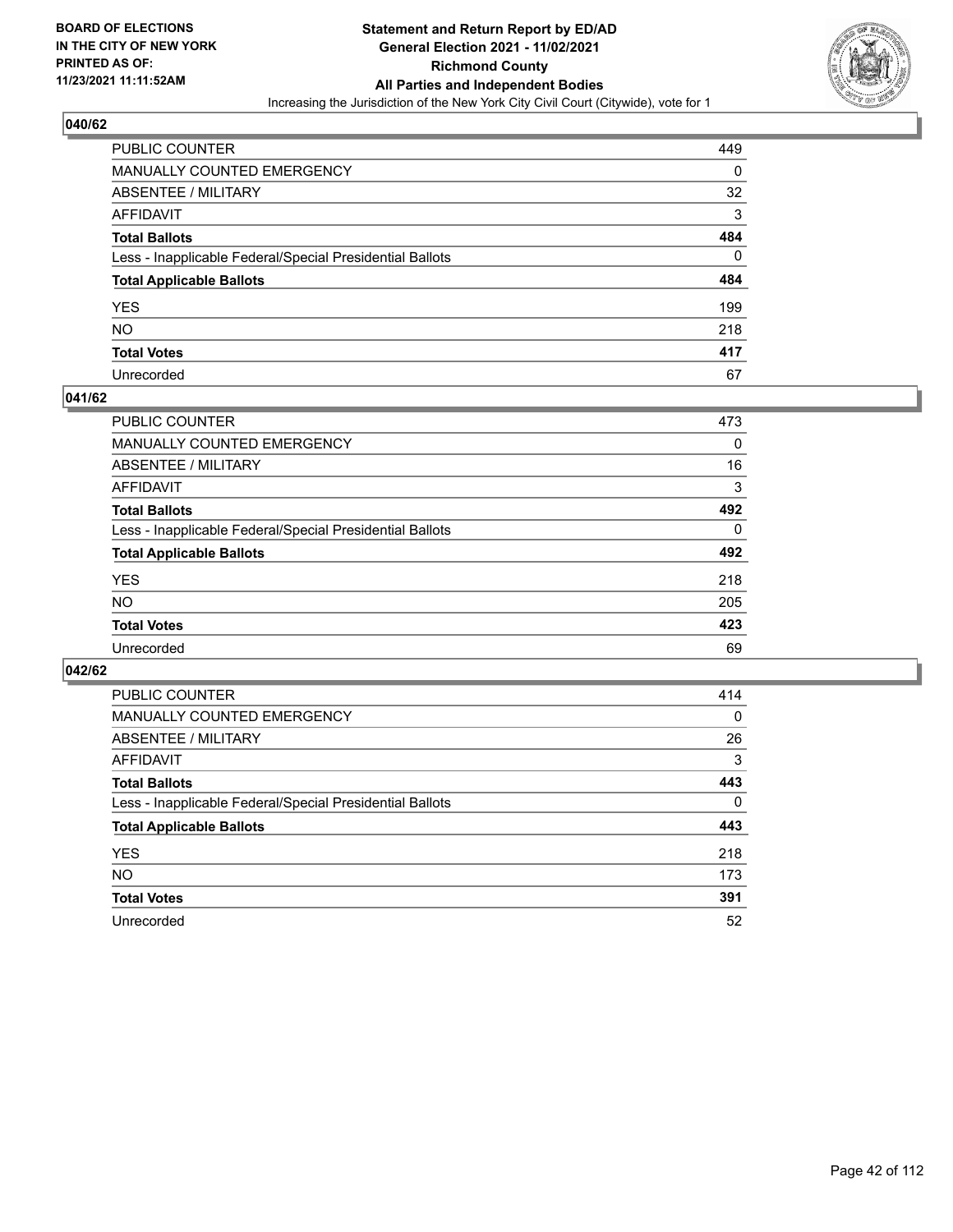

| PUBLIC COUNTER                                           | 469 |
|----------------------------------------------------------|-----|
| MANUALLY COUNTED EMERGENCY                               | 0   |
| ABSENTEE / MILITARY                                      | 13  |
| AFFIDAVIT                                                | 2   |
| <b>Total Ballots</b>                                     | 484 |
| Less - Inapplicable Federal/Special Presidential Ballots | 0   |
| <b>Total Applicable Ballots</b>                          | 484 |
| YES                                                      | 221 |
| NO.                                                      | 198 |
| <b>Total Votes</b>                                       | 419 |
| Unrecorded                                               | 65  |

#### **044/62**

| <b>PUBLIC COUNTER</b>                                    | 439      |
|----------------------------------------------------------|----------|
| MANUALLY COUNTED EMERGENCY                               | 0        |
| ABSENTEE / MILITARY                                      | 15       |
| AFFIDAVIT                                                |          |
| <b>Total Ballots</b>                                     | 455      |
| Less - Inapplicable Federal/Special Presidential Ballots | $\Omega$ |
| <b>Total Applicable Ballots</b>                          | 455      |
| <b>YES</b>                                               | 204      |
| <b>NO</b>                                                | 192      |
| <b>Total Votes</b>                                       | 396      |
| Unrecorded                                               | 59       |

| <b>PUBLIC COUNTER</b>                                    | 392      |
|----------------------------------------------------------|----------|
| <b>MANUALLY COUNTED EMERGENCY</b>                        | $\Omega$ |
| ABSENTEE / MILITARY                                      | 15       |
| AFFIDAVIT                                                | $\Omega$ |
| <b>Total Ballots</b>                                     | 407      |
| Less - Inapplicable Federal/Special Presidential Ballots | $\Omega$ |
| <b>Total Applicable Ballots</b>                          | 407      |
| <b>YES</b>                                               | 195      |
| NO.                                                      | 157      |
| <b>Total Votes</b>                                       | 352      |
| Unrecorded                                               | 55       |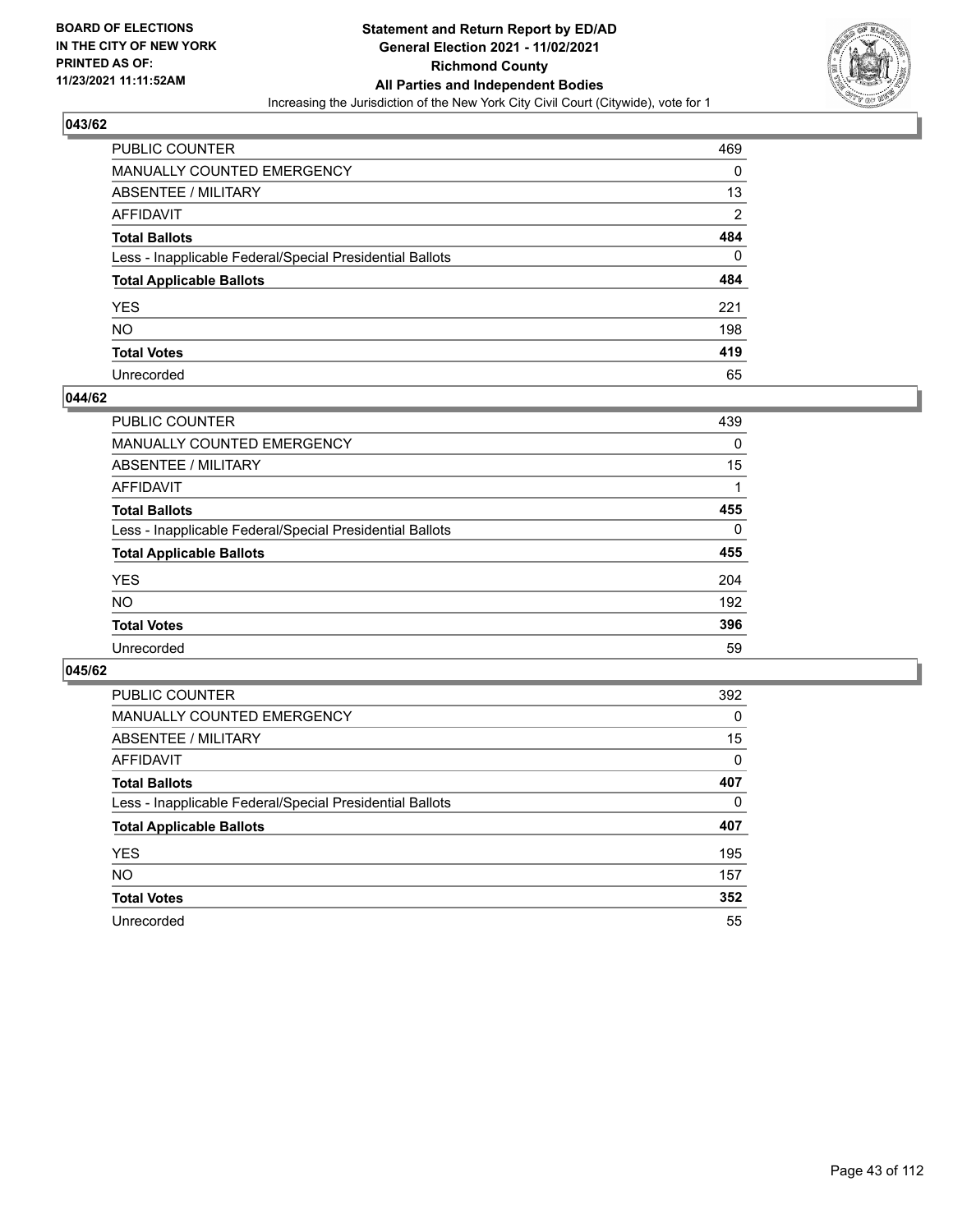

| PUBLIC COUNTER                                           | 450 |
|----------------------------------------------------------|-----|
| MANUALLY COUNTED EMERGENCY                               | 0   |
| ABSENTEE / MILITARY                                      | 18  |
| AFFIDAVIT                                                |     |
| <b>Total Ballots</b>                                     | 469 |
| Less - Inapplicable Federal/Special Presidential Ballots | 0   |
| <b>Total Applicable Ballots</b>                          | 469 |
| YES                                                      | 236 |
| NO.                                                      | 177 |
| <b>Total Votes</b>                                       | 413 |
| Unrecorded                                               | 56  |

### **047/62**

| <b>PUBLIC COUNTER</b>                                    | 415      |
|----------------------------------------------------------|----------|
| <b>MANUALLY COUNTED EMERGENCY</b>                        | $\Omega$ |
| ABSENTEE / MILITARY                                      | 16       |
| AFFIDAVIT                                                | 3        |
| <b>Total Ballots</b>                                     | 434      |
| Less - Inapplicable Federal/Special Presidential Ballots | $\Omega$ |
| <b>Total Applicable Ballots</b>                          | 434      |
| <b>YES</b>                                               | 198      |
| <b>NO</b>                                                | 173      |
| <b>Total Votes</b>                                       | 371      |
| Unrecorded                                               | 63       |

| <b>PUBLIC COUNTER</b>                                    | 353      |
|----------------------------------------------------------|----------|
| <b>MANUALLY COUNTED EMERGENCY</b>                        | 0        |
| ABSENTEE / MILITARY                                      | 10       |
| AFFIDAVIT                                                | $\Omega$ |
| <b>Total Ballots</b>                                     | 363      |
| Less - Inapplicable Federal/Special Presidential Ballots | $\Omega$ |
| <b>Total Applicable Ballots</b>                          | 363      |
| <b>YES</b>                                               | 185      |
| <b>NO</b>                                                | 137      |
| <b>Total Votes</b>                                       | 322      |
| Unrecorded                                               | 41       |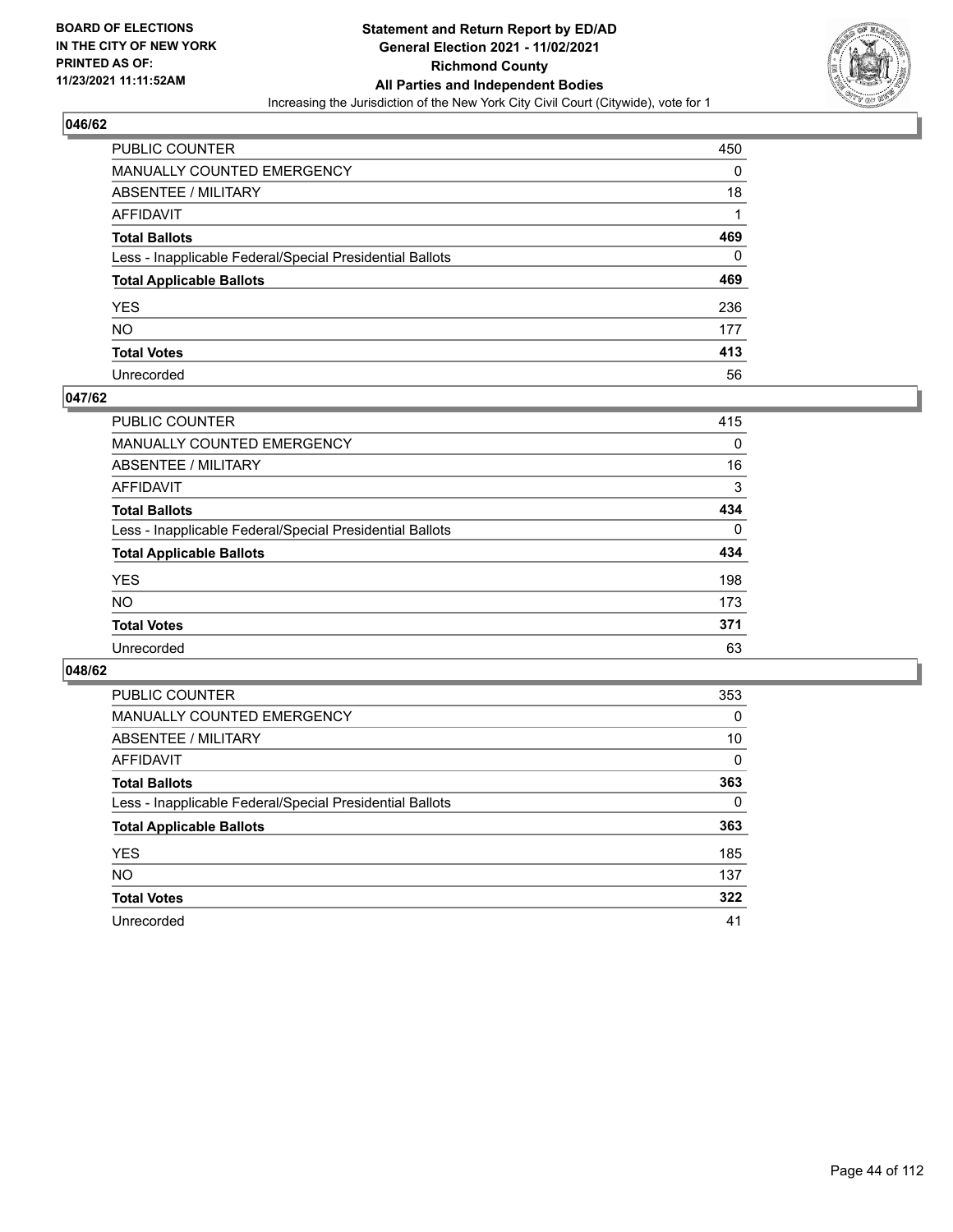

| PUBLIC COUNTER                                           | 418 |
|----------------------------------------------------------|-----|
| MANUALLY COUNTED EMERGENCY                               | 0   |
| ABSENTEE / MILITARY                                      | 17  |
| AFFIDAVIT                                                | 0   |
| <b>Total Ballots</b>                                     | 435 |
| Less - Inapplicable Federal/Special Presidential Ballots | 0   |
| <b>Total Applicable Ballots</b>                          | 435 |
| YES                                                      | 242 |
| NO.                                                      | 159 |
| <b>Total Votes</b>                                       | 401 |
| Unrecorded                                               | 34  |

### **050/62**

| PUBLIC COUNTER                                           | 473      |
|----------------------------------------------------------|----------|
| <b>MANUALLY COUNTED EMERGENCY</b>                        | $\Omega$ |
| ABSENTEE / MILITARY                                      | 28       |
| AFFIDAVIT                                                | 5        |
| <b>Total Ballots</b>                                     | 506      |
| Less - Inapplicable Federal/Special Presidential Ballots | $\Omega$ |
| <b>Total Applicable Ballots</b>                          | 506      |
| <b>YES</b>                                               | 240      |
| <b>NO</b>                                                | 209      |
| <b>Total Votes</b>                                       | 449      |
| Unrecorded                                               | 57       |

| <b>PUBLIC COUNTER</b>                                    | 406      |
|----------------------------------------------------------|----------|
| MANUALLY COUNTED EMERGENCY                               | $\Omega$ |
| ABSENTEE / MILITARY                                      | 23       |
| AFFIDAVIT                                                | 2        |
| <b>Total Ballots</b>                                     | 431      |
| Less - Inapplicable Federal/Special Presidential Ballots | $\Omega$ |
| <b>Total Applicable Ballots</b>                          | 431      |
| <b>YES</b>                                               | 238      |
| NO.                                                      | 138      |
| <b>Total Votes</b>                                       | 376      |
| Unrecorded                                               | 55       |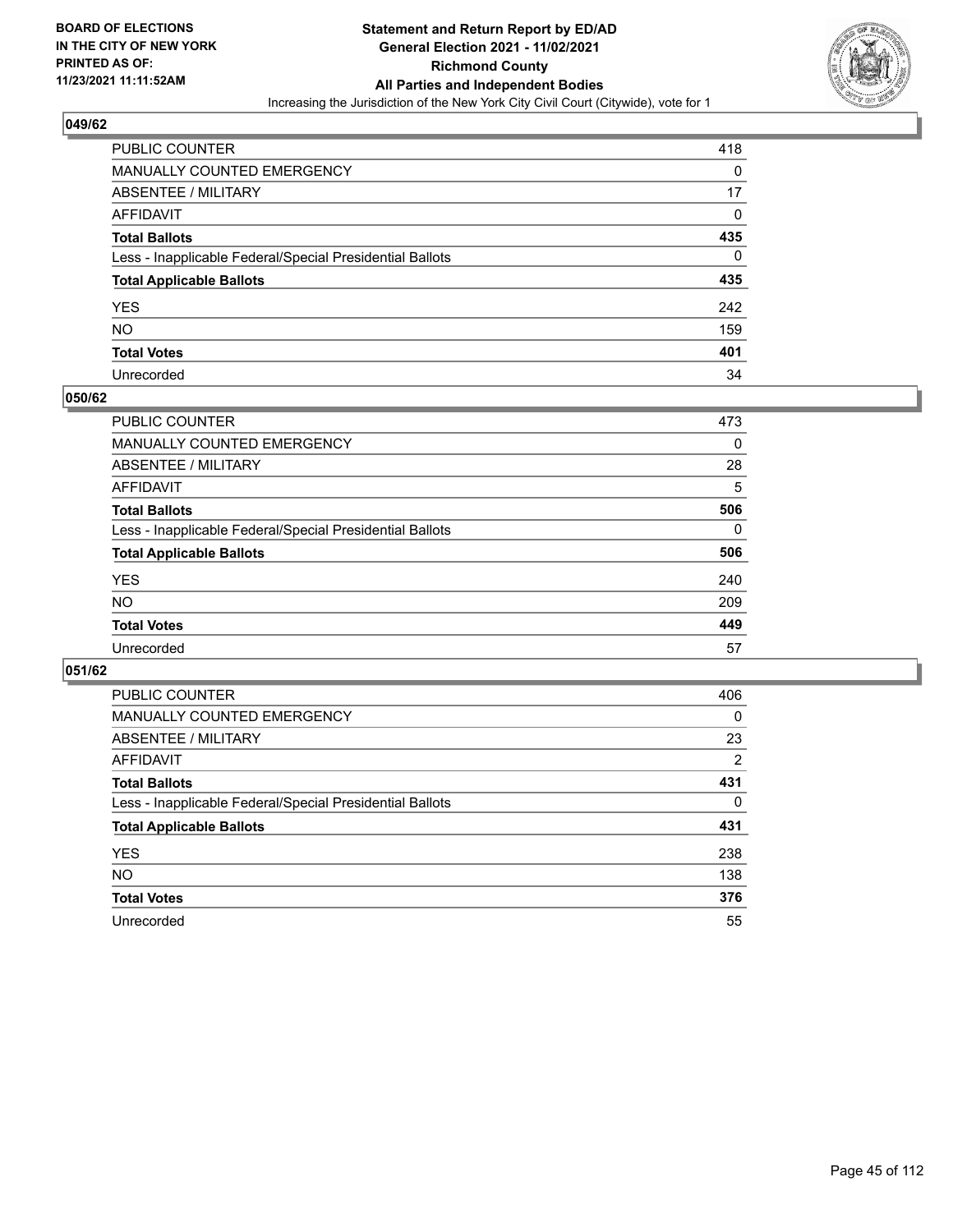

| PUBLIC COUNTER                                           | 463 |
|----------------------------------------------------------|-----|
| <b>MANUALLY COUNTED EMERGENCY</b>                        | 0   |
| <b>ABSENTEE / MILITARY</b>                               | 16  |
| AFFIDAVIT                                                | 4   |
| <b>Total Ballots</b>                                     | 483 |
| Less - Inapplicable Federal/Special Presidential Ballots | 0   |
| <b>Total Applicable Ballots</b>                          | 483 |
| YES                                                      | 232 |
| NO.                                                      | 170 |
| <b>Total Votes</b>                                       | 402 |
| Unrecorded                                               | 81  |

### **053/62**

| <b>PUBLIC COUNTER</b>                                    | 449            |
|----------------------------------------------------------|----------------|
| <b>MANUALLY COUNTED EMERGENCY</b>                        | $\Omega$       |
| ABSENTEE / MILITARY                                      | 20             |
| <b>AFFIDAVIT</b>                                         | $\overline{2}$ |
| <b>Total Ballots</b>                                     | 471            |
| Less - Inapplicable Federal/Special Presidential Ballots | 0              |
| <b>Total Applicable Ballots</b>                          | 471            |
| <b>YES</b>                                               | 240            |
| <b>NO</b>                                                | 204            |
| <b>Total Votes</b>                                       | 444            |
| Unrecorded                                               | 27             |

| <b>PUBLIC COUNTER</b>                                    | 387      |
|----------------------------------------------------------|----------|
| MANUALLY COUNTED EMERGENCY                               | $\Omega$ |
| ABSENTEE / MILITARY                                      | 22       |
| AFFIDAVIT                                                | 4        |
| <b>Total Ballots</b>                                     | 413      |
| Less - Inapplicable Federal/Special Presidential Ballots | $\Omega$ |
| <b>Total Applicable Ballots</b>                          | 413      |
| <b>YES</b>                                               | 233      |
| NO.                                                      | 147      |
| <b>Total Votes</b>                                       | 380      |
| Unrecorded                                               | 33       |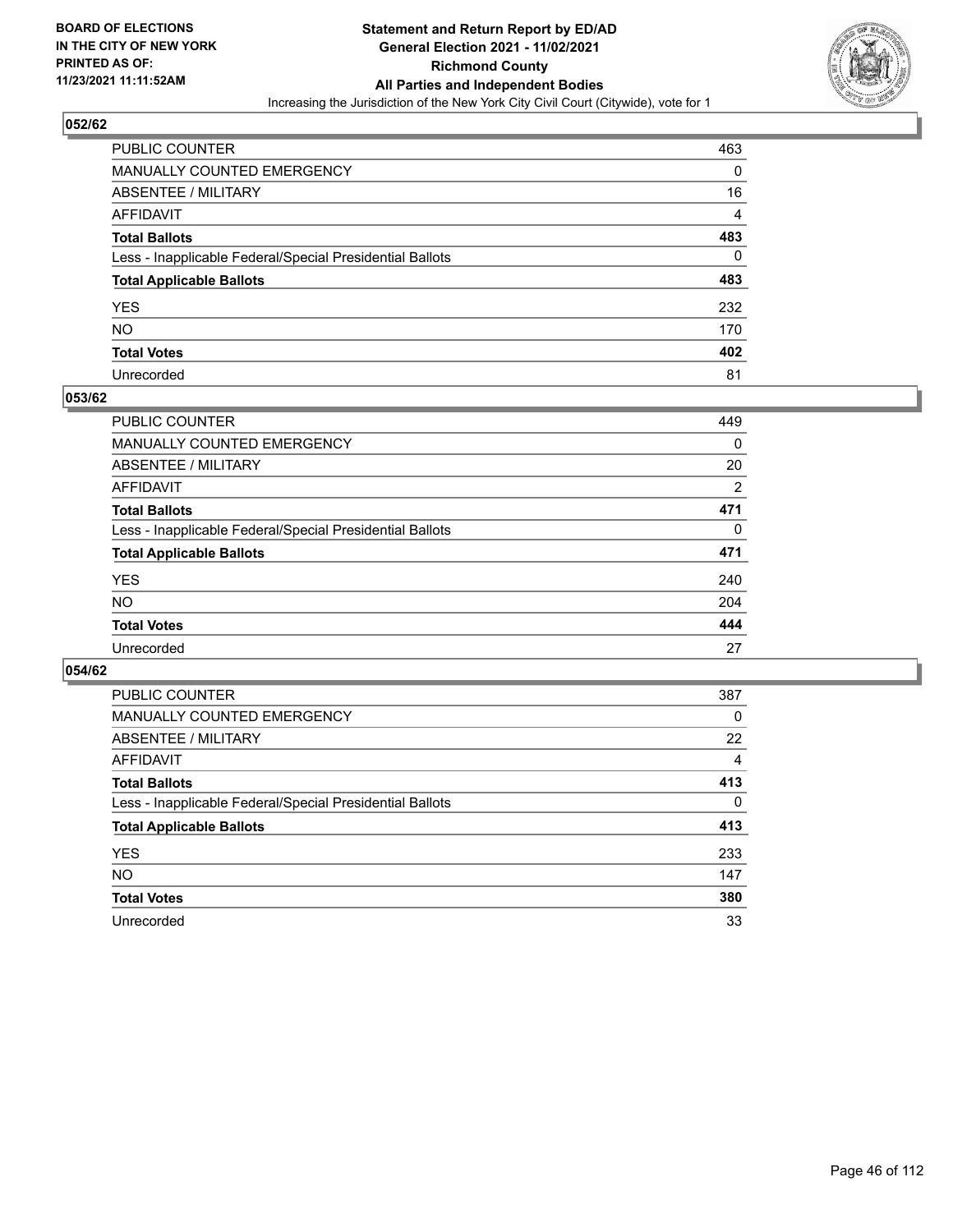

| PUBLIC COUNTER                                           | 475 |
|----------------------------------------------------------|-----|
| MANUALLY COUNTED EMERGENCY                               | 0   |
| ABSENTEE / MILITARY                                      | 21  |
| AFFIDAVIT                                                |     |
| <b>Total Ballots</b>                                     | 497 |
| Less - Inapplicable Federal/Special Presidential Ballots | 0   |
| <b>Total Applicable Ballots</b>                          | 497 |
| YES                                                      | 252 |
| NO.                                                      | 204 |
| <b>Total Votes</b>                                       | 456 |
| Unrecorded                                               | 41  |

### **056/62**

| PUBLIC COUNTER                                           | 372      |
|----------------------------------------------------------|----------|
| MANUALLY COUNTED EMERGENCY                               | 0        |
| ABSENTEE / MILITARY                                      | 18       |
| AFFIDAVIT                                                | 2        |
| <b>Total Ballots</b>                                     | 392      |
| Less - Inapplicable Federal/Special Presidential Ballots | $\Omega$ |
| <b>Total Applicable Ballots</b>                          | 392      |
| <b>YES</b>                                               | 222      |
| <b>NO</b>                                                | 119      |
| <b>Total Votes</b>                                       | 341      |
| Unrecorded                                               | 51       |

| PUBLIC COUNTER                                           | 407      |
|----------------------------------------------------------|----------|
| <b>MANUALLY COUNTED EMERGENCY</b>                        | $\Omega$ |
| ABSENTEE / MILITARY                                      | 14       |
| AFFIDAVIT                                                |          |
| <b>Total Ballots</b>                                     | 422      |
| Less - Inapplicable Federal/Special Presidential Ballots | $\Omega$ |
| <b>Total Applicable Ballots</b>                          | 422      |
| <b>YES</b>                                               | 186      |
| <b>NO</b>                                                | 188      |
| <b>Total Votes</b>                                       | 374      |
| Unrecorded                                               | 48       |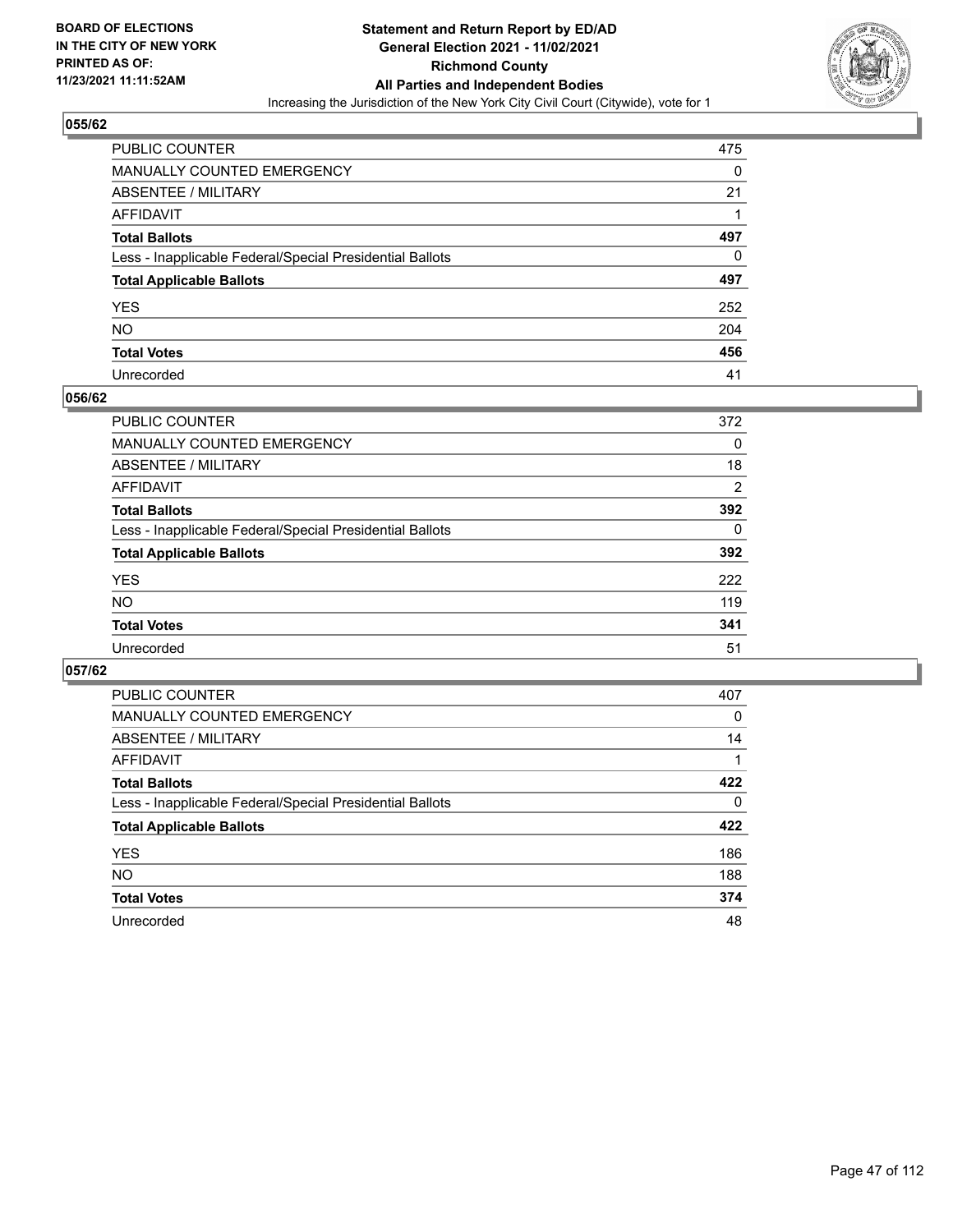

| PUBLIC COUNTER                                           | 479 |
|----------------------------------------------------------|-----|
| MANUALLY COUNTED EMERGENCY                               | 0   |
| ABSENTEE / MILITARY                                      | 8   |
| AFFIDAVIT                                                |     |
| Total Ballots                                            | 488 |
| Less - Inapplicable Federal/Special Presidential Ballots | 0   |
| <b>Total Applicable Ballots</b>                          | 488 |
| YES                                                      | 233 |
| NO.                                                      | 199 |
| <b>Total Votes</b>                                       | 432 |
| Unrecorded                                               | 56  |

### **059/62**

| <b>PUBLIC COUNTER</b>                                    | 371      |
|----------------------------------------------------------|----------|
| <b>MANUALLY COUNTED EMERGENCY</b>                        | 0        |
| ABSENTEE / MILITARY                                      | 35       |
| AFFIDAVIT                                                | 4        |
| <b>Total Ballots</b>                                     | 410      |
| Less - Inapplicable Federal/Special Presidential Ballots | $\Omega$ |
| <b>Total Applicable Ballots</b>                          | 410      |
| <b>YES</b>                                               | 216      |
| <b>NO</b>                                                | 161      |
| <b>Total Votes</b>                                       | 377      |
| Unrecorded                                               | 33       |

| <b>PUBLIC COUNTER</b>                                    | 460            |
|----------------------------------------------------------|----------------|
| <b>MANUALLY COUNTED EMERGENCY</b>                        | $\Omega$       |
| ABSENTEE / MILITARY                                      | 13             |
| AFFIDAVIT                                                | $\overline{2}$ |
| <b>Total Ballots</b>                                     | 475            |
| Less - Inapplicable Federal/Special Presidential Ballots | $\Omega$       |
| <b>Total Applicable Ballots</b>                          | 475            |
| <b>YES</b>                                               | 223            |
| <b>NO</b>                                                | 166            |
| <b>Total Votes</b>                                       | 389            |
| Unrecorded                                               | 86             |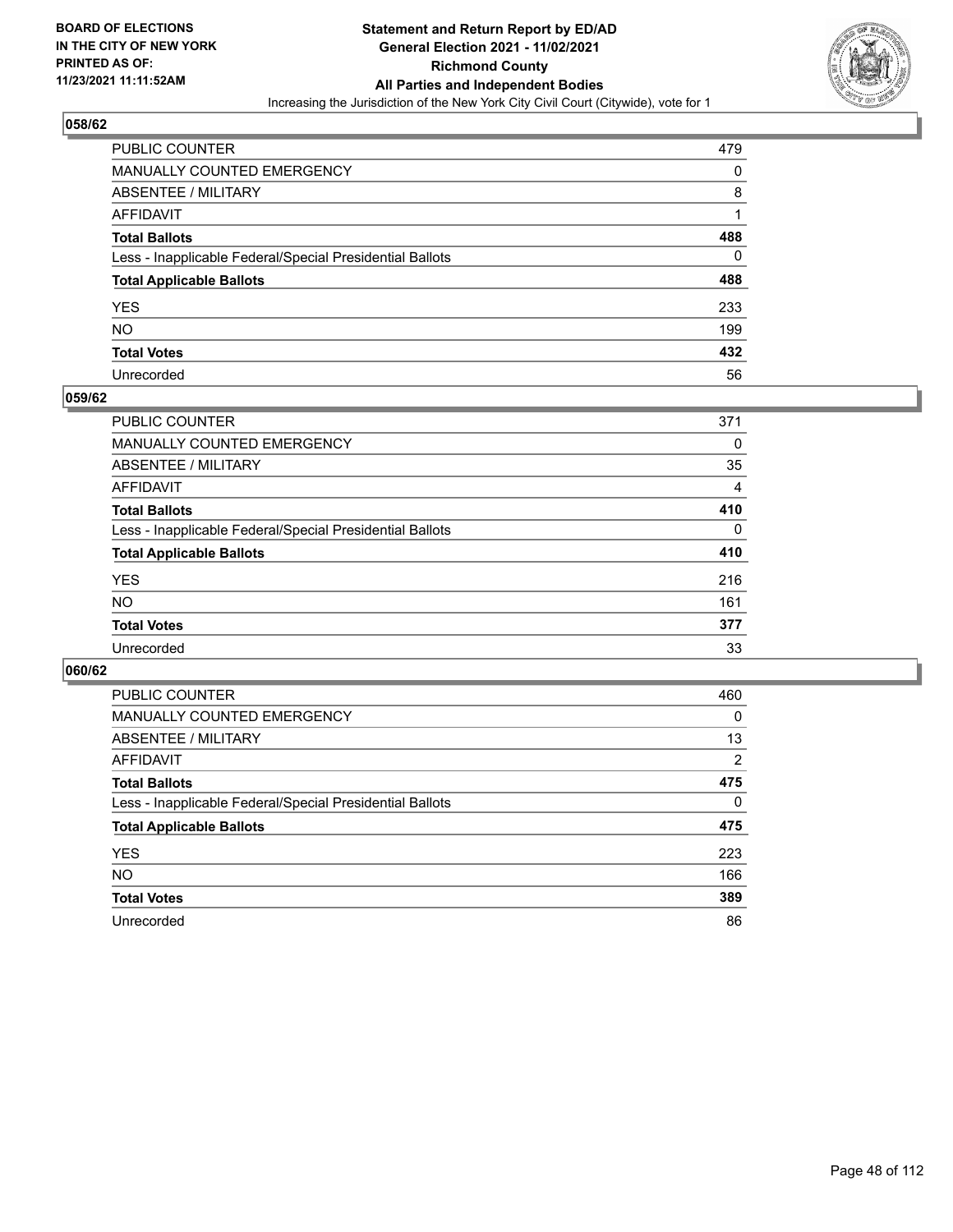

| PUBLIC COUNTER                                           | 450 |
|----------------------------------------------------------|-----|
| MANUALLY COUNTED EMERGENCY                               | 0   |
| ABSENTEE / MILITARY                                      | 13  |
| AFFIDAVIT                                                | 0   |
| <b>Total Ballots</b>                                     | 463 |
| Less - Inapplicable Federal/Special Presidential Ballots | 0   |
| <b>Total Applicable Ballots</b>                          | 463 |
| YES                                                      | 234 |
| NO.                                                      | 179 |
| <b>Total Votes</b>                                       | 413 |
| Unrecorded                                               | 50  |

### **062/62**

| <b>PUBLIC COUNTER</b>                                    | 391            |
|----------------------------------------------------------|----------------|
| <b>MANUALLY COUNTED EMERGENCY</b>                        | 0              |
| ABSENTEE / MILITARY                                      | 21             |
| AFFIDAVIT                                                | $\overline{2}$ |
| <b>Total Ballots</b>                                     | 414            |
| Less - Inapplicable Federal/Special Presidential Ballots | $\Omega$       |
| <b>Total Applicable Ballots</b>                          | 414            |
| <b>YES</b>                                               | 221            |
| <b>NO</b>                                                | 161            |
| <b>Total Votes</b>                                       | 382            |
| Unrecorded                                               | 32             |

| <b>PUBLIC COUNTER</b>                                    | 282      |
|----------------------------------------------------------|----------|
| <b>MANUALLY COUNTED EMERGENCY</b>                        | 0        |
| ABSENTEE / MILITARY                                      | 11       |
| AFFIDAVIT                                                |          |
| <b>Total Ballots</b>                                     | 294      |
| Less - Inapplicable Federal/Special Presidential Ballots | $\Omega$ |
| <b>Total Applicable Ballots</b>                          | 294      |
| <b>YES</b>                                               | 140      |
| <b>NO</b>                                                | 113      |
| <b>Total Votes</b>                                       | 253      |
| Unrecorded                                               | 41       |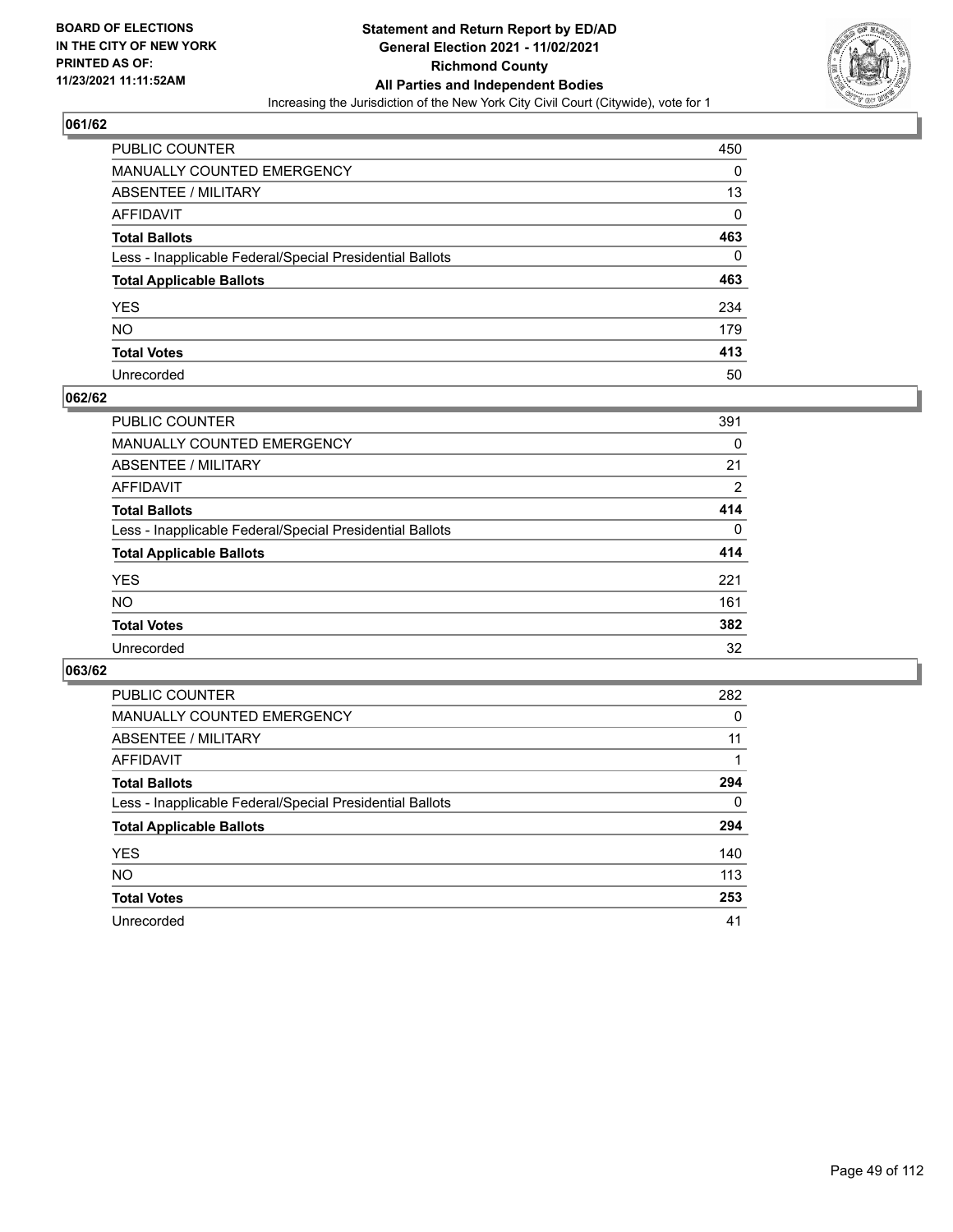

| PUBLIC COUNTER                                           | 267 |
|----------------------------------------------------------|-----|
| MANUALLY COUNTED EMERGENCY                               | 0   |
| ABSENTEE / MILITARY                                      | 19  |
| AFFIDAVIT                                                | 0   |
| Total Ballots                                            | 286 |
| Less - Inapplicable Federal/Special Presidential Ballots | 0   |
| <b>Total Applicable Ballots</b>                          | 286 |
| YES                                                      | 155 |
| NO.                                                      | 108 |
| <b>Total Votes</b>                                       | 263 |
| Unrecorded                                               | 23  |

### **065/62**

| PUBLIC COUNTER                                           | 541      |
|----------------------------------------------------------|----------|
| MANUALLY COUNTED EMERGENCY                               | 0        |
| ABSENTEE / MILITARY                                      | 15       |
| AFFIDAVIT                                                | 2        |
| <b>Total Ballots</b>                                     | 558      |
| Less - Inapplicable Federal/Special Presidential Ballots | $\Omega$ |
| <b>Total Applicable Ballots</b>                          | 558      |
| <b>YES</b>                                               | 269      |
| <b>NO</b>                                                | 232      |
| <b>Total Votes</b>                                       | 501      |
| Unrecorded                                               | 57       |

| <b>PUBLIC COUNTER</b>                                    | 468      |
|----------------------------------------------------------|----------|
| <b>MANUALLY COUNTED EMERGENCY</b>                        | 0        |
| ABSENTEE / MILITARY                                      | 21       |
| AFFIDAVIT                                                |          |
| <b>Total Ballots</b>                                     | 490      |
| Less - Inapplicable Federal/Special Presidential Ballots | $\Omega$ |
| <b>Total Applicable Ballots</b>                          | 490      |
| <b>YES</b>                                               | 238      |
| NO.                                                      | 185      |
| <b>Total Votes</b>                                       | 423      |
| Unrecorded                                               | 67       |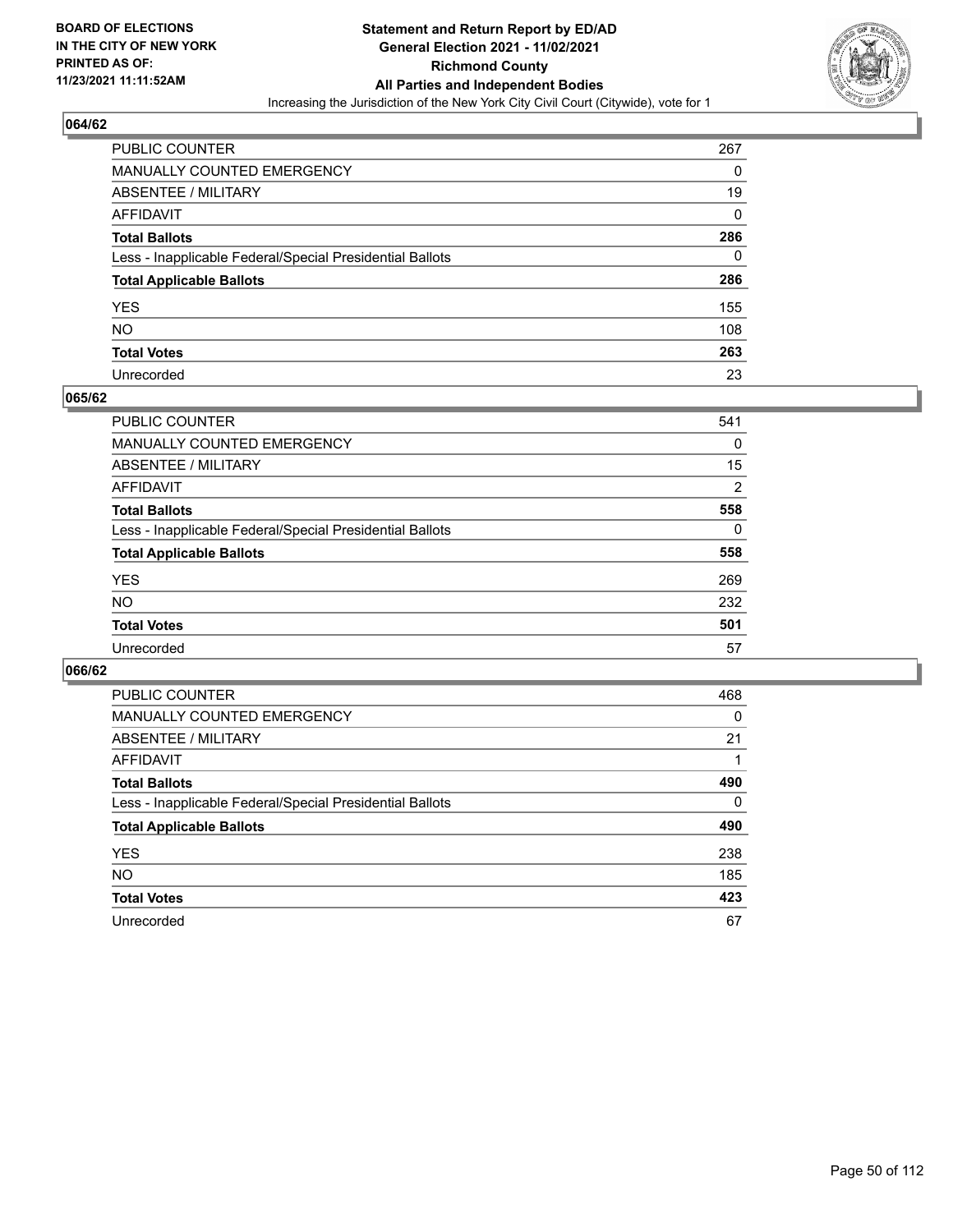

| PUBLIC COUNTER                                           | 417 |
|----------------------------------------------------------|-----|
| MANUALLY COUNTED EMERGENCY                               | 0   |
| ABSENTEE / MILITARY                                      | 19  |
| AFFIDAVIT                                                | 0   |
| Total Ballots                                            | 436 |
| Less - Inapplicable Federal/Special Presidential Ballots | 0   |
| <b>Total Applicable Ballots</b>                          | 436 |
| YES                                                      | 214 |
| NO.                                                      | 171 |
| <b>Total Votes</b>                                       | 385 |
| Unrecorded                                               | 51  |

### **068/62**

| PUBLIC COUNTER                                           | 399            |
|----------------------------------------------------------|----------------|
| <b>MANUALLY COUNTED EMERGENCY</b>                        | $\Omega$       |
| ABSENTEE / MILITARY                                      | 19             |
| AFFIDAVIT                                                | $\overline{2}$ |
| <b>Total Ballots</b>                                     | 420            |
| Less - Inapplicable Federal/Special Presidential Ballots | $\Omega$       |
| <b>Total Applicable Ballots</b>                          | 420            |
| <b>YES</b>                                               | 232            |
| <b>NO</b>                                                | 150            |
| <b>Total Votes</b>                                       | 382            |
| Unrecorded                                               | 38             |

| <b>PUBLIC COUNTER</b>                                    | 363      |
|----------------------------------------------------------|----------|
| <b>MANUALLY COUNTED EMERGENCY</b>                        | 0        |
| ABSENTEE / MILITARY                                      | 25       |
| AFFIDAVIT                                                | 8        |
| <b>Total Ballots</b>                                     | 396      |
| Less - Inapplicable Federal/Special Presidential Ballots | $\Omega$ |
| <b>Total Applicable Ballots</b>                          | 396      |
| <b>YES</b>                                               | 209      |
| <b>NO</b>                                                | 141      |
| <b>Total Votes</b>                                       | 350      |
| Unrecorded                                               | 46       |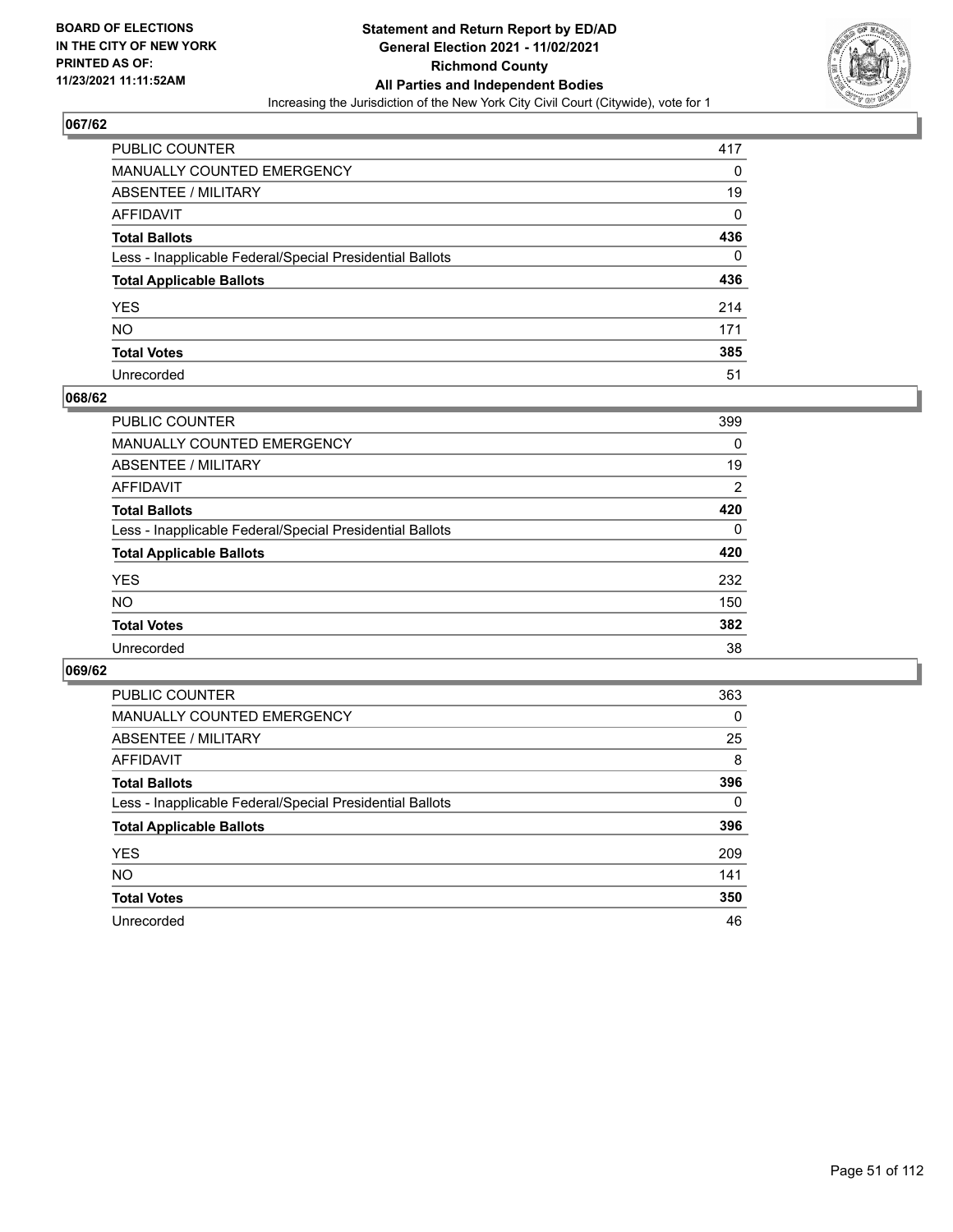

| PUBLIC COUNTER                                           | 179 |
|----------------------------------------------------------|-----|
| MANUALLY COUNTED EMERGENCY                               | 0   |
| ABSENTEE / MILITARY                                      | 13  |
| AFFIDAVIT                                                | 0   |
| Total Ballots                                            | 192 |
| Less - Inapplicable Federal/Special Presidential Ballots | 0   |
| <b>Total Applicable Ballots</b>                          | 192 |
| YES                                                      | 107 |
| NO.                                                      | 65  |
| <b>Total Votes</b>                                       | 172 |
| Unrecorded                                               | 20  |

### **071/62**

| <b>PUBLIC COUNTER</b>                                    | 420      |
|----------------------------------------------------------|----------|
| <b>MANUALLY COUNTED EMERGENCY</b>                        | 0        |
| ABSENTEE / MILITARY                                      | 16       |
| AFFIDAVIT                                                | 3        |
| <b>Total Ballots</b>                                     | 439      |
| Less - Inapplicable Federal/Special Presidential Ballots | $\Omega$ |
| <b>Total Applicable Ballots</b>                          | 439      |
| <b>YES</b>                                               | 225      |
| <b>NO</b>                                                | 142      |
| <b>Total Votes</b>                                       | 367      |
| Unrecorded                                               | 72       |

| PUBLIC COUNTER                                           | 369 |
|----------------------------------------------------------|-----|
| <b>MANUALLY COUNTED EMERGENCY</b>                        | 0   |
| ABSENTEE / MILITARY                                      | 8   |
| AFFIDAVIT                                                | 0   |
| <b>Total Ballots</b>                                     | 377 |
| Less - Inapplicable Federal/Special Presidential Ballots | 0   |
| <b>Total Applicable Ballots</b>                          | 377 |
| <b>YES</b>                                               | 174 |
| <b>NO</b>                                                | 129 |
| <b>Total Votes</b>                                       | 303 |
| Unrecorded                                               | 74  |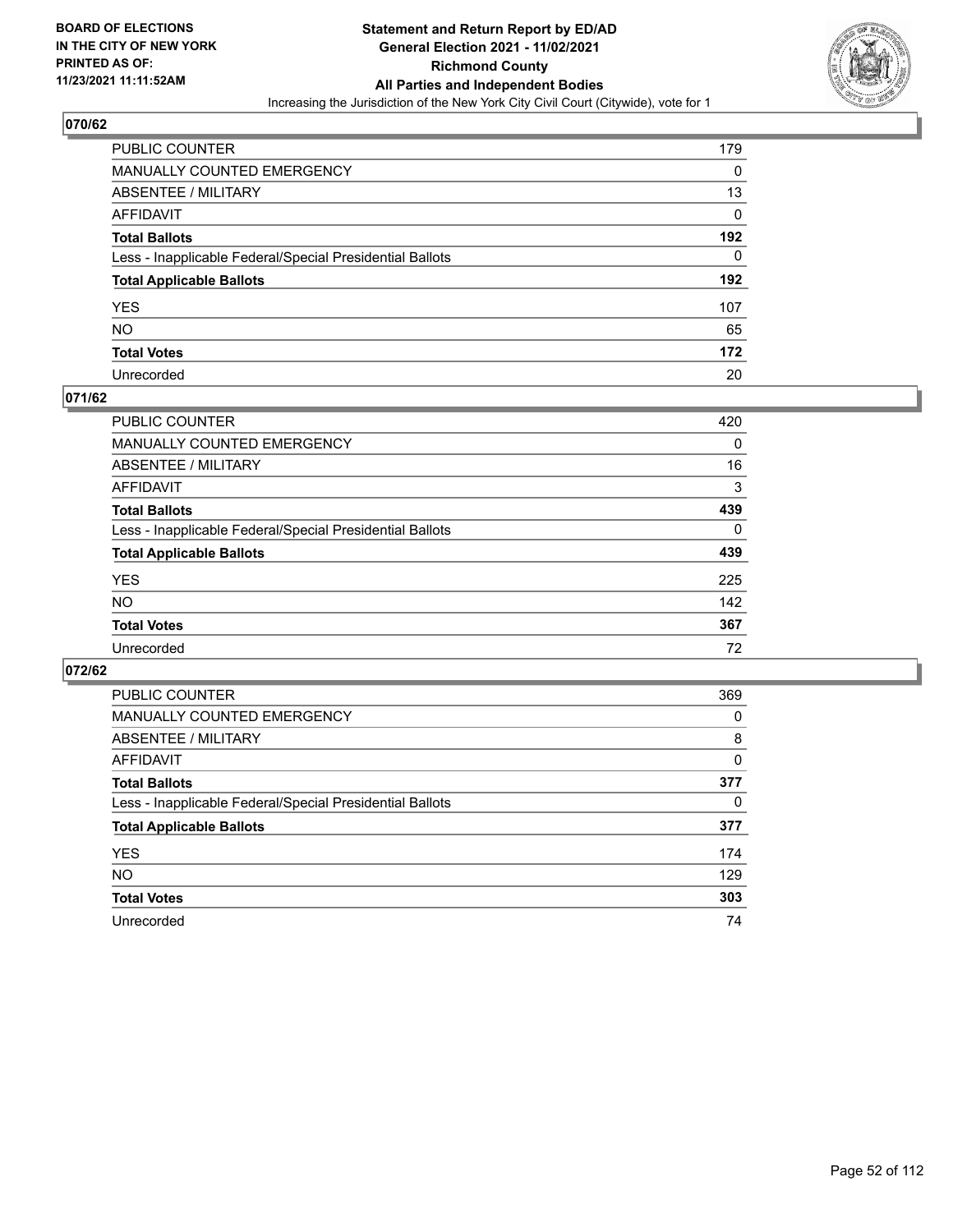

| PUBLIC COUNTER                                           | 398      |
|----------------------------------------------------------|----------|
| MANUALLY COUNTED EMERGENCY                               | 0        |
| ABSENTEE / MILITARY                                      | 31       |
| AFFIDAVIT                                                |          |
| Total Ballots                                            | 430      |
| Less - Inapplicable Federal/Special Presidential Ballots | $\Omega$ |
| <b>Total Applicable Ballots</b>                          | 430      |
| YES                                                      | 212      |
| NO.                                                      | 149      |
| <b>Total Votes</b>                                       | 361      |
| Unrecorded                                               | 69       |

### **074/62**

| <b>PUBLIC COUNTER</b>                                    | 502      |
|----------------------------------------------------------|----------|
| <b>MANUALLY COUNTED EMERGENCY</b>                        | 0        |
| ABSENTEE / MILITARY                                      | 17       |
| AFFIDAVIT                                                | 0        |
| <b>Total Ballots</b>                                     | 519      |
| Less - Inapplicable Federal/Special Presidential Ballots | $\Omega$ |
| <b>Total Applicable Ballots</b>                          | 519      |
| <b>YES</b>                                               | 230      |
| <b>NO</b>                                                | 210      |
| <b>Total Votes</b>                                       | 440      |
| Unrecorded                                               | 79       |

| <b>PUBLIC COUNTER</b>                                    | 411      |
|----------------------------------------------------------|----------|
| MANUALLY COUNTED EMERGENCY                               | $\Omega$ |
| ABSENTEE / MILITARY                                      | 19       |
| AFFIDAVIT                                                | 6        |
| <b>Total Ballots</b>                                     | 436      |
| Less - Inapplicable Federal/Special Presidential Ballots | $\Omega$ |
| <b>Total Applicable Ballots</b>                          | 436      |
| <b>YES</b>                                               | 188      |
| NO.                                                      | 196      |
| <b>Total Votes</b>                                       | 384      |
| Unrecorded                                               | 52       |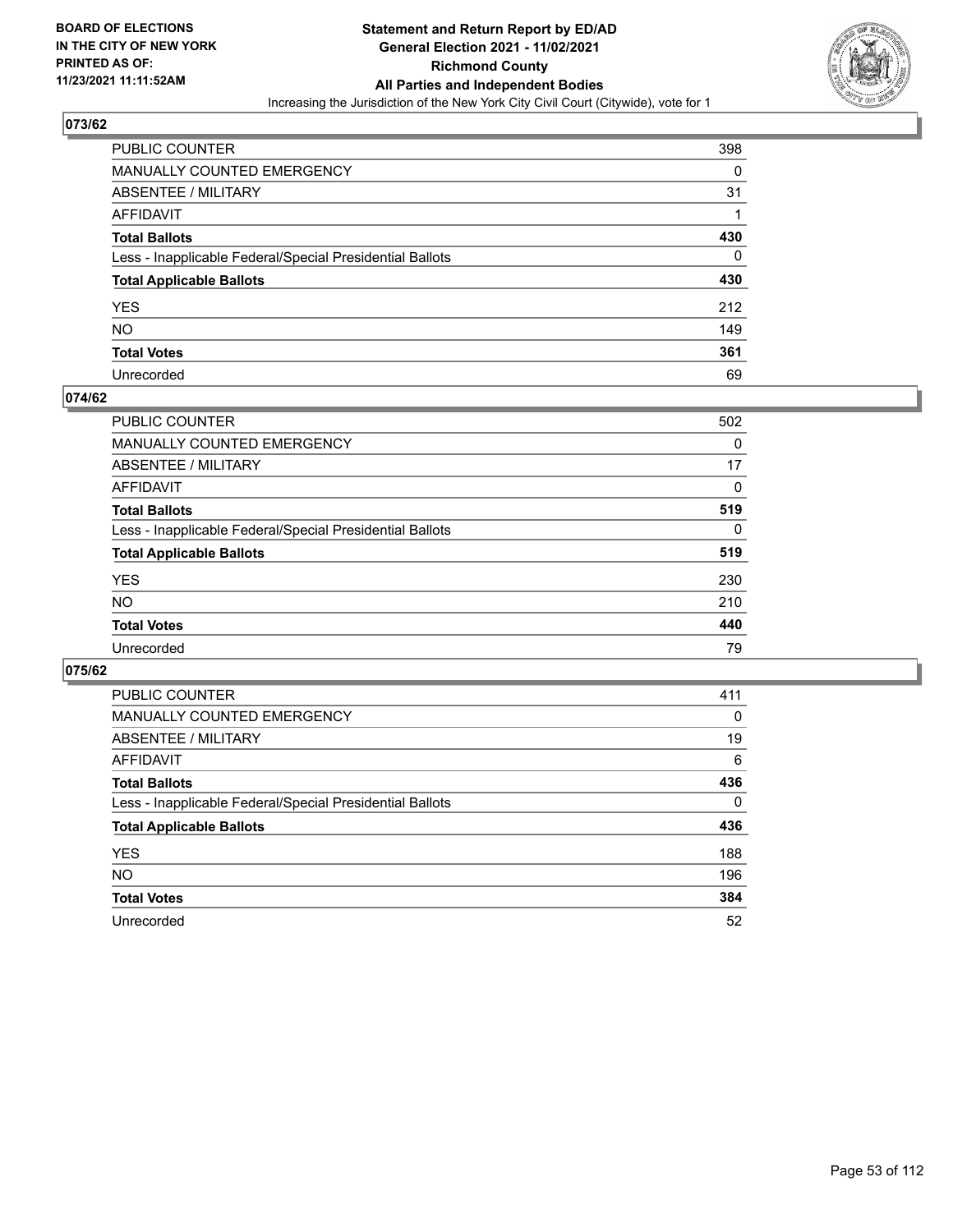

| PUBLIC COUNTER                                           | 445 |
|----------------------------------------------------------|-----|
| MANUALLY COUNTED EMERGENCY                               | 0   |
| ABSENTEE / MILITARY                                      | 6   |
| AFFIDAVIT                                                | 9   |
| Total Ballots                                            | 460 |
| Less - Inapplicable Federal/Special Presidential Ballots | 0   |
| <b>Total Applicable Ballots</b>                          | 460 |
| YES                                                      | 207 |
| NO.                                                      | 204 |
| <b>Total Votes</b>                                       | 411 |
| Unrecorded                                               | 49  |

### **077/62**

| PUBLIC COUNTER                                           | 474            |
|----------------------------------------------------------|----------------|
| <b>MANUALLY COUNTED EMERGENCY</b>                        | $\Omega$       |
| ABSENTEE / MILITARY                                      | 23             |
| AFFIDAVIT                                                | $\overline{2}$ |
| <b>Total Ballots</b>                                     | 499            |
| Less - Inapplicable Federal/Special Presidential Ballots | $\Omega$       |
| <b>Total Applicable Ballots</b>                          | 499            |
| <b>YES</b>                                               | 225            |
| <b>NO</b>                                                | 231            |
| <b>Total Votes</b>                                       | 456            |
| Unrecorded                                               | 43             |

| <b>PUBLIC COUNTER</b>                                    | 447            |
|----------------------------------------------------------|----------------|
| <b>MANUALLY COUNTED EMERGENCY</b>                        | 0              |
| ABSENTEE / MILITARY                                      | 14             |
| AFFIDAVIT                                                | $\overline{2}$ |
| <b>Total Ballots</b>                                     | 463            |
| Less - Inapplicable Federal/Special Presidential Ballots | $\Omega$       |
| <b>Total Applicable Ballots</b>                          | 463            |
| <b>YES</b>                                               | 197            |
| <b>NO</b>                                                | 222            |
| <b>Total Votes</b>                                       | 419            |
| Unrecorded                                               | 44             |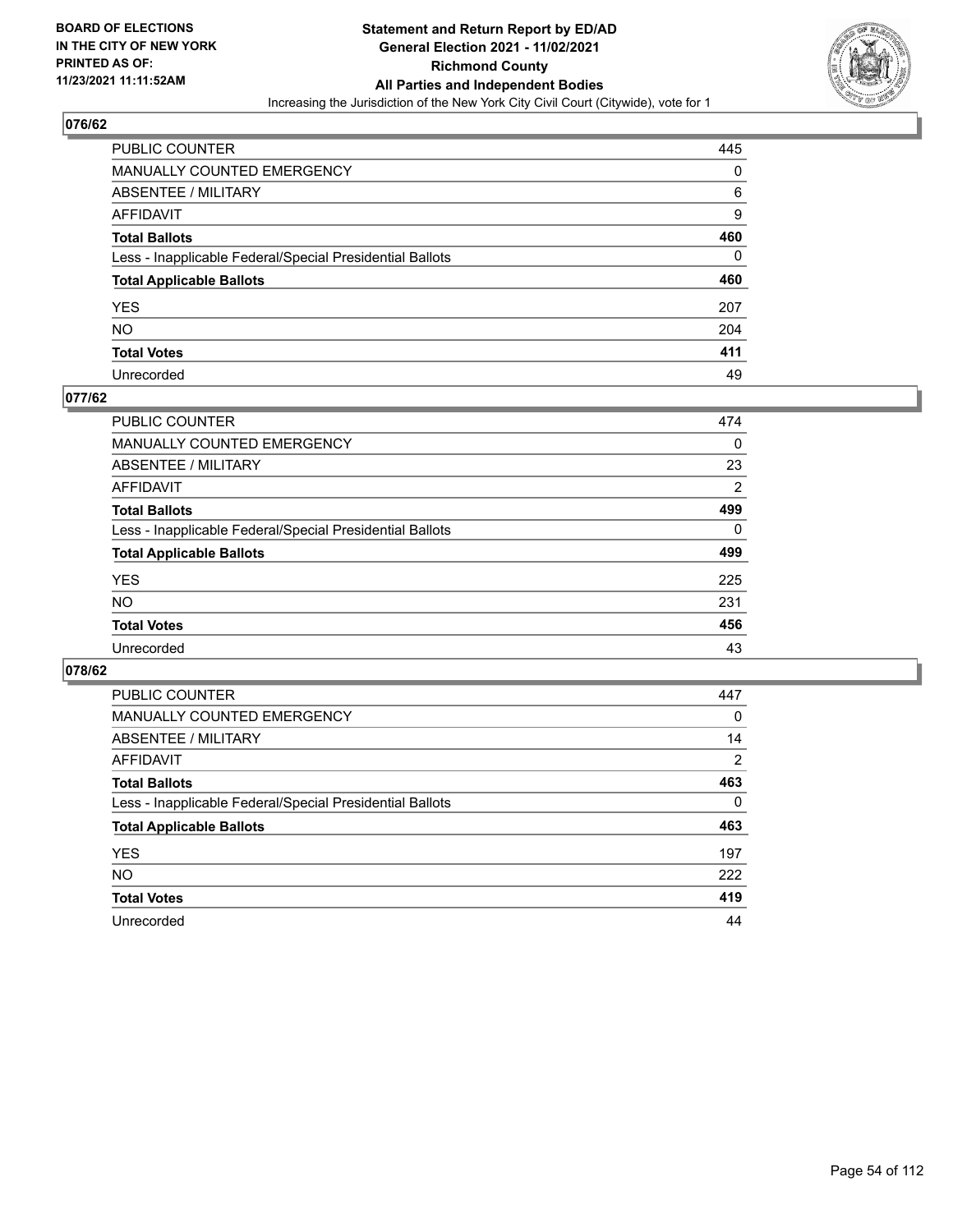

| PUBLIC COUNTER                                           | 263      |
|----------------------------------------------------------|----------|
| <b>MANUALLY COUNTED EMERGENCY</b>                        | 0        |
| ABSENTEE / MILITARY                                      | 14       |
| AFFIDAVIT                                                | $\Omega$ |
| <b>Total Ballots</b>                                     | 277      |
| Less - Inapplicable Federal/Special Presidential Ballots | 0        |
| <b>Total Applicable Ballots</b>                          | 277      |
| YES                                                      | 126      |
| NO.                                                      | 117      |
| <b>Total Votes</b>                                       | 243      |
| Unrecorded                                               | 34       |

### **080/62**

| <b>PUBLIC COUNTER</b>                                    | 461      |
|----------------------------------------------------------|----------|
| <b>MANUALLY COUNTED EMERGENCY</b>                        | 0        |
| ABSENTEE / MILITARY                                      | 13       |
| AFFIDAVIT                                                | 4        |
| <b>Total Ballots</b>                                     | 478      |
| Less - Inapplicable Federal/Special Presidential Ballots | $\Omega$ |
| <b>Total Applicable Ballots</b>                          | 478      |
| <b>YES</b>                                               | 241      |
| <b>NO</b>                                                | 205      |
| <b>Total Votes</b>                                       | 446      |
| Unrecorded                                               | 32       |

| <b>PUBLIC COUNTER</b>                                    | 479      |
|----------------------------------------------------------|----------|
| <b>MANUALLY COUNTED EMERGENCY</b>                        | $\Omega$ |
| ABSENTEE / MILITARY                                      | 28       |
| AFFIDAVIT                                                | 0        |
| <b>Total Ballots</b>                                     | 507      |
| Less - Inapplicable Federal/Special Presidential Ballots | 0        |
| <b>Total Applicable Ballots</b>                          | 507      |
| <b>YES</b>                                               | 211      |
| NO.                                                      | 216      |
| <b>Total Votes</b>                                       | 427      |
| Unrecorded                                               | 80       |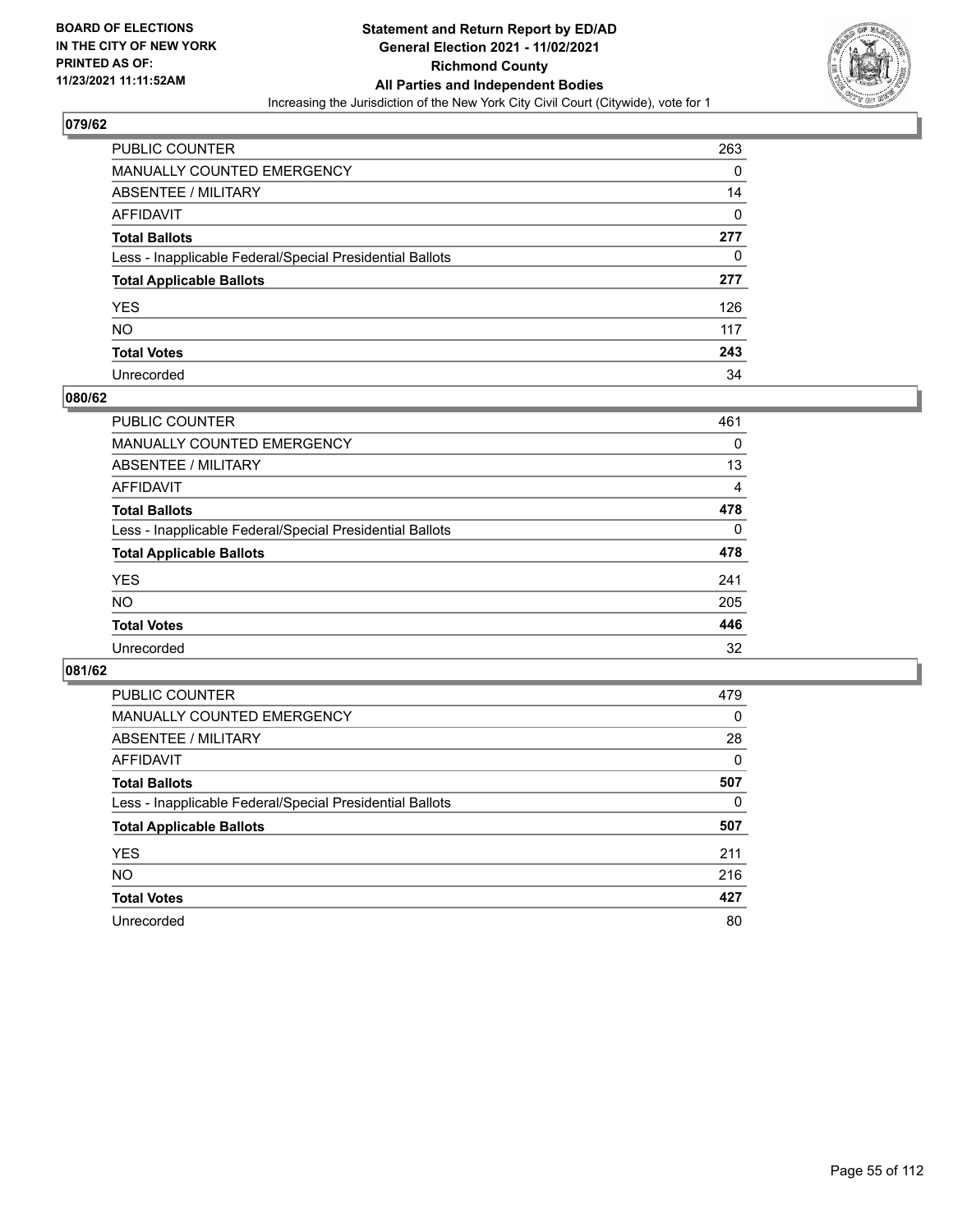

| PUBLIC COUNTER                                           | 418 |
|----------------------------------------------------------|-----|
| MANUALLY COUNTED EMERGENCY                               | 0   |
| <b>ABSENTEE / MILITARY</b>                               | 23  |
| AFFIDAVIT                                                | 3   |
| <b>Total Ballots</b>                                     | 444 |
| Less - Inapplicable Federal/Special Presidential Ballots | 0   |
| <b>Total Applicable Ballots</b>                          | 444 |
| YES                                                      | 209 |
| NO.                                                      | 172 |
| <b>Total Votes</b>                                       | 381 |
| Unrecorded                                               | 63  |

### **083/62**

| PUBLIC COUNTER                                           | 419      |
|----------------------------------------------------------|----------|
| <b>MANUALLY COUNTED EMERGENCY</b>                        | $\Omega$ |
| ABSENTEE / MILITARY                                      | 7        |
| AFFIDAVIT                                                |          |
| <b>Total Ballots</b>                                     | 427      |
| Less - Inapplicable Federal/Special Presidential Ballots | 0        |
| <b>Total Applicable Ballots</b>                          | 427      |
| <b>YES</b>                                               | 195      |
| <b>NO</b>                                                | 171      |
| <b>Total Votes</b>                                       | 366      |
| Unrecorded                                               | 61       |

| <b>PUBLIC COUNTER</b>                                    | 477 |
|----------------------------------------------------------|-----|
| <b>MANUALLY COUNTED EMERGENCY</b>                        | 0   |
| ABSENTEE / MILITARY                                      | 21  |
| AFFIDAVIT                                                | 0   |
| <b>Total Ballots</b>                                     | 498 |
| Less - Inapplicable Federal/Special Presidential Ballots | 0   |
| <b>Total Applicable Ballots</b>                          | 498 |
| <b>YES</b>                                               | 215 |
| NO.                                                      | 215 |
| <b>Total Votes</b>                                       | 430 |
| Unrecorded                                               | 68  |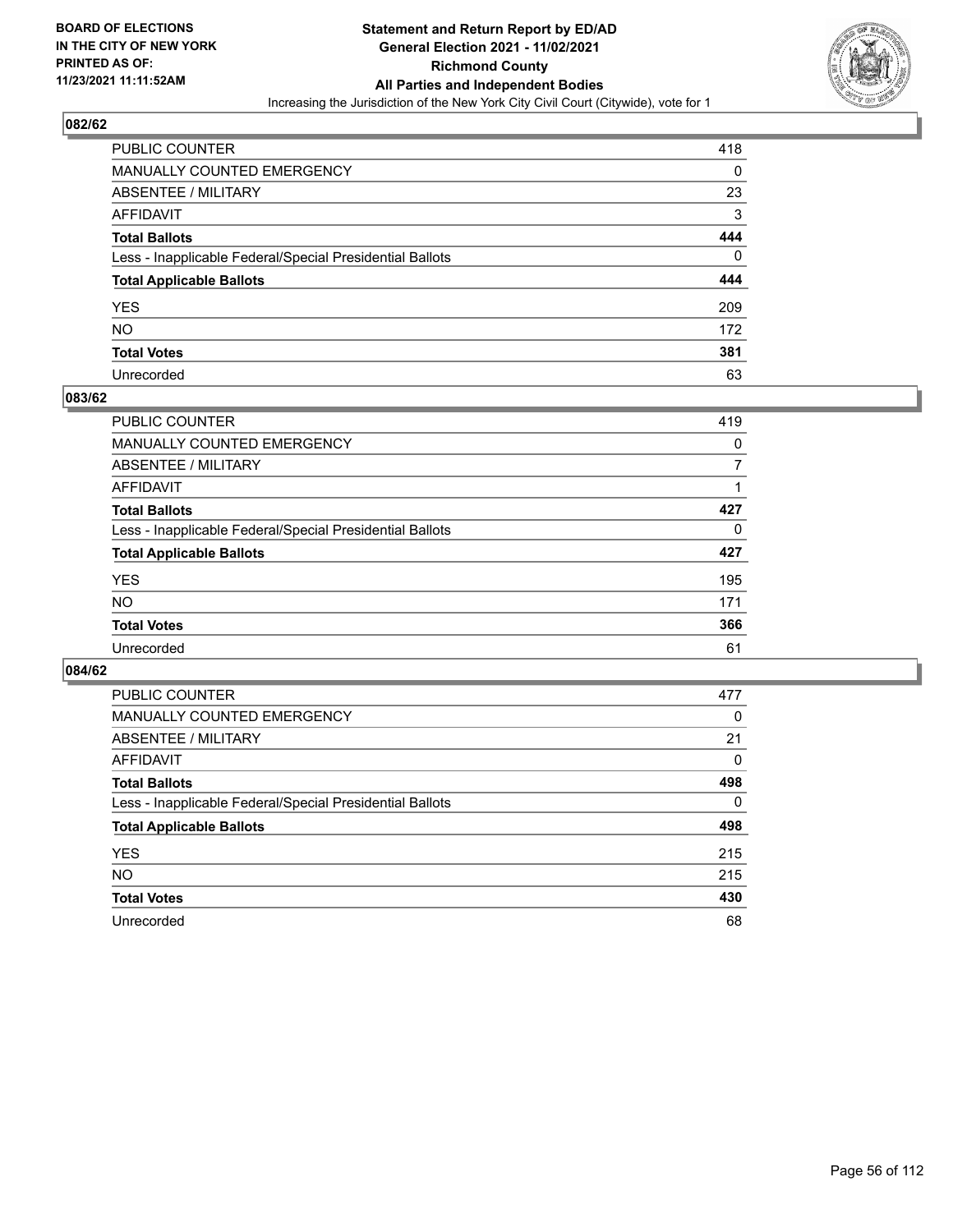

| PUBLIC COUNTER                                           | 342 |
|----------------------------------------------------------|-----|
| MANUALLY COUNTED EMERGENCY                               | 0   |
| ABSENTEE / MILITARY                                      | 18  |
| AFFIDAVIT                                                |     |
| <b>Total Ballots</b>                                     | 361 |
| Less - Inapplicable Federal/Special Presidential Ballots | 0   |
| <b>Total Applicable Ballots</b>                          | 361 |
| YES                                                      | 171 |
| NO.                                                      | 146 |
| <b>Total Votes</b>                                       | 317 |
| Unrecorded                                               | 44  |

### **086/62**

| PUBLIC COUNTER                                           | 389      |
|----------------------------------------------------------|----------|
| <b>MANUALLY COUNTED EMERGENCY</b>                        | $\Omega$ |
| ABSENTEE / MILITARY                                      | 12       |
| AFFIDAVIT                                                | 0        |
| <b>Total Ballots</b>                                     | 401      |
| Less - Inapplicable Federal/Special Presidential Ballots | 0        |
| <b>Total Applicable Ballots</b>                          | 401      |
| <b>YES</b>                                               | 208      |
| <b>NO</b>                                                | 165      |
| <b>Total Votes</b>                                       | 373      |
| Unrecorded                                               | 28       |

| <b>Total Votes</b>                                       | 0            |
|----------------------------------------------------------|--------------|
| <b>NO</b>                                                | <sup>0</sup> |
| <b>YES</b>                                               | 0            |
| <b>Total Applicable Ballots</b>                          | 0            |
| Less - Inapplicable Federal/Special Presidential Ballots | 0            |
| <b>Total Ballots</b>                                     | 0            |
| AFFIDAVIT                                                | 0            |
| ABSENTEE / MILITARY                                      | 0            |
| <b>MANUALLY COUNTED EMERGENCY</b>                        | 0            |
| PUBLIC COUNTER                                           | 0            |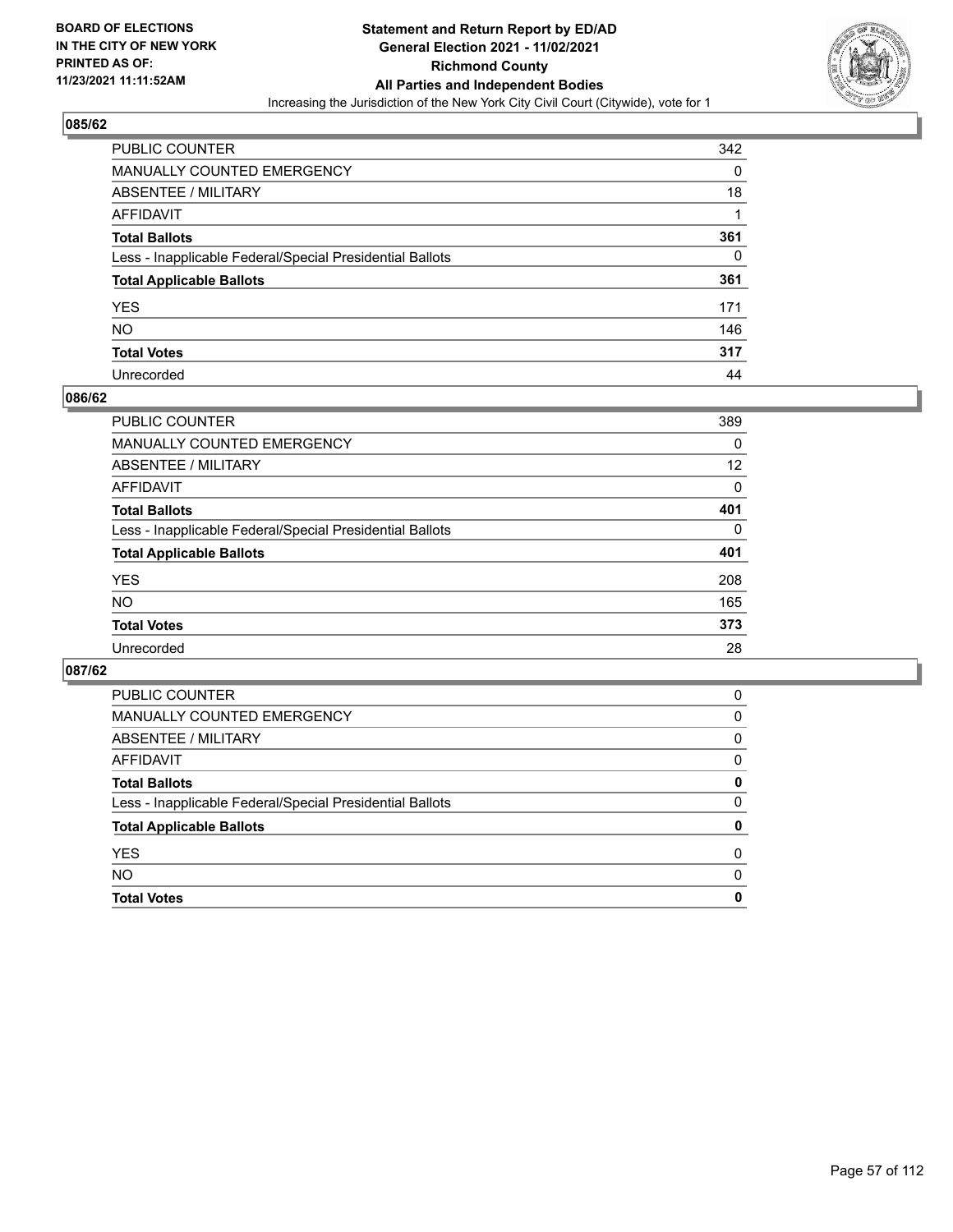

| <b>PUBLIC COUNTER</b>                                    | 0            |
|----------------------------------------------------------|--------------|
| MANUALLY COUNTED EMERGENCY                               | 0            |
| ABSENTEE / MILITARY                                      | 0            |
| AFFIDAVIT                                                | 0            |
| <b>Total Ballots</b>                                     | 0            |
| Less - Inapplicable Federal/Special Presidential Ballots | 0            |
| <b>Total Applicable Ballots</b>                          | 0            |
| <b>YES</b>                                               | 0            |
| <b>NO</b>                                                | <sup>0</sup> |
| <b>Total Votes</b>                                       | 0            |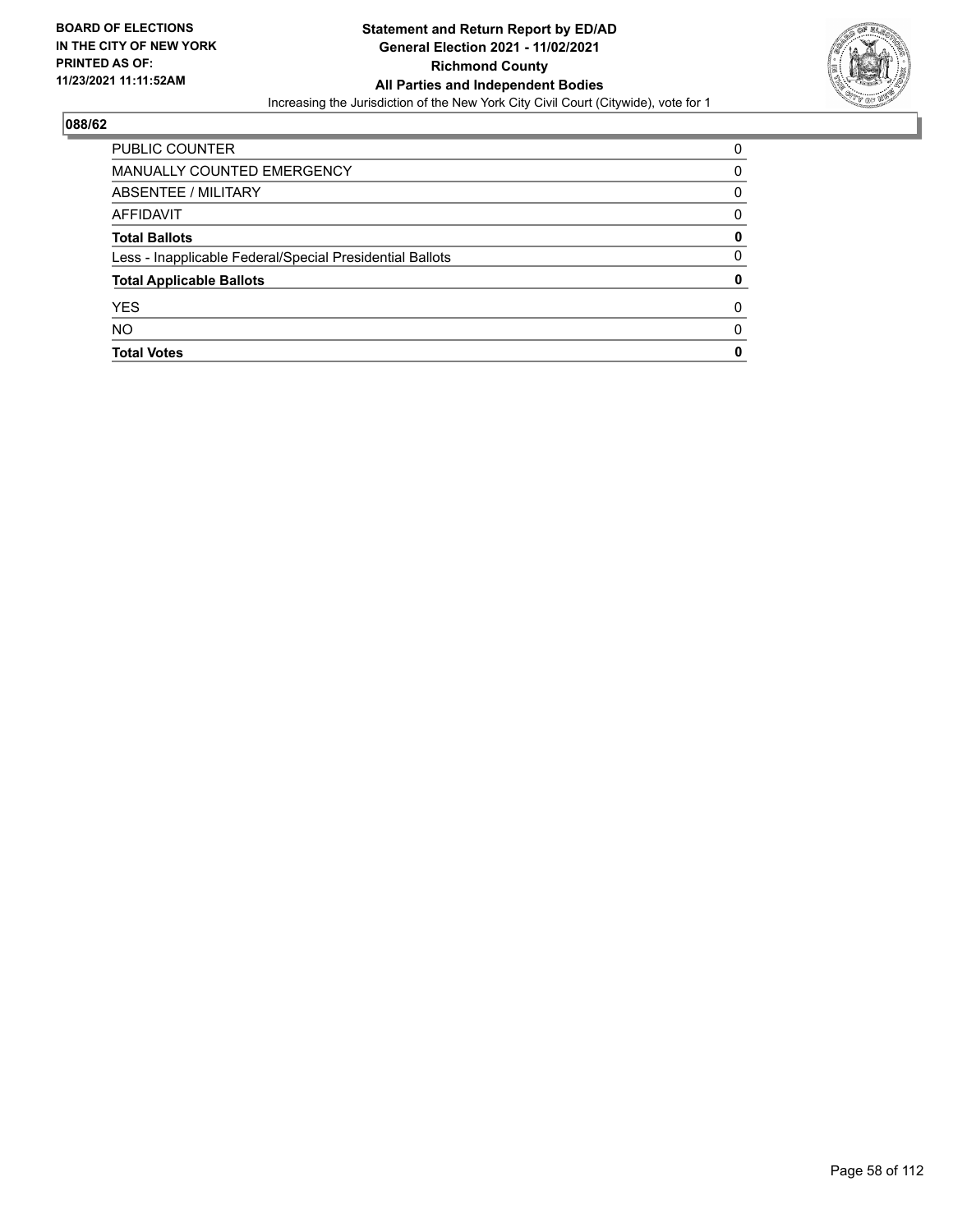

| PUBLIC COUNTER                                           | 409 |
|----------------------------------------------------------|-----|
| MANUALLY COUNTED EMERGENCY                               | 0   |
| ABSENTEE / MILITARY                                      | 20  |
| AFFIDAVIT                                                |     |
| Total Ballots                                            | 430 |
| Less - Inapplicable Federal/Special Presidential Ballots | 0   |
| <b>Total Applicable Ballots</b>                          | 430 |
| YES                                                      | 210 |
| NO.                                                      | 163 |
| <b>Total Votes</b>                                       | 373 |
| Unrecorded                                               | 57  |

### **002/63**

| <b>PUBLIC COUNTER</b>                                    | 359      |
|----------------------------------------------------------|----------|
| <b>MANUALLY COUNTED EMERGENCY</b>                        | $\Omega$ |
| ABSENTEE / MILITARY                                      | 23       |
| AFFIDAVIT                                                | 0        |
| <b>Total Ballots</b>                                     | 382      |
| Less - Inapplicable Federal/Special Presidential Ballots | $\Omega$ |
| <b>Total Applicable Ballots</b>                          | 382      |
| <b>YES</b>                                               | 225      |
| <b>NO</b>                                                | 122      |
| <b>Total Votes</b>                                       | 347      |
| Unrecorded                                               | 35       |

| <b>PUBLIC COUNTER</b>                                    | 234      |
|----------------------------------------------------------|----------|
| MANUALLY COUNTED EMERGENCY                               | $\Omega$ |
| ABSENTEE / MILITARY                                      | 15       |
| AFFIDAVIT                                                | 2        |
| <b>Total Ballots</b>                                     | 251      |
| Less - Inapplicable Federal/Special Presidential Ballots | 0        |
| <b>Total Applicable Ballots</b>                          | 251      |
| <b>YES</b>                                               | 148      |
| NO.                                                      | 80       |
| <b>Total Votes</b>                                       | 228      |
| Unrecorded                                               | 23       |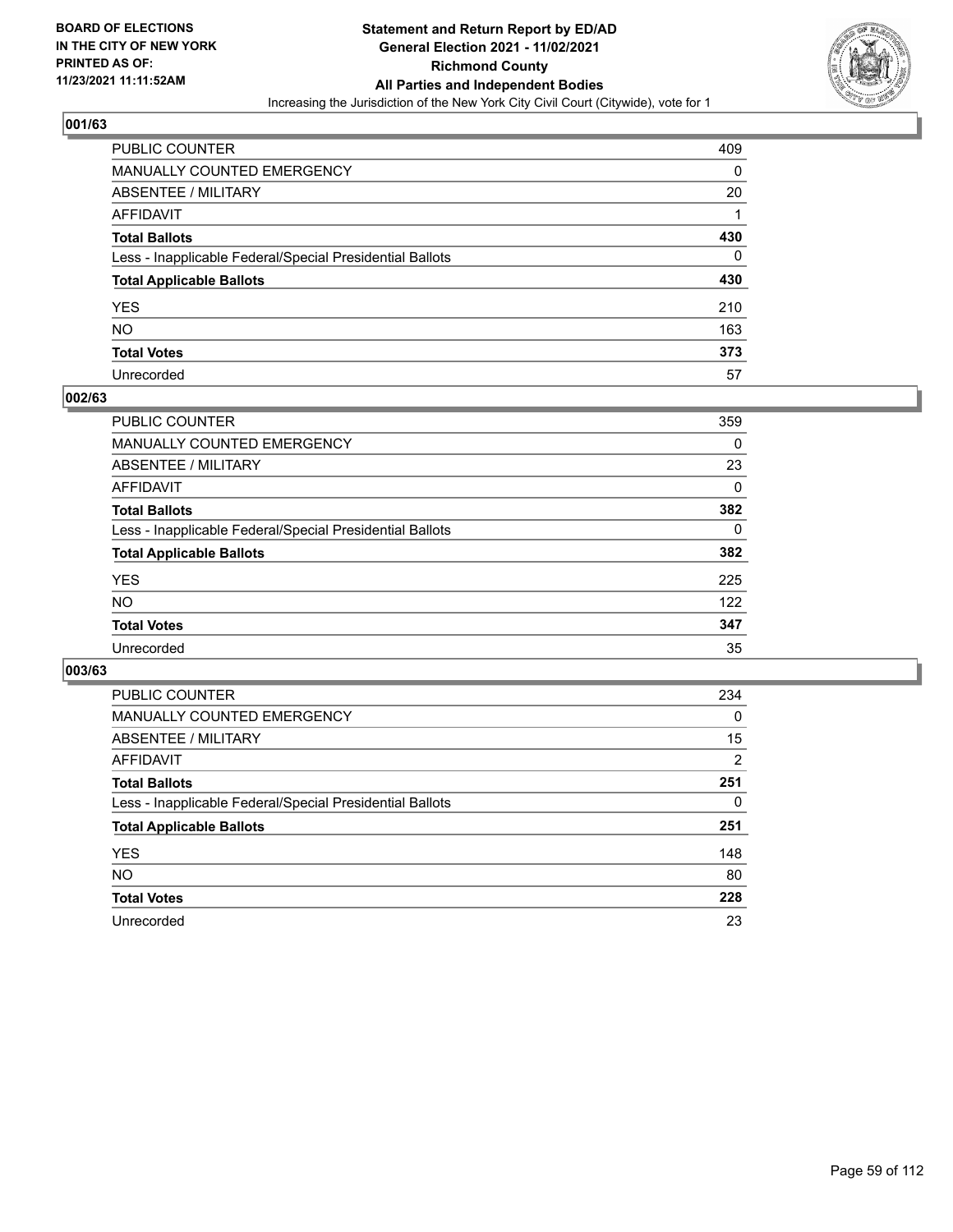

| PUBLIC COUNTER                                           | 399            |
|----------------------------------------------------------|----------------|
| MANUALLY COUNTED EMERGENCY                               | 0              |
| ABSENTEE / MILITARY                                      | 42             |
| AFFIDAVIT                                                | $\overline{2}$ |
| Total Ballots                                            | 443            |
| Less - Inapplicable Federal/Special Presidential Ballots | 0              |
| <b>Total Applicable Ballots</b>                          | 443            |
| YES                                                      | 222            |
| NO.                                                      | 160            |
| <b>Total Votes</b>                                       | 382            |
| Unrecorded                                               | 61             |

### **005/63**

| PUBLIC COUNTER                                           | 362      |
|----------------------------------------------------------|----------|
| MANUALLY COUNTED EMERGENCY                               | 0        |
| ABSENTEE / MILITARY                                      | 17       |
| AFFIDAVIT                                                |          |
| <b>Total Ballots</b>                                     | 380      |
| Less - Inapplicable Federal/Special Presidential Ballots | $\Omega$ |
| <b>Total Applicable Ballots</b>                          | 380      |
| <b>YES</b>                                               | 178      |
| <b>NO</b>                                                | 147      |
| <b>Total Votes</b>                                       | 325      |
| Unrecorded                                               | 55       |

| <b>PUBLIC COUNTER</b>                                    | 338      |
|----------------------------------------------------------|----------|
| <b>MANUALLY COUNTED EMERGENCY</b>                        | 0        |
| ABSENTEE / MILITARY                                      | 20       |
| AFFIDAVIT                                                | $\Omega$ |
| <b>Total Ballots</b>                                     | 358      |
| Less - Inapplicable Federal/Special Presidential Ballots | $\Omega$ |
| <b>Total Applicable Ballots</b>                          | 358      |
| <b>YES</b>                                               | 174      |
| <b>NO</b>                                                | 119      |
| <b>Total Votes</b>                                       | 293      |
| Unrecorded                                               | 65       |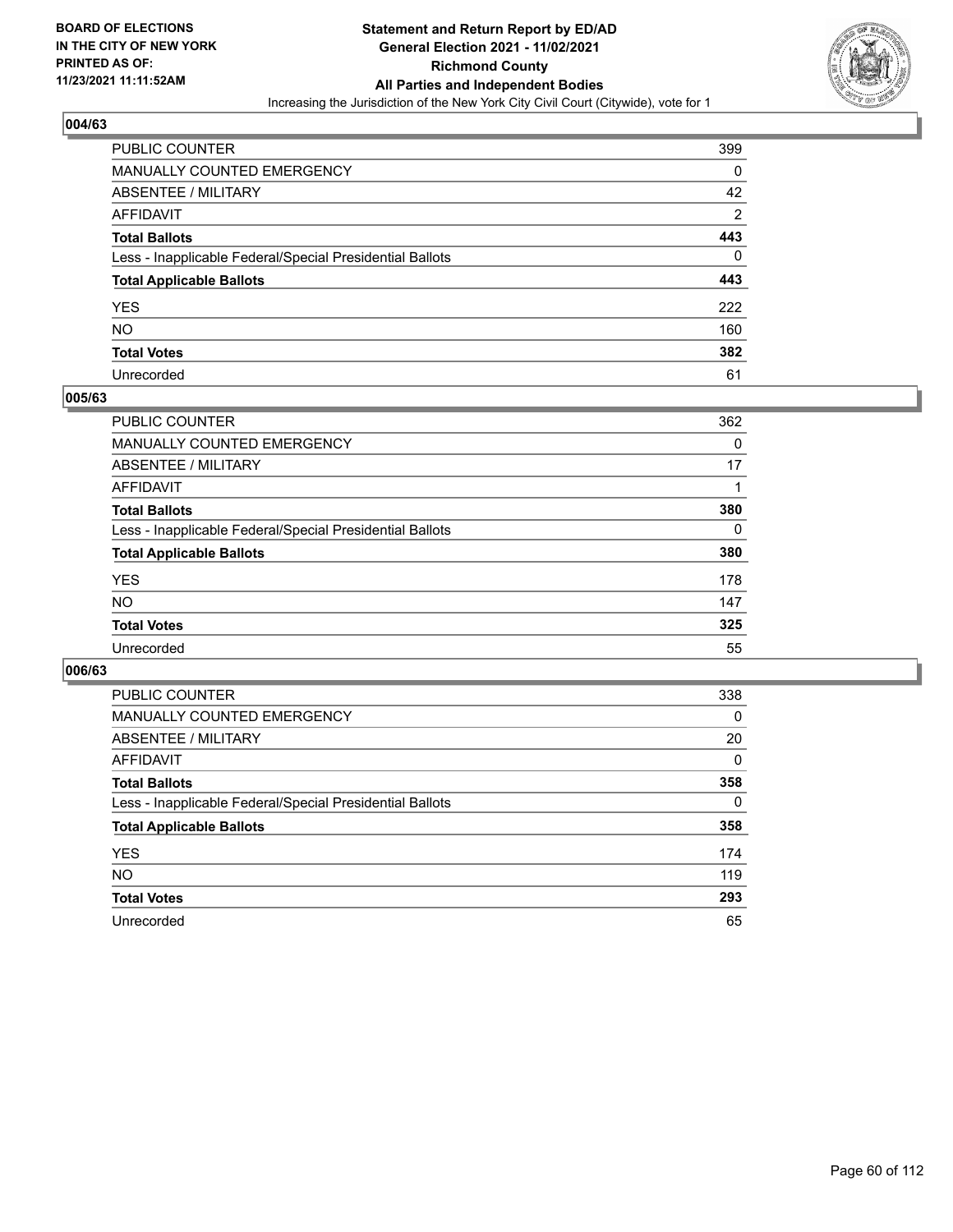

| PUBLIC COUNTER                                           | 270 |
|----------------------------------------------------------|-----|
| MANUALLY COUNTED EMERGENCY                               | 0   |
| ABSENTEE / MILITARY                                      | 11  |
| AFFIDAVIT                                                |     |
| Total Ballots                                            | 282 |
| Less - Inapplicable Federal/Special Presidential Ballots | 0   |
| <b>Total Applicable Ballots</b>                          | 282 |
| YES                                                      | 148 |
| NO.                                                      | 103 |
| <b>Total Votes</b>                                       | 251 |
| Unrecorded                                               | 31  |

### **008/63**

| PUBLIC COUNTER                                           | 350      |
|----------------------------------------------------------|----------|
| <b>MANUALLY COUNTED EMERGENCY</b>                        | 0        |
| ABSENTEE / MILITARY                                      | 17       |
| AFFIDAVIT                                                |          |
| <b>Total Ballots</b>                                     | 368      |
| Less - Inapplicable Federal/Special Presidential Ballots | $\Omega$ |
| <b>Total Applicable Ballots</b>                          | 368      |
| <b>YES</b>                                               | 201      |
| <b>NO</b>                                                | 125      |
| <b>Total Votes</b>                                       | 326      |
| Unrecorded                                               | 42       |

| <b>PUBLIC COUNTER</b>                                    | 30       |
|----------------------------------------------------------|----------|
| <b>MANUALLY COUNTED EMERGENCY</b>                        | 0        |
| ABSENTEE / MILITARY                                      | 4        |
| AFFIDAVIT                                                | $\Omega$ |
| <b>Total Ballots</b>                                     | 34       |
| Less - Inapplicable Federal/Special Presidential Ballots | $\Omega$ |
| <b>Total Applicable Ballots</b>                          | 34       |
| <b>YES</b>                                               | 20       |
| <b>NO</b>                                                | 10       |
| <b>Total Votes</b>                                       | 30       |
| Unrecorded                                               | 4        |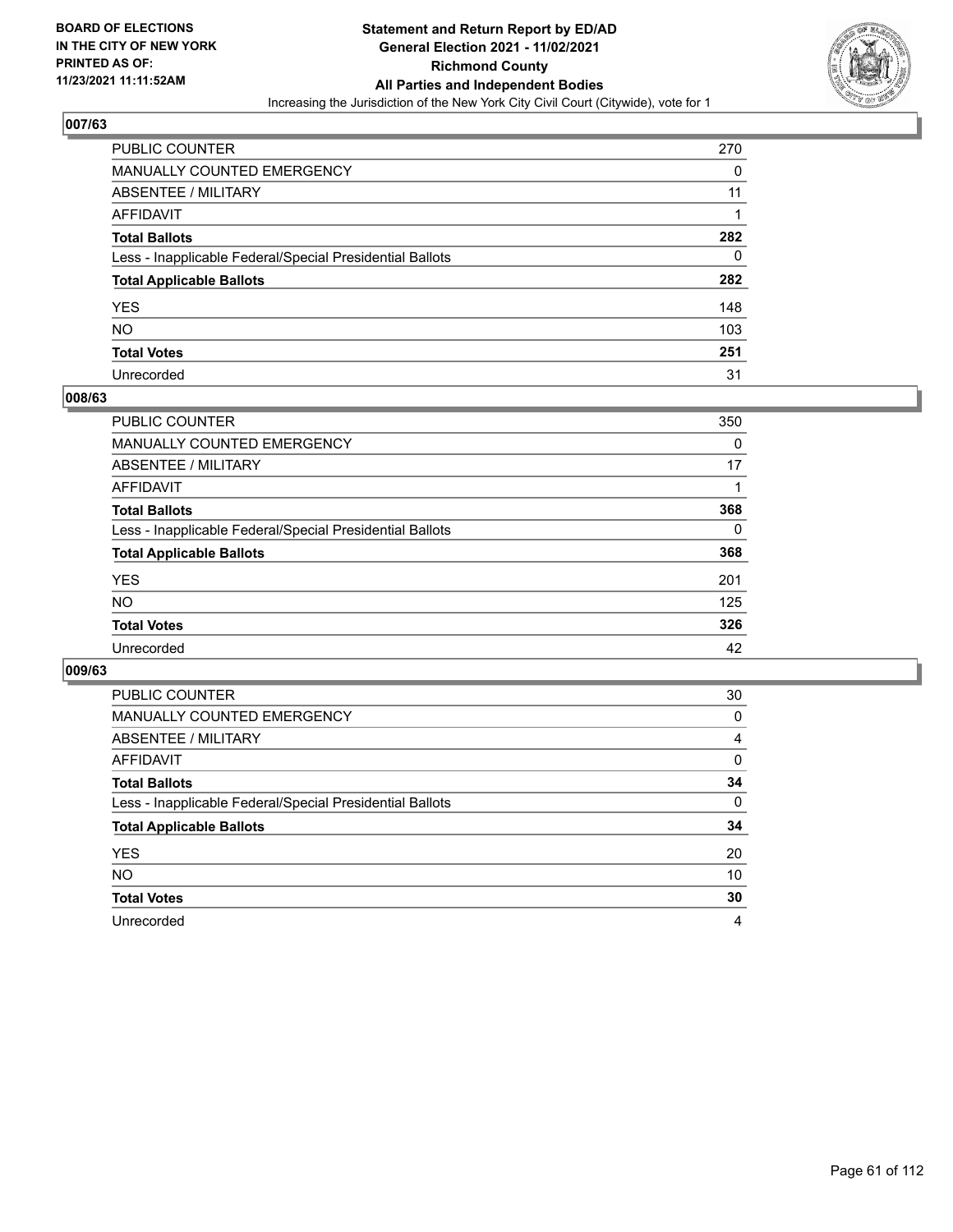

| PUBLIC COUNTER                                           | 167 |
|----------------------------------------------------------|-----|
| MANUALLY COUNTED EMERGENCY                               | 0   |
| ABSENTEE / MILITARY                                      | 19  |
| AFFIDAVIT                                                | 0   |
| Total Ballots                                            | 186 |
| Less - Inapplicable Federal/Special Presidential Ballots | 0   |
| <b>Total Applicable Ballots</b>                          | 186 |
| YES                                                      | 127 |
| NO.                                                      | 45  |
| <b>Total Votes</b>                                       | 172 |
| Unrecorded                                               | 14  |

#### **011/63**

| PUBLIC COUNTER                                           | 269      |
|----------------------------------------------------------|----------|
| MANUALLY COUNTED EMERGENCY                               | $\Omega$ |
| ABSENTEE / MILITARY                                      | 27       |
| AFFIDAVIT                                                | $\Omega$ |
| <b>Total Ballots</b>                                     | 296      |
| Less - Inapplicable Federal/Special Presidential Ballots | $\Omega$ |
| <b>Total Applicable Ballots</b>                          | 296      |
| <b>YES</b>                                               | 172      |
| <b>NO</b>                                                | 76       |
| <b>Total Votes</b>                                       | 248      |
| Unrecorded                                               | 48       |

| <b>PUBLIC COUNTER</b>                                    | 258      |
|----------------------------------------------------------|----------|
| MANUALLY COUNTED EMERGENCY                               | 0        |
| ABSENTEE / MILITARY                                      | 20       |
| AFFIDAVIT                                                | $\Omega$ |
| <b>Total Ballots</b>                                     | 278      |
| Less - Inapplicable Federal/Special Presidential Ballots | 0        |
| <b>Total Applicable Ballots</b>                          | 278      |
| <b>YES</b>                                               | 173      |
| <b>NO</b>                                                | 75       |
| <b>Total Votes</b>                                       | 248      |
| Unrecorded                                               | 30       |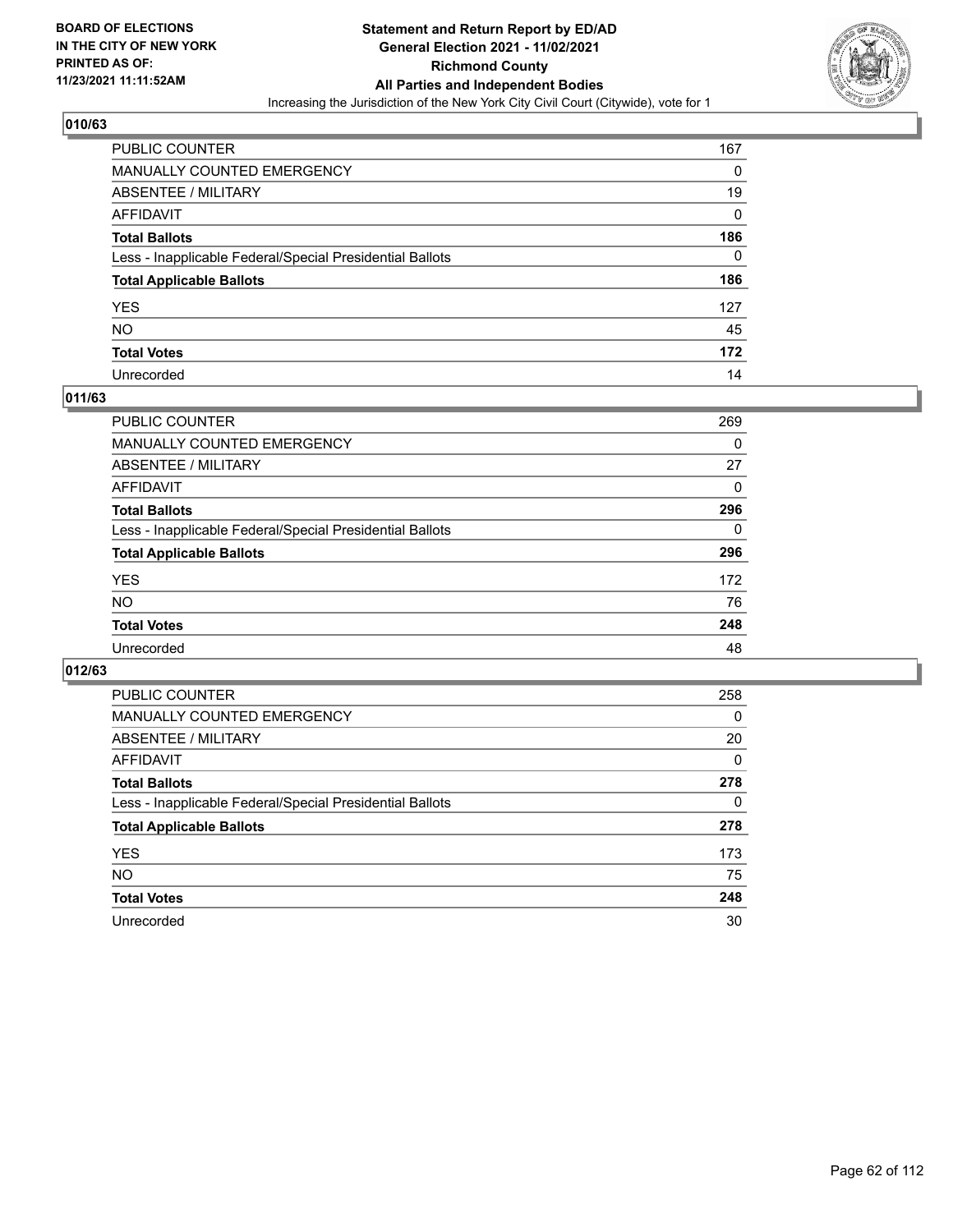

| PUBLIC COUNTER                                           | 284 |
|----------------------------------------------------------|-----|
| MANUALLY COUNTED EMERGENCY                               | 0   |
| ABSENTEE / MILITARY                                      | 30  |
| AFFIDAVIT                                                | 3   |
| <b>Total Ballots</b>                                     | 317 |
| Less - Inapplicable Federal/Special Presidential Ballots | 0   |
| <b>Total Applicable Ballots</b>                          | 317 |
| YES                                                      | 167 |
| NO.                                                      | 86  |
| <b>Total Votes</b>                                       | 253 |
| Unrecorded                                               | 64  |

#### **014/63**

| <b>PUBLIC COUNTER</b>                                    | 290      |
|----------------------------------------------------------|----------|
| <b>MANUALLY COUNTED EMERGENCY</b>                        | 0        |
| <b>ABSENTEE / MILITARY</b>                               | 13       |
| AFFIDAVIT                                                |          |
| <b>Total Ballots</b>                                     | 304      |
| Less - Inapplicable Federal/Special Presidential Ballots | $\Omega$ |
| <b>Total Applicable Ballots</b>                          | 304      |
| <b>YES</b>                                               | 175      |
| NO                                                       | 92       |
| <b>Total Votes</b>                                       | 267      |
| Unrecorded                                               | 37       |

| <b>PUBLIC COUNTER</b>                                    | 303      |
|----------------------------------------------------------|----------|
| MANUALLY COUNTED EMERGENCY                               | 0        |
| ABSENTEE / MILITARY                                      | 20       |
| AFFIDAVIT                                                | $\Omega$ |
| <b>Total Ballots</b>                                     | 323      |
| Less - Inapplicable Federal/Special Presidential Ballots | $\Omega$ |
| <b>Total Applicable Ballots</b>                          | 323      |
| <b>YES</b>                                               | 186      |
| <b>NO</b>                                                | 87       |
| <b>Total Votes</b>                                       | 273      |
| Unrecorded                                               | 50       |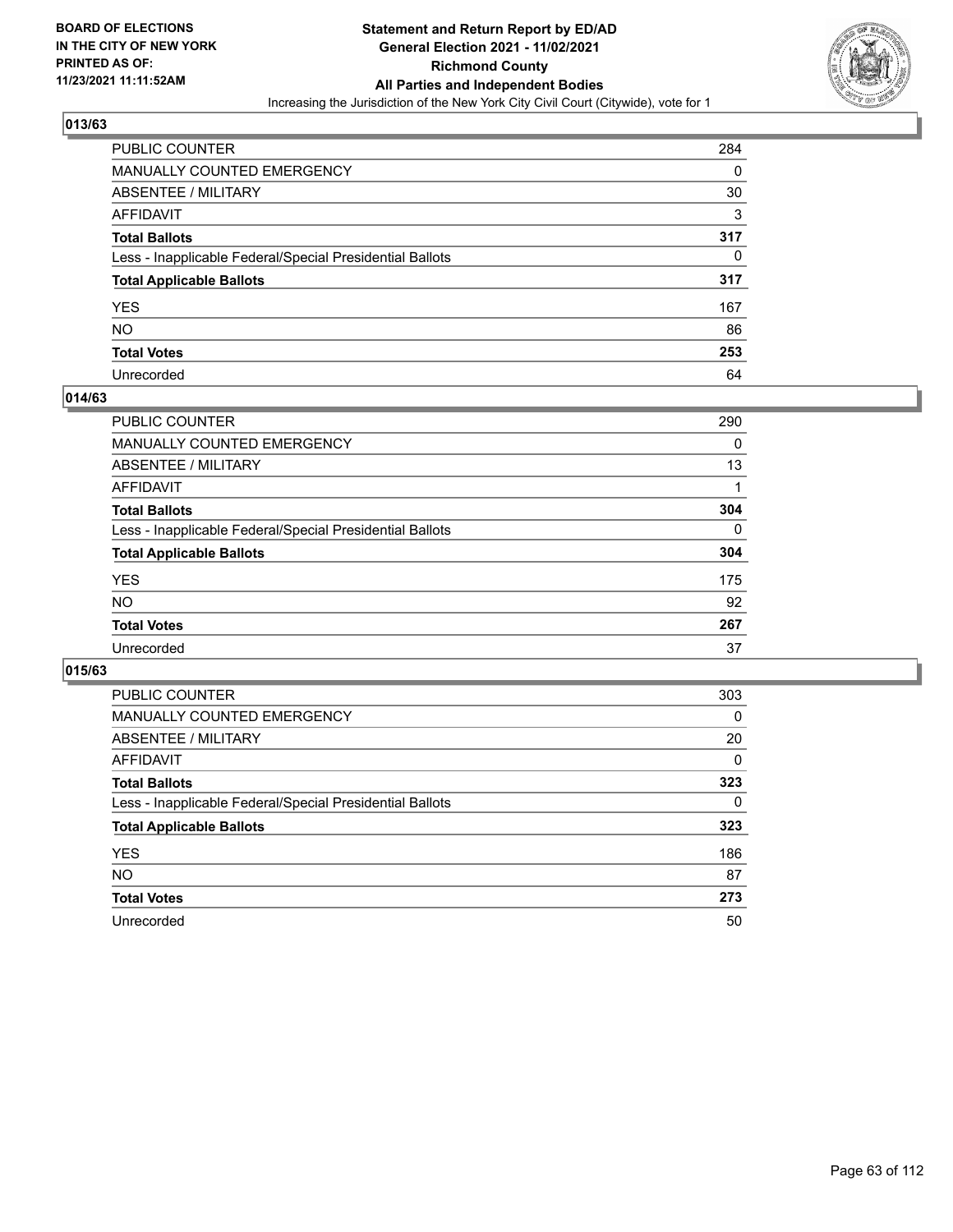

| PUBLIC COUNTER                                           | 221 |
|----------------------------------------------------------|-----|
| MANUALLY COUNTED EMERGENCY                               | 0   |
| ABSENTEE / MILITARY                                      | 6   |
| AFFIDAVIT                                                |     |
| Total Ballots                                            | 228 |
| Less - Inapplicable Federal/Special Presidential Ballots | 0   |
| <b>Total Applicable Ballots</b>                          | 228 |
| YES                                                      | 122 |
| NO.                                                      | 85  |
| <b>Total Votes</b>                                       | 207 |
| Unrecorded                                               | 21  |

### **017/63**

| <b>PUBLIC COUNTER</b>                                    | 122      |
|----------------------------------------------------------|----------|
| <b>MANUALLY COUNTED EMERGENCY</b>                        | $\Omega$ |
| ABSENTEE / MILITARY                                      | 10       |
| AFFIDAVIT                                                | 0        |
| <b>Total Ballots</b>                                     | 132      |
| Less - Inapplicable Federal/Special Presidential Ballots | $\Omega$ |
| <b>Total Applicable Ballots</b>                          | 132      |
| <b>YES</b>                                               | 99       |
| <b>NO</b>                                                | 26       |
| <b>Total Votes</b>                                       | 125      |
| Unrecorded                                               | 7        |

| <b>PUBLIC COUNTER</b>                                    | 448            |
|----------------------------------------------------------|----------------|
| <b>MANUALLY COUNTED EMERGENCY</b>                        | $\Omega$       |
| ABSENTEE / MILITARY                                      | 15             |
| AFFIDAVIT                                                | $\overline{2}$ |
| <b>Total Ballots</b>                                     | 465            |
| Less - Inapplicable Federal/Special Presidential Ballots | $\Omega$       |
| <b>Total Applicable Ballots</b>                          | 465            |
| <b>YES</b>                                               | 240            |
| <b>NO</b>                                                | 184            |
| <b>Total Votes</b>                                       | 424            |
| Unrecorded                                               | 41             |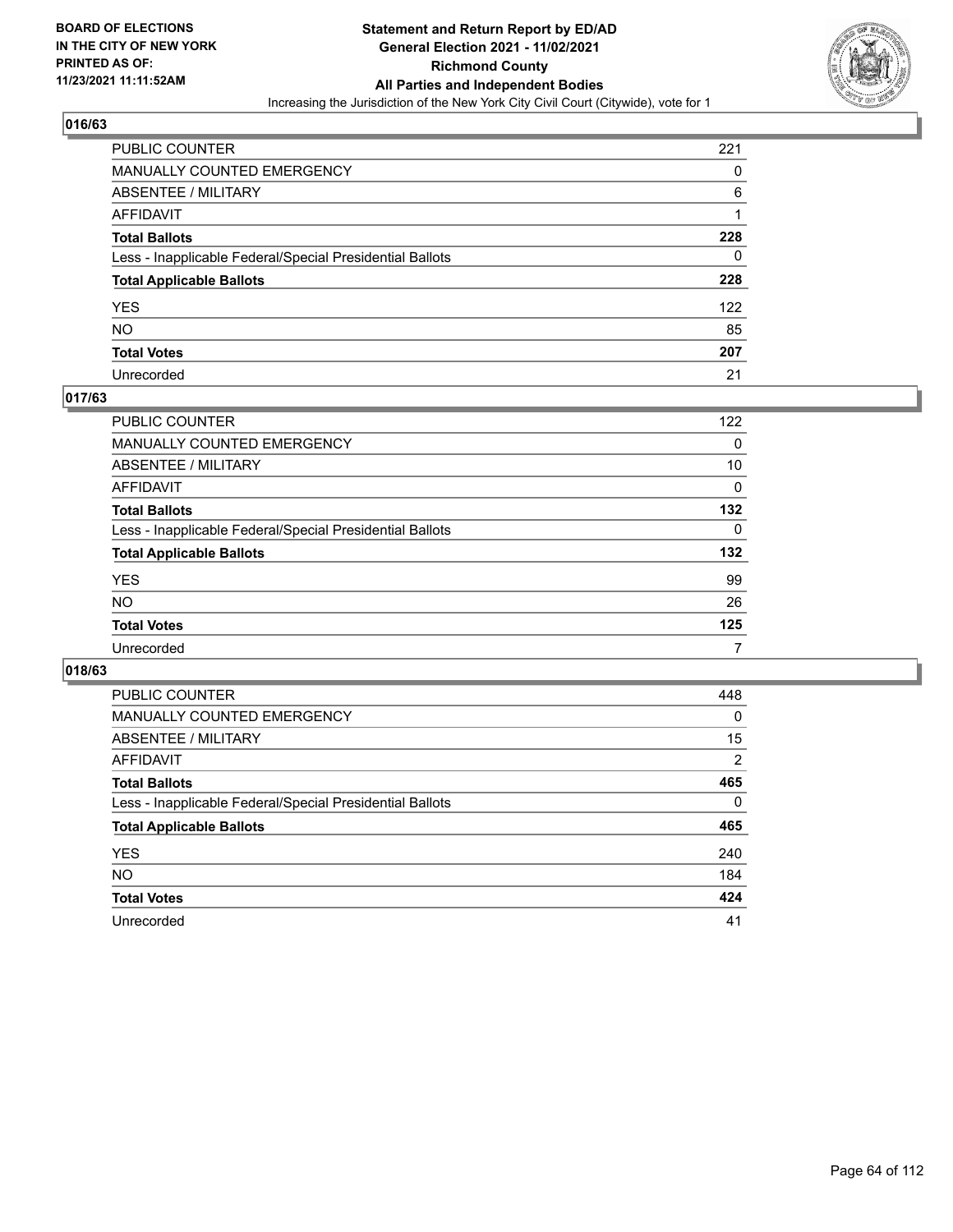

| PUBLIC COUNTER                                           | 252            |
|----------------------------------------------------------|----------------|
| MANUALLY COUNTED EMERGENCY                               | 0              |
| ABSENTEE / MILITARY                                      | 5              |
| AFFIDAVIT                                                | $\overline{2}$ |
| Total Ballots                                            | 259            |
| Less - Inapplicable Federal/Special Presidential Ballots | 0              |
| <b>Total Applicable Ballots</b>                          | 259            |
| YES                                                      | 140            |
| NO.                                                      | 94             |
| <b>Total Votes</b>                                       | 234            |
| Unrecorded                                               | 25             |

### **020/63**

| <b>PUBLIC COUNTER</b>                                    | 241      |
|----------------------------------------------------------|----------|
| <b>MANUALLY COUNTED EMERGENCY</b>                        | 0        |
| ABSENTEE / MILITARY                                      | 39       |
| AFFIDAVIT                                                | 0        |
| <b>Total Ballots</b>                                     | 280      |
| Less - Inapplicable Federal/Special Presidential Ballots | $\Omega$ |
| <b>Total Applicable Ballots</b>                          | 280      |
| <b>YES</b>                                               | 143      |
| <b>NO</b>                                                | 96       |
| <b>Total Votes</b>                                       | 239      |
| Unrecorded                                               | 41       |

| <b>PUBLIC COUNTER</b>                                    | 294      |
|----------------------------------------------------------|----------|
| <b>MANUALLY COUNTED EMERGENCY</b>                        | $\Omega$ |
| ABSENTEE / MILITARY                                      | 24       |
| AFFIDAVIT                                                |          |
| <b>Total Ballots</b>                                     | 319      |
| Less - Inapplicable Federal/Special Presidential Ballots | $\Omega$ |
| <b>Total Applicable Ballots</b>                          | 319      |
| <b>YES</b>                                               | 158      |
| <b>NO</b>                                                | 117      |
| <b>Total Votes</b>                                       | 275      |
| Unrecorded                                               | 44       |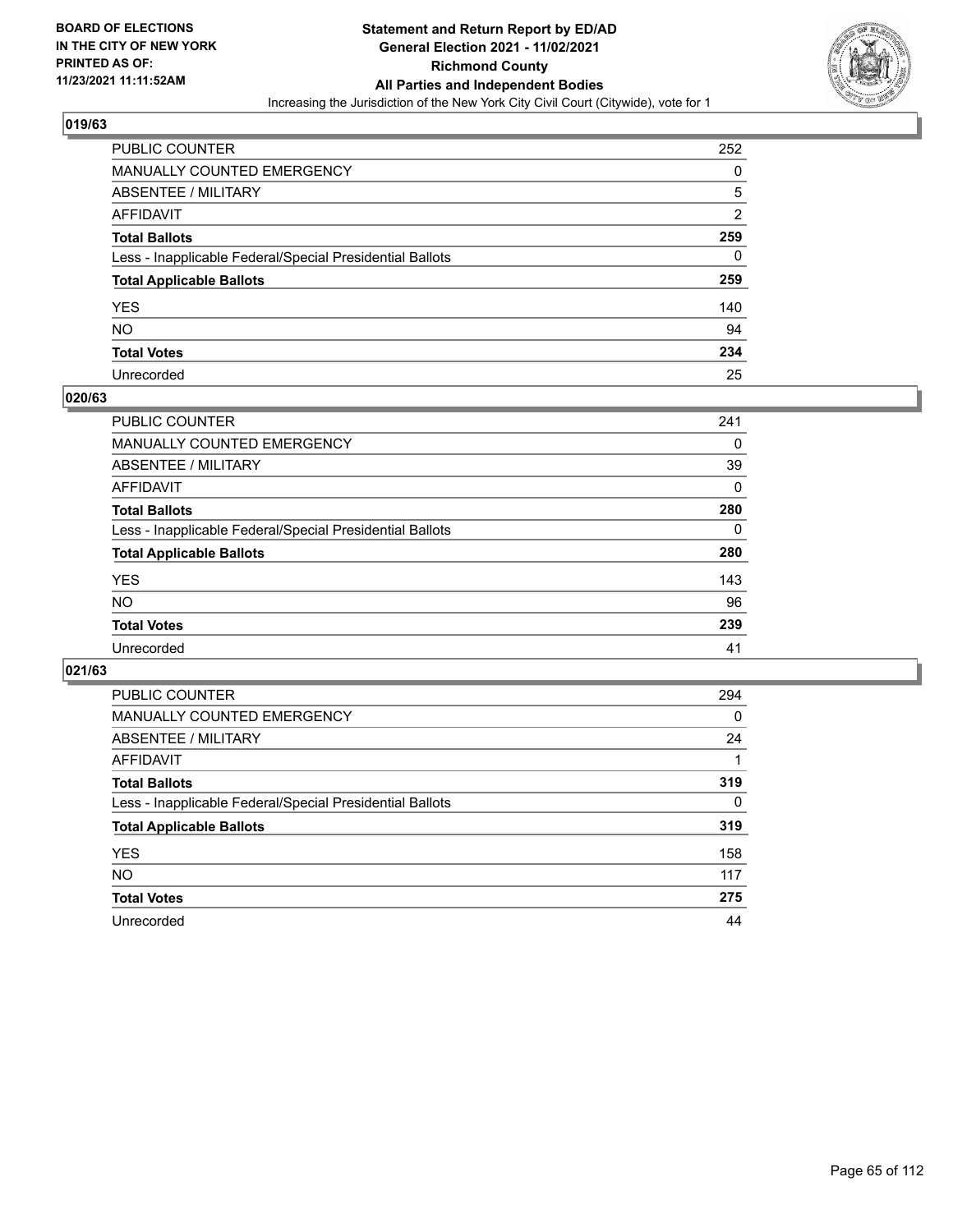

| PUBLIC COUNTER                                           | 321            |
|----------------------------------------------------------|----------------|
| MANUALLY COUNTED EMERGENCY                               | 0              |
| ABSENTEE / MILITARY                                      | 10             |
| AFFIDAVIT                                                | $\overline{2}$ |
| Total Ballots                                            | 333            |
| Less - Inapplicable Federal/Special Presidential Ballots | 0              |
| <b>Total Applicable Ballots</b>                          | 333            |
| YES                                                      | 154            |
| NO.                                                      | 136            |
| <b>Total Votes</b>                                       | 290            |
| Unrecorded                                               | 43             |

### **023/63**

| <b>PUBLIC COUNTER</b>                                    | 282      |
|----------------------------------------------------------|----------|
| MANUALLY COUNTED EMERGENCY                               | 0        |
| ABSENTEE / MILITARY                                      | 7        |
| AFFIDAVIT                                                |          |
| <b>Total Ballots</b>                                     | 290      |
| Less - Inapplicable Federal/Special Presidential Ballots | $\Omega$ |
| <b>Total Applicable Ballots</b>                          | 290      |
| <b>YES</b>                                               | 149      |
| <b>NO</b>                                                | 86       |
| <b>Total Votes</b>                                       | 235      |
| Unrecorded                                               | 55       |

| <b>PUBLIC COUNTER</b>                                    | 337      |
|----------------------------------------------------------|----------|
| <b>MANUALLY COUNTED EMERGENCY</b>                        | 0        |
| ABSENTEE / MILITARY                                      | 16       |
| AFFIDAVIT                                                |          |
| <b>Total Ballots</b>                                     | 354      |
| Less - Inapplicable Federal/Special Presidential Ballots | $\Omega$ |
| <b>Total Applicable Ballots</b>                          | 354      |
| <b>YES</b>                                               | 192      |
| NO.                                                      | 108      |
| <b>Total Votes</b>                                       | 300      |
| Unrecorded                                               | 54       |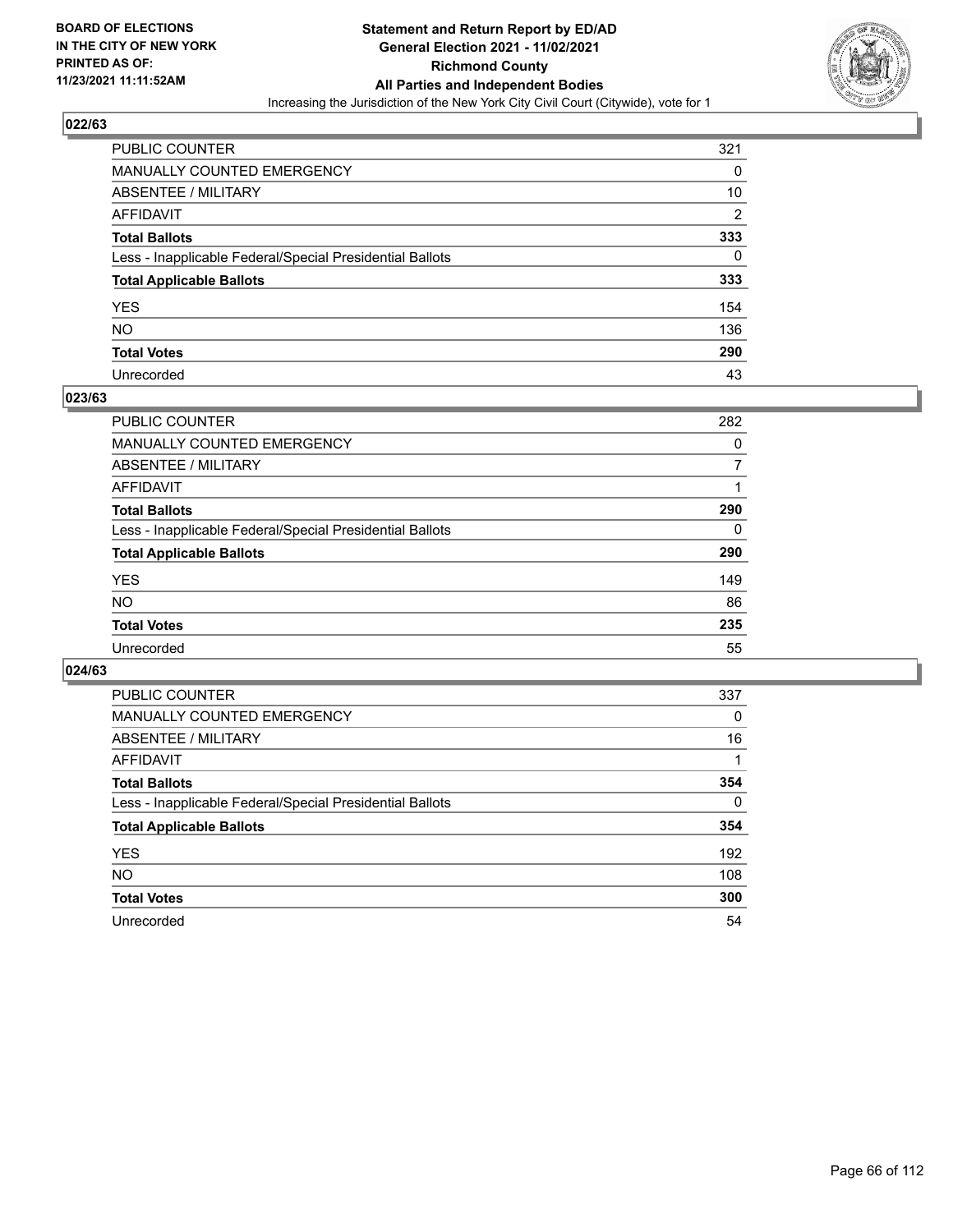

| PUBLIC COUNTER                                           | 267      |
|----------------------------------------------------------|----------|
| MANUALLY COUNTED EMERGENCY                               | 0        |
| ABSENTEE / MILITARY                                      | 6        |
| AFFIDAVIT                                                |          |
| Total Ballots                                            | 274      |
| Less - Inapplicable Federal/Special Presidential Ballots | $\Omega$ |
| <b>Total Applicable Ballots</b>                          | 274      |
| YES                                                      | 129      |
| NO.                                                      | 110      |
| <b>Total Votes</b>                                       | 239      |
| Unrecorded                                               | 35       |

### **026/63**

| PUBLIC COUNTER                                           | 334      |
|----------------------------------------------------------|----------|
| <b>MANUALLY COUNTED EMERGENCY</b>                        | $\Omega$ |
| <b>ABSENTEE / MILITARY</b>                               | 15       |
| AFFIDAVIT                                                |          |
| <b>Total Ballots</b>                                     | 350      |
| Less - Inapplicable Federal/Special Presidential Ballots | $\Omega$ |
| <b>Total Applicable Ballots</b>                          | 350      |
| <b>YES</b>                                               | 152      |
| <b>NO</b>                                                | 147      |
| <b>Total Votes</b>                                       | 299      |
| Unrecorded                                               | 51       |

| <b>PUBLIC COUNTER</b>                                    | 318      |
|----------------------------------------------------------|----------|
| <b>MANUALLY COUNTED EMERGENCY</b>                        | $\Omega$ |
| ABSENTEE / MILITARY                                      | 26       |
| AFFIDAVIT                                                |          |
| <b>Total Ballots</b>                                     | 345      |
| Less - Inapplicable Federal/Special Presidential Ballots | $\Omega$ |
| <b>Total Applicable Ballots</b>                          | 345      |
| <b>YES</b>                                               | 185      |
| NO.                                                      | 112      |
| <b>Total Votes</b>                                       | 297      |
| Unrecorded                                               | 48       |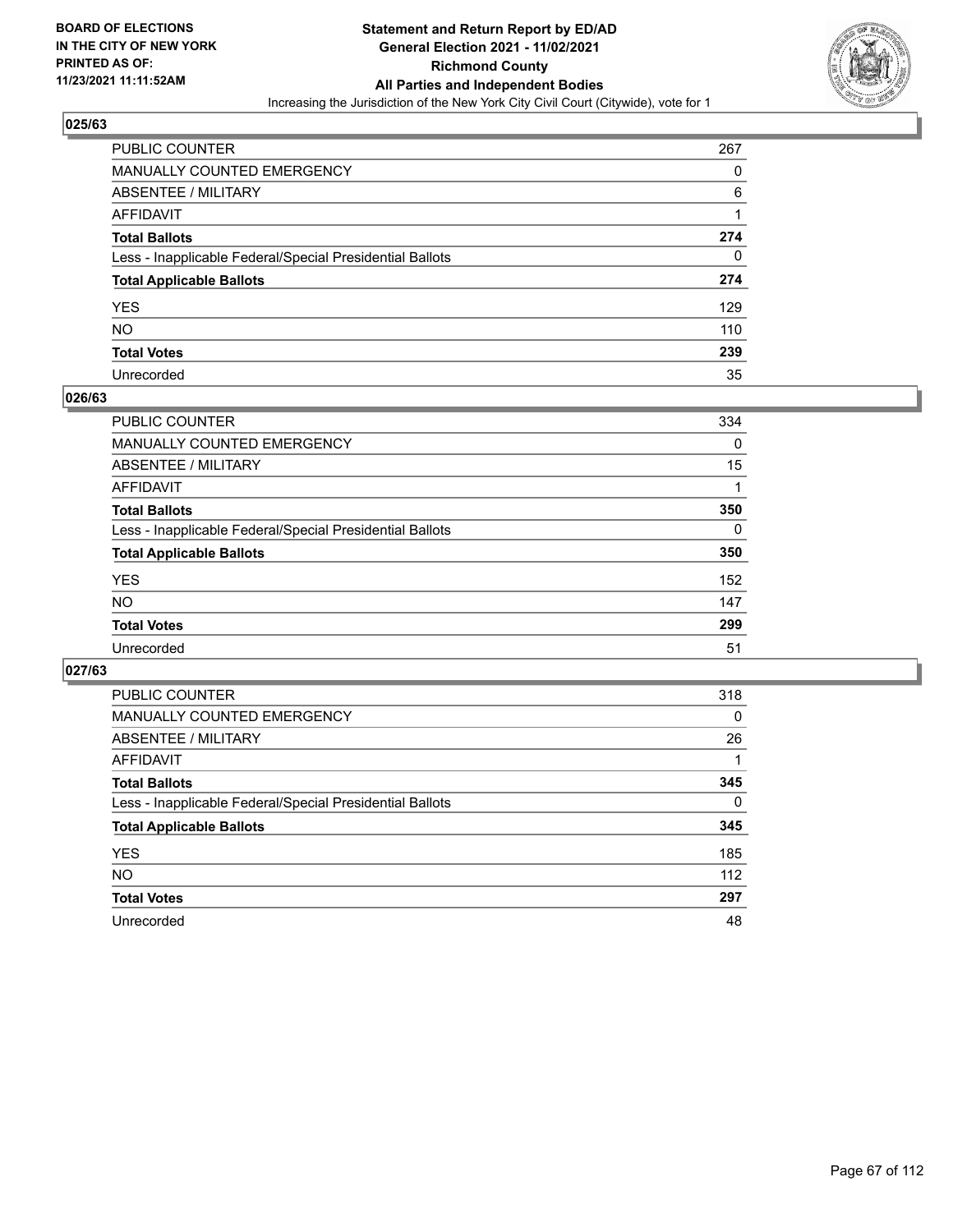

| PUBLIC COUNTER                                           | 281 |
|----------------------------------------------------------|-----|
| MANUALLY COUNTED EMERGENCY                               | 0   |
| <b>ABSENTEE / MILITARY</b>                               | 9   |
| AFFIDAVIT                                                |     |
| <b>Total Ballots</b>                                     | 291 |
| Less - Inapplicable Federal/Special Presidential Ballots | 0   |
| <b>Total Applicable Ballots</b>                          | 291 |
| YES                                                      | 149 |
| NO.                                                      | 114 |
| <b>Total Votes</b>                                       | 263 |
| Unrecorded                                               | 28  |

### **029/63**

| <b>PUBLIC COUNTER</b>                                    | 347            |
|----------------------------------------------------------|----------------|
| <b>MANUALLY COUNTED EMERGENCY</b>                        | 0              |
| ABSENTEE / MILITARY                                      | 11             |
| AFFIDAVIT                                                | $\overline{2}$ |
| <b>Total Ballots</b>                                     | 360            |
| Less - Inapplicable Federal/Special Presidential Ballots | $\Omega$       |
| <b>Total Applicable Ballots</b>                          | 360            |
| <b>YES</b>                                               | 186            |
| <b>NO</b>                                                | 120            |
| <b>Total Votes</b>                                       | 306            |
| Unrecorded                                               | 54             |

| <b>PUBLIC COUNTER</b>                                    | 307      |
|----------------------------------------------------------|----------|
| <b>MANUALLY COUNTED EMERGENCY</b>                        | $\Omega$ |
| ABSENTEE / MILITARY                                      | 11       |
| AFFIDAVIT                                                |          |
| <b>Total Ballots</b>                                     | 319      |
| Less - Inapplicable Federal/Special Presidential Ballots | $\Omega$ |
| <b>Total Applicable Ballots</b>                          | 319      |
| <b>YES</b>                                               | 191      |
| <b>NO</b>                                                | 94       |
| <b>Total Votes</b>                                       | 285      |
| Unrecorded                                               | 34       |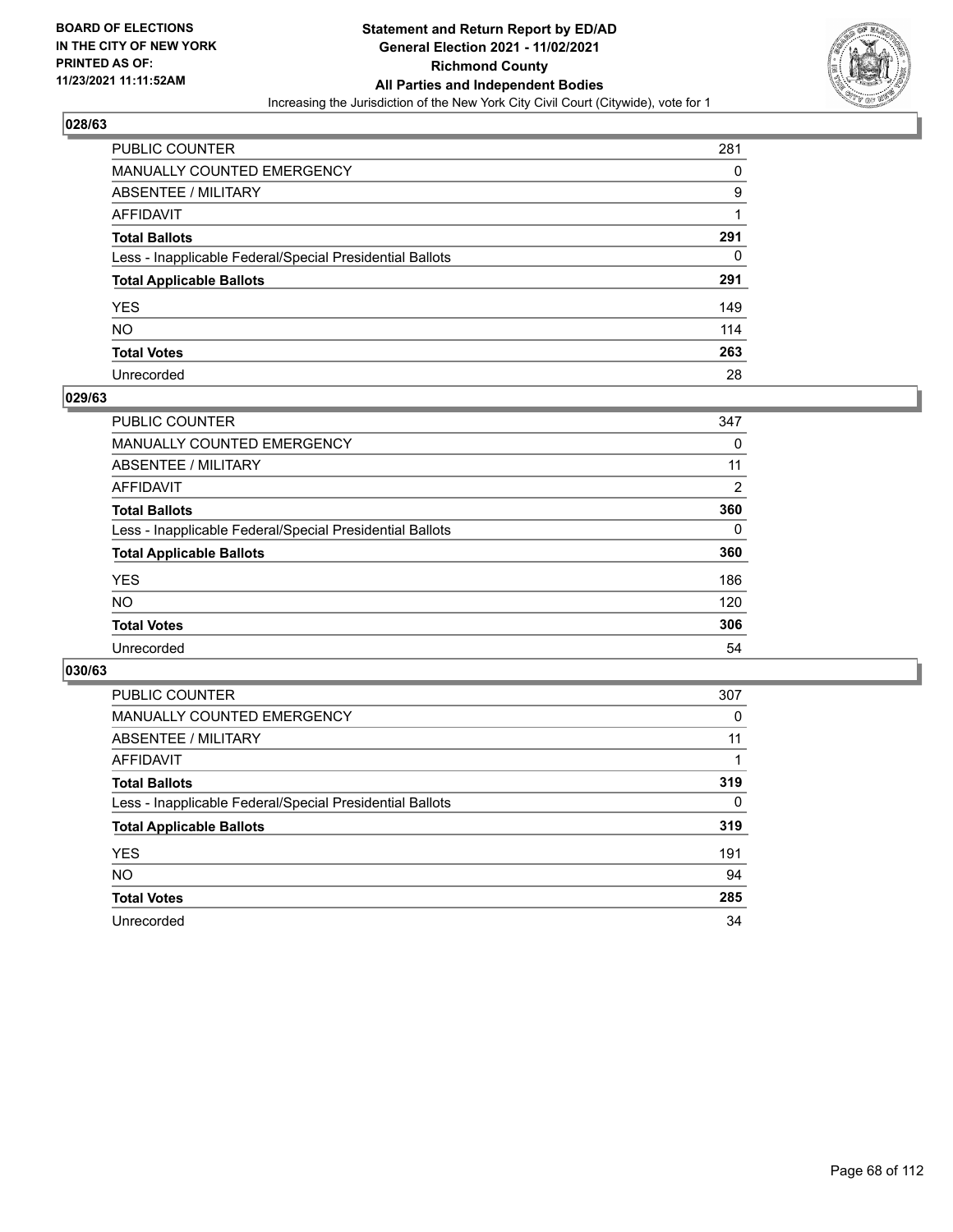

| PUBLIC COUNTER                                           | 320 |
|----------------------------------------------------------|-----|
| MANUALLY COUNTED EMERGENCY                               | 0   |
| ABSENTEE / MILITARY                                      | 25  |
| AFFIDAVIT                                                |     |
| Total Ballots                                            | 346 |
| Less - Inapplicable Federal/Special Presidential Ballots | 0   |
| <b>Total Applicable Ballots</b>                          | 346 |
| YES                                                      | 211 |
| NO.                                                      | 107 |
| <b>Total Votes</b>                                       | 318 |
| Unrecorded                                               | 28  |

### **032/63**

| <b>PUBLIC COUNTER</b>                                    | 368      |
|----------------------------------------------------------|----------|
| <b>MANUALLY COUNTED EMERGENCY</b>                        | 0        |
| ABSENTEE / MILITARY                                      | 18       |
| AFFIDAVIT                                                | $\Omega$ |
| <b>Total Ballots</b>                                     | 386      |
| Less - Inapplicable Federal/Special Presidential Ballots | $\Omega$ |
| <b>Total Applicable Ballots</b>                          | 386      |
| <b>YES</b>                                               | 213      |
| <b>NO</b>                                                | 119      |
| <b>Total Votes</b>                                       | 332      |
| Unrecorded                                               | 54       |

| <b>PUBLIC COUNTER</b>                                    | 454            |
|----------------------------------------------------------|----------------|
| <b>MANUALLY COUNTED EMERGENCY</b>                        | 0              |
| ABSENTEE / MILITARY                                      | 14             |
| AFFIDAVIT                                                | $\overline{2}$ |
| <b>Total Ballots</b>                                     | 470            |
| Less - Inapplicable Federal/Special Presidential Ballots | $\Omega$       |
| <b>Total Applicable Ballots</b>                          | 470            |
| <b>YES</b>                                               | 256            |
| NO.                                                      | 178            |
| <b>Total Votes</b>                                       | 434            |
| Unrecorded                                               | 36             |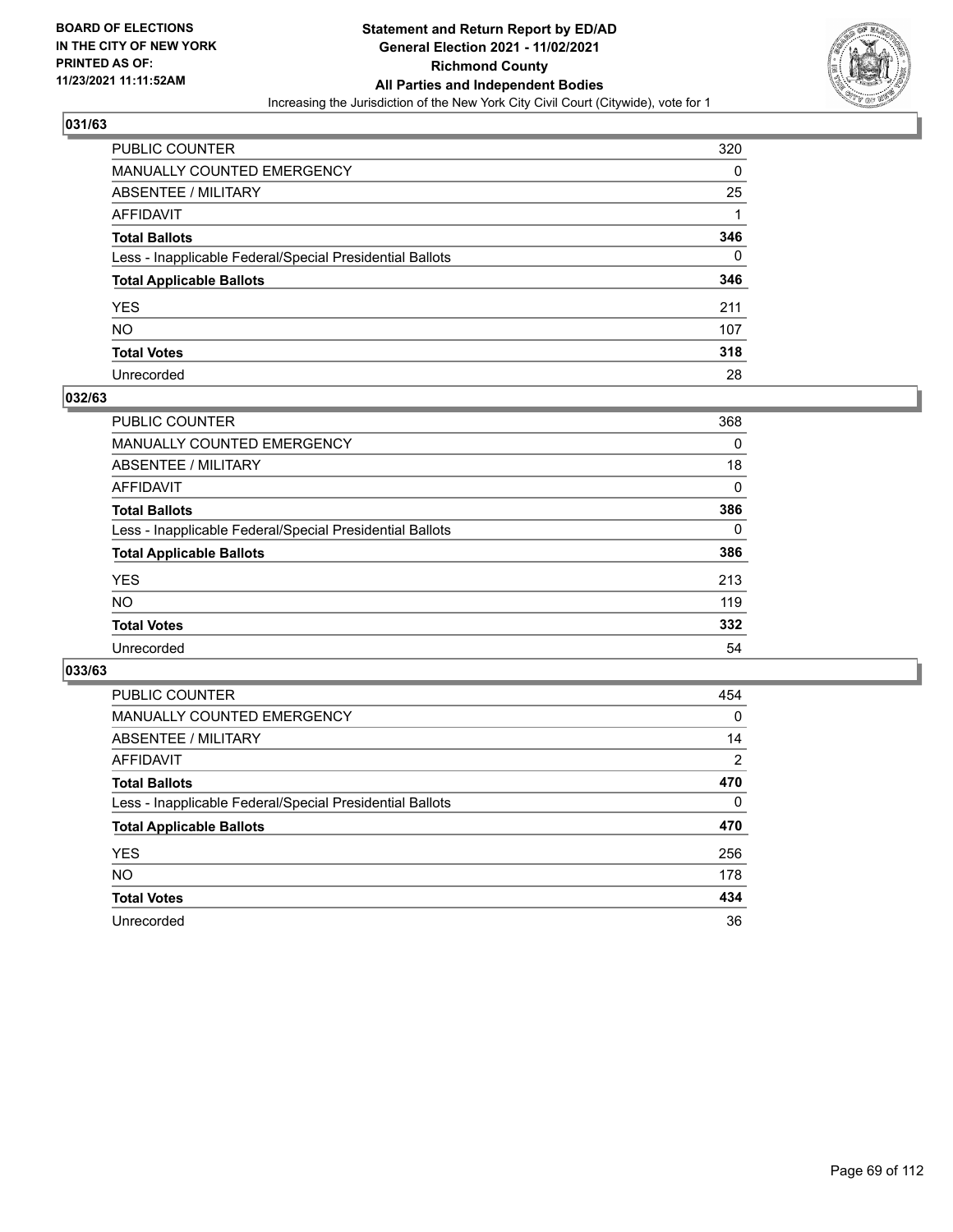

| PUBLIC COUNTER                                           | 397 |
|----------------------------------------------------------|-----|
| MANUALLY COUNTED EMERGENCY                               | 0   |
| ABSENTEE / MILITARY                                      | 16  |
| AFFIDAVIT                                                | 0   |
| Total Ballots                                            | 413 |
| Less - Inapplicable Federal/Special Presidential Ballots | 0   |
| <b>Total Applicable Ballots</b>                          | 413 |
| YES                                                      | 204 |
| NO.                                                      | 173 |
| <b>Total Votes</b>                                       | 377 |
| Unrecorded                                               | 36  |

### **035/63**

| <b>PUBLIC COUNTER</b>                                    | 461            |
|----------------------------------------------------------|----------------|
| <b>MANUALLY COUNTED EMERGENCY</b>                        | 0              |
| ABSENTEE / MILITARY                                      | 17             |
| AFFIDAVIT                                                | $\overline{2}$ |
| <b>Total Ballots</b>                                     | 480            |
| Less - Inapplicable Federal/Special Presidential Ballots | $\Omega$       |
| <b>Total Applicable Ballots</b>                          | 480            |
| <b>YES</b>                                               | 251            |
| <b>NO</b>                                                | 181            |
| <b>Total Votes</b>                                       | 432            |
| Unrecorded                                               | 48             |

| <b>PUBLIC COUNTER</b>                                    | 415            |
|----------------------------------------------------------|----------------|
| <b>MANUALLY COUNTED EMERGENCY</b>                        | 0              |
| ABSENTEE / MILITARY                                      | 17             |
| AFFIDAVIT                                                | $\overline{2}$ |
| <b>Total Ballots</b>                                     | 434            |
| Less - Inapplicable Federal/Special Presidential Ballots | $\Omega$       |
| <b>Total Applicable Ballots</b>                          | 434            |
| <b>YES</b>                                               | 245            |
| NO.                                                      | 134            |
| <b>Total Votes</b>                                       | 379            |
| Unrecorded                                               | 55             |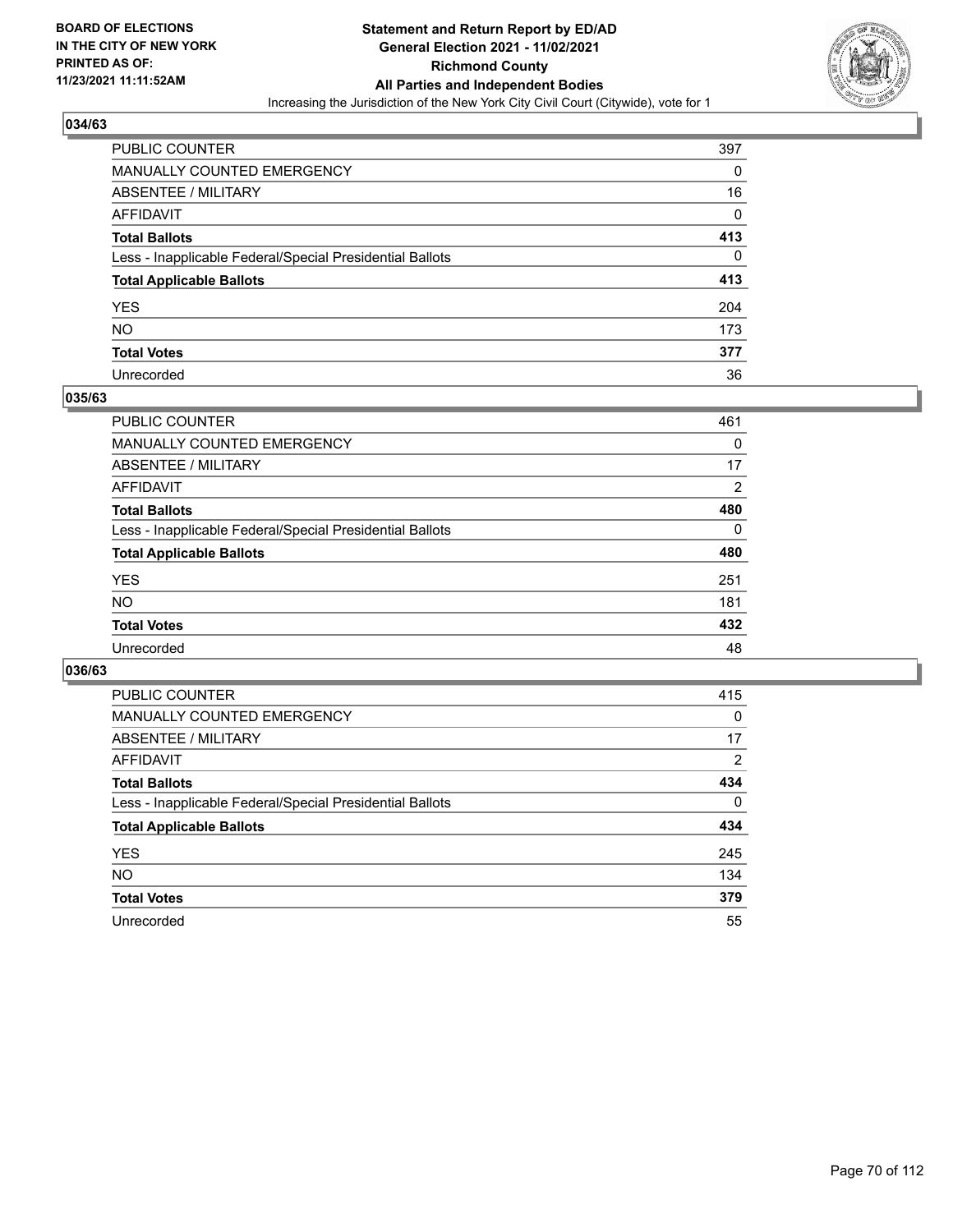

| PUBLIC COUNTER                                           | 287      |
|----------------------------------------------------------|----------|
| MANUALLY COUNTED EMERGENCY                               | 0        |
| <b>ABSENTEE / MILITARY</b>                               | 16       |
| AFFIDAVIT                                                |          |
| <b>Total Ballots</b>                                     | 304      |
| Less - Inapplicable Federal/Special Presidential Ballots | $\Omega$ |
| <b>Total Applicable Ballots</b>                          | 304      |
| YES                                                      | 185      |
| NO.                                                      | 85       |
| <b>Total Votes</b>                                       | 270      |
| Unrecorded                                               | 34       |

### **038/63**

| 279 |
|-----|
| 0   |
| 19  |
|     |
| 299 |
| 0   |
| 299 |
| 183 |
| 68  |
| 251 |
| 48  |
|     |

| <b>PUBLIC COUNTER</b>                                    | 189      |
|----------------------------------------------------------|----------|
| <b>MANUALLY COUNTED EMERGENCY</b>                        | $\Omega$ |
| ABSENTEE / MILITARY                                      | 7        |
| AFFIDAVIT                                                |          |
| <b>Total Ballots</b>                                     | 197      |
| Less - Inapplicable Federal/Special Presidential Ballots | 0        |
| <b>Total Applicable Ballots</b>                          | 197      |
| <b>YES</b>                                               | 118      |
| <b>NO</b>                                                | 35       |
| <b>Total Votes</b>                                       | 153      |
| Unrecorded                                               | 44       |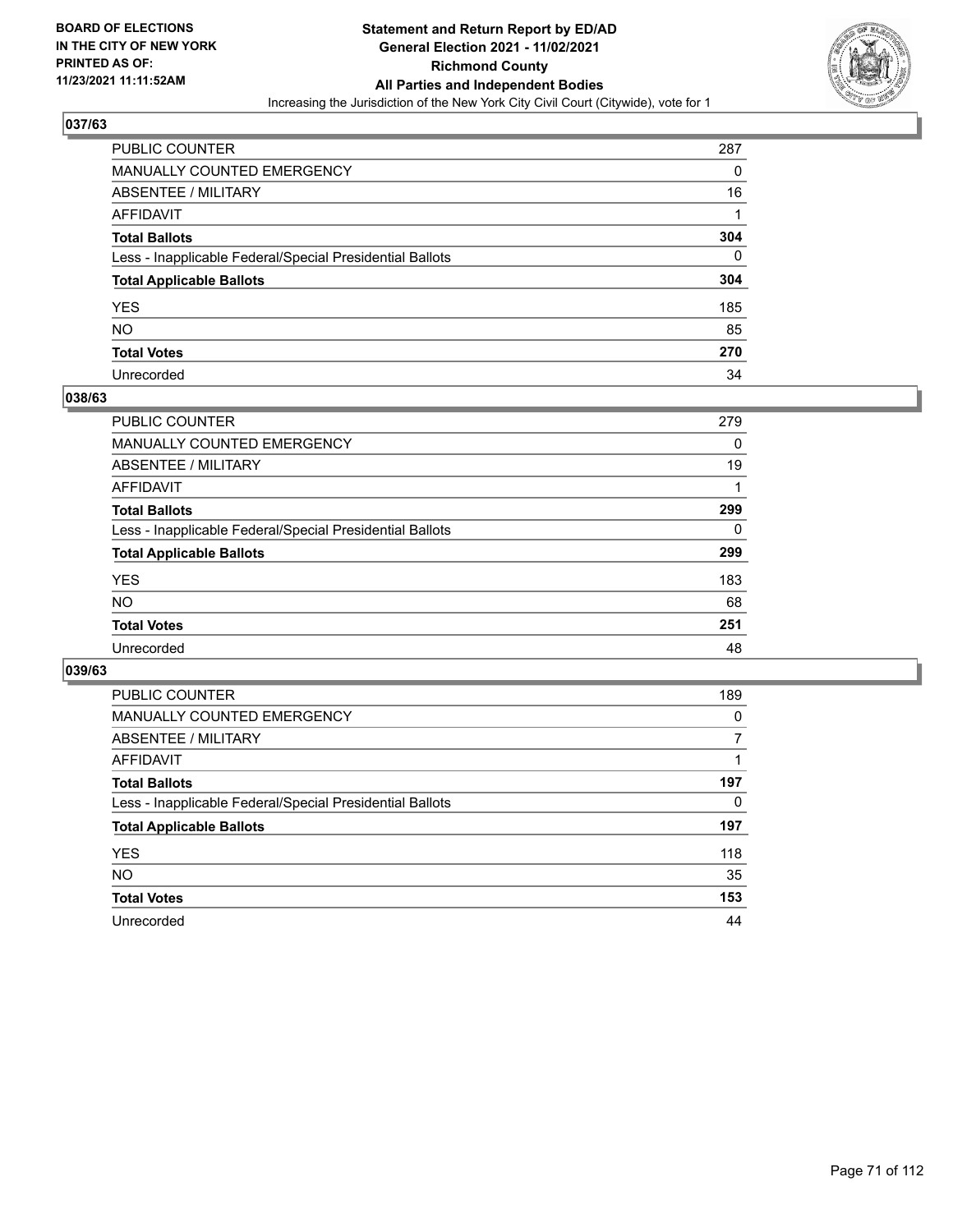

| PUBLIC COUNTER                                           | 158 |
|----------------------------------------------------------|-----|
| MANUALLY COUNTED EMERGENCY                               | 0   |
| ABSENTEE / MILITARY                                      | 7   |
| AFFIDAVIT                                                | 0   |
| Total Ballots                                            | 165 |
| Less - Inapplicable Federal/Special Presidential Ballots | 0   |
| <b>Total Applicable Ballots</b>                          | 165 |
| YES                                                      | 91  |
| NO.                                                      | 35  |
| <b>Total Votes</b>                                       | 126 |
| Unrecorded                                               | 39  |

### **041/63**

| PUBLIC COUNTER                                           | 109      |
|----------------------------------------------------------|----------|
| MANUALLY COUNTED EMERGENCY                               | 0        |
| ABSENTEE / MILITARY                                      | 11       |
| AFFIDAVIT                                                |          |
| <b>Total Ballots</b>                                     | 121      |
| Less - Inapplicable Federal/Special Presidential Ballots | $\Omega$ |
| <b>Total Applicable Ballots</b>                          | 121      |
| <b>YES</b>                                               | 82       |
| <b>NO</b>                                                | 22       |
| <b>Total Votes</b>                                       | 104      |
| Unrecorded                                               | 17       |

| <b>PUBLIC COUNTER</b>                                    | 131 |
|----------------------------------------------------------|-----|
| MANUALLY COUNTED EMERGENCY                               | 0   |
| ABSENTEE / MILITARY                                      | 9   |
| AFFIDAVIT                                                |     |
| <b>Total Ballots</b>                                     | 141 |
| Less - Inapplicable Federal/Special Presidential Ballots | 0   |
| <b>Total Applicable Ballots</b>                          | 141 |
| <b>YES</b>                                               | 101 |
| NO.                                                      | 14  |
| <b>Total Votes</b>                                       | 115 |
| Unrecorded                                               | 26  |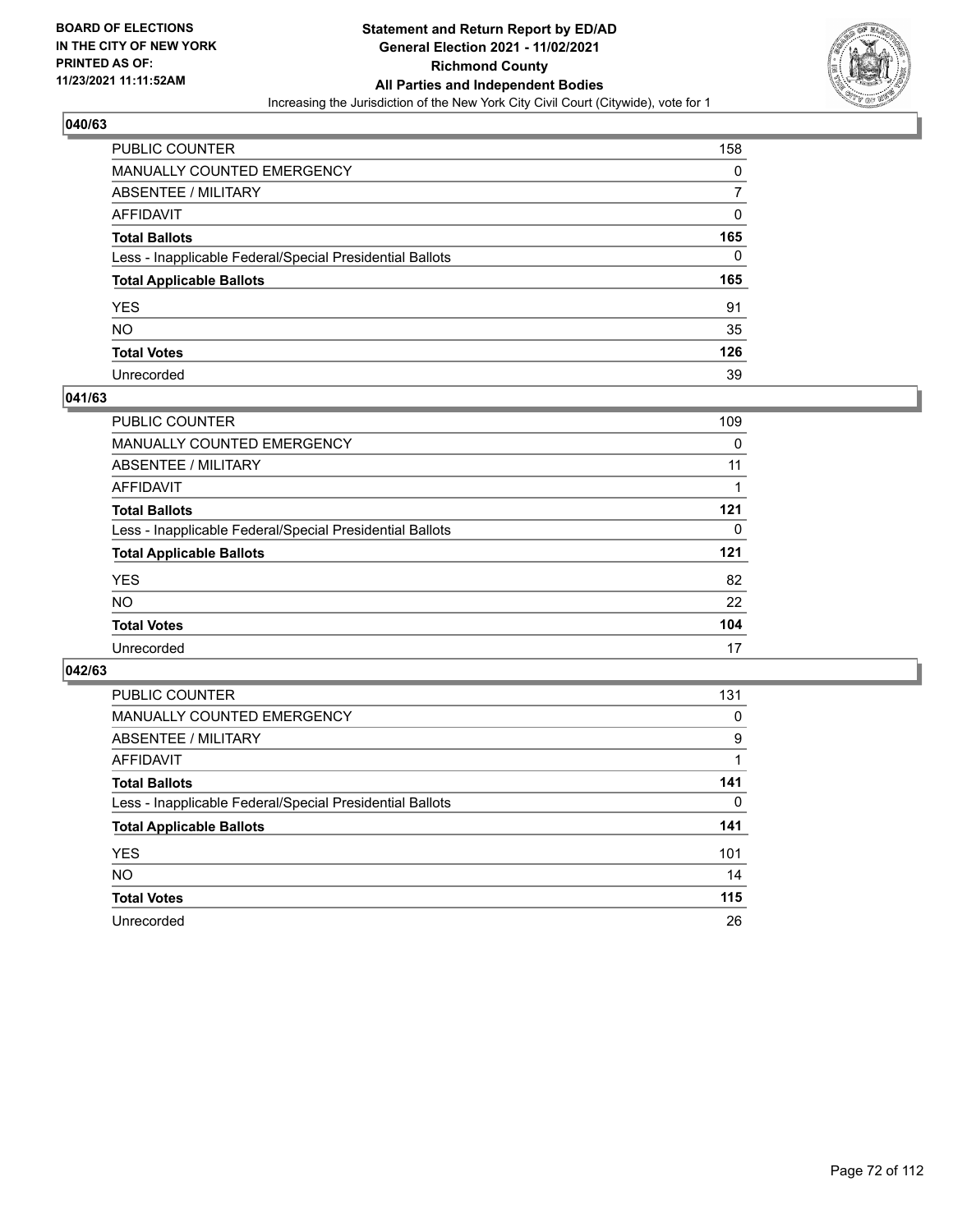

| PUBLIC COUNTER                                           | 240 |
|----------------------------------------------------------|-----|
| <b>MANUALLY COUNTED EMERGENCY</b>                        | 0   |
| <b>ABSENTEE / MILITARY</b>                               | 16  |
| <b>AFFIDAVIT</b>                                         |     |
| <b>Total Ballots</b>                                     | 257 |
| Less - Inapplicable Federal/Special Presidential Ballots | 0   |
| <b>Total Applicable Ballots</b>                          | 257 |
| <b>YES</b>                                               | 180 |
| <b>NO</b>                                                | 48  |
| <b>Total Votes</b>                                       | 228 |
| Unrecorded                                               | 29  |

#### **044/63**

| PUBLIC COUNTER                                           | 256      |
|----------------------------------------------------------|----------|
| MANUALLY COUNTED EMERGENCY                               | 0        |
| ABSENTEE / MILITARY                                      | 12       |
| AFFIDAVIT                                                | 2        |
| <b>Total Ballots</b>                                     | 270      |
| Less - Inapplicable Federal/Special Presidential Ballots | $\Omega$ |
| <b>Total Applicable Ballots</b>                          | 270      |
| <b>YES</b>                                               | 166      |
| <b>NO</b>                                                | 31       |
| <b>Total Votes</b>                                       | 197      |
| Unrecorded                                               | 73       |

| <b>PUBLIC COUNTER</b>                                    | 136      |
|----------------------------------------------------------|----------|
| <b>MANUALLY COUNTED EMERGENCY</b>                        | $\Omega$ |
| ABSENTEE / MILITARY                                      | 18       |
| AFFIDAVIT                                                | 0        |
| <b>Total Ballots</b>                                     | 154      |
| Less - Inapplicable Federal/Special Presidential Ballots | $\Omega$ |
| <b>Total Applicable Ballots</b>                          | 154      |
|                                                          | 94       |
| <b>YES</b>                                               |          |
| <b>NO</b>                                                | 19       |
| <b>Total Votes</b>                                       | 113      |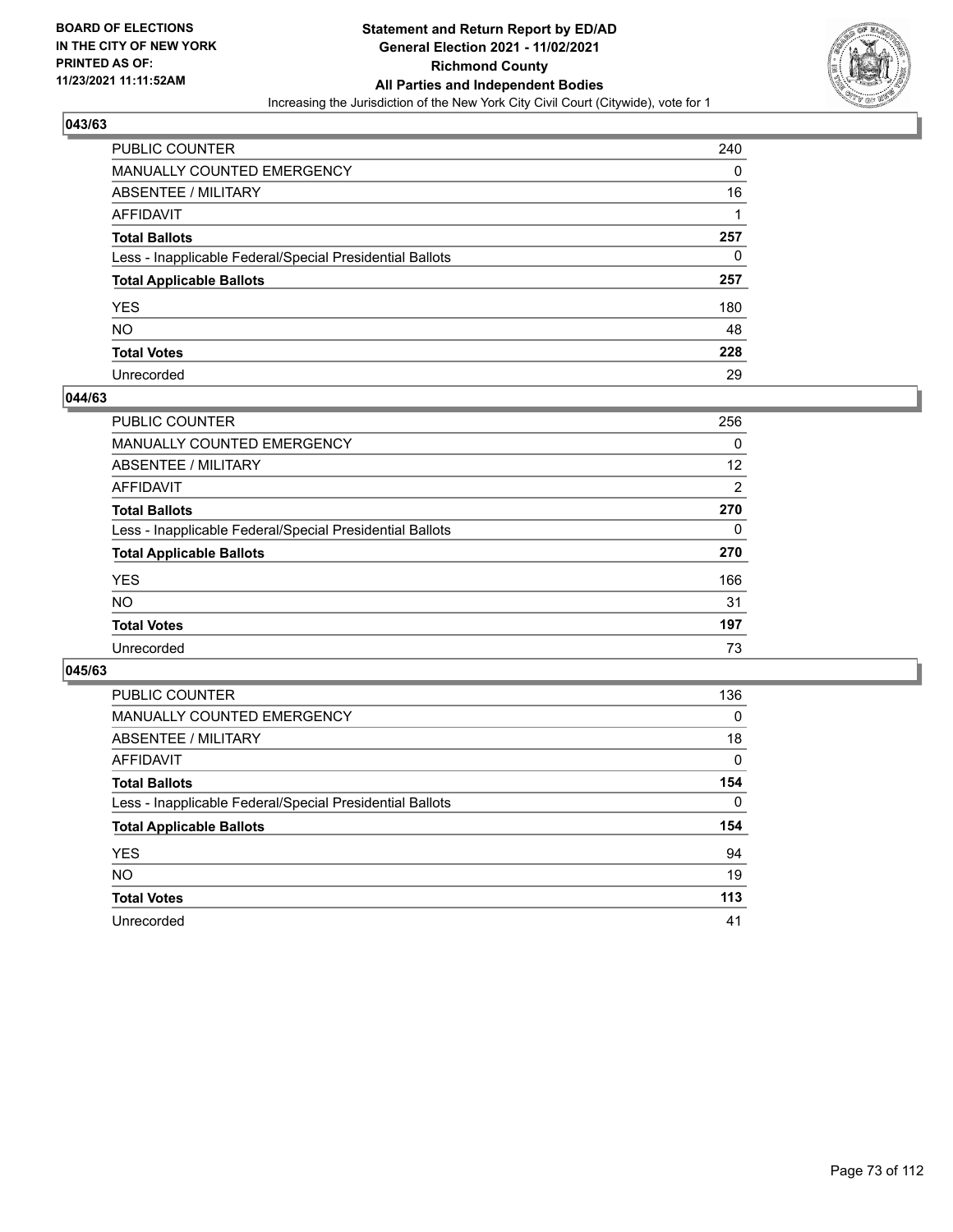

| PUBLIC COUNTER                                           | 429            |
|----------------------------------------------------------|----------------|
| MANUALLY COUNTED EMERGENCY                               | 0              |
| ABSENTEE / MILITARY                                      | 14             |
| AFFIDAVIT                                                | $\overline{2}$ |
| Total Ballots                                            | 445            |
| Less - Inapplicable Federal/Special Presidential Ballots | 0              |
| <b>Total Applicable Ballots</b>                          | 445            |
| YES                                                      | 240            |
| NO.                                                      | 171            |
| <b>Total Votes</b>                                       | 411            |
| Unrecorded                                               | 34             |

#### **047/63**

| PUBLIC COUNTER                                           | 345      |
|----------------------------------------------------------|----------|
| <b>MANUALLY COUNTED EMERGENCY</b>                        | 0        |
| <b>ABSENTEE / MILITARY</b>                               | 20       |
| AFFIDAVIT                                                | 2        |
| <b>Total Ballots</b>                                     | 367      |
| Less - Inapplicable Federal/Special Presidential Ballots | $\Omega$ |
| <b>Total Applicable Ballots</b>                          | 367      |
| <b>YES</b>                                               | 220      |
| <b>NO</b>                                                | 106      |
| <b>Total Votes</b>                                       | 326      |
| Unrecorded                                               | 41       |

| <b>PUBLIC COUNTER</b>                                    | 416      |
|----------------------------------------------------------|----------|
| MANUALLY COUNTED EMERGENCY                               | 0        |
| ABSENTEE / MILITARY                                      | 25       |
| AFFIDAVIT                                                |          |
| <b>Total Ballots</b>                                     | 442      |
| Less - Inapplicable Federal/Special Presidential Ballots | $\Omega$ |
| <b>Total Applicable Ballots</b>                          | 442      |
| <b>YES</b>                                               | 220      |
| <b>NO</b>                                                | 141      |
| <b>Total Votes</b>                                       | 361      |
| Unrecorded                                               | 81       |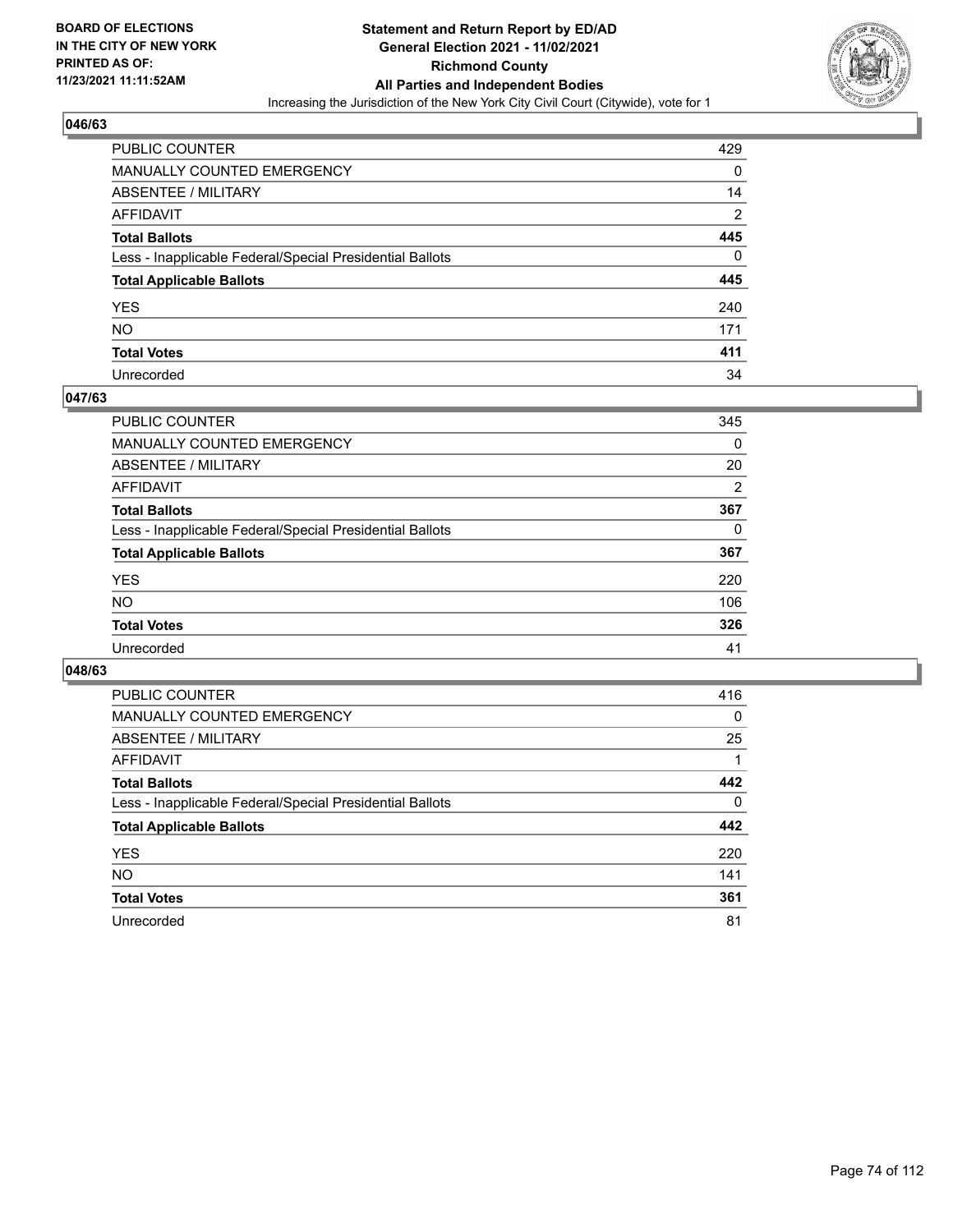

| PUBLIC COUNTER                                           | 467      |
|----------------------------------------------------------|----------|
| MANUALLY COUNTED EMERGENCY                               | 0        |
| ABSENTEE / MILITARY                                      | 21       |
| AFFIDAVIT                                                | $\Omega$ |
| <b>Total Ballots</b>                                     | 488      |
| Less - Inapplicable Federal/Special Presidential Ballots | 0        |
| <b>Total Applicable Ballots</b>                          | 488      |
| YES                                                      | 246      |
| NO.                                                      | 172      |
| <b>Total Votes</b>                                       | 418      |
| Unrecorded                                               | 70       |

#### **050/63**

| <b>PUBLIC COUNTER</b>                                    | 486      |
|----------------------------------------------------------|----------|
| <b>MANUALLY COUNTED EMERGENCY</b>                        | 0        |
| ABSENTEE / MILITARY                                      | 17       |
| AFFIDAVIT                                                |          |
| <b>Total Ballots</b>                                     | 504      |
| Less - Inapplicable Federal/Special Presidential Ballots | $\Omega$ |
| <b>Total Applicable Ballots</b>                          | 504      |
| <b>YES</b>                                               | 262      |
| <b>NO</b>                                                | 185      |
| <b>Total Votes</b>                                       | 447      |
| Unrecorded                                               | 57       |

| <b>PUBLIC COUNTER</b>                                    | 418            |
|----------------------------------------------------------|----------------|
| MANUALLY COUNTED EMERGENCY                               | $\Omega$       |
| ABSENTEE / MILITARY                                      | 19             |
| AFFIDAVIT                                                | $\overline{2}$ |
| <b>Total Ballots</b>                                     | 439            |
| Less - Inapplicable Federal/Special Presidential Ballots | $\Omega$       |
| <b>Total Applicable Ballots</b>                          | 439            |
| <b>YES</b>                                               | 224            |
| NO.                                                      | 163            |
| <b>Total Votes</b>                                       | 387            |
| Unrecorded                                               |                |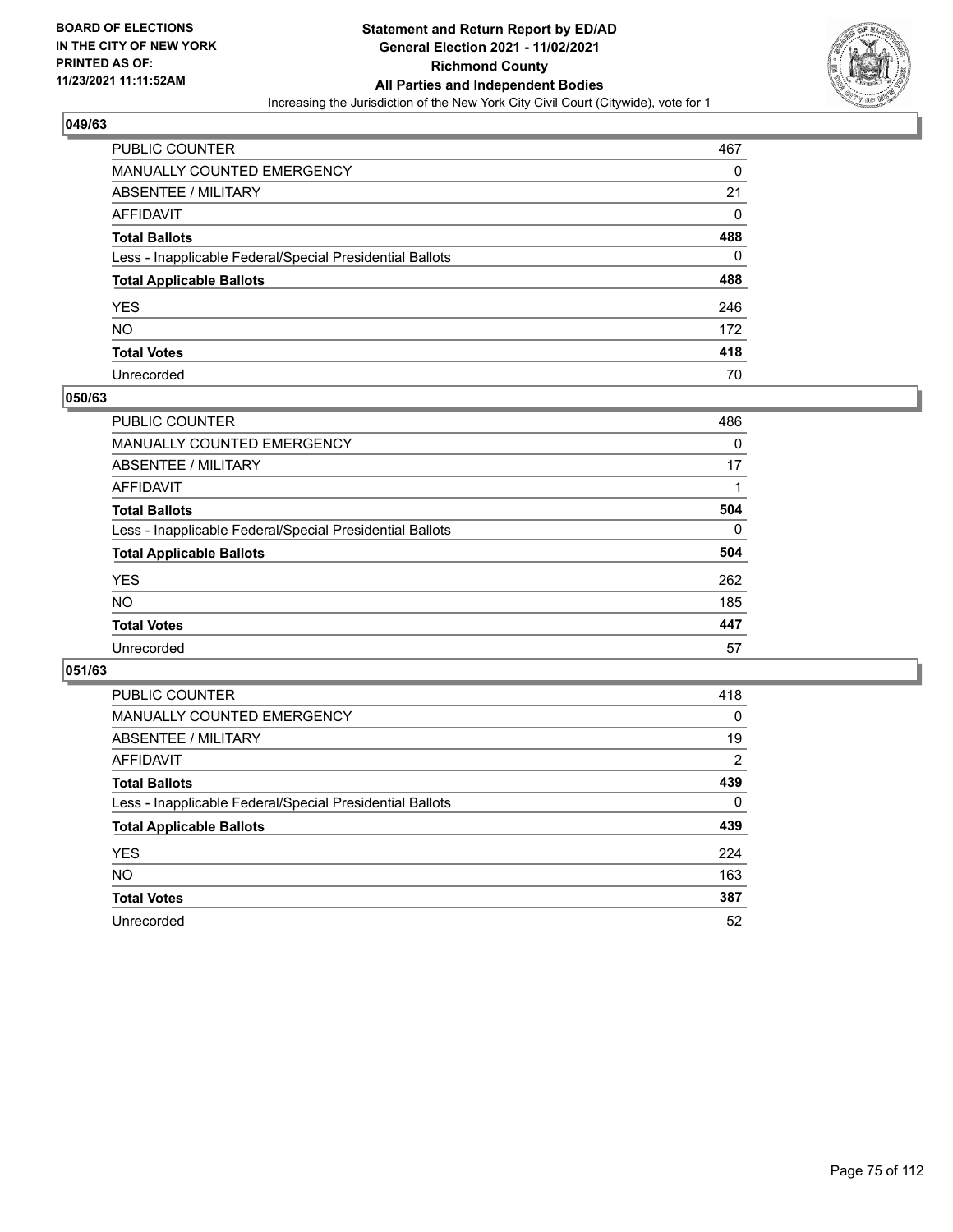

| PUBLIC COUNTER                                           | 261 |
|----------------------------------------------------------|-----|
| MANUALLY COUNTED EMERGENCY                               | 0   |
| ABSENTEE / MILITARY                                      |     |
| AFFIDAVIT                                                |     |
| Total Ballots                                            | 269 |
| Less - Inapplicable Federal/Special Presidential Ballots | 0   |
| <b>Total Applicable Ballots</b>                          | 269 |
| YES                                                      | 124 |
| NO.                                                      | 91  |
| <b>Total Votes</b>                                       | 215 |
| Unrecorded                                               | 54  |

#### **053/63**

| PUBLIC COUNTER                                           | 262      |
|----------------------------------------------------------|----------|
| <b>MANUALLY COUNTED EMERGENCY</b>                        | 0        |
| ABSENTEE / MILITARY                                      | 21       |
| AFFIDAVIT                                                | 5        |
| <b>Total Ballots</b>                                     | 288      |
| Less - Inapplicable Federal/Special Presidential Ballots | $\Omega$ |
| <b>Total Applicable Ballots</b>                          | 288      |
| <b>YES</b>                                               | 162      |
| <b>NO</b>                                                | 107      |
| <b>Total Votes</b>                                       | 269      |
| Unrecorded                                               | 19       |

| <b>PUBLIC COUNTER</b>                                    | 222      |
|----------------------------------------------------------|----------|
| <b>MANUALLY COUNTED EMERGENCY</b>                        | 0        |
| ABSENTEE / MILITARY                                      | 51       |
| AFFIDAVIT                                                | 3        |
| <b>Total Ballots</b>                                     | 276      |
| Less - Inapplicable Federal/Special Presidential Ballots | $\Omega$ |
| <b>Total Applicable Ballots</b>                          | 276      |
| <b>YES</b>                                               | 153      |
| <b>NO</b>                                                | 88       |
| <b>Total Votes</b>                                       | 241      |
| Unrecorded                                               | 35       |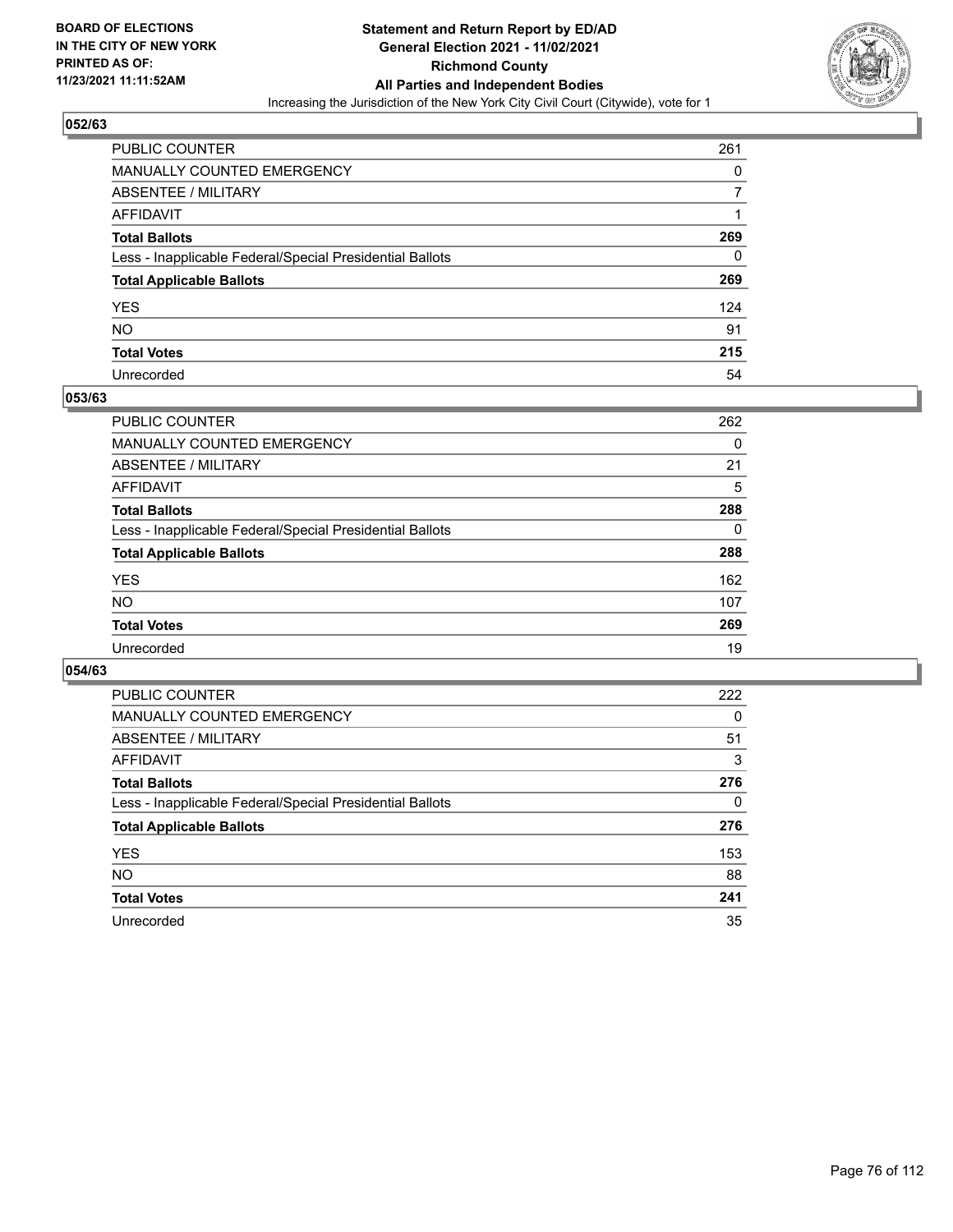

| PUBLIC COUNTER                                           | 250 |
|----------------------------------------------------------|-----|
| MANUALLY COUNTED EMERGENCY                               | 0   |
| ABSENTEE / MILITARY                                      | 30  |
| AFFIDAVIT                                                | 3   |
| Total Ballots                                            | 283 |
| Less - Inapplicable Federal/Special Presidential Ballots | 0   |
| <b>Total Applicable Ballots</b>                          | 283 |
| YES                                                      | 160 |
| NO.                                                      | 84  |
| <b>Total Votes</b>                                       | 244 |
| Unrecorded                                               | 39  |

#### **056/63**

| <b>PUBLIC COUNTER</b>                                    | 230      |
|----------------------------------------------------------|----------|
| <b>MANUALLY COUNTED EMERGENCY</b>                        | 0        |
| ABSENTEE / MILITARY                                      | 7        |
| AFFIDAVIT                                                | 3        |
| <b>Total Ballots</b>                                     | 240      |
| Less - Inapplicable Federal/Special Presidential Ballots | $\Omega$ |
| <b>Total Applicable Ballots</b>                          | 240      |
| <b>YES</b>                                               | 127      |
| <b>NO</b>                                                | 77       |
| <b>Total Votes</b>                                       | 204      |
| Unrecorded                                               | 36       |

| <b>PUBLIC COUNTER</b>                                    | 409      |
|----------------------------------------------------------|----------|
| <b>MANUALLY COUNTED EMERGENCY</b>                        | 0        |
| ABSENTEE / MILITARY                                      | 20       |
| AFFIDAVIT                                                |          |
| <b>Total Ballots</b>                                     | 430      |
| Less - Inapplicable Federal/Special Presidential Ballots | $\Omega$ |
| <b>Total Applicable Ballots</b>                          | 430      |
| <b>YES</b>                                               | 201      |
| <b>NO</b>                                                | 185      |
| <b>Total Votes</b>                                       | 386      |
| Unrecorded                                               | 44       |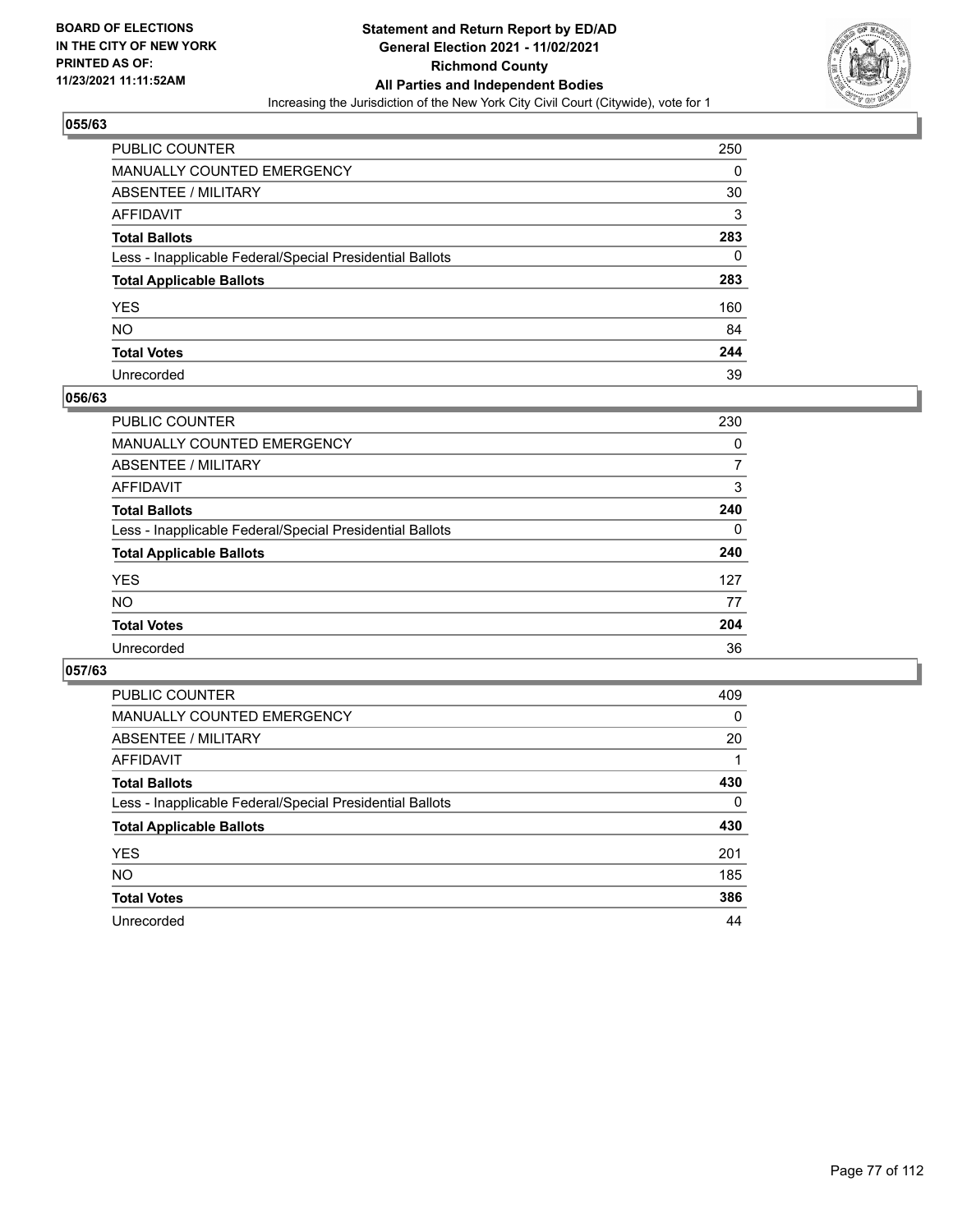

| PUBLIC COUNTER                                           | 332 |
|----------------------------------------------------------|-----|
| MANUALLY COUNTED EMERGENCY                               | 0   |
| ABSENTEE / MILITARY                                      | 17  |
| AFFIDAVIT                                                | 4   |
| Total Ballots                                            | 353 |
| Less - Inapplicable Federal/Special Presidential Ballots | 0   |
| <b>Total Applicable Ballots</b>                          | 353 |
| YES                                                      | 185 |
| NO.                                                      | 129 |
| <b>Total Votes</b>                                       | 314 |
| Unrecorded                                               | 39  |

#### **059/63**

| PUBLIC COUNTER                                           | 377      |
|----------------------------------------------------------|----------|
| <b>MANUALLY COUNTED EMERGENCY</b>                        | 0        |
| ABSENTEE / MILITARY                                      | 18       |
| AFFIDAVIT                                                |          |
| <b>Total Ballots</b>                                     | 396      |
| Less - Inapplicable Federal/Special Presidential Ballots | $\Omega$ |
| <b>Total Applicable Ballots</b>                          | 396      |
| <b>YES</b>                                               | 216      |
| <b>NO</b>                                                | 137      |
| <b>Total Votes</b>                                       | 353      |
| Unrecorded                                               | 43       |

| <b>PUBLIC COUNTER</b>                                    | 205      |
|----------------------------------------------------------|----------|
| <b>MANUALLY COUNTED EMERGENCY</b>                        | 0        |
| ABSENTEE / MILITARY                                      | 7        |
| AFFIDAVIT                                                | $\Omega$ |
| <b>Total Ballots</b>                                     | 212      |
| Less - Inapplicable Federal/Special Presidential Ballots | $\Omega$ |
| <b>Total Applicable Ballots</b>                          | 212      |
| <b>YES</b>                                               | 120      |
| <b>NO</b>                                                | 65       |
| <b>Total Votes</b>                                       | 185      |
| Unrecorded                                               | 27       |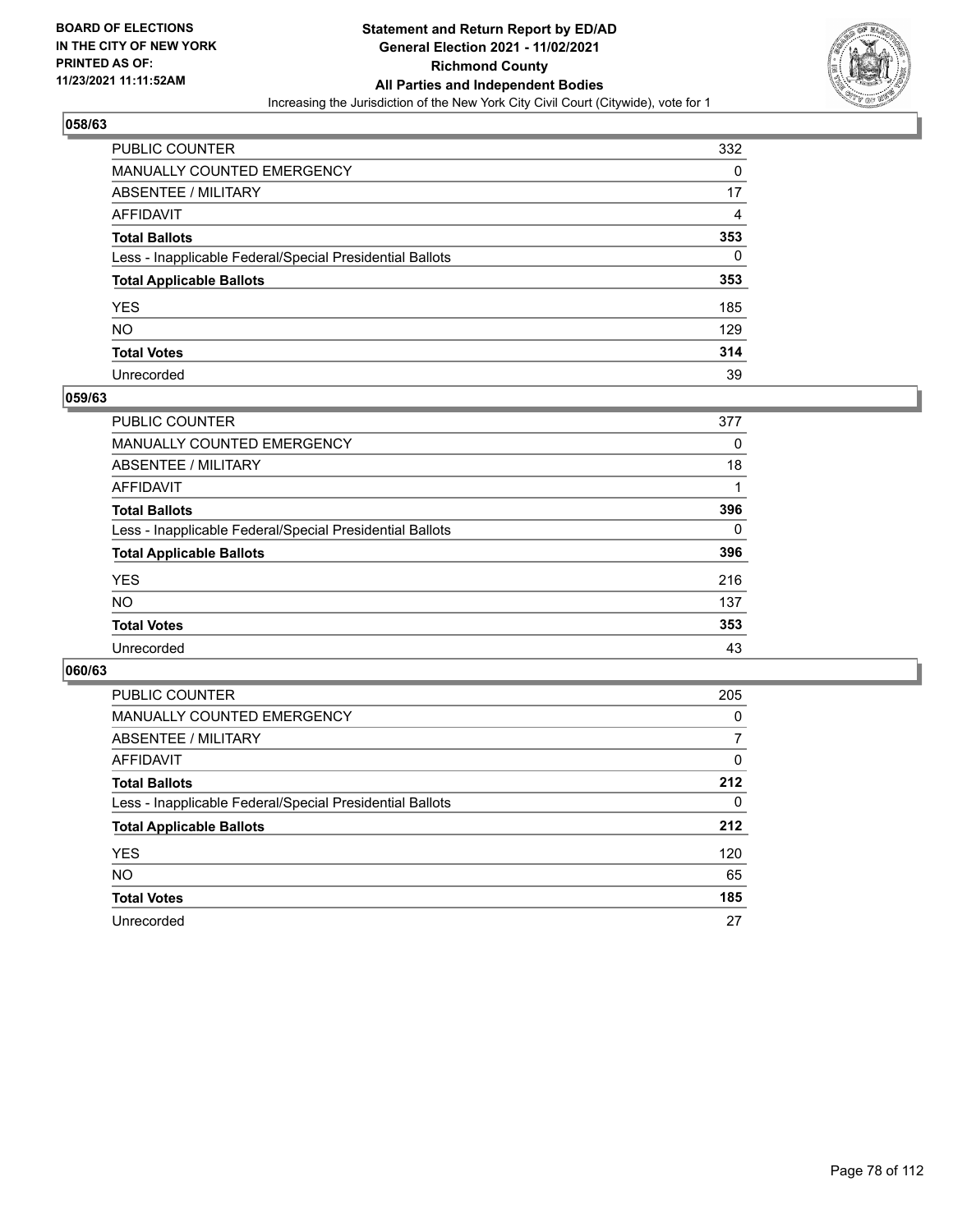

| PUBLIC COUNTER                                           | 320            |
|----------------------------------------------------------|----------------|
| MANUALLY COUNTED EMERGENCY                               | 0              |
| ABSENTEE / MILITARY                                      | 35             |
| AFFIDAVIT                                                | $\overline{2}$ |
| <b>Total Ballots</b>                                     | 357            |
| Less - Inapplicable Federal/Special Presidential Ballots | 0              |
| <b>Total Applicable Ballots</b>                          | 357            |
| YES                                                      | 213            |
| NO.                                                      | 104            |
| <b>Total Votes</b>                                       | 317            |
| Unrecorded                                               | 40             |

#### **062/63**

| <b>PUBLIC COUNTER</b>                                    | 280      |
|----------------------------------------------------------|----------|
| <b>MANUALLY COUNTED EMERGENCY</b>                        | 0        |
| ABSENTEE / MILITARY                                      | 13       |
| AFFIDAVIT                                                | 0        |
| <b>Total Ballots</b>                                     | 293      |
| Less - Inapplicable Federal/Special Presidential Ballots | $\Omega$ |
| <b>Total Applicable Ballots</b>                          | 293      |
| <b>YES</b>                                               | 161      |
| <b>NO</b>                                                | 97       |
| <b>Total Votes</b>                                       | 258      |
| Unrecorded                                               | 35       |

| <b>PUBLIC COUNTER</b>                                    | 450      |
|----------------------------------------------------------|----------|
| <b>MANUALLY COUNTED EMERGENCY</b>                        | 0        |
| ABSENTEE / MILITARY                                      | 16       |
| AFFIDAVIT                                                | $\Omega$ |
| <b>Total Ballots</b>                                     | 466      |
| Less - Inapplicable Federal/Special Presidential Ballots | $\Omega$ |
| <b>Total Applicable Ballots</b>                          | 466      |
| <b>YES</b>                                               | 261      |
| <b>NO</b>                                                | 132      |
| <b>Total Votes</b>                                       | 393      |
| Unrecorded                                               | 73       |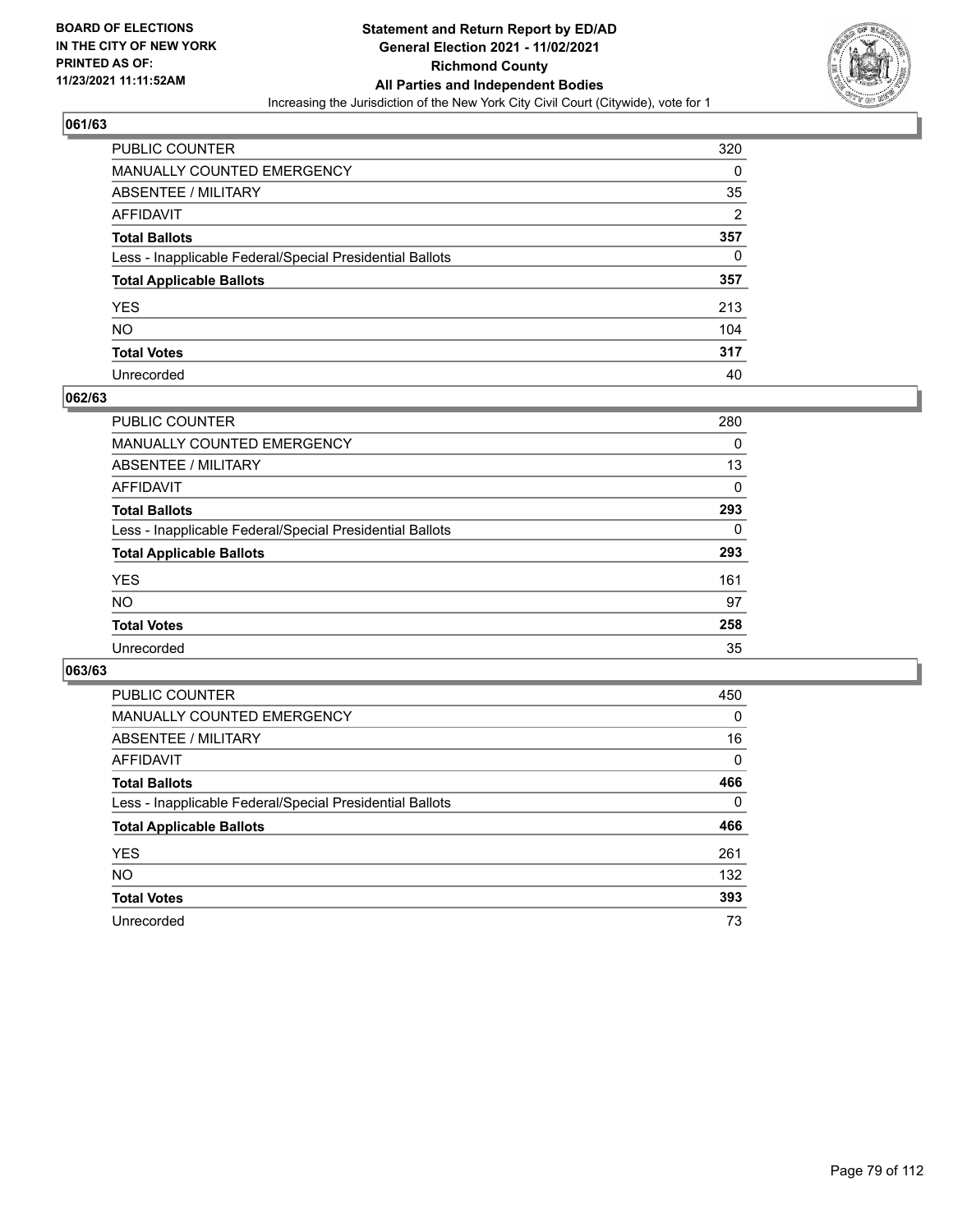

| PUBLIC COUNTER                                           | 451             |
|----------------------------------------------------------|-----------------|
| MANUALLY COUNTED EMERGENCY                               | 0               |
| ABSENTEE / MILITARY                                      | 12 <sup>°</sup> |
| AFFIDAVIT                                                | 0               |
| Total Ballots                                            | 463             |
| Less - Inapplicable Federal/Special Presidential Ballots | 0               |
| <b>Total Applicable Ballots</b>                          | 463             |
| YES                                                      | 249             |
| NO.                                                      | 179             |
| <b>Total Votes</b>                                       | 428             |
| Unrecorded                                               | 35              |

#### **065/63**

| <b>PUBLIC COUNTER</b>                                    | 385            |
|----------------------------------------------------------|----------------|
| <b>MANUALLY COUNTED EMERGENCY</b>                        | 0              |
| <b>ABSENTEE / MILITARY</b>                               | 17             |
| AFFIDAVIT                                                | $\overline{2}$ |
| <b>Total Ballots</b>                                     | 404            |
| Less - Inapplicable Federal/Special Presidential Ballots | $\Omega$       |
| <b>Total Applicable Ballots</b>                          | 404            |
| <b>YES</b>                                               | 222            |
| NO                                                       | 133            |
| <b>Total Votes</b>                                       | 355            |
| Unrecorded                                               | 49             |

| <b>PUBLIC COUNTER</b>                                    | 418            |
|----------------------------------------------------------|----------------|
| <b>MANUALLY COUNTED EMERGENCY</b>                        | 0              |
| ABSENTEE / MILITARY                                      | 9              |
| AFFIDAVIT                                                | $\overline{2}$ |
| <b>Total Ballots</b>                                     | 429            |
| Less - Inapplicable Federal/Special Presidential Ballots | $\Omega$       |
| <b>Total Applicable Ballots</b>                          | 429            |
| <b>YES</b>                                               | 250            |
| NO.                                                      | 144            |
|                                                          |                |
| <b>Total Votes</b>                                       | 394            |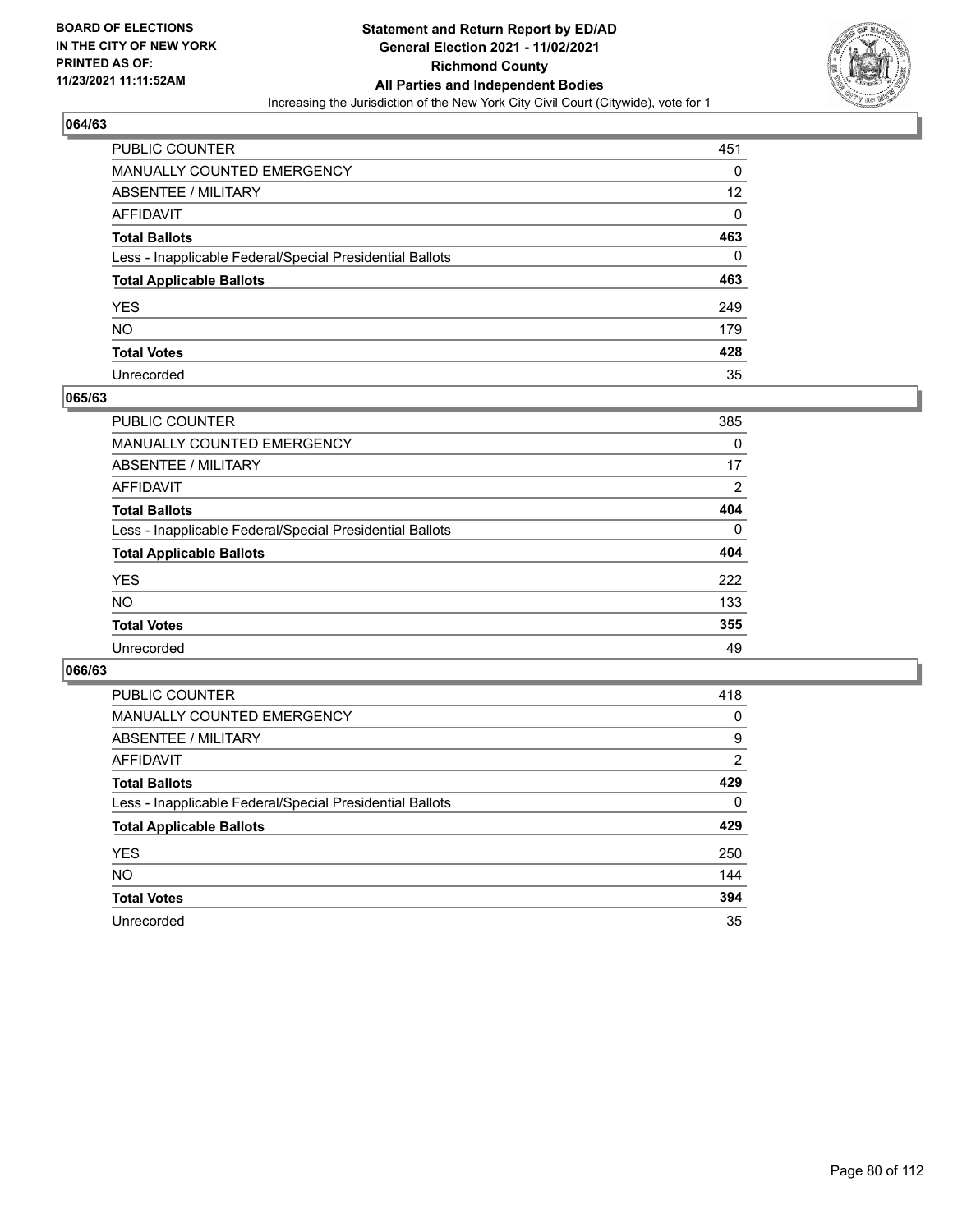

| PUBLIC COUNTER                                           | 468 |
|----------------------------------------------------------|-----|
| MANUALLY COUNTED EMERGENCY                               | 0   |
| ABSENTEE / MILITARY                                      | 13  |
| AFFIDAVIT                                                |     |
| <b>Total Ballots</b>                                     | 482 |
| Less - Inapplicable Federal/Special Presidential Ballots | 0   |
| <b>Total Applicable Ballots</b>                          | 482 |
| YES                                                      | 245 |
| NO.                                                      | 213 |
| <b>Total Votes</b>                                       | 458 |
| Unrecorded                                               | 24  |

#### **068/63**

| <b>PUBLIC COUNTER</b>                                    | 60       |
|----------------------------------------------------------|----------|
| <b>MANUALLY COUNTED EMERGENCY</b>                        | 0        |
| ABSENTEE / MILITARY                                      | 18       |
| AFFIDAVIT                                                | 0        |
| <b>Total Ballots</b>                                     | 78       |
| Less - Inapplicable Federal/Special Presidential Ballots | $\Omega$ |
| <b>Total Applicable Ballots</b>                          | 78       |
| <b>YES</b>                                               | 47       |
| <b>NO</b>                                                | 18       |
| <b>Total Votes</b>                                       | 65       |
| Unrecorded                                               | 13       |

| <b>PUBLIC COUNTER</b>                                    | 203      |
|----------------------------------------------------------|----------|
| <b>MANUALLY COUNTED EMERGENCY</b>                        | 0        |
| ABSENTEE / MILITARY                                      | 63       |
| AFFIDAVIT                                                | 4        |
| <b>Total Ballots</b>                                     | 270      |
| Less - Inapplicable Federal/Special Presidential Ballots | $\Omega$ |
| <b>Total Applicable Ballots</b>                          | 270      |
| <b>YES</b>                                               | 147      |
|                                                          |          |
| <b>NO</b>                                                | 93       |
| <b>Total Votes</b>                                       | 240      |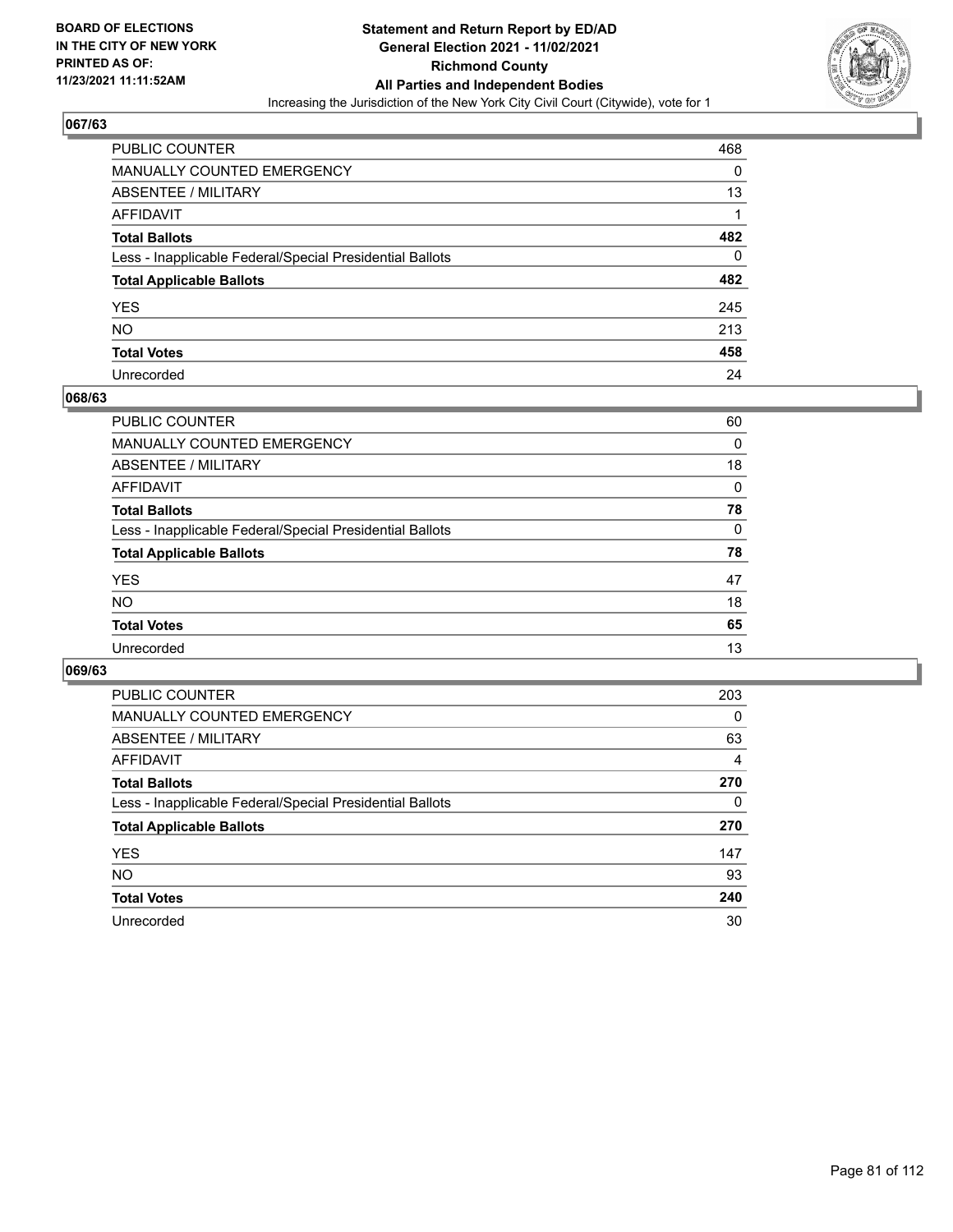

| PUBLIC COUNTER                                           | 206 |
|----------------------------------------------------------|-----|
| MANUALLY COUNTED EMERGENCY                               | 0   |
| <b>ABSENTEE / MILITARY</b>                               | 16  |
| AFFIDAVIT                                                |     |
| <b>Total Ballots</b>                                     | 223 |
| Less - Inapplicable Federal/Special Presidential Ballots | 0   |
| <b>Total Applicable Ballots</b>                          | 223 |
| YES                                                      | 112 |
| NΟ                                                       | 69  |
| <b>Total Votes</b>                                       | 181 |
| Unrecorded                                               | 42  |

#### **071/63**

| <b>PUBLIC COUNTER</b>                                    | 170      |
|----------------------------------------------------------|----------|
| MANUALLY COUNTED EMERGENCY                               | 0        |
| ABSENTEE / MILITARY                                      | 6        |
| AFFIDAVIT                                                | 0        |
| <b>Total Ballots</b>                                     | 176      |
| Less - Inapplicable Federal/Special Presidential Ballots | $\Omega$ |
| <b>Total Applicable Ballots</b>                          | 176      |
| <b>YES</b>                                               | 110      |
| <b>NO</b>                                                | 35       |
| <b>Total Votes</b>                                       | 145      |
| Unrecorded                                               | 31       |

| <b>PUBLIC COUNTER</b>                                    | 336      |
|----------------------------------------------------------|----------|
| <b>MANUALLY COUNTED EMERGENCY</b>                        | $\Omega$ |
| ABSENTEE / MILITARY                                      | 23       |
| AFFIDAVIT                                                | 3        |
| <b>Total Ballots</b>                                     | 362      |
| Less - Inapplicable Federal/Special Presidential Ballots | 0        |
| <b>Total Applicable Ballots</b>                          | 362      |
| <b>YES</b>                                               | 188      |
| NO.                                                      | 132      |
| <b>Total Votes</b>                                       | 320      |
| Unrecorded                                               | 42       |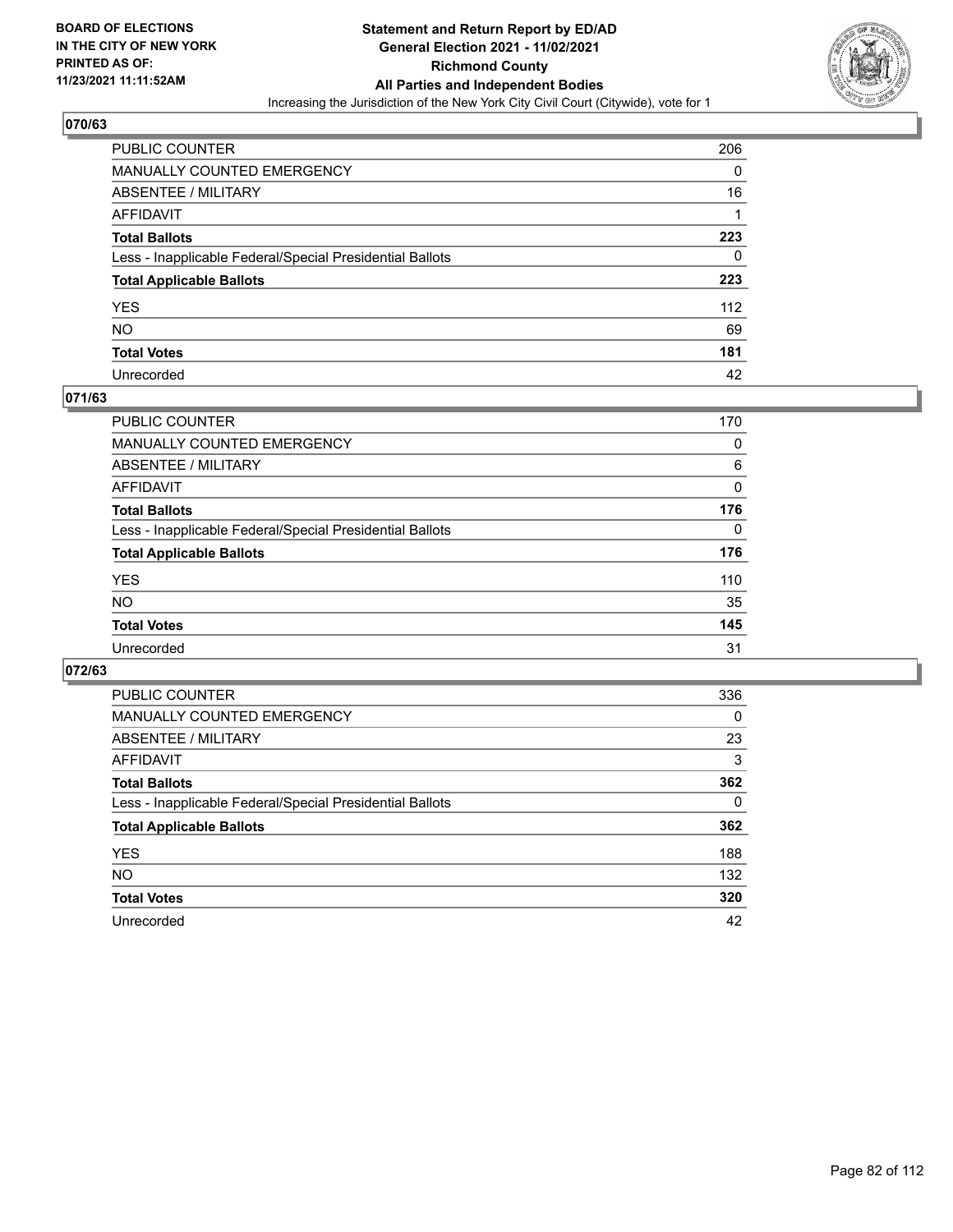

| PUBLIC COUNTER                                           | 307      |
|----------------------------------------------------------|----------|
| MANUALLY COUNTED EMERGENCY                               | 0        |
| <b>ABSENTEE / MILITARY</b>                               | 21       |
| AFFIDAVIT                                                | $\Omega$ |
| Total Ballots                                            | 328      |
| Less - Inapplicable Federal/Special Presidential Ballots | 0        |
| <b>Total Applicable Ballots</b>                          | 328      |
| YES                                                      | 175      |
| NO.                                                      | 114      |
| <b>Total Votes</b>                                       | 289      |
| Unrecorded                                               | 39       |

#### **074/63**

| <b>PUBLIC COUNTER</b>                                    | 191      |
|----------------------------------------------------------|----------|
| <b>MANUALLY COUNTED EMERGENCY</b>                        | $\Omega$ |
| ABSENTEE / MILITARY                                      | 12       |
| AFFIDAVIT                                                | 0        |
| <b>Total Ballots</b>                                     | 203      |
| Less - Inapplicable Federal/Special Presidential Ballots | $\Omega$ |
| <b>Total Applicable Ballots</b>                          | 203      |
| <b>YES</b>                                               | 109      |
| <b>NO</b>                                                | 71       |
| <b>Total Votes</b>                                       | 180      |
| Unrecorded                                               | 23       |

| <b>PUBLIC COUNTER</b>                                    | 129      |
|----------------------------------------------------------|----------|
| <b>MANUALLY COUNTED EMERGENCY</b>                        | $\Omega$ |
| ABSENTEE / MILITARY                                      | 15       |
| AFFIDAVIT                                                | 0        |
| <b>Total Ballots</b>                                     | 144      |
| Less - Inapplicable Federal/Special Presidential Ballots | $\Omega$ |
| <b>Total Applicable Ballots</b>                          | 144      |
| <b>YES</b>                                               | 76       |
| NO.                                                      | 35       |
| <b>Total Votes</b>                                       | 111      |
| Unrecorded                                               | 33       |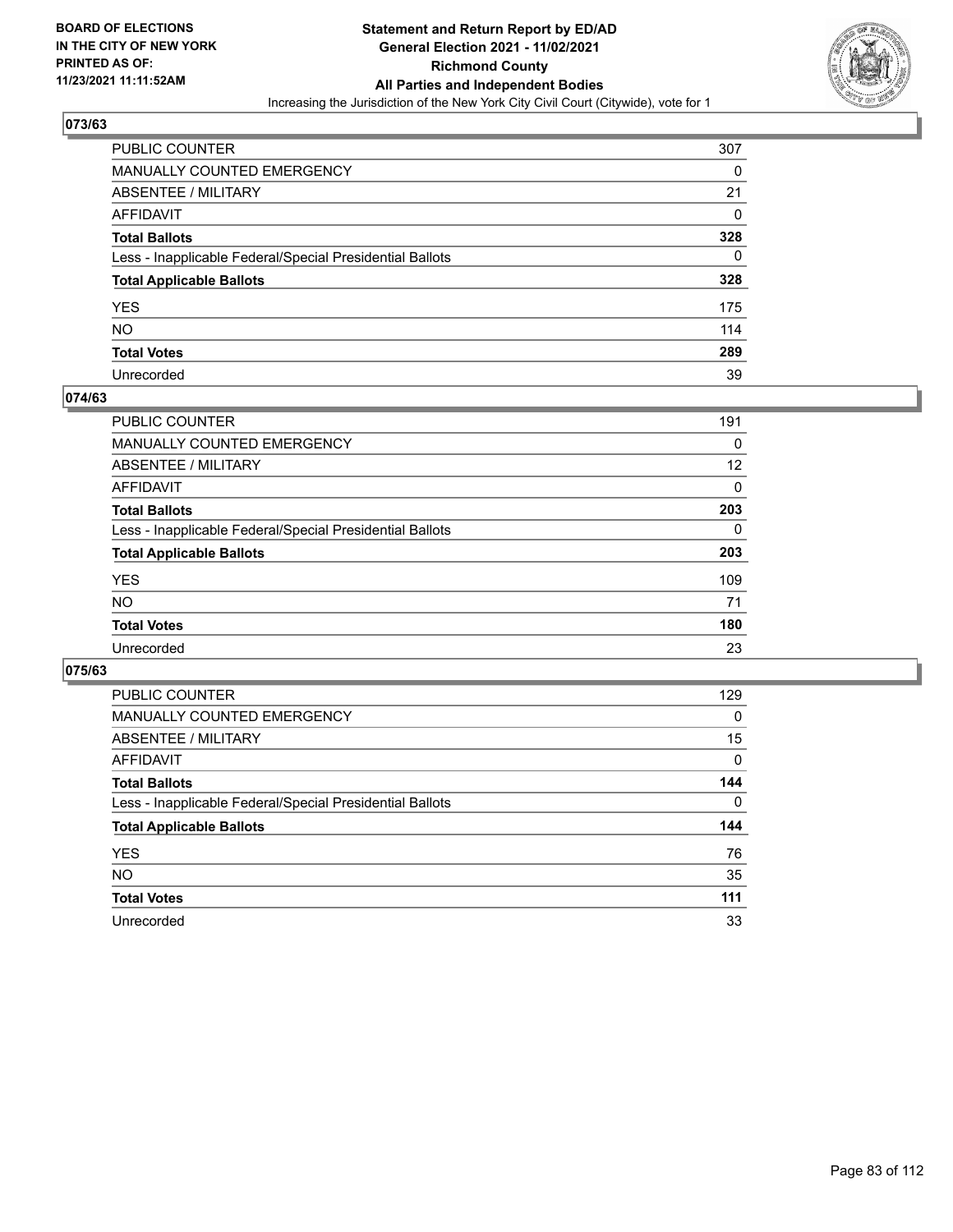

| PUBLIC COUNTER                                           | 397 |
|----------------------------------------------------------|-----|
| MANUALLY COUNTED EMERGENCY                               | 0   |
| ABSENTEE / MILITARY                                      | 25  |
| AFFIDAVIT                                                |     |
| Total Ballots                                            | 423 |
| Less - Inapplicable Federal/Special Presidential Ballots | 0   |
| <b>Total Applicable Ballots</b>                          | 423 |
| YES                                                      | 261 |
| NO.                                                      | 126 |
| <b>Total Votes</b>                                       | 387 |
| Unrecorded                                               | 36  |

#### **077/63**

| PUBLIC COUNTER                                           | 246      |
|----------------------------------------------------------|----------|
| <b>MANUALLY COUNTED EMERGENCY</b>                        | 0        |
| <b>ABSENTEE / MILITARY</b>                               | 31       |
| AFFIDAVIT                                                |          |
| <b>Total Ballots</b>                                     | 278      |
| Less - Inapplicable Federal/Special Presidential Ballots | $\Omega$ |
| <b>Total Applicable Ballots</b>                          | 278      |
| <b>YES</b>                                               | 138      |
| <b>NO</b>                                                | 84       |
| <b>Total Votes</b>                                       | 222      |
| Unrecorded                                               | 56       |

| <b>PUBLIC COUNTER</b>                                    | 192 |
|----------------------------------------------------------|-----|
| <b>MANUALLY COUNTED EMERGENCY</b>                        | 0   |
| ABSENTEE / MILITARY                                      | 12  |
| AFFIDAVIT                                                | 0   |
| <b>Total Ballots</b>                                     | 204 |
| Less - Inapplicable Federal/Special Presidential Ballots | 0   |
| <b>Total Applicable Ballots</b>                          | 204 |
| <b>YES</b>                                               | 115 |
| <b>NO</b>                                                | 64  |
| <b>Total Votes</b>                                       | 179 |
| Unrecorded                                               | 25  |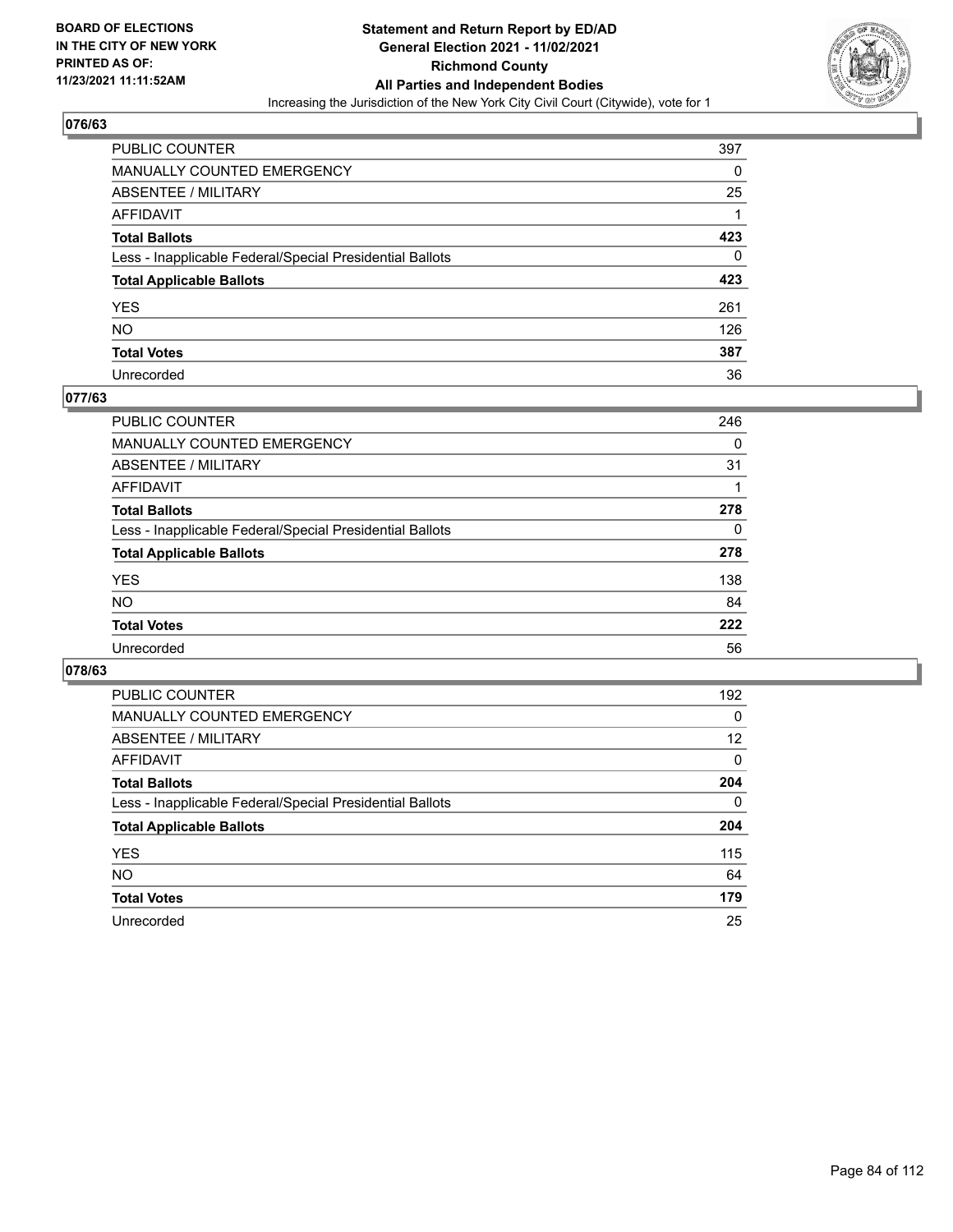

| PUBLIC COUNTER                                           | 287 |
|----------------------------------------------------------|-----|
| <b>MANUALLY COUNTED EMERGENCY</b>                        | 0   |
| ABSENTEE / MILITARY                                      | 20  |
| AFFIDAVIT                                                | 0   |
| <b>Total Ballots</b>                                     | 307 |
| Less - Inapplicable Federal/Special Presidential Ballots | 0   |
| <b>Total Applicable Ballots</b>                          | 307 |
| YES                                                      | 174 |
| NO.                                                      | 107 |
| <b>Total Votes</b>                                       | 281 |
| Unrecorded                                               | 26  |

#### **080/63**

| PUBLIC COUNTER                                           | 257 |
|----------------------------------------------------------|-----|
| <b>MANUALLY COUNTED EMERGENCY</b>                        | 0   |
| ABSENTEE / MILITARY                                      | 9   |
| AFFIDAVIT                                                |     |
| <b>Total Ballots</b>                                     | 267 |
| Less - Inapplicable Federal/Special Presidential Ballots | 0   |
| <b>Total Applicable Ballots</b>                          | 267 |
| <b>YES</b>                                               | 161 |
| <b>NO</b>                                                | 71  |
| <b>Total Votes</b>                                       | 232 |
| Unrecorded                                               | 35  |

| <b>PUBLIC COUNTER</b>                                    | 229      |
|----------------------------------------------------------|----------|
| <b>MANUALLY COUNTED EMERGENCY</b>                        | $\Omega$ |
| ABSENTEE / MILITARY                                      | 7        |
| AFFIDAVIT                                                |          |
| <b>Total Ballots</b>                                     | 237      |
| Less - Inapplicable Federal/Special Presidential Ballots | 0        |
| <b>Total Applicable Ballots</b>                          | 237      |
| <b>YES</b>                                               | 126      |
| <b>NO</b>                                                | 92       |
| <b>Total Votes</b>                                       | 218      |
| Unrecorded                                               | 19       |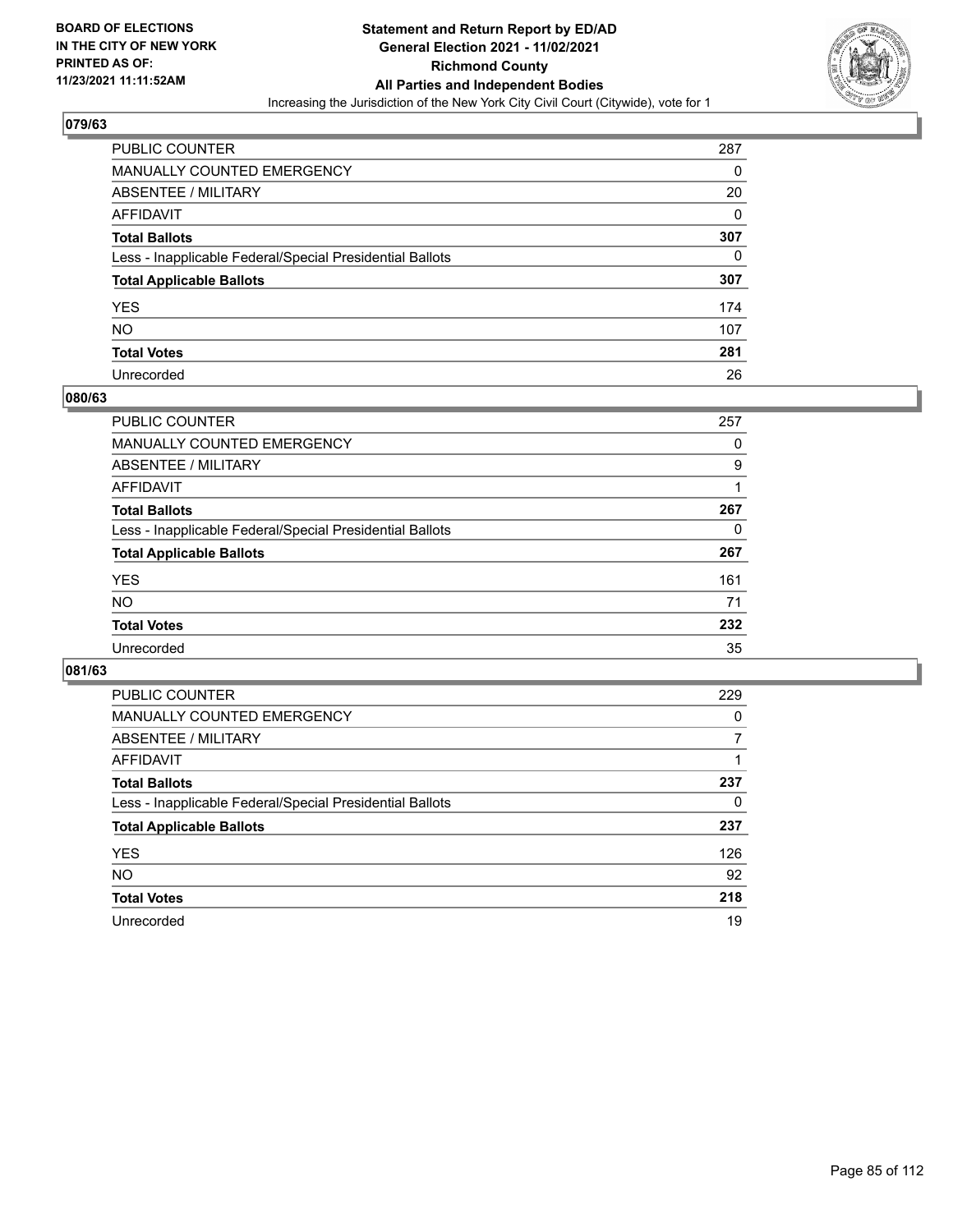

| PUBLIC COUNTER                                           | 201 |
|----------------------------------------------------------|-----|
| MANUALLY COUNTED EMERGENCY                               | 0   |
| <b>ABSENTEE / MILITARY</b>                               | 13  |
| AFFIDAVIT                                                | 0   |
| <b>Total Ballots</b>                                     | 214 |
| Less - Inapplicable Federal/Special Presidential Ballots | 0   |
| <b>Total Applicable Ballots</b>                          | 214 |
| YES                                                      | 131 |
| NO.                                                      | 66  |
| <b>Total Votes</b>                                       | 197 |
| Unrecorded                                               | 17  |

#### **083/63**

| <b>PUBLIC COUNTER</b>                                    | 194      |
|----------------------------------------------------------|----------|
| <b>MANUALLY COUNTED EMERGENCY</b>                        | 0        |
| ABSENTEE / MILITARY                                      | 27       |
| AFFIDAVIT                                                |          |
| <b>Total Ballots</b>                                     | 222      |
| Less - Inapplicable Federal/Special Presidential Ballots | $\Omega$ |
| <b>Total Applicable Ballots</b>                          | 222      |
| <b>YES</b>                                               | 129      |
| <b>NO</b>                                                | 46       |
| <b>Total Votes</b>                                       | 175      |
| Unrecorded                                               | 47       |

| <b>PUBLIC COUNTER</b>                                    | 280      |
|----------------------------------------------------------|----------|
| <b>MANUALLY COUNTED EMERGENCY</b>                        | 0        |
| ABSENTEE / MILITARY                                      | 24       |
| AFFIDAVIT                                                |          |
| <b>Total Ballots</b>                                     | 305      |
| Less - Inapplicable Federal/Special Presidential Ballots | $\Omega$ |
| <b>Total Applicable Ballots</b>                          | 305      |
| <b>YES</b>                                               | 180      |
| <b>NO</b>                                                | 92       |
| <b>Total Votes</b>                                       | 272      |
| Unrecorded                                               | 33       |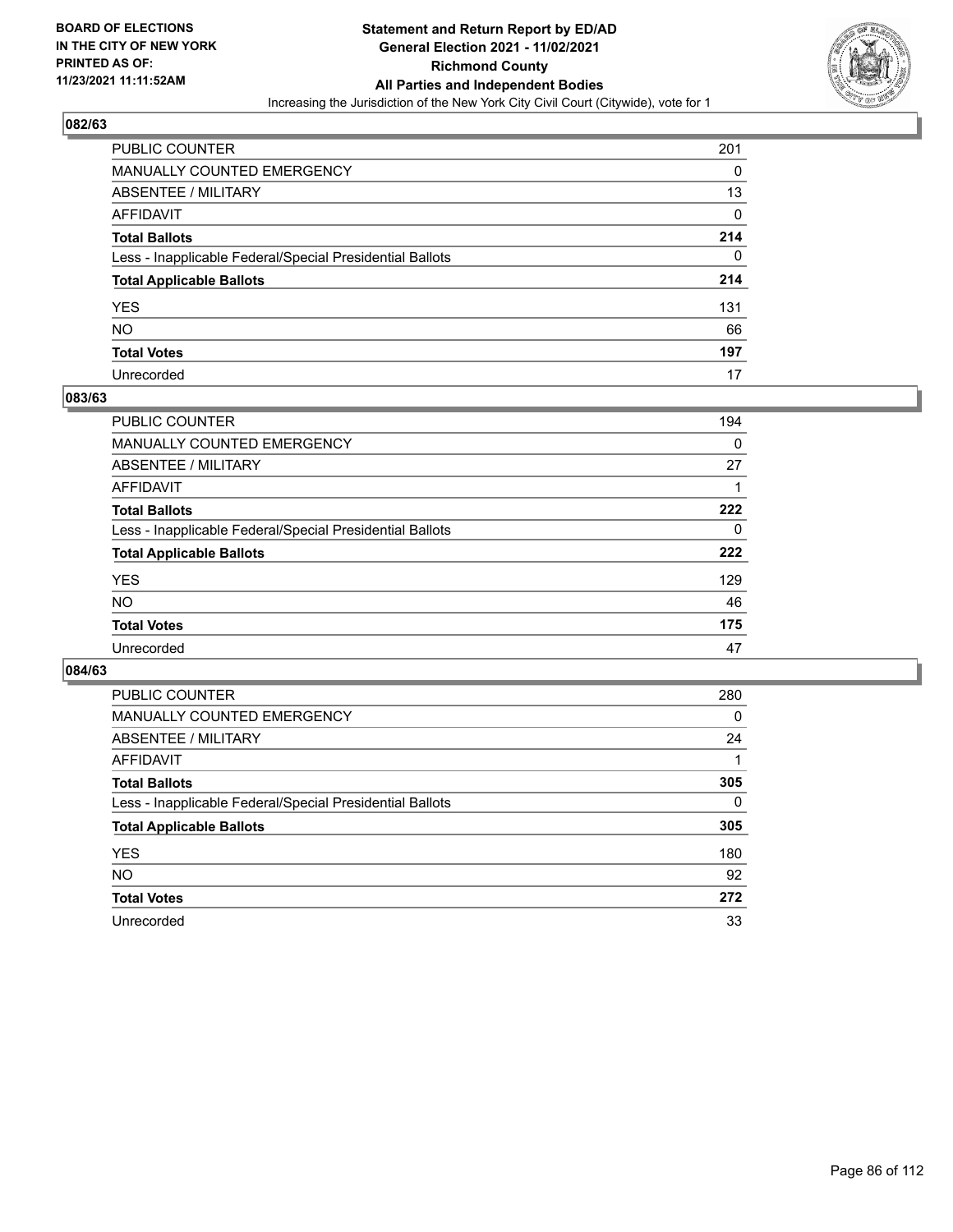

| PUBLIC COUNTER                                           | 307      |
|----------------------------------------------------------|----------|
| MANUALLY COUNTED EMERGENCY                               | 0        |
| <b>ABSENTEE / MILITARY</b>                               | 3        |
| AFFIDAVIT                                                | 0        |
| Total Ballots                                            | 310      |
| Less - Inapplicable Federal/Special Presidential Ballots | $\Omega$ |
| <b>Total Applicable Ballots</b>                          | 310      |
| YES                                                      | 151      |
| NO.                                                      | 139      |
| <b>Total Votes</b>                                       | 290      |
| Unrecorded                                               | 20       |

#### **086/63**

| <b>Total Votes</b>                                       | 0        |
|----------------------------------------------------------|----------|
| <b>NO</b>                                                | $\Omega$ |
| <b>YES</b>                                               | 0        |
| <b>Total Applicable Ballots</b>                          | 0        |
| Less - Inapplicable Federal/Special Presidential Ballots | $\Omega$ |
| <b>Total Ballots</b>                                     | 0        |
| AFFIDAVIT                                                | 0        |
| ABSENTEE / MILITARY                                      | $\Omega$ |
| <b>MANUALLY COUNTED EMERGENCY</b>                        | 0        |
| PUBLIC COUNTER                                           | 0        |

### **087/63**

| PUBLIC COUNTER                                           | $\Omega$     |
|----------------------------------------------------------|--------------|
| <b>MANUALLY COUNTED EMERGENCY</b>                        | 0            |
| ABSENTEE / MILITARY                                      | 0            |
| AFFIDAVIT                                                | 0            |
| <b>Total Ballots</b>                                     | 0            |
| Less - Inapplicable Federal/Special Presidential Ballots | 0            |
| <b>Total Applicable Ballots</b>                          | 0            |
| <b>YES</b>                                               | 0            |
| <b>NO</b>                                                | <sup>0</sup> |
| <b>Total Votes</b>                                       | 0            |

| PUBLIC COUNTER                                           | 0 |
|----------------------------------------------------------|---|
| MANUALLY COUNTED EMERGENCY                               | 0 |
| <b>ABSENTEE / MILITARY</b>                               | 0 |
| AFFIDAVIT                                                | 0 |
| <b>Total Ballots</b>                                     | 0 |
| Less - Inapplicable Federal/Special Presidential Ballots | 0 |
| <b>Total Applicable Ballots</b>                          | 0 |
| <b>YES</b>                                               | 0 |
| <b>NO</b>                                                | 0 |
| <b>Total Votes</b>                                       | 0 |
|                                                          |   |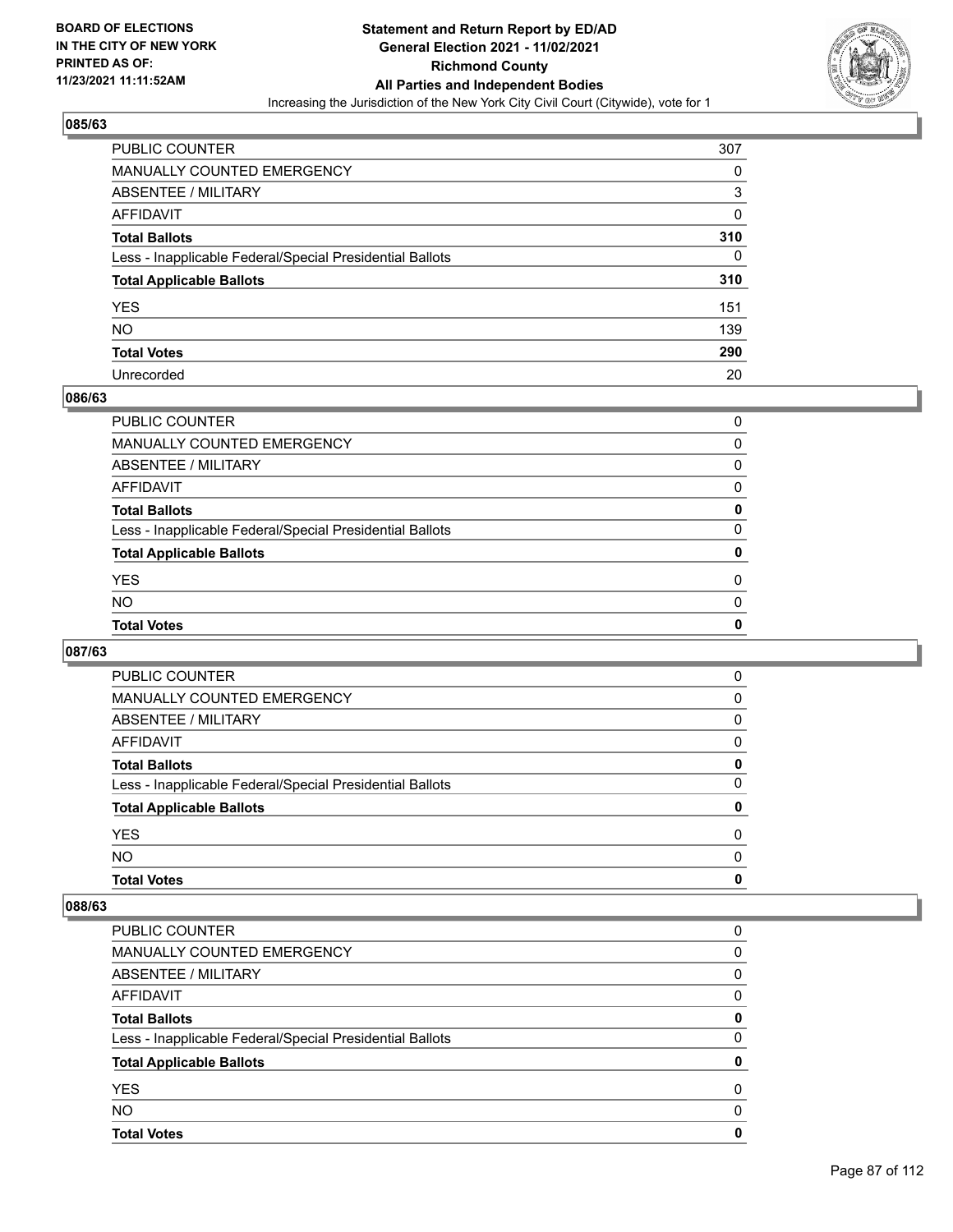

| PUBLIC COUNTER                                           | ŋ |
|----------------------------------------------------------|---|
| MANUALLY COUNTED EMERGENCY                               | 0 |
| ABSENTEE / MILITARY                                      | 0 |
| AFFIDAVIT                                                | O |
| <b>Total Ballots</b>                                     | 0 |
| Less - Inapplicable Federal/Special Presidential Ballots | 0 |
| <b>Total Applicable Ballots</b>                          |   |
| <b>YES</b>                                               | 0 |
| <b>NO</b>                                                | O |
| <b>Total Votes</b>                                       | 0 |

| <b>PUBLIC COUNTER</b>                                    | 0 |
|----------------------------------------------------------|---|
| MANUALLY COUNTED EMERGENCY                               | 0 |
| ABSENTEE / MILITARY                                      | 0 |
| AFFIDAVIT                                                | 0 |
| <b>Total Ballots</b>                                     | 0 |
| Less - Inapplicable Federal/Special Presidential Ballots | 0 |
| <b>Total Applicable Ballots</b>                          | 0 |
| <b>YES</b>                                               | 0 |
| <b>NO</b>                                                | 0 |
| <b>Total Votes</b>                                       | 0 |
|                                                          |   |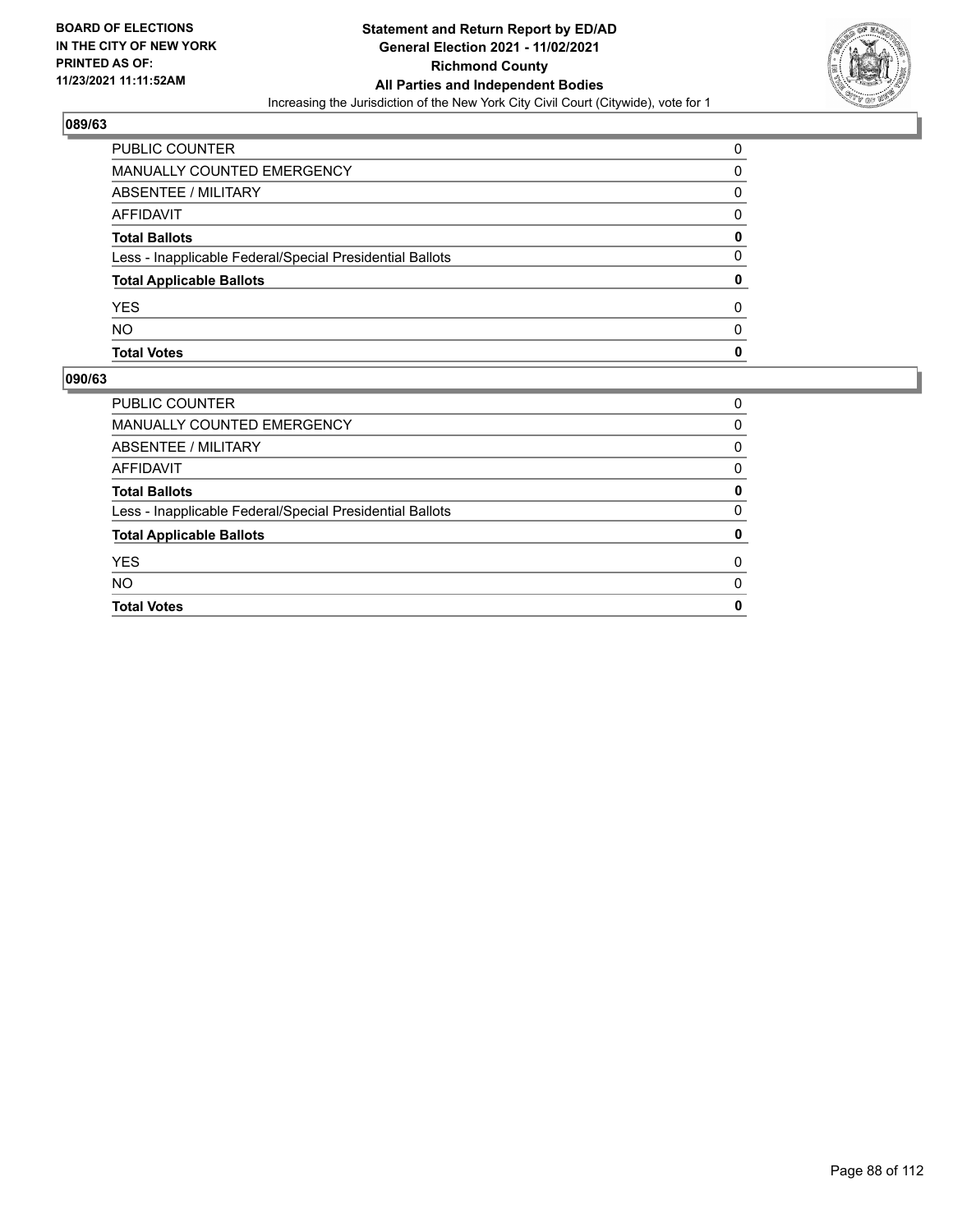

| PUBLIC COUNTER                                           | 348 |
|----------------------------------------------------------|-----|
| MANUALLY COUNTED EMERGENCY                               | 0   |
| ABSENTEE / MILITARY                                      | 9   |
| AFFIDAVIT                                                |     |
| Total Ballots                                            | 358 |
| Less - Inapplicable Federal/Special Presidential Ballots | 0   |
| <b>Total Applicable Ballots</b>                          | 358 |
| YES                                                      | 174 |
| NO.                                                      | 136 |
| <b>Total Votes</b>                                       | 310 |
| Unrecorded                                               | 48  |

#### **002/64**

| PUBLIC COUNTER                                           | 430      |
|----------------------------------------------------------|----------|
| MANUALLY COUNTED EMERGENCY                               | 0        |
| ABSENTEE / MILITARY                                      | 18       |
| AFFIDAVIT                                                | 7        |
| <b>Total Ballots</b>                                     | 455      |
| Less - Inapplicable Federal/Special Presidential Ballots | $\Omega$ |
| <b>Total Applicable Ballots</b>                          | 455      |
| <b>YES</b>                                               | 245      |
| <b>NO</b>                                                | 177      |
| <b>Total Votes</b>                                       | 422      |
| Unrecorded                                               | 33       |

| <b>PUBLIC COUNTER</b>                                    | 417      |
|----------------------------------------------------------|----------|
| <b>MANUALLY COUNTED EMERGENCY</b>                        | 0        |
| ABSENTEE / MILITARY                                      | 17       |
| AFFIDAVIT                                                | 4        |
| <b>Total Ballots</b>                                     | 438      |
| Less - Inapplicable Federal/Special Presidential Ballots | $\Omega$ |
| <b>Total Applicable Ballots</b>                          | 438      |
| <b>YES</b>                                               | 214      |
| <b>NO</b>                                                | 180      |
| <b>Total Votes</b>                                       | 394      |
| Unrecorded                                               | 44       |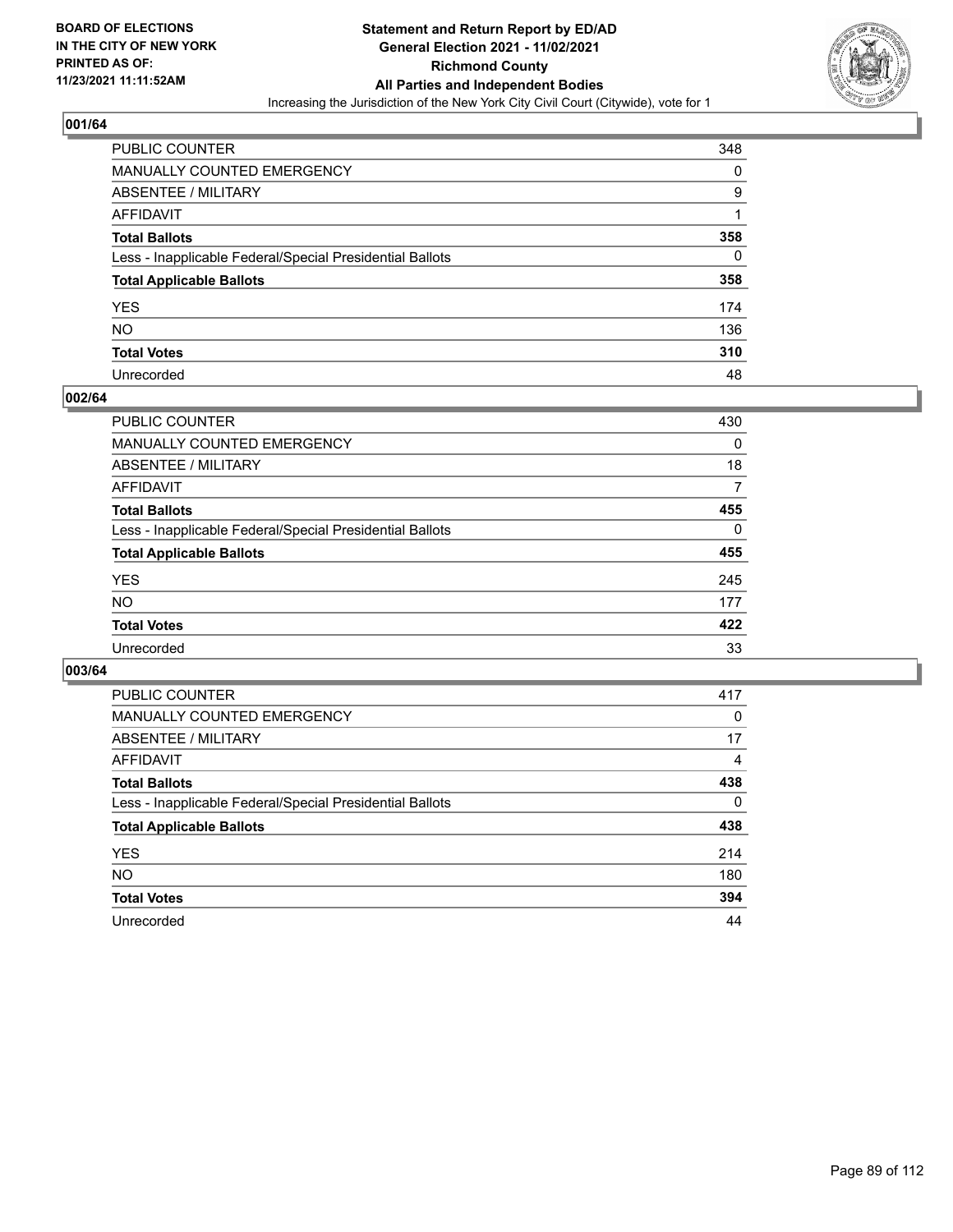

| PUBLIC COUNTER                                           | 363 |
|----------------------------------------------------------|-----|
| MANUALLY COUNTED EMERGENCY                               | 0   |
| ABSENTEE / MILITARY                                      | 18  |
| AFFIDAVIT                                                |     |
| <b>Total Ballots</b>                                     | 382 |
| Less - Inapplicable Federal/Special Presidential Ballots | 0   |
| <b>Total Applicable Ballots</b>                          | 382 |
| YES                                                      | 179 |
| NO.                                                      | 164 |
| <b>Total Votes</b>                                       | 343 |
| Unrecorded                                               | 39  |

#### **005/64**

| <b>PUBLIC COUNTER</b>                                    | 443            |
|----------------------------------------------------------|----------------|
| <b>MANUALLY COUNTED EMERGENCY</b>                        | $\Omega$       |
| ABSENTEE / MILITARY                                      | 17             |
| AFFIDAVIT                                                | $\overline{2}$ |
| <b>Total Ballots</b>                                     | 462            |
| Less - Inapplicable Federal/Special Presidential Ballots | $\Omega$       |
| <b>Total Applicable Ballots</b>                          | 462            |
| <b>YES</b>                                               | 224            |
| <b>NO</b>                                                | 182            |
| <b>Total Votes</b>                                       | 406            |
| Unrecorded                                               | 56             |

| <b>PUBLIC COUNTER</b>                                    | 482      |
|----------------------------------------------------------|----------|
| <b>MANUALLY COUNTED EMERGENCY</b>                        | $\Omega$ |
| ABSENTEE / MILITARY                                      | 15       |
| AFFIDAVIT                                                | 4        |
| <b>Total Ballots</b>                                     | 501      |
| Less - Inapplicable Federal/Special Presidential Ballots | $\Omega$ |
| <b>Total Applicable Ballots</b>                          | 501      |
| <b>YES</b>                                               | 240      |
| <b>NO</b>                                                | 224      |
| <b>Total Votes</b>                                       | 464      |
| Unrecorded                                               | 37       |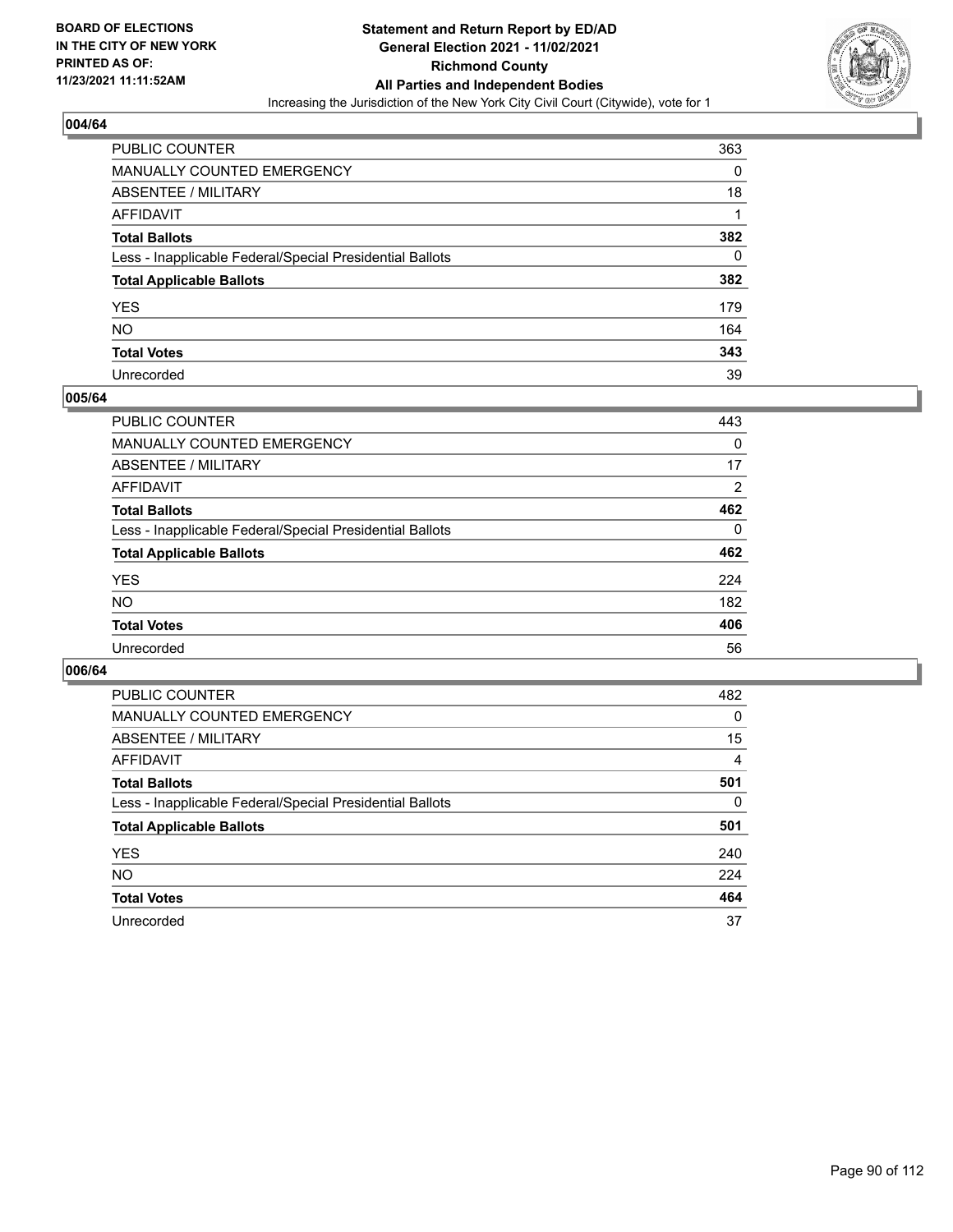

| PUBLIC COUNTER                                           | 495 |
|----------------------------------------------------------|-----|
| MANUALLY COUNTED EMERGENCY                               | 0   |
| ABSENTEE / MILITARY                                      | 20  |
| AFFIDAVIT                                                | 5   |
| <b>Total Ballots</b>                                     | 520 |
| Less - Inapplicable Federal/Special Presidential Ballots | 0   |
| <b>Total Applicable Ballots</b>                          | 520 |
| YES                                                      | 249 |
| NO.                                                      | 203 |
| <b>Total Votes</b>                                       | 452 |
| Unrecorded                                               | 68  |

#### **008/64**

| <b>PUBLIC COUNTER</b>                                    | 385      |
|----------------------------------------------------------|----------|
| <b>MANUALLY COUNTED EMERGENCY</b>                        | $\Omega$ |
| <b>ABSENTEE / MILITARY</b>                               | 23       |
| AFFIDAVIT                                                |          |
| <b>Total Ballots</b>                                     | 409      |
| Less - Inapplicable Federal/Special Presidential Ballots | $\Omega$ |
| <b>Total Applicable Ballots</b>                          | 409      |
| <b>YES</b>                                               | 193      |
| NO                                                       | 168      |
| <b>Total Votes</b>                                       | 361      |
| Unrecorded                                               | 48       |

| <b>PUBLIC COUNTER</b>                                    | 308      |
|----------------------------------------------------------|----------|
| <b>MANUALLY COUNTED EMERGENCY</b>                        | 0        |
| ABSENTEE / MILITARY                                      | 12       |
| AFFIDAVIT                                                |          |
| <b>Total Ballots</b>                                     | 321      |
| Less - Inapplicable Federal/Special Presidential Ballots | $\Omega$ |
| <b>Total Applicable Ballots</b>                          | 321      |
| <b>YES</b>                                               | 148      |
| NO.                                                      | 119      |
| <b>Total Votes</b>                                       | 267      |
| Unrecorded                                               | 54       |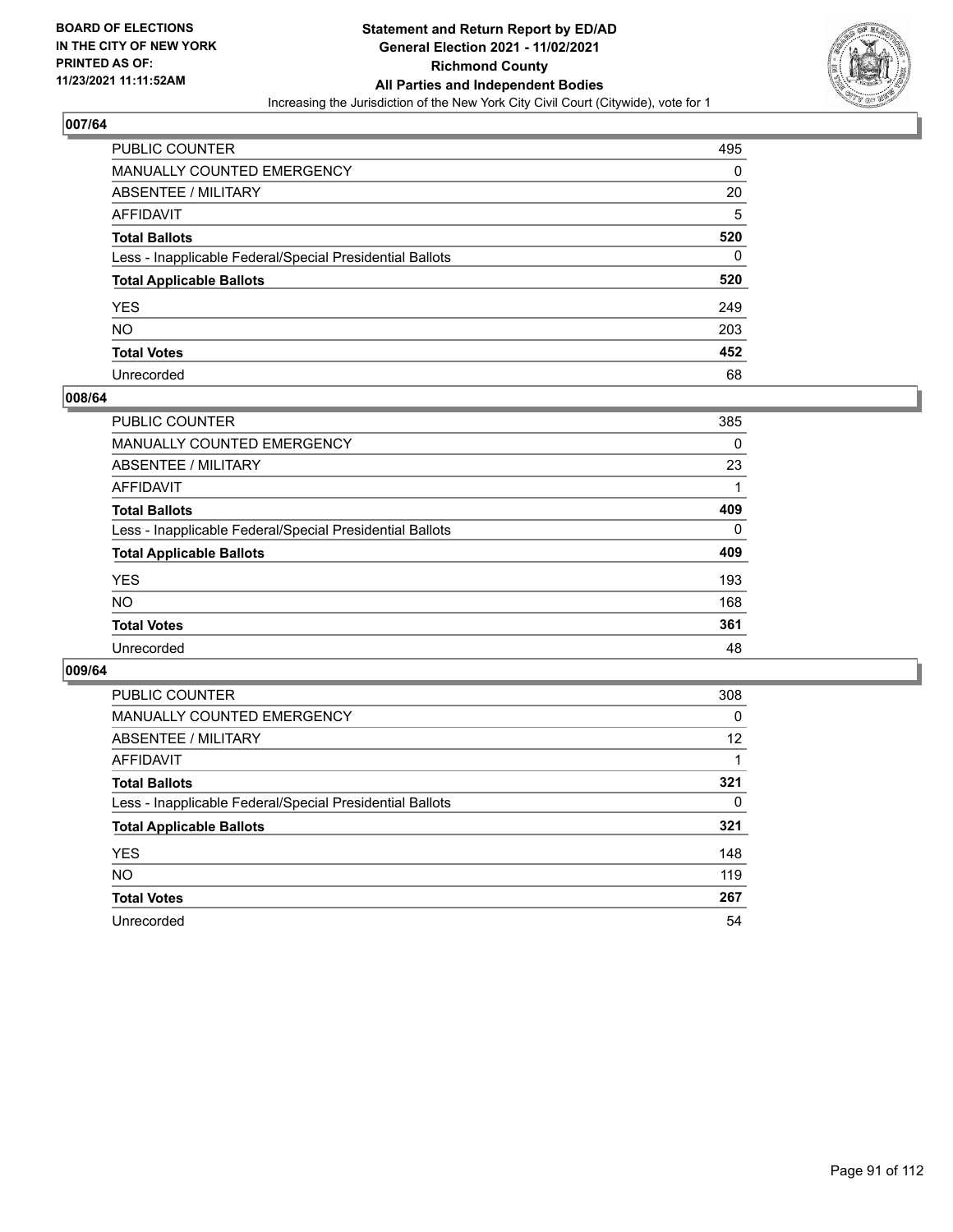

| PUBLIC COUNTER                                           | 315            |
|----------------------------------------------------------|----------------|
| MANUALLY COUNTED EMERGENCY                               | 0              |
| ABSENTEE / MILITARY                                      | 19             |
| AFFIDAVIT                                                | $\overline{2}$ |
| Total Ballots                                            | 336            |
| Less - Inapplicable Federal/Special Presidential Ballots | 0              |
| <b>Total Applicable Ballots</b>                          | 336            |
| YES                                                      | 166            |
| NO.                                                      | 133            |
| <b>Total Votes</b>                                       | 299            |
| Unrecorded                                               | 37             |

# **011/64**

| <b>PUBLIC COUNTER</b>                                    | 134      |
|----------------------------------------------------------|----------|
| MANUALLY COUNTED EMERGENCY                               | 0        |
| ABSENTEE / MILITARY                                      | 6        |
| AFFIDAVIT                                                |          |
| <b>Total Ballots</b>                                     | 141      |
| Less - Inapplicable Federal/Special Presidential Ballots | $\Omega$ |
| <b>Total Applicable Ballots</b>                          | 141      |
| <b>YES</b>                                               | 72       |
| <b>NO</b>                                                | 55       |
| <b>Total Votes</b>                                       | 127      |
| Unrecorded                                               | 14       |

| <b>PUBLIC COUNTER</b>                                    | 295      |
|----------------------------------------------------------|----------|
| <b>MANUALLY COUNTED EMERGENCY</b>                        | 0        |
| ABSENTEE / MILITARY                                      | 14       |
| AFFIDAVIT                                                |          |
| <b>Total Ballots</b>                                     | 310      |
| Less - Inapplicable Federal/Special Presidential Ballots | $\Omega$ |
| <b>Total Applicable Ballots</b>                          | 310      |
| <b>YES</b>                                               | 145      |
| <b>NO</b>                                                | 138      |
| <b>Total Votes</b>                                       | 283      |
| Unrecorded                                               | 27       |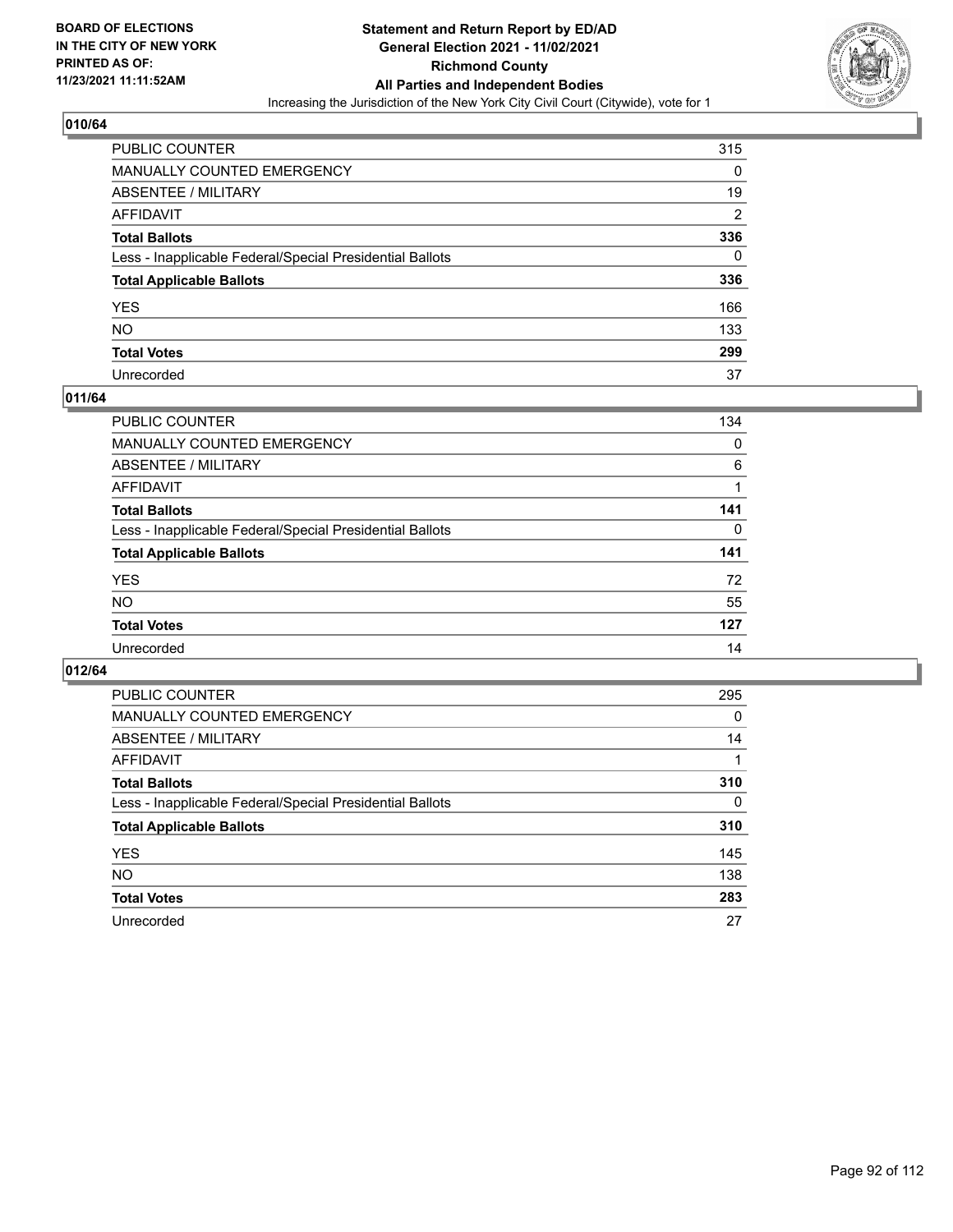

| PUBLIC COUNTER                                           | 124 |
|----------------------------------------------------------|-----|
| MANUALLY COUNTED EMERGENCY                               | 0   |
| ABSENTEE / MILITARY                                      |     |
| AFFIDAVIT                                                | 0   |
| Total Ballots                                            | 131 |
| Less - Inapplicable Federal/Special Presidential Ballots | 0   |
| <b>Total Applicable Ballots</b>                          | 131 |
| YES                                                      | 68  |
| NO.                                                      | 50  |
| <b>Total Votes</b>                                       | 118 |
| Unrecorded                                               | 13  |

#### **014/64**

| <b>PUBLIC COUNTER</b>                                    | 398      |
|----------------------------------------------------------|----------|
| <b>MANUALLY COUNTED EMERGENCY</b>                        | 0        |
| ABSENTEE / MILITARY                                      | 18       |
| AFFIDAVIT                                                | $\Omega$ |
| <b>Total Ballots</b>                                     | 416      |
| Less - Inapplicable Federal/Special Presidential Ballots | $\Omega$ |
| <b>Total Applicable Ballots</b>                          | 416      |
| <b>YES</b>                                               | 219      |
| <b>NO</b>                                                | 152      |
| <b>Total Votes</b>                                       | 371      |
| Unrecorded                                               | 45       |

| <b>PUBLIC COUNTER</b>                                    | 446      |
|----------------------------------------------------------|----------|
| MANUALLY COUNTED EMERGENCY                               | $\Omega$ |
| ABSENTEE / MILITARY                                      | 22       |
| AFFIDAVIT                                                | $\Omega$ |
| <b>Total Ballots</b>                                     | 468      |
| Less - Inapplicable Federal/Special Presidential Ballots | 0        |
| <b>Total Applicable Ballots</b>                          | 468      |
| <b>YES</b>                                               | 233      |
| NO.                                                      | 185      |
| <b>Total Votes</b>                                       | 418      |
| Unrecorded                                               | 50       |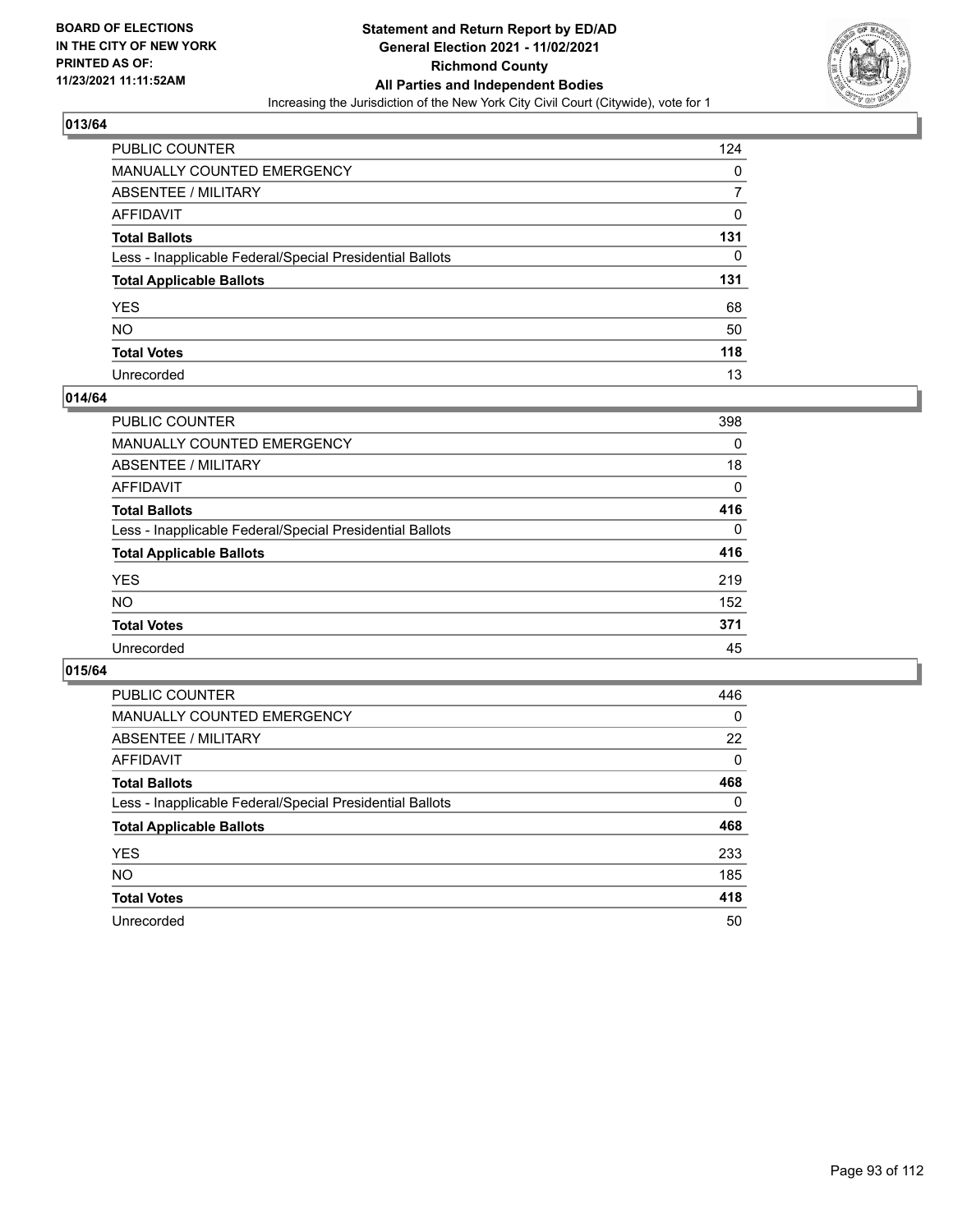

| PUBLIC COUNTER                                           | 374 |
|----------------------------------------------------------|-----|
| MANUALLY COUNTED EMERGENCY                               | 0   |
| ABSENTEE / MILITARY                                      | 20  |
| AFFIDAVIT                                                |     |
| Total Ballots                                            | 395 |
| Less - Inapplicable Federal/Special Presidential Ballots | 0   |
| <b>Total Applicable Ballots</b>                          | 395 |
| YES                                                      | 202 |
| NO.                                                      | 141 |
| <b>Total Votes</b>                                       | 343 |
| Unrecorded                                               | 52  |

#### **017/64**

| PUBLIC COUNTER                                           | 376      |
|----------------------------------------------------------|----------|
| <b>MANUALLY COUNTED EMERGENCY</b>                        | $\Omega$ |
| ABSENTEE / MILITARY                                      | 29       |
| AFFIDAVIT                                                | 0        |
| <b>Total Ballots</b>                                     | 405      |
| Less - Inapplicable Federal/Special Presidential Ballots | $\Omega$ |
| <b>Total Applicable Ballots</b>                          | 405      |
| <b>YES</b>                                               | 217      |
| <b>NO</b>                                                | 142      |
| <b>Total Votes</b>                                       | 359      |
| Unrecorded                                               | 46       |

| <b>PUBLIC COUNTER</b>                                    | 312      |
|----------------------------------------------------------|----------|
| <b>MANUALLY COUNTED EMERGENCY</b>                        | 0        |
| ABSENTEE / MILITARY                                      | 13       |
| AFFIDAVIT                                                | $\Omega$ |
| <b>Total Ballots</b>                                     | 325      |
| Less - Inapplicable Federal/Special Presidential Ballots | $\Omega$ |
| <b>Total Applicable Ballots</b>                          | 325      |
| <b>YES</b>                                               | 159      |
| <b>NO</b>                                                | 130      |
| <b>Total Votes</b>                                       | 289      |
| Unrecorded                                               | 36       |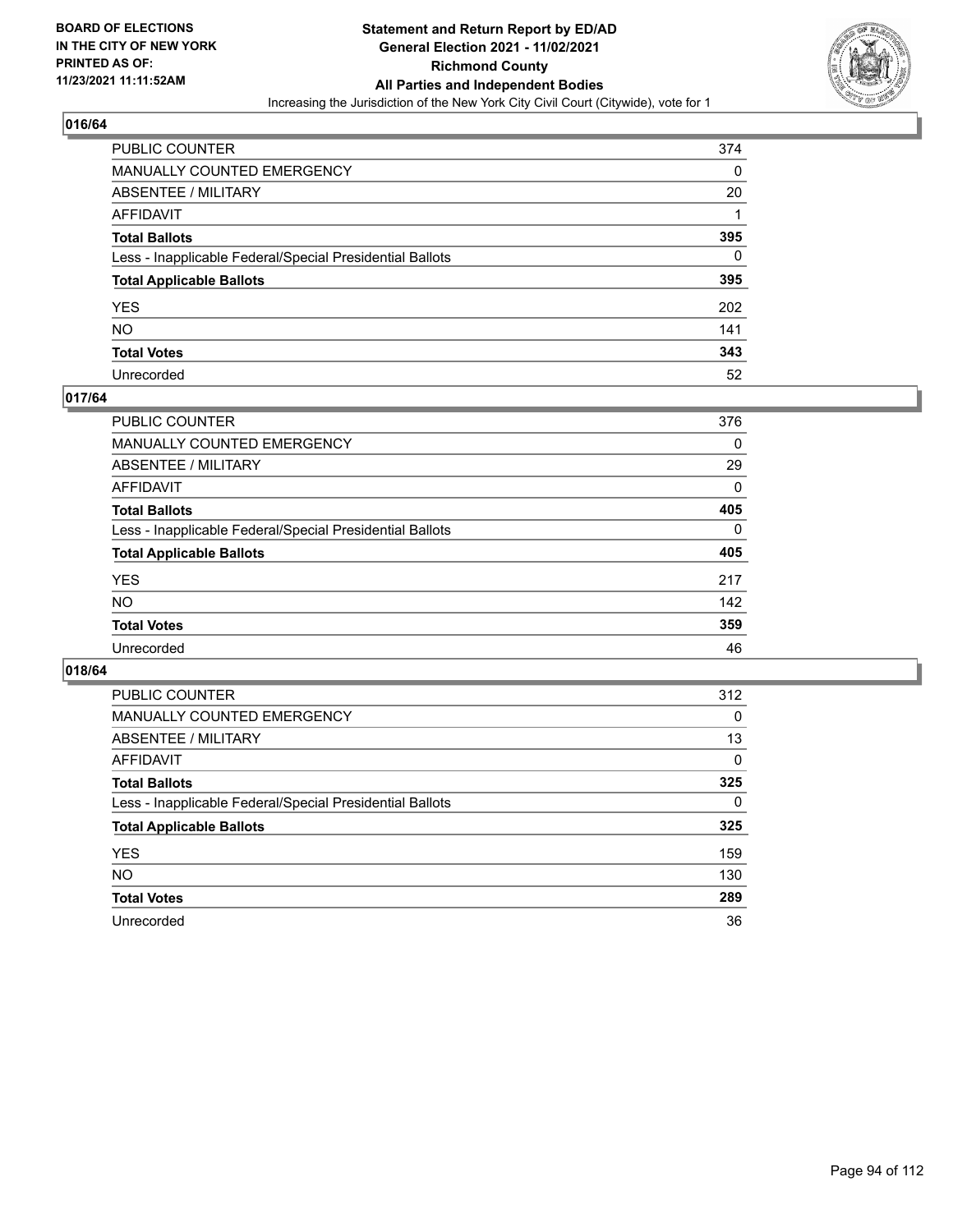

| PUBLIC COUNTER                                           | 207 |
|----------------------------------------------------------|-----|
| MANUALLY COUNTED EMERGENCY                               | 0   |
| ABSENTEE / MILITARY                                      | 50  |
| AFFIDAVIT                                                | 3   |
| Total Ballots                                            | 260 |
| Less - Inapplicable Federal/Special Presidential Ballots | 0   |
| <b>Total Applicable Ballots</b>                          | 260 |
| YES                                                      | 147 |
| NO.                                                      | 74  |
| <b>Total Votes</b>                                       | 221 |
| Unrecorded                                               | 39  |

#### **020/64**

| PUBLIC COUNTER                                           | 317      |
|----------------------------------------------------------|----------|
| MANUALLY COUNTED EMERGENCY                               | 0        |
| ABSENTEE / MILITARY                                      | 22       |
| AFFIDAVIT                                                | 2        |
| <b>Total Ballots</b>                                     | 341      |
| Less - Inapplicable Federal/Special Presidential Ballots | $\Omega$ |
| <b>Total Applicable Ballots</b>                          | 341      |
| <b>YES</b>                                               | 163      |
| <b>NO</b>                                                | 136      |
| <b>Total Votes</b>                                       | 299      |
| Unrecorded                                               | 42       |

| <b>PUBLIC COUNTER</b>                                    | 318      |
|----------------------------------------------------------|----------|
| <b>MANUALLY COUNTED EMERGENCY</b>                        | $\Omega$ |
| ABSENTEE / MILITARY                                      | 15       |
| AFFIDAVIT                                                |          |
| <b>Total Ballots</b>                                     | 334      |
| Less - Inapplicable Federal/Special Presidential Ballots | $\Omega$ |
| <b>Total Applicable Ballots</b>                          | 334      |
| <b>YES</b>                                               | 159      |
| <b>NO</b>                                                | 148      |
| <b>Total Votes</b>                                       | 307      |
| Unrecorded                                               | 27       |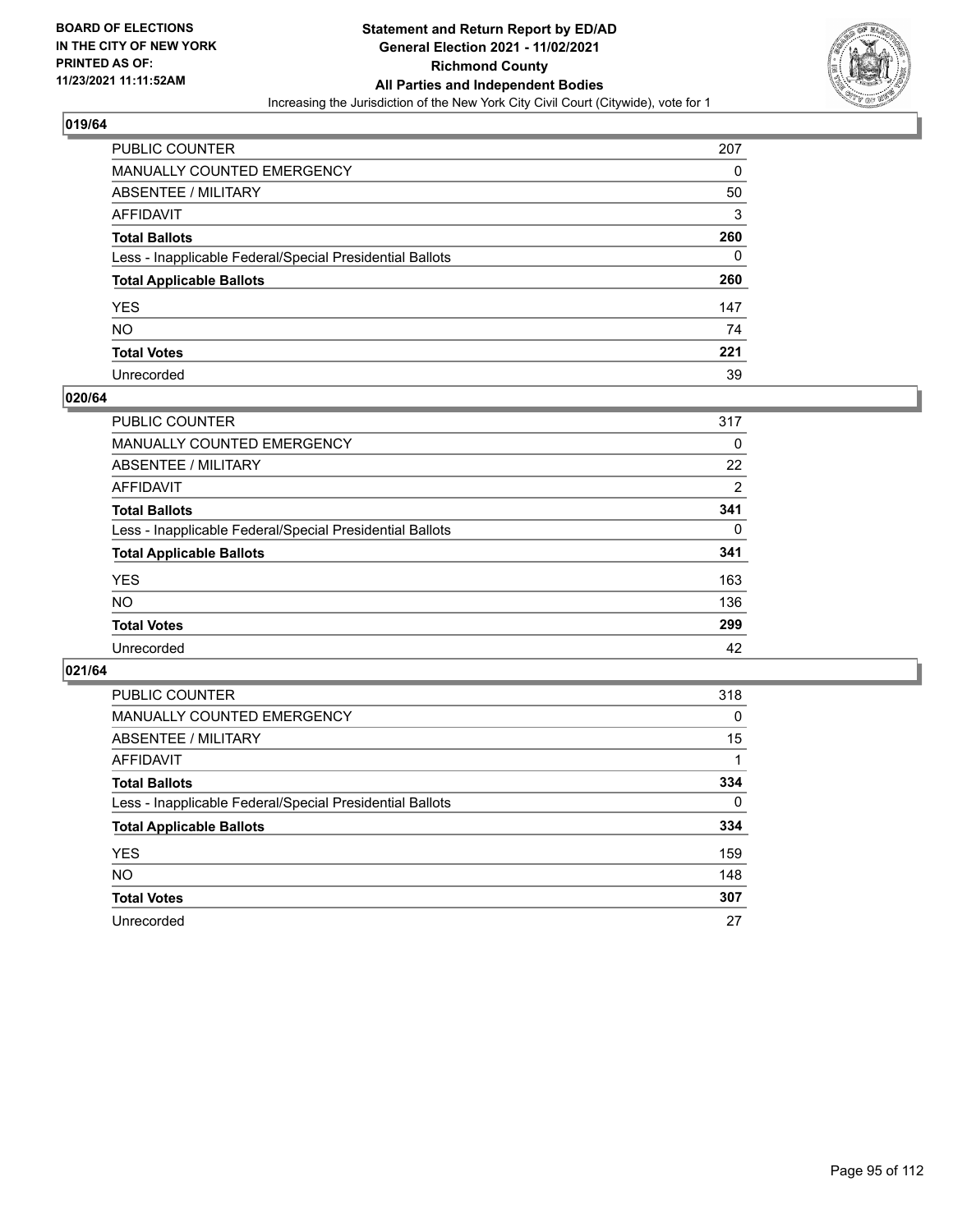

| PUBLIC COUNTER                                           | 360 |
|----------------------------------------------------------|-----|
| MANUALLY COUNTED EMERGENCY                               | 0   |
| ABSENTEE / MILITARY                                      | 30  |
| AFFIDAVIT                                                | 0   |
| Total Ballots                                            | 390 |
| Less - Inapplicable Federal/Special Presidential Ballots | 0   |
| <b>Total Applicable Ballots</b>                          | 390 |
| YES                                                      | 204 |
| NO.                                                      | 145 |
| <b>Total Votes</b>                                       | 349 |
| Unrecorded                                               | 41  |

#### **023/64**

| <b>PUBLIC COUNTER</b>                                    | 307      |
|----------------------------------------------------------|----------|
| MANUALLY COUNTED EMERGENCY                               | 0        |
| ABSENTEE / MILITARY                                      | 9        |
| AFFIDAVIT                                                |          |
| <b>Total Ballots</b>                                     | 317      |
| Less - Inapplicable Federal/Special Presidential Ballots | $\Omega$ |
| <b>Total Applicable Ballots</b>                          | 317      |
| <b>YES</b>                                               | 154      |
| <b>NO</b>                                                | 111      |
| <b>Total Votes</b>                                       | 265      |
| Unrecorded                                               | 52       |

| <b>PUBLIC COUNTER</b>                                    | 331      |
|----------------------------------------------------------|----------|
| MANUALLY COUNTED EMERGENCY                               | 0        |
| ABSENTEE / MILITARY                                      | 12       |
| AFFIDAVIT                                                | 0        |
| <b>Total Ballots</b>                                     | 343      |
| Less - Inapplicable Federal/Special Presidential Ballots | $\Omega$ |
| <b>Total Applicable Ballots</b>                          | 343      |
| <b>YES</b>                                               | 187      |
| NO.                                                      | 127      |
| <b>Total Votes</b>                                       | 314      |
| Unrecorded                                               | 29       |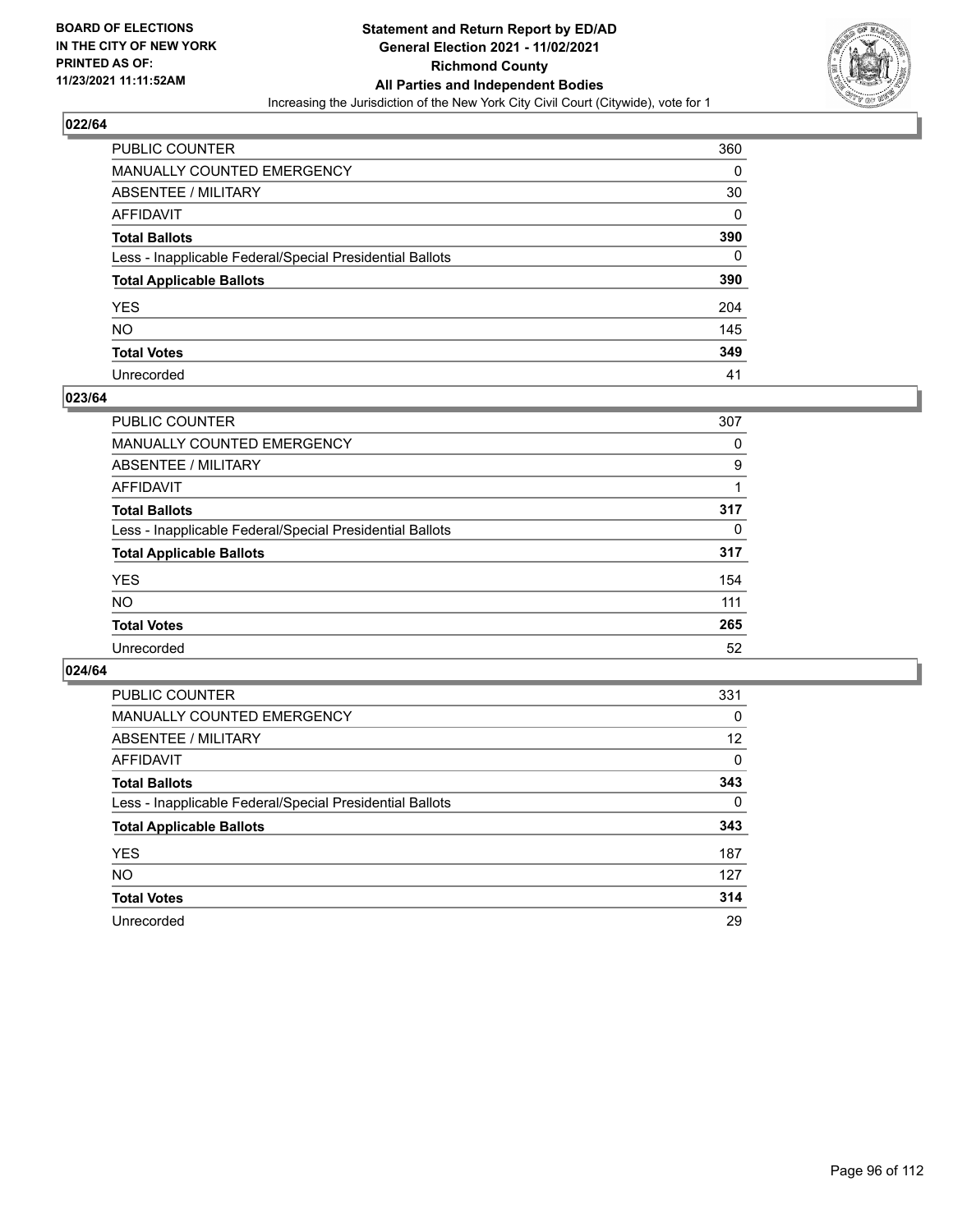

| PUBLIC COUNTER                                           | 336               |
|----------------------------------------------------------|-------------------|
| MANUALLY COUNTED EMERGENCY                               | 0                 |
| ABSENTEE / MILITARY                                      | $22 \overline{ }$ |
| AFFIDAVIT                                                | 0                 |
| Total Ballots                                            | 358               |
| Less - Inapplicable Federal/Special Presidential Ballots | $\Omega$          |
| <b>Total Applicable Ballots</b>                          | 358               |
| YES                                                      | 153               |
| NO.                                                      | 146               |
| <b>Total Votes</b>                                       | 299               |
| Unrecorded                                               | 59                |

#### **026/64**

| <b>PUBLIC COUNTER</b>                                    | 292      |
|----------------------------------------------------------|----------|
| <b>MANUALLY COUNTED EMERGENCY</b>                        | $\Omega$ |
| <b>ABSENTEE / MILITARY</b>                               | 12       |
| AFFIDAVIT                                                | 4        |
| <b>Total Ballots</b>                                     | 308      |
| Less - Inapplicable Federal/Special Presidential Ballots | $\Omega$ |
| <b>Total Applicable Ballots</b>                          | 308      |
| <b>YES</b>                                               | 167      |
| NO                                                       | 109      |
| <b>Total Votes</b>                                       | 276      |
| Unrecorded                                               | 32       |

| <b>PUBLIC COUNTER</b>                                    | 309            |
|----------------------------------------------------------|----------------|
| MANUALLY COUNTED EMERGENCY                               | 0              |
| ABSENTEE / MILITARY                                      | 13             |
| AFFIDAVIT                                                | $\overline{2}$ |
| <b>Total Ballots</b>                                     | 324            |
| Less - Inapplicable Federal/Special Presidential Ballots | $\Omega$       |
| <b>Total Applicable Ballots</b>                          | 324            |
| <b>YES</b>                                               | 154            |
| <b>NO</b>                                                | 126            |
| <b>Total Votes</b>                                       | 280            |
| Unrecorded                                               | 44             |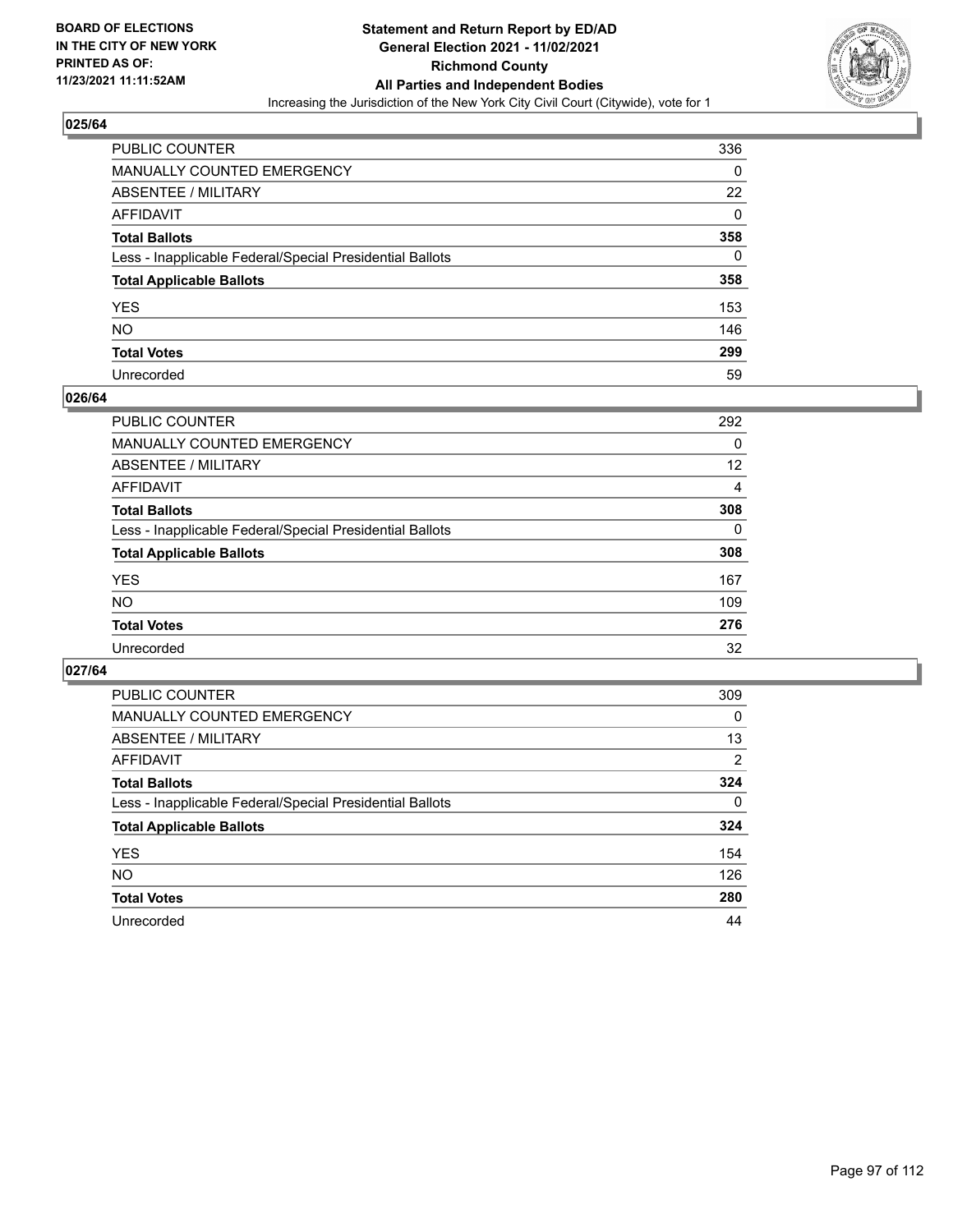

| PUBLIC COUNTER                                           | 230 |
|----------------------------------------------------------|-----|
| MANUALLY COUNTED EMERGENCY                               | 0   |
| ABSENTEE / MILITARY                                      | 8   |
| AFFIDAVIT                                                |     |
| Total Ballots                                            | 239 |
| Less - Inapplicable Federal/Special Presidential Ballots | 0   |
| <b>Total Applicable Ballots</b>                          | 239 |
| YES                                                      | 128 |
| NO.                                                      | 76  |
| <b>Total Votes</b>                                       | 204 |
| Unrecorded                                               | 35  |

#### **029/64**

| <b>PUBLIC COUNTER</b>                                    | 341      |
|----------------------------------------------------------|----------|
| <b>MANUALLY COUNTED EMERGENCY</b>                        | 0        |
| ABSENTEE / MILITARY                                      | 19       |
| AFFIDAVIT                                                | $\Omega$ |
| <b>Total Ballots</b>                                     | 360      |
| Less - Inapplicable Federal/Special Presidential Ballots | 0        |
| <b>Total Applicable Ballots</b>                          | 360      |
| <b>YES</b>                                               | 181      |
| <b>NO</b>                                                | 138      |
| <b>Total Votes</b>                                       | 319      |
| Unrecorded                                               | 41       |

| <b>PUBLIC COUNTER</b>                                    | 331      |
|----------------------------------------------------------|----------|
| <b>MANUALLY COUNTED EMERGENCY</b>                        | 0        |
| ABSENTEE / MILITARY                                      | 4        |
| AFFIDAVIT                                                | 6        |
| <b>Total Ballots</b>                                     | 341      |
| Less - Inapplicable Federal/Special Presidential Ballots | $\Omega$ |
| <b>Total Applicable Ballots</b>                          | 341      |
| <b>YES</b>                                               | 165      |
| <b>NO</b>                                                | 128      |
| <b>Total Votes</b>                                       | 293      |
| Unrecorded                                               | 48       |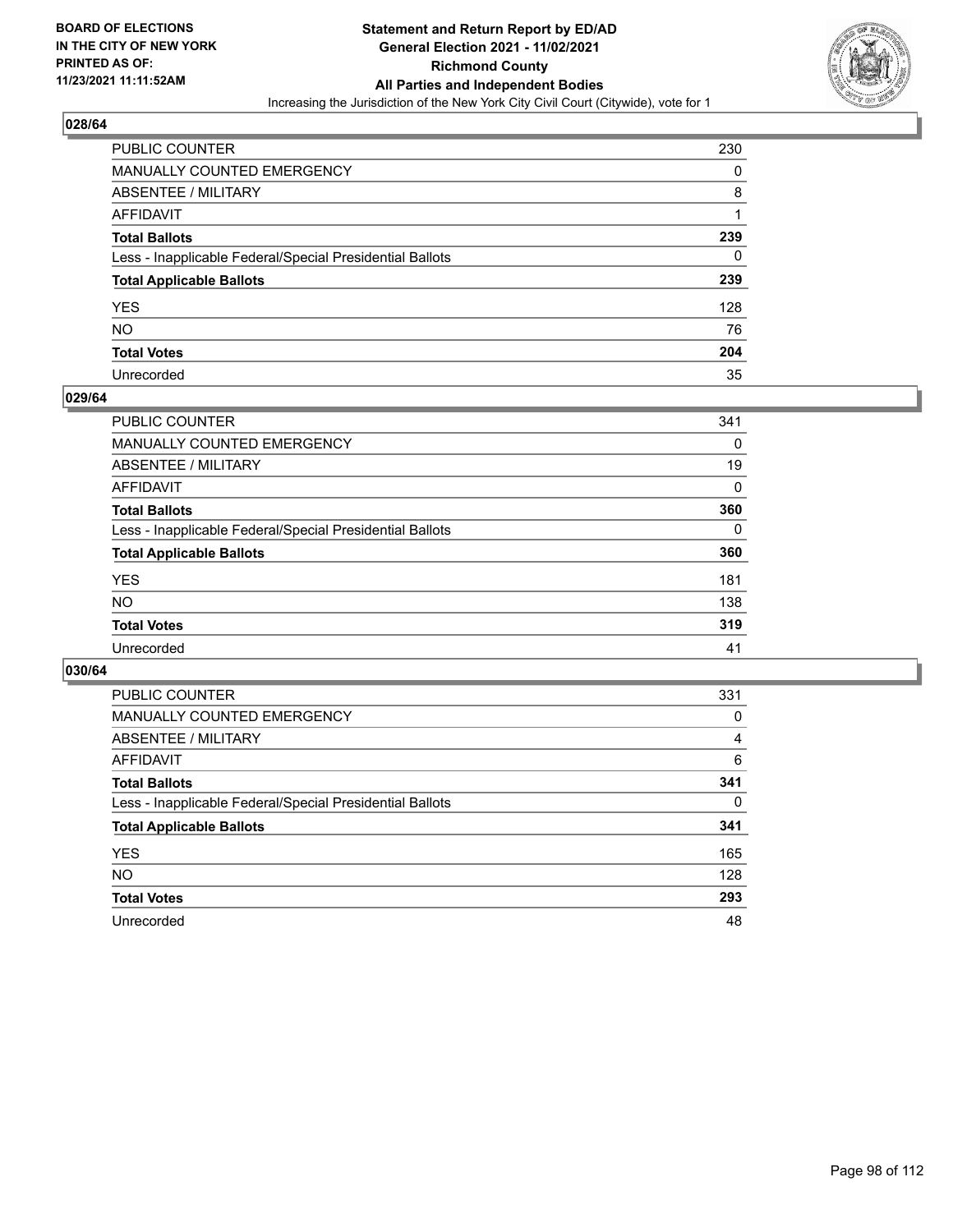

| PUBLIC COUNTER                                           | 272 |
|----------------------------------------------------------|-----|
| MANUALLY COUNTED EMERGENCY                               | 0   |
| ABSENTEE / MILITARY                                      | 7   |
| AFFIDAVIT                                                |     |
| Total Ballots                                            | 280 |
| Less - Inapplicable Federal/Special Presidential Ballots | 0   |
| <b>Total Applicable Ballots</b>                          | 280 |
| YES                                                      | 143 |
| NO.                                                      | 94  |
| <b>Total Votes</b>                                       | 237 |
| Unrecorded                                               | 43  |

#### **032/64**

| PUBLIC COUNTER                                           | 349      |
|----------------------------------------------------------|----------|
| MANUALLY COUNTED EMERGENCY                               | 0        |
| ABSENTEE / MILITARY                                      | 13       |
| AFFIDAVIT                                                |          |
| <b>Total Ballots</b>                                     | 363      |
| Less - Inapplicable Federal/Special Presidential Ballots | $\Omega$ |
| <b>Total Applicable Ballots</b>                          | 363      |
| <b>YES</b>                                               | 198      |
| <b>NO</b>                                                | 122      |
| <b>Total Votes</b>                                       | 320      |
| Unrecorded                                               | 43       |

| <b>PUBLIC COUNTER</b>                                    | 317      |
|----------------------------------------------------------|----------|
| MANUALLY COUNTED EMERGENCY                               | 0        |
| ABSENTEE / MILITARY                                      | 12       |
| AFFIDAVIT                                                | 3        |
| <b>Total Ballots</b>                                     | 332      |
| Less - Inapplicable Federal/Special Presidential Ballots | $\Omega$ |
| <b>Total Applicable Ballots</b>                          | 332      |
| <b>YES</b>                                               | 158      |
| <b>NO</b>                                                | 134      |
| <b>Total Votes</b>                                       | 292      |
| Unrecorded                                               | 40       |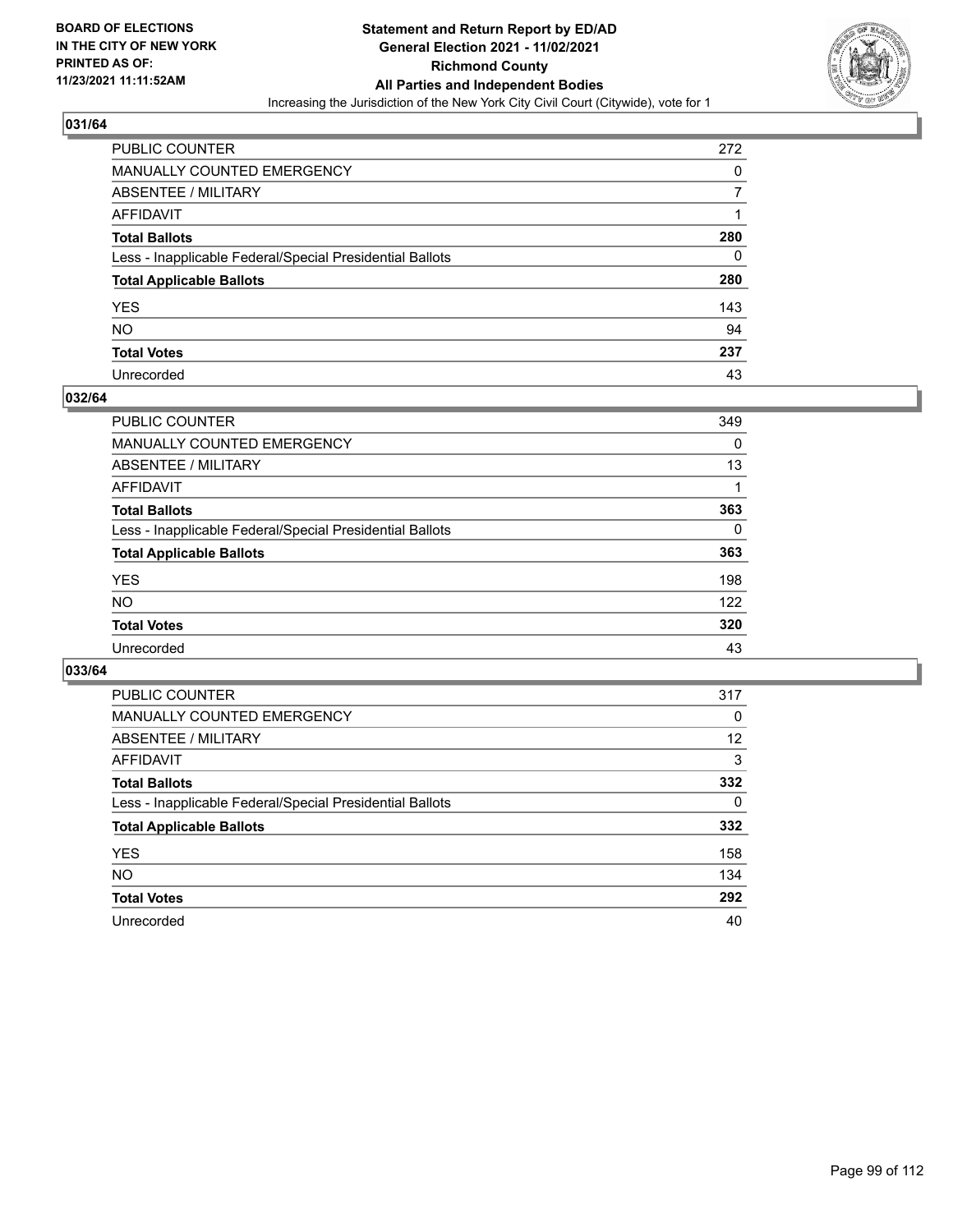

| PUBLIC COUNTER                                           | 312            |
|----------------------------------------------------------|----------------|
| MANUALLY COUNTED EMERGENCY                               | 0              |
| <b>ABSENTEE / MILITARY</b>                               | 32             |
| AFFIDAVIT                                                | $\overline{2}$ |
| <b>Total Ballots</b>                                     | 346            |
| Less - Inapplicable Federal/Special Presidential Ballots | 0              |
| <b>Total Applicable Ballots</b>                          | 346            |
| YES                                                      | 172            |
| NO.                                                      | 110            |
| <b>Total Votes</b>                                       | 282            |
| Unrecorded                                               | 64             |

#### **035/64**

| PUBLIC COUNTER                                           | 346      |
|----------------------------------------------------------|----------|
| <b>MANUALLY COUNTED EMERGENCY</b>                        | $\Omega$ |
| ABSENTEE / MILITARY                                      | 19       |
| AFFIDAVIT                                                |          |
| <b>Total Ballots</b>                                     | 366      |
| Less - Inapplicable Federal/Special Presidential Ballots | $\Omega$ |
| <b>Total Applicable Ballots</b>                          | 366      |
| <b>YES</b>                                               | 169      |
| <b>NO</b>                                                | 136      |
| <b>Total Votes</b>                                       | 305      |
| Unrecorded                                               | 61       |

| <b>PUBLIC COUNTER</b>                                    | 368 |
|----------------------------------------------------------|-----|
| MANUALLY COUNTED EMERGENCY                               | 0   |
| ABSENTEE / MILITARY                                      | 28  |
| AFFIDAVIT                                                |     |
| <b>Total Ballots</b>                                     | 397 |
| Less - Inapplicable Federal/Special Presidential Ballots | 0   |
| <b>Total Applicable Ballots</b>                          | 397 |
| <b>YES</b>                                               | 201 |
| <b>NO</b>                                                | 141 |
| <b>Total Votes</b>                                       | 342 |
| Unrecorded                                               | 55  |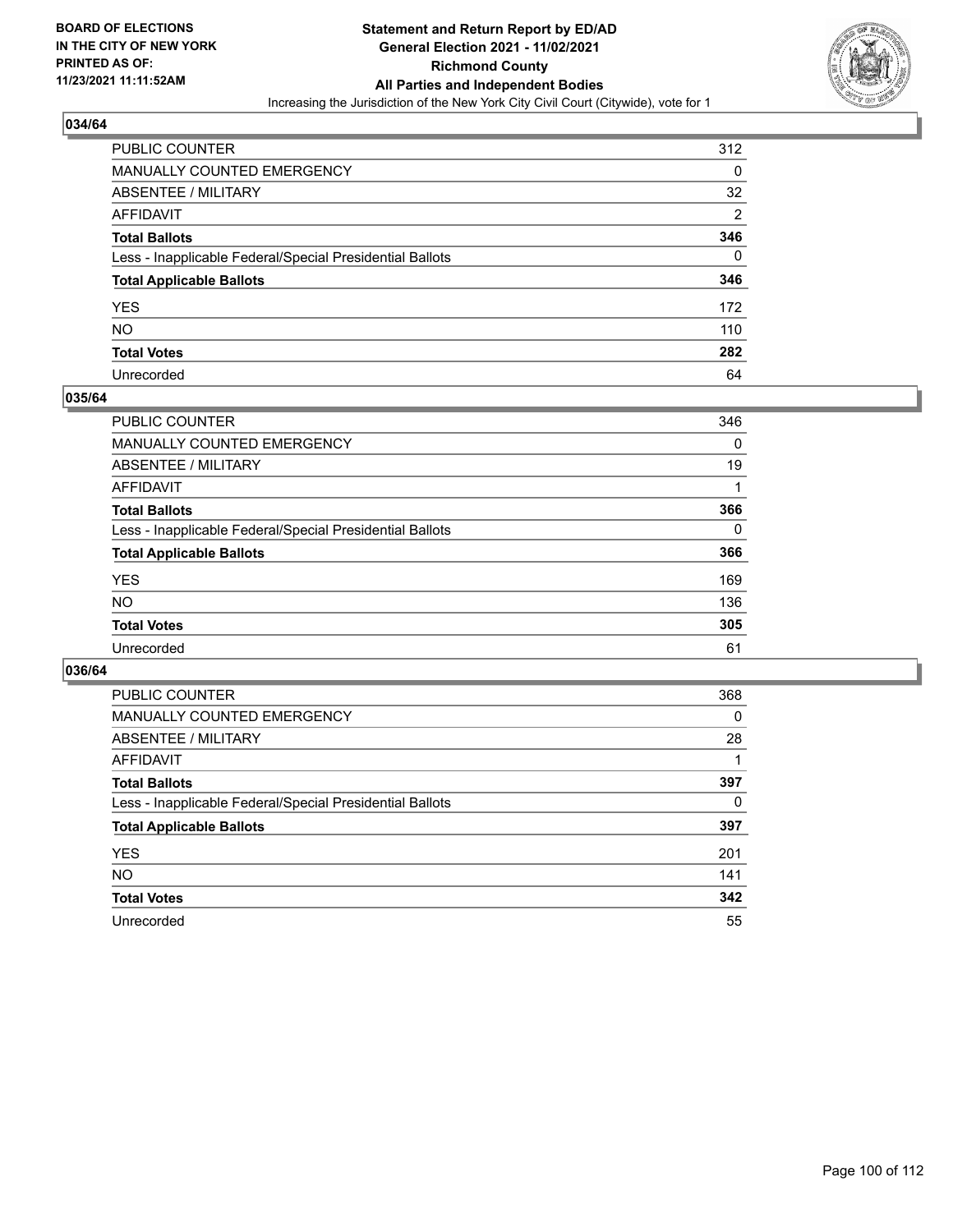

| PUBLIC COUNTER                                           | 313 |
|----------------------------------------------------------|-----|
| <b>MANUALLY COUNTED EMERGENCY</b>                        | 0   |
| <b>ABSENTEE / MILITARY</b>                               | 8   |
| AFFIDAVIT                                                |     |
| <b>Total Ballots</b>                                     | 322 |
| Less - Inapplicable Federal/Special Presidential Ballots | 0   |
| <b>Total Applicable Ballots</b>                          | 322 |
| YES                                                      | 165 |
| NO.                                                      | 111 |
| <b>Total Votes</b>                                       | 276 |
| Unrecorded                                               | 46  |

#### **038/64**

| <b>PUBLIC COUNTER</b>                                    | 307 |
|----------------------------------------------------------|-----|
| <b>MANUALLY COUNTED EMERGENCY</b>                        | 0   |
| ABSENTEE / MILITARY                                      | 14  |
| AFFIDAVIT                                                | 0   |
| <b>Total Ballots</b>                                     | 321 |
| Less - Inapplicable Federal/Special Presidential Ballots | 0   |
| <b>Total Applicable Ballots</b>                          | 321 |
| <b>YES</b>                                               | 166 |
| <b>NO</b>                                                | 98  |
| <b>Total Votes</b>                                       | 264 |
| Unrecorded                                               | 57  |

| <b>PUBLIC COUNTER</b>                                    | 266      |
|----------------------------------------------------------|----------|
| MANUALLY COUNTED EMERGENCY                               | 0        |
| ABSENTEE / MILITARY                                      | 6        |
| AFFIDAVIT                                                | $\Omega$ |
| <b>Total Ballots</b>                                     | 272      |
| Less - Inapplicable Federal/Special Presidential Ballots | 0        |
| <b>Total Applicable Ballots</b>                          | 272      |
| <b>YES</b>                                               | 129      |
| <b>NO</b>                                                | 104      |
| <b>Total Votes</b>                                       | 233      |
| Unrecorded                                               | 39       |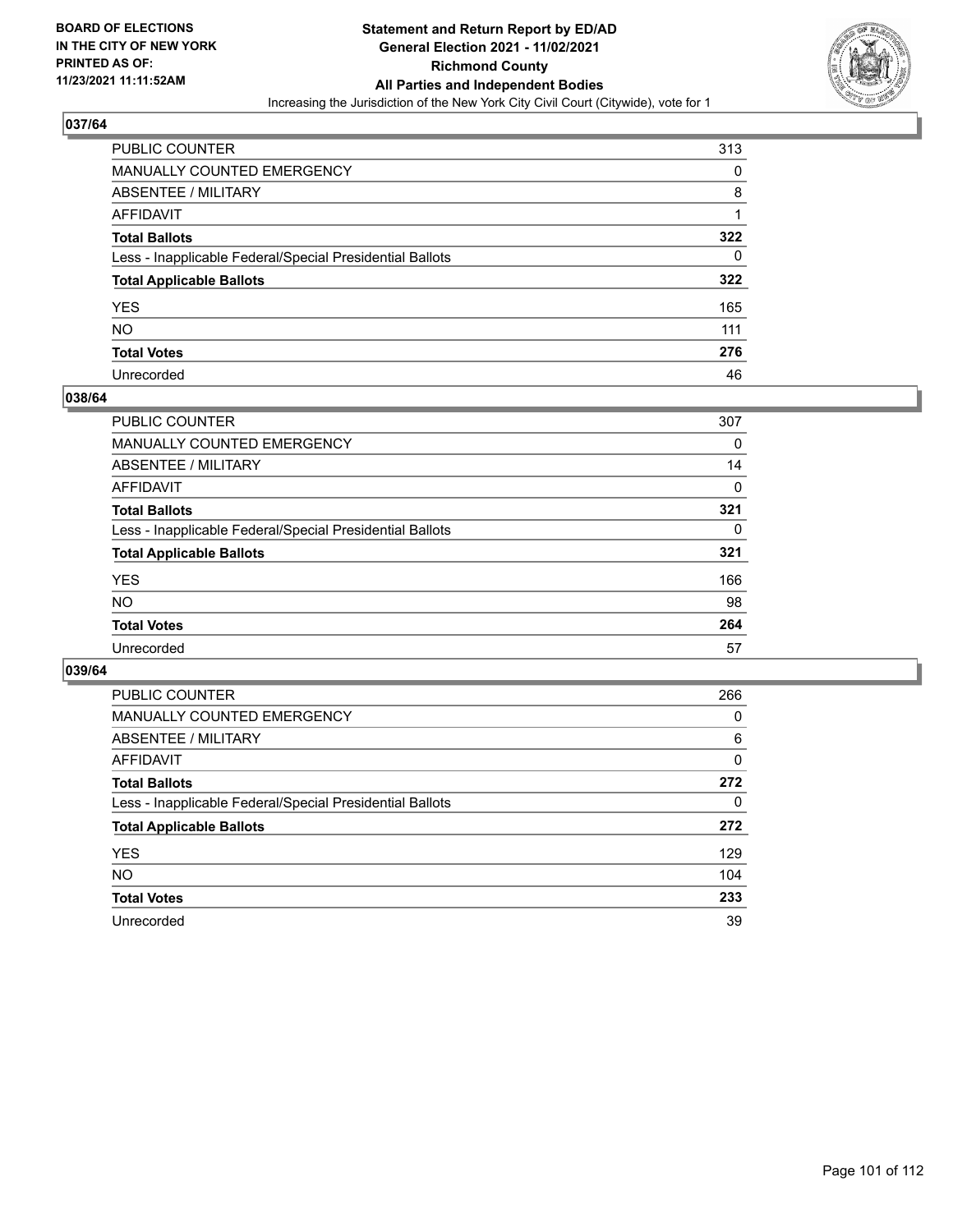

| PUBLIC COUNTER                                           | 211      |
|----------------------------------------------------------|----------|
| <b>MANUALLY COUNTED EMERGENCY</b>                        | 0        |
| <b>ABSENTEE / MILITARY</b>                               | 15       |
| <b>AFFIDAVIT</b>                                         | $\Omega$ |
| <b>Total Ballots</b>                                     | 226      |
| Less - Inapplicable Federal/Special Presidential Ballots | 0        |
| <b>Total Applicable Ballots</b>                          | 226      |
| <b>YES</b>                                               | 136      |
| <b>NO</b>                                                | 61       |
| <b>Total Votes</b>                                       | 197      |
| Unrecorded                                               | 29       |

#### **041/64**

| <b>PUBLIC COUNTER</b>                                    | 309      |
|----------------------------------------------------------|----------|
| MANUALLY COUNTED EMERGENCY                               | 0        |
| ABSENTEE / MILITARY                                      | 6        |
| AFFIDAVIT                                                | 0        |
| <b>Total Ballots</b>                                     | 315      |
| Less - Inapplicable Federal/Special Presidential Ballots | $\Omega$ |
| <b>Total Applicable Ballots</b>                          | 315      |
| <b>YES</b>                                               | 156      |
| <b>NO</b>                                                | 109      |
| <b>Total Votes</b>                                       | 265      |
| Unrecorded                                               | 50       |

| <b>PUBLIC COUNTER</b>                                    | 268      |
|----------------------------------------------------------|----------|
| <b>MANUALLY COUNTED EMERGENCY</b>                        | 0        |
| ABSENTEE / MILITARY                                      | 10       |
| AFFIDAVIT                                                | $\Omega$ |
| <b>Total Ballots</b>                                     | 278      |
| Less - Inapplicable Federal/Special Presidential Ballots | $\Omega$ |
| <b>Total Applicable Ballots</b>                          | 278      |
| <b>YES</b>                                               | 147      |
| <b>NO</b>                                                | 82       |
| <b>Total Votes</b>                                       | 229      |
| Unrecorded                                               | 49       |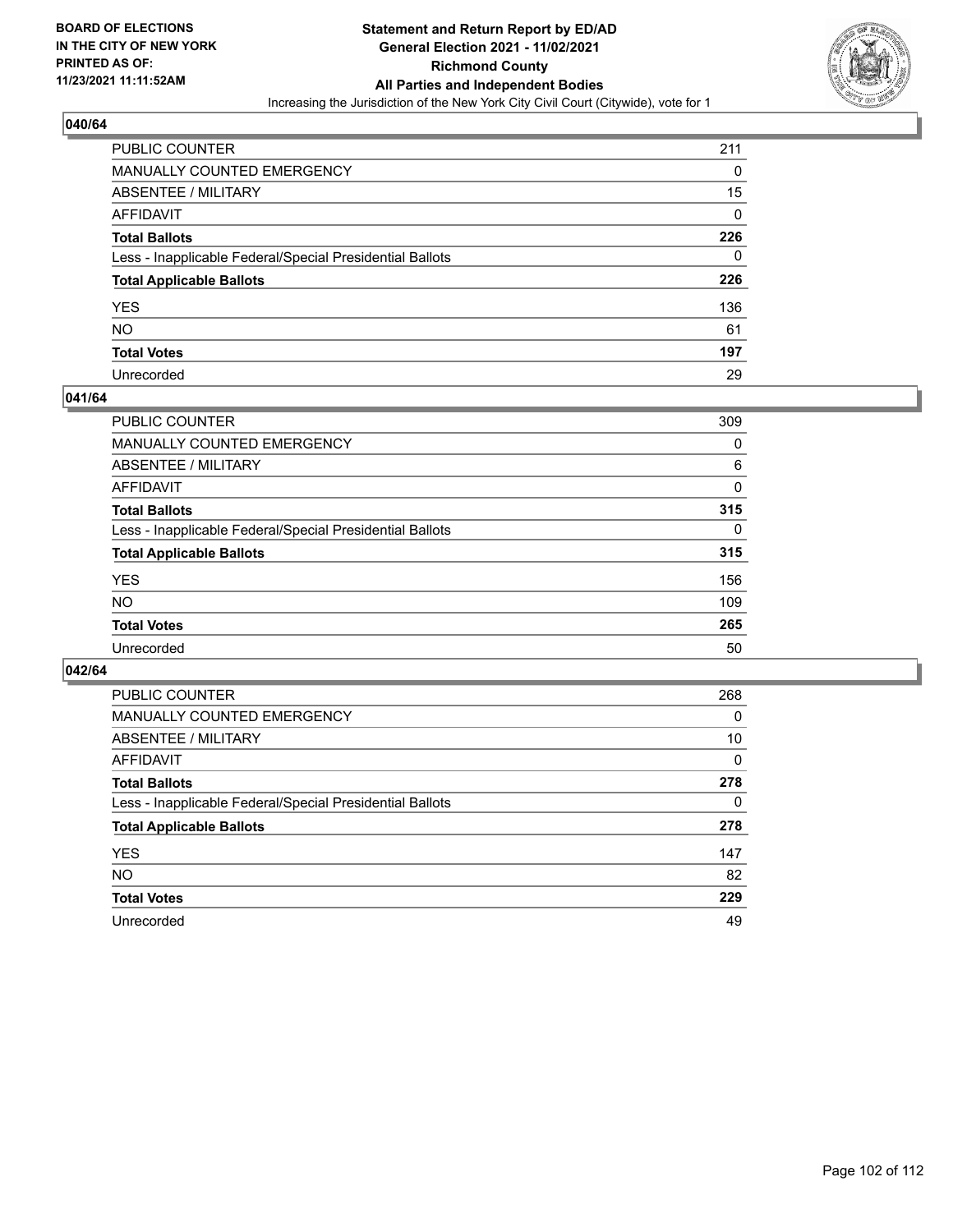

| PUBLIC COUNTER                                           | 198 |
|----------------------------------------------------------|-----|
| MANUALLY COUNTED EMERGENCY                               | 0   |
| <b>ABSENTEE / MILITARY</b>                               | 9   |
| AFFIDAVIT                                                | 0   |
| <b>Total Ballots</b>                                     | 207 |
| Less - Inapplicable Federal/Special Presidential Ballots | 0   |
| <b>Total Applicable Ballots</b>                          | 207 |
| YES                                                      | 94  |
| NO.                                                      | 58  |
| <b>Total Votes</b>                                       | 152 |
| Unrecorded                                               | 55  |

#### **044/64**

| <b>PUBLIC COUNTER</b>                                    | 308      |
|----------------------------------------------------------|----------|
| MANUALLY COUNTED EMERGENCY                               | 0        |
| ABSENTEE / MILITARY                                      | 13       |
| AFFIDAVIT                                                | 3        |
| <b>Total Ballots</b>                                     | 324      |
| Less - Inapplicable Federal/Special Presidential Ballots | $\Omega$ |
| <b>Total Applicable Ballots</b>                          | 324      |
| <b>YES</b>                                               | 153      |
| <b>NO</b>                                                | 112      |
| <b>Total Votes</b>                                       | 265      |
| Unrecorded                                               | 59       |

| <b>PUBLIC COUNTER</b>                                    | 280      |
|----------------------------------------------------------|----------|
| MANUALLY COUNTED EMERGENCY                               | 0        |
| ABSENTEE / MILITARY                                      | 26       |
| AFFIDAVIT                                                | 2        |
| <b>Total Ballots</b>                                     | 308      |
| Less - Inapplicable Federal/Special Presidential Ballots | $\Omega$ |
| <b>Total Applicable Ballots</b>                          | 308      |
| <b>YES</b>                                               | 164      |
| <b>NO</b>                                                | 89       |
| <b>Total Votes</b>                                       | 253      |
| Unrecorded                                               | 55       |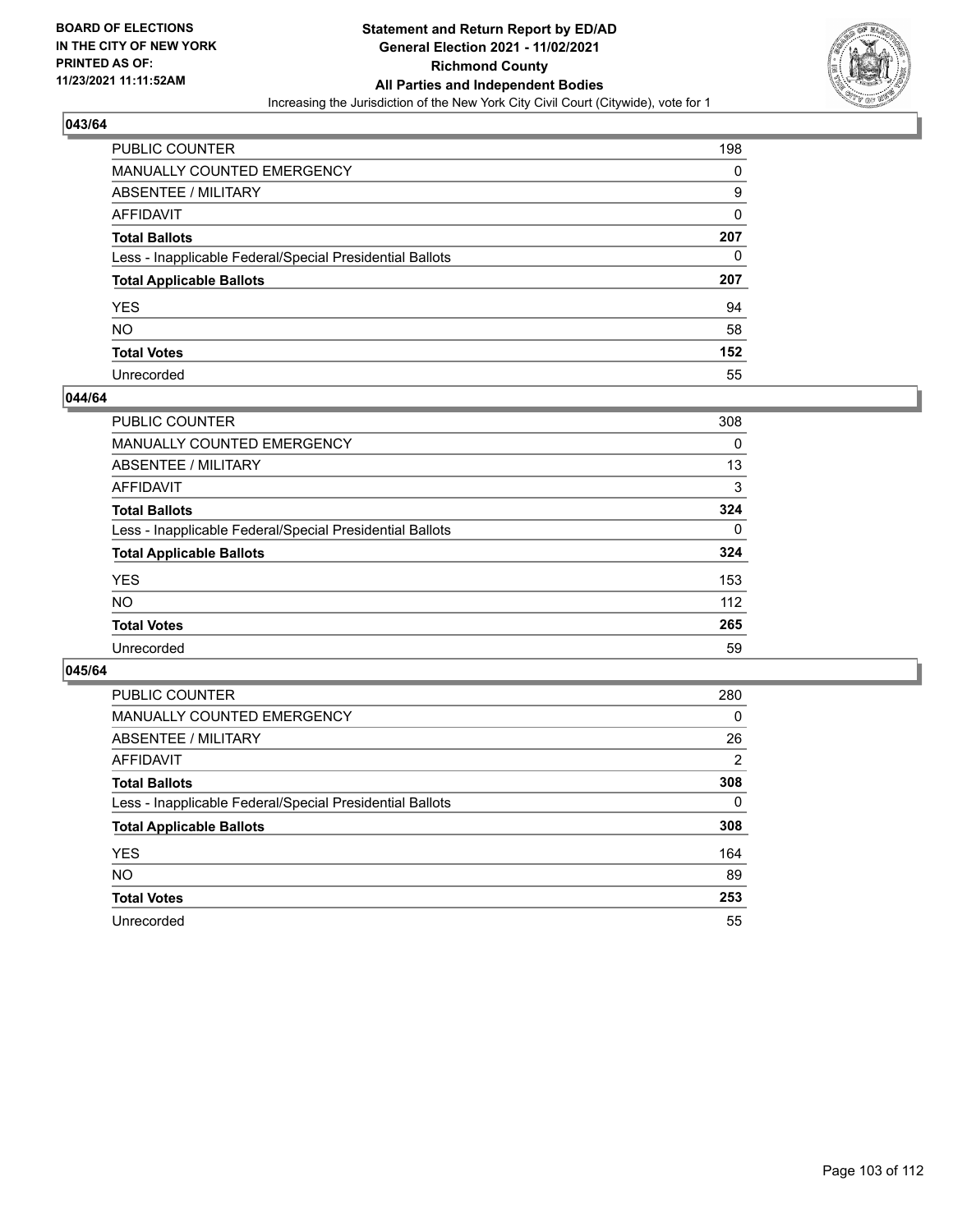

| PUBLIC COUNTER                                           | 269 |
|----------------------------------------------------------|-----|
| MANUALLY COUNTED EMERGENCY                               | 0   |
| ABSENTEE / MILITARY                                      | 20  |
| AFFIDAVIT                                                |     |
| <b>Total Ballots</b>                                     | 290 |
| Less - Inapplicable Federal/Special Presidential Ballots | 0   |
| <b>Total Applicable Ballots</b>                          | 290 |
| YES                                                      | 153 |
| NO.                                                      | 95  |
| <b>Total Votes</b>                                       | 248 |
| Unrecorded                                               | 42  |

#### **047/64**

| <b>PUBLIC COUNTER</b>                                    | 320      |
|----------------------------------------------------------|----------|
| <b>MANUALLY COUNTED EMERGENCY</b>                        | 0        |
| ABSENTEE / MILITARY                                      | 19       |
| AFFIDAVIT                                                |          |
| <b>Total Ballots</b>                                     | 340      |
| Less - Inapplicable Federal/Special Presidential Ballots | $\Omega$ |
| <b>Total Applicable Ballots</b>                          | 340      |
| <b>YES</b>                                               | 176      |
| <b>NO</b>                                                | 128      |
| <b>Total Votes</b>                                       | 304      |
| Unrecorded                                               | 36       |

| <b>PUBLIC COUNTER</b>                                    | 443      |
|----------------------------------------------------------|----------|
| MANUALLY COUNTED EMERGENCY                               | 0        |
| ABSENTEE / MILITARY                                      | 18       |
| AFFIDAVIT                                                | 6        |
| <b>Total Ballots</b>                                     | 467      |
| Less - Inapplicable Federal/Special Presidential Ballots | $\Omega$ |
| <b>Total Applicable Ballots</b>                          | 467      |
| <b>YES</b>                                               | 227      |
| <b>NO</b>                                                | 165      |
| <b>Total Votes</b>                                       | 392      |
| Unrecorded                                               | 75       |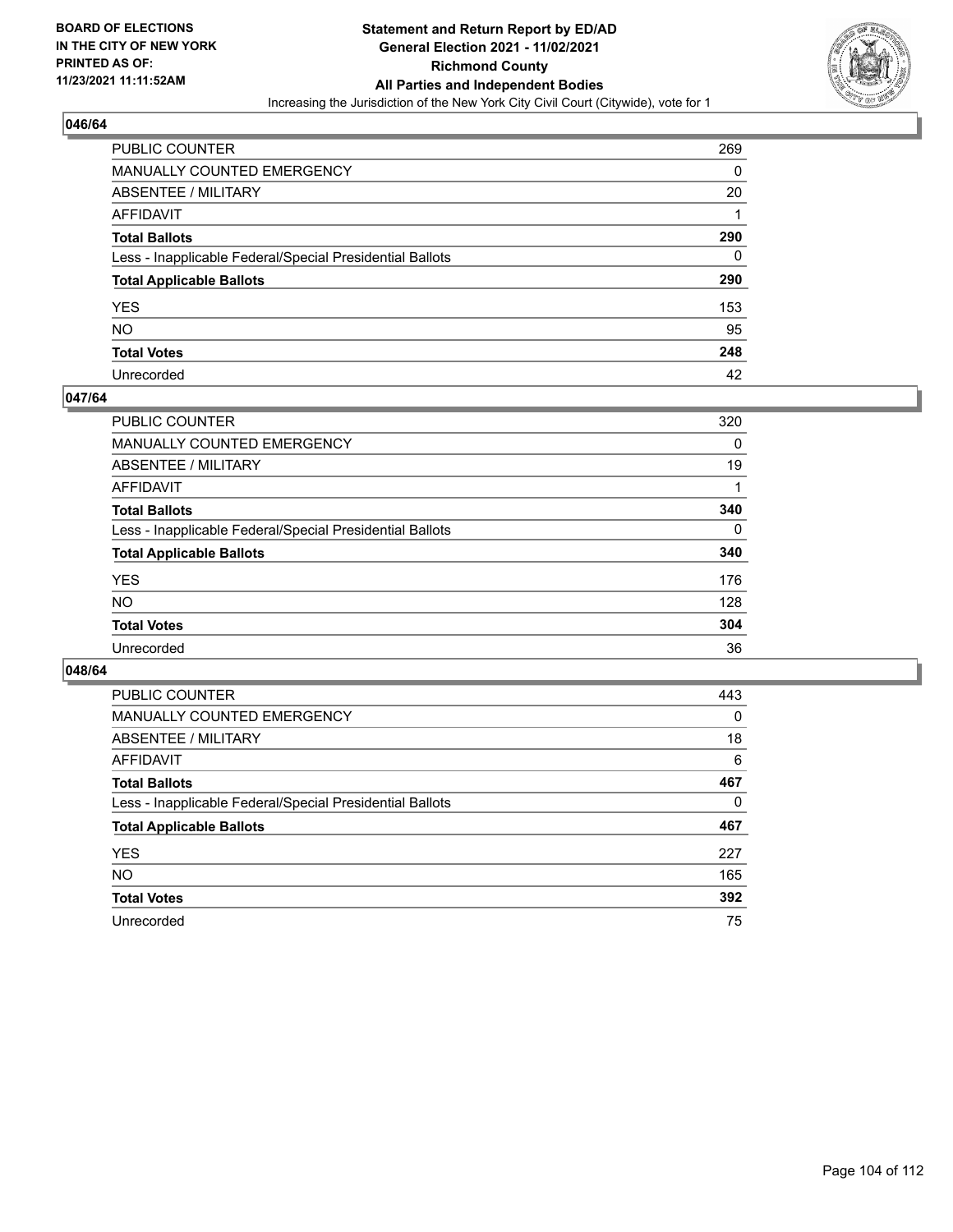

| PUBLIC COUNTER                                           | 315 |
|----------------------------------------------------------|-----|
| MANUALLY COUNTED EMERGENCY                               | 0   |
| ABSENTEE / MILITARY                                      | 26  |
| AFFIDAVIT                                                | 0   |
| <b>Total Ballots</b>                                     | 341 |
| Less - Inapplicable Federal/Special Presidential Ballots | 0   |
| <b>Total Applicable Ballots</b>                          | 341 |
| YES                                                      | 158 |
| NO.                                                      | 98  |
| <b>Total Votes</b>                                       | 256 |
| Unrecorded                                               | 85  |

#### **050/64**

| <b>PUBLIC COUNTER</b>                                    | 332      |
|----------------------------------------------------------|----------|
| MANUALLY COUNTED EMERGENCY                               | 0        |
| ABSENTEE / MILITARY                                      | 14       |
| AFFIDAVIT                                                | $\Omega$ |
| <b>Total Ballots</b>                                     | 346      |
| Less - Inapplicable Federal/Special Presidential Ballots | $\Omega$ |
| <b>Total Applicable Ballots</b>                          | 346      |
| <b>YES</b>                                               | 185      |
| <b>NO</b>                                                | 110      |
| <b>Total Votes</b>                                       | 295      |
| Unrecorded                                               | 51       |

| <b>PUBLIC COUNTER</b>                                    | 255      |
|----------------------------------------------------------|----------|
| <b>MANUALLY COUNTED EMERGENCY</b>                        | $\Omega$ |
| ABSENTEE / MILITARY                                      | 7        |
| AFFIDAVIT                                                | $\Omega$ |
| <b>Total Ballots</b>                                     | 262      |
| Less - Inapplicable Federal/Special Presidential Ballots | 0        |
| <b>Total Applicable Ballots</b>                          | 262      |
| <b>YES</b>                                               | 151      |
| <b>NO</b>                                                | 77       |
| <b>Total Votes</b>                                       | 228      |
| Unrecorded                                               | 34       |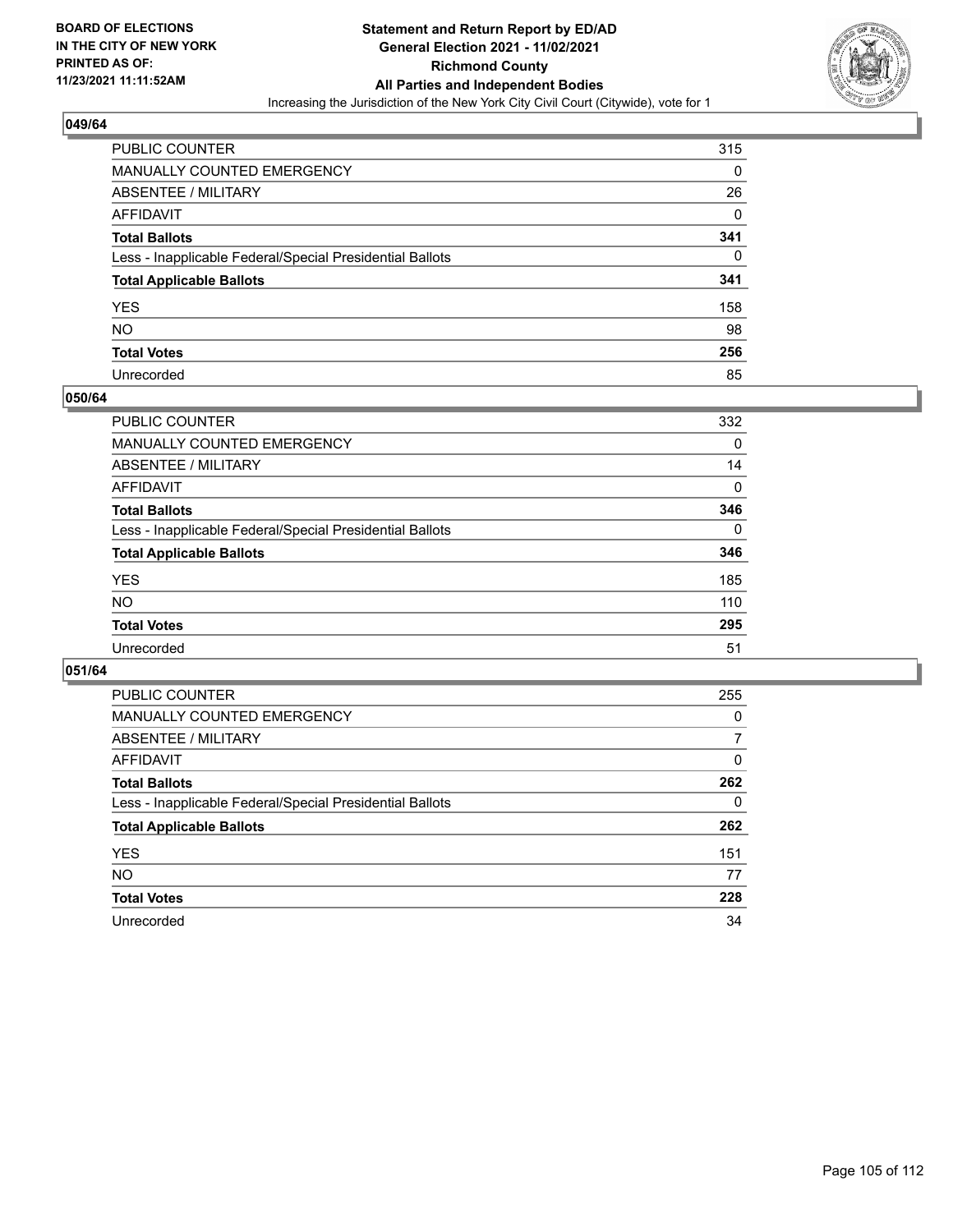

| PUBLIC COUNTER                                           | 292            |
|----------------------------------------------------------|----------------|
| <b>MANUALLY COUNTED EMERGENCY</b>                        | 0              |
| <b>ABSENTEE / MILITARY</b>                               | 16             |
| AFFIDAVIT                                                | $\overline{2}$ |
| <b>Total Ballots</b>                                     | 310            |
| Less - Inapplicable Federal/Special Presidential Ballots | 0              |
| <b>Total Applicable Ballots</b>                          | 310            |
| YES                                                      | 158            |
| NO.                                                      | 99             |
| <b>Total Votes</b>                                       | 257            |
| Unrecorded                                               | 53             |

#### **053/64**

| PUBLIC COUNTER                                           | 352      |
|----------------------------------------------------------|----------|
| <b>MANUALLY COUNTED EMERGENCY</b>                        | $\Omega$ |
| ABSENTEE / MILITARY                                      | 19       |
| AFFIDAVIT                                                |          |
| <b>Total Ballots</b>                                     | 372      |
| Less - Inapplicable Federal/Special Presidential Ballots | $\Omega$ |
| <b>Total Applicable Ballots</b>                          | 372      |
| <b>YES</b>                                               | 187      |
| <b>NO</b>                                                | 117      |
| <b>Total Votes</b>                                       | 304      |
| Unrecorded                                               | 68       |

| <b>PUBLIC COUNTER</b>                                    | 395      |
|----------------------------------------------------------|----------|
| MANUALLY COUNTED EMERGENCY                               | 0        |
| ABSENTEE / MILITARY                                      | 17       |
| AFFIDAVIT                                                |          |
| <b>Total Ballots</b>                                     | 413      |
| Less - Inapplicable Federal/Special Presidential Ballots | $\Omega$ |
| <b>Total Applicable Ballots</b>                          | 413      |
| <b>YES</b>                                               | 237      |
| <b>NO</b>                                                | 135      |
| <b>Total Votes</b>                                       | 372      |
| Unrecorded                                               | 41       |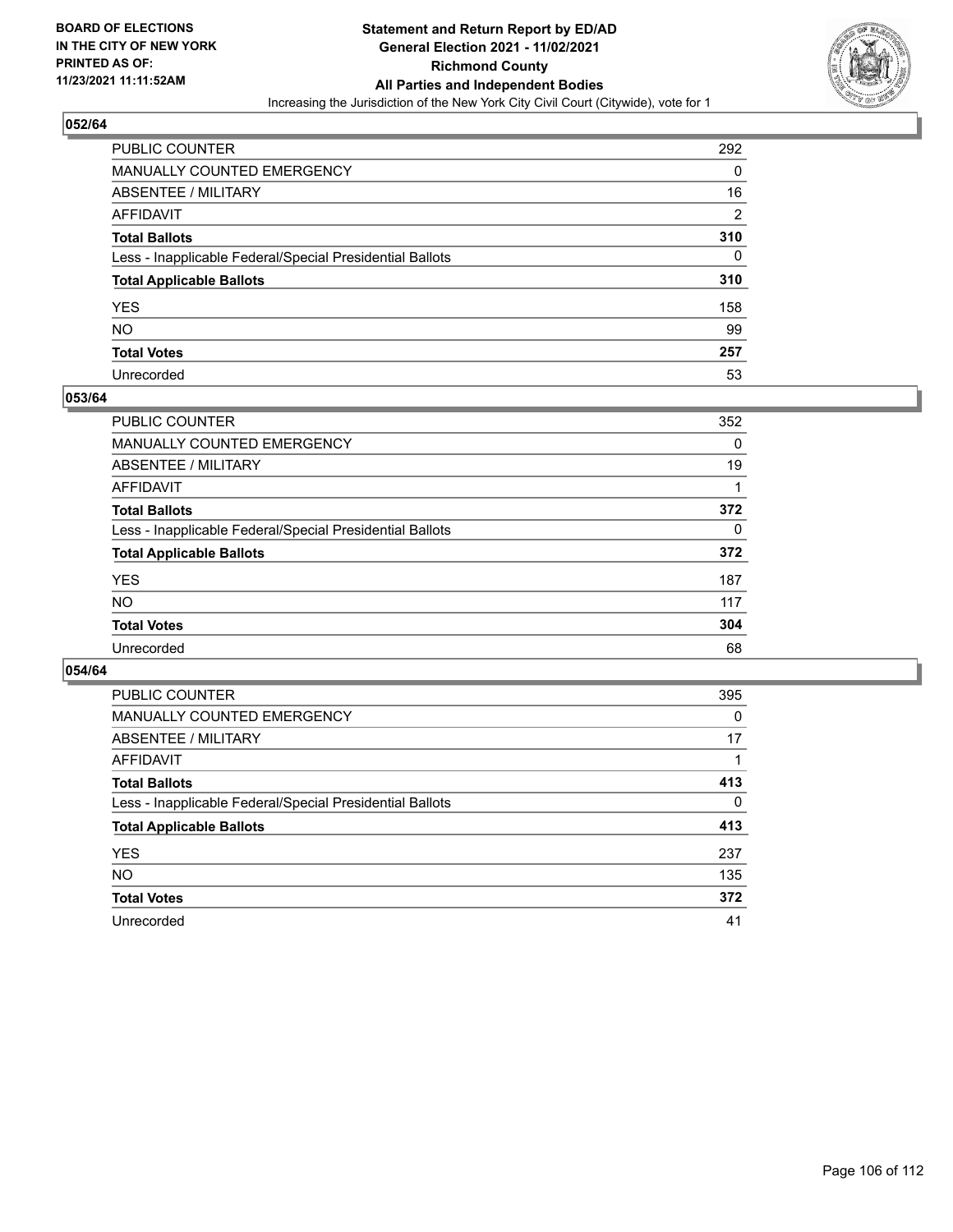

| PUBLIC COUNTER                                           | 348            |
|----------------------------------------------------------|----------------|
| MANUALLY COUNTED EMERGENCY                               | 0              |
| ABSENTEE / MILITARY                                      | 10             |
| AFFIDAVIT                                                | $\overline{2}$ |
| Total Ballots                                            | 360            |
| Less - Inapplicable Federal/Special Presidential Ballots | 0              |
| <b>Total Applicable Ballots</b>                          | 360            |
| YES                                                      | 181            |
| NO.                                                      | 142            |
| <b>Total Votes</b>                                       | 323            |
| Unrecorded                                               | 37             |

#### **056/64**

| <b>PUBLIC COUNTER</b>                                    | 381      |
|----------------------------------------------------------|----------|
| MANUALLY COUNTED EMERGENCY                               | 0        |
| ABSENTEE / MILITARY                                      | 23       |
| AFFIDAVIT                                                | 2        |
| <b>Total Ballots</b>                                     | 406      |
| Less - Inapplicable Federal/Special Presidential Ballots | $\Omega$ |
| <b>Total Applicable Ballots</b>                          | 406      |
| <b>YES</b>                                               | 199      |
| <b>NO</b>                                                | 143      |
| <b>Total Votes</b>                                       | 342      |
| Unrecorded                                               | 64       |

| <b>PUBLIC COUNTER</b>                                    | 228 |
|----------------------------------------------------------|-----|
| <b>MANUALLY COUNTED EMERGENCY</b>                        | 0   |
| ABSENTEE / MILITARY                                      |     |
| AFFIDAVIT                                                |     |
| <b>Total Ballots</b>                                     | 236 |
| Less - Inapplicable Federal/Special Presidential Ballots | 0   |
| <b>Total Applicable Ballots</b>                          | 236 |
| <b>YES</b>                                               | 126 |
| <b>NO</b>                                                | 76  |
| <b>Total Votes</b>                                       | 202 |
| Unrecorded                                               | 34  |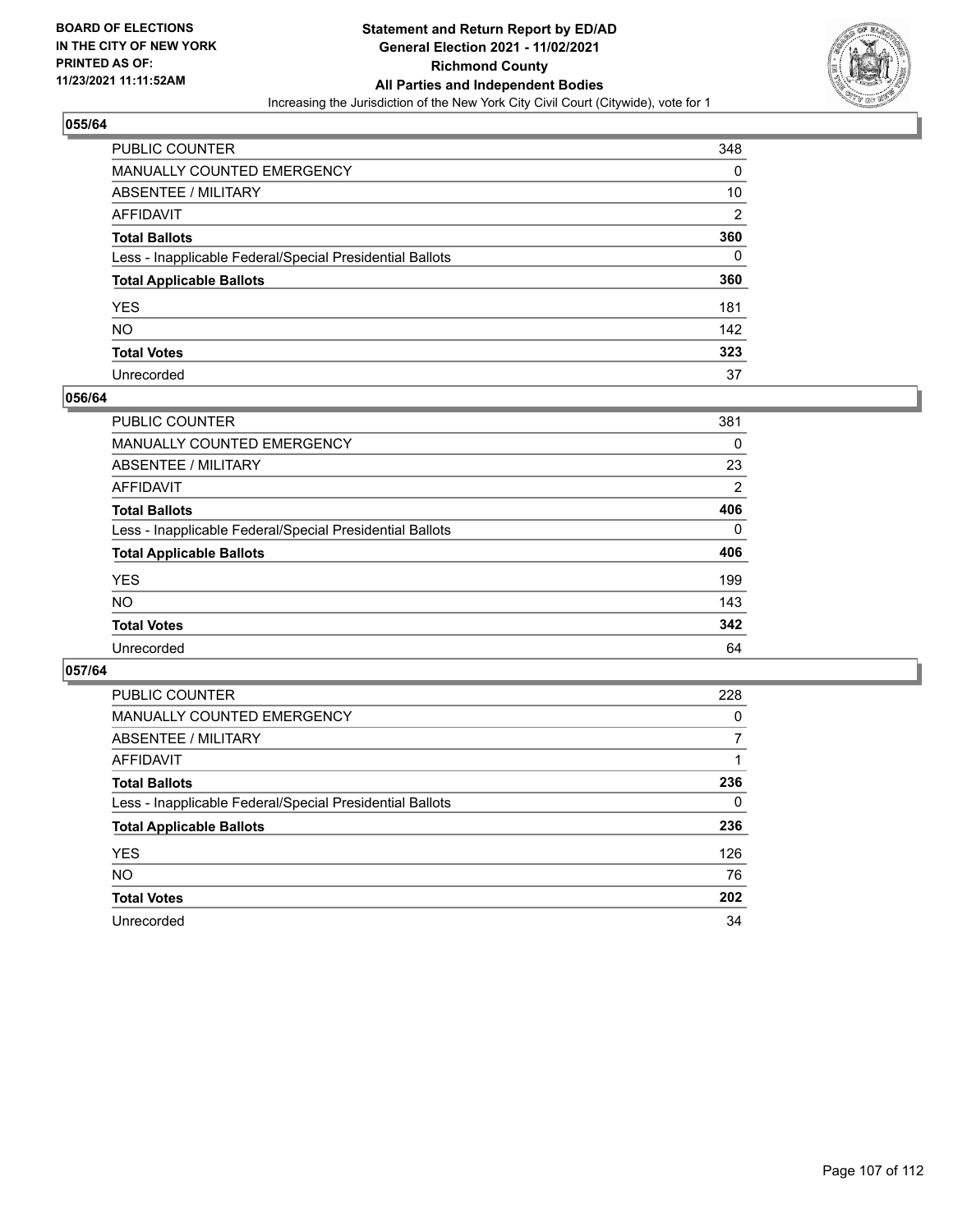

| PUBLIC COUNTER                                           | 364 |
|----------------------------------------------------------|-----|
| MANUALLY COUNTED EMERGENCY                               | 0   |
| ABSENTEE / MILITARY                                      | 8   |
| AFFIDAVIT                                                |     |
| Total Ballots                                            | 373 |
| Less - Inapplicable Federal/Special Presidential Ballots | 0   |
| <b>Total Applicable Ballots</b>                          | 373 |
| YES                                                      | 180 |
| NO.                                                      | 140 |
| <b>Total Votes</b>                                       | 320 |
| Unrecorded                                               | 53  |

#### **059/64**

| <b>PUBLIC COUNTER</b>                                    | 281 |
|----------------------------------------------------------|-----|
| <b>MANUALLY COUNTED EMERGENCY</b>                        | 0   |
| ABSENTEE / MILITARY                                      | 8   |
| AFFIDAVIT                                                |     |
| <b>Total Ballots</b>                                     | 290 |
| Less - Inapplicable Federal/Special Presidential Ballots | 0   |
| <b>Total Applicable Ballots</b>                          | 290 |
| <b>YES</b>                                               | 138 |
| <b>NO</b>                                                | 128 |
| <b>Total Votes</b>                                       | 266 |
| Unrecorded                                               | 24  |

| <b>PUBLIC COUNTER</b>                                    | 178      |
|----------------------------------------------------------|----------|
| <b>MANUALLY COUNTED EMERGENCY</b>                        | 0        |
| ABSENTEE / MILITARY                                      | 9        |
| AFFIDAVIT                                                |          |
| <b>Total Ballots</b>                                     | 188      |
| Less - Inapplicable Federal/Special Presidential Ballots | $\Omega$ |
| <b>Total Applicable Ballots</b>                          | 188      |
| <b>YES</b>                                               | 102      |
| <b>NO</b>                                                | 72       |
| <b>Total Votes</b>                                       | 174      |
| Unrecorded                                               | 14       |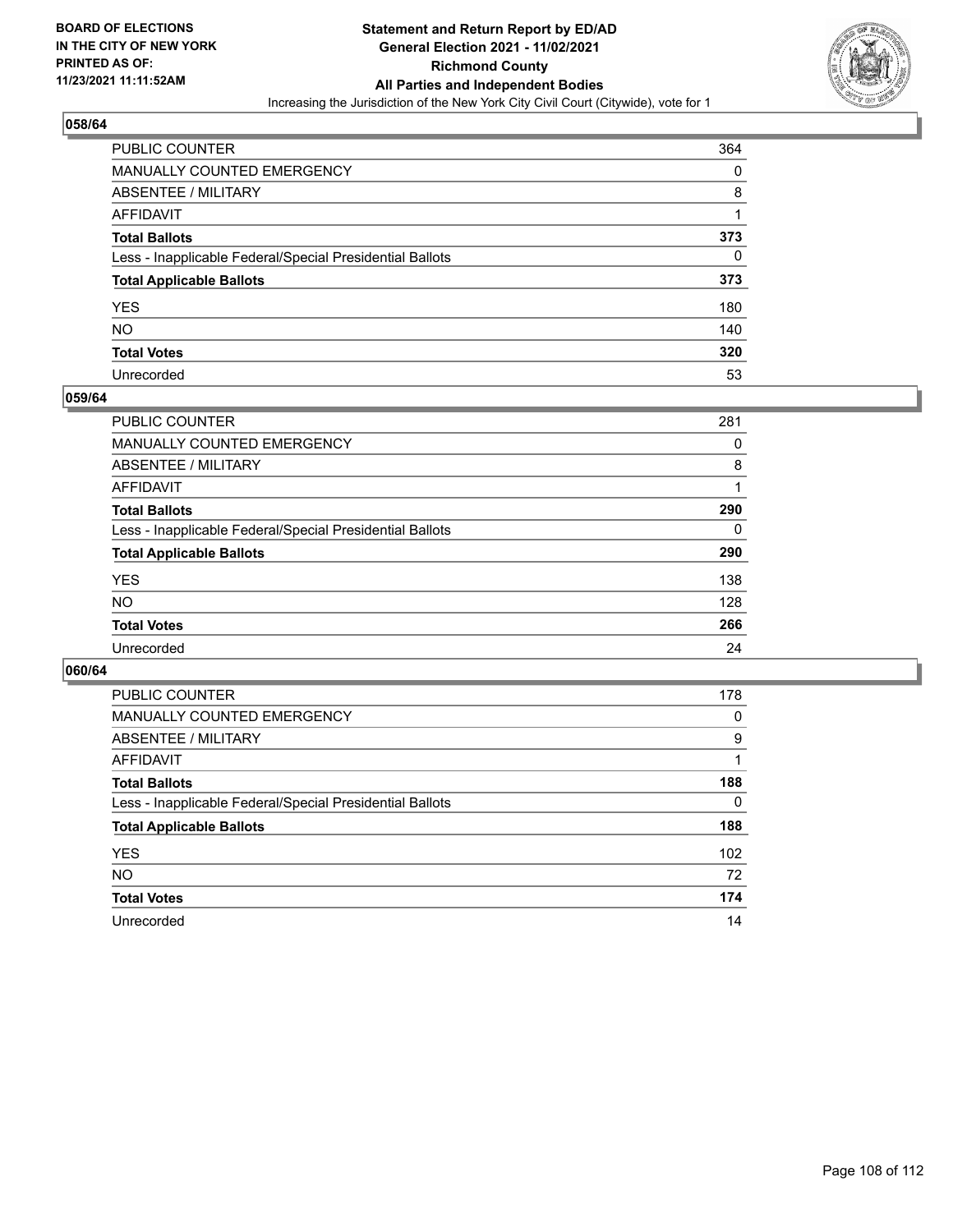

## **061/64**

| PUBLIC COUNTER                                           | 215 |
|----------------------------------------------------------|-----|
| MANUALLY COUNTED EMERGENCY                               | 0   |
| ABSENTEE / MILITARY                                      | 28  |
| AFFIDAVIT                                                | 0   |
| <b>Total Ballots</b>                                     | 243 |
| Less - Inapplicable Federal/Special Presidential Ballots | 0   |
| <b>Total Applicable Ballots</b>                          | 243 |
| YES                                                      | 130 |
| NO.                                                      | 67  |
| <b>Total Votes</b>                                       | 197 |
| Unrecorded                                               | 46  |

### **062/64**

| <b>PUBLIC COUNTER</b>                                    | 312 |
|----------------------------------------------------------|-----|
| <b>MANUALLY COUNTED EMERGENCY</b>                        | 0   |
| ABSENTEE / MILITARY                                      | 22  |
| AFFIDAVIT                                                | 3   |
| <b>Total Ballots</b>                                     | 337 |
| Less - Inapplicable Federal/Special Presidential Ballots | 0   |
| <b>Total Applicable Ballots</b>                          | 337 |
| <b>YES</b>                                               | 144 |
| <b>NO</b>                                                | 130 |
| <b>Total Votes</b>                                       | 274 |
| Unrecorded                                               | 63  |

## **063/64**

| <b>PUBLIC COUNTER</b>                                    | 269      |
|----------------------------------------------------------|----------|
| <b>MANUALLY COUNTED EMERGENCY</b>                        | $\Omega$ |
| ABSENTEE / MILITARY                                      | 17       |
| AFFIDAVIT                                                |          |
| <b>Total Ballots</b>                                     | 287      |
| Less - Inapplicable Federal/Special Presidential Ballots | 0        |
| <b>Total Applicable Ballots</b>                          | 287      |
| <b>YES</b>                                               | 158      |
| <b>NO</b>                                                | 92       |
| <b>Total Votes</b>                                       | 250      |
| Unrecorded                                               | 37       |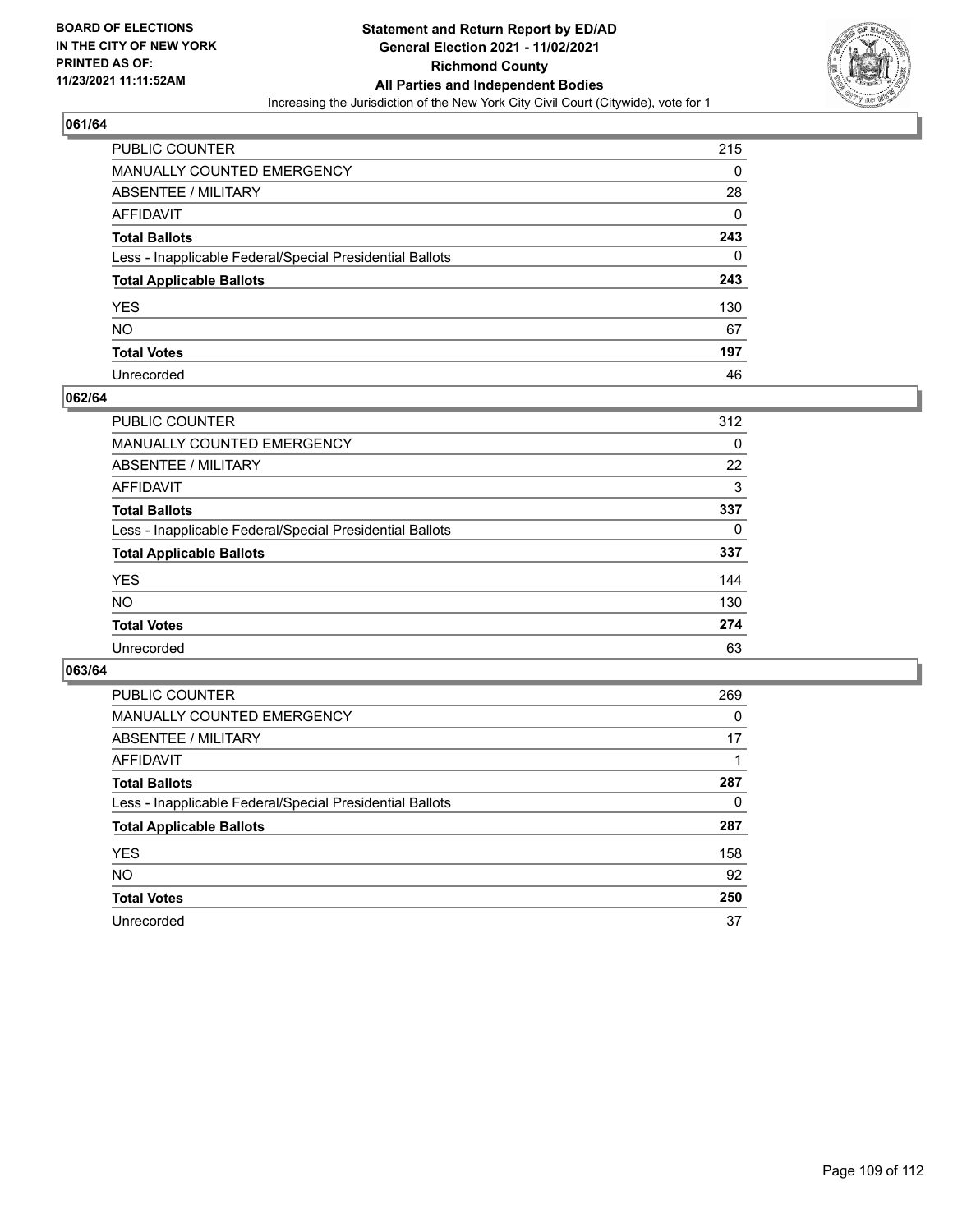

# **064/64**

| PUBLIC COUNTER                                           | 0 |
|----------------------------------------------------------|---|
| <b>MANUALLY COUNTED EMERGENCY</b>                        | 0 |
| ABSENTEE / MILITARY                                      | 0 |
| AFFIDAVIT                                                | 0 |
| <b>Total Ballots</b>                                     | 0 |
| Less - Inapplicable Federal/Special Presidential Ballots | 0 |
| <b>Total Applicable Ballots</b>                          | 0 |
| <b>YES</b>                                               | 0 |
| <b>NO</b>                                                | 0 |
| <b>Total Votes</b>                                       | 0 |

## **065/64**

| PUBLIC COUNTER                                           | 0        |
|----------------------------------------------------------|----------|
| MANUALLY COUNTED EMERGENCY                               | 0        |
| ABSENTEE / MILITARY                                      | $\Omega$ |
| AFFIDAVIT                                                | 0        |
| Total Ballots                                            | 0        |
| Less - Inapplicable Federal/Special Presidential Ballots | $\Omega$ |
| <b>Total Applicable Ballots</b>                          | 0        |
| <b>YES</b>                                               | $\Omega$ |
| NO.                                                      | $\Omega$ |
| <b>Total Votes</b>                                       | 0        |
|                                                          |          |

# **066/64**

| <b>Total Votes</b>                                       | 0        |
|----------------------------------------------------------|----------|
| <b>NO</b>                                                | $\Omega$ |
| <b>YES</b>                                               | 0        |
| <b>Total Applicable Ballots</b>                          | 0        |
| Less - Inapplicable Federal/Special Presidential Ballots | 0        |
| <b>Total Ballots</b>                                     | 0        |
| AFFIDAVIT                                                | 0        |
| <b>ABSENTEE / MILITARY</b>                               | 0        |
| <b>MANUALLY COUNTED EMERGENCY</b>                        | 0        |
| PUBLIC COUNTER                                           | 0        |

#### **067/64**

| PUBLIC COUNTER                                           | 0 |
|----------------------------------------------------------|---|
| MANUALLY COUNTED EMERGENCY                               | 0 |
| ABSENTEE / MILITARY                                      | 0 |
| AFFIDAVIT                                                | 0 |
| <b>Total Ballots</b>                                     | 0 |
| Less - Inapplicable Federal/Special Presidential Ballots | 0 |
| <b>Total Applicable Ballots</b>                          |   |
| <b>YES</b>                                               | 0 |
| <b>NO</b>                                                | 0 |
| <b>Total Votes</b>                                       | 0 |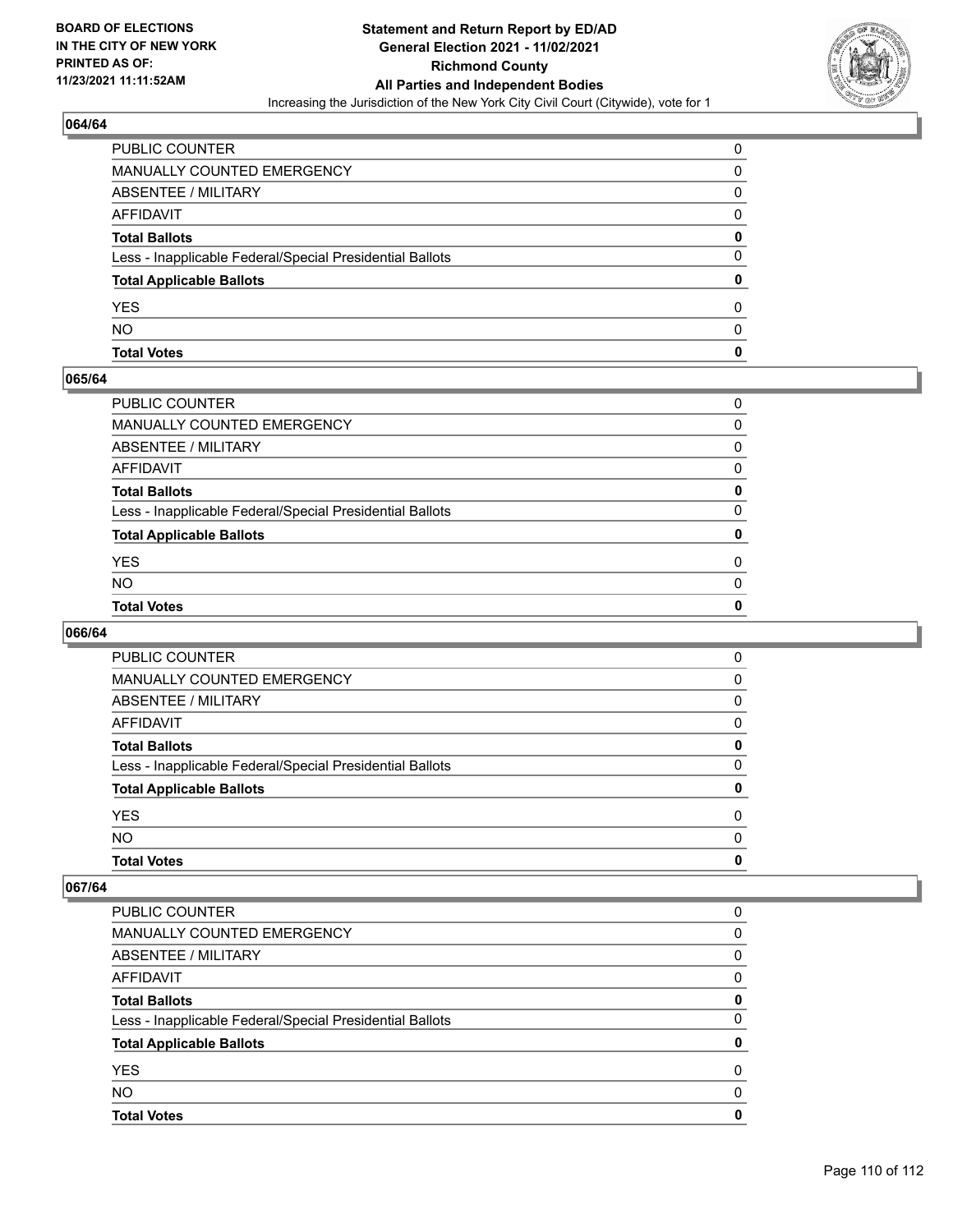

## **068/64**

| PUBLIC COUNTER                                           | 0 |
|----------------------------------------------------------|---|
| <b>MANUALLY COUNTED EMERGENCY</b>                        | 0 |
| ABSENTEE / MILITARY                                      | 0 |
| <b>AFFIDAVIT</b>                                         | 0 |
| <b>Total Ballots</b>                                     | 0 |
| Less - Inapplicable Federal/Special Presidential Ballots | 0 |
| <b>Total Applicable Ballots</b>                          | 0 |
| <b>YES</b>                                               | 0 |
| <b>NO</b>                                                | 0 |
| <b>Total Votes</b>                                       | 0 |

## **069/64**

| PUBLIC COUNTER                                           | 0        |
|----------------------------------------------------------|----------|
| MANUALLY COUNTED EMERGENCY                               | $\Omega$ |
| ABSENTEE / MILITARY                                      | 0        |
| AFFIDAVIT                                                | $\Omega$ |
| Total Ballots                                            | 0        |
| Less - Inapplicable Federal/Special Presidential Ballots | $\Omega$ |
| <b>Total Applicable Ballots</b>                          | 0        |
| YES                                                      | $\Omega$ |
| NO.                                                      | $\Omega$ |
| <b>Total Votes</b>                                       | 0        |
|                                                          |          |

# **070/64**

| <b>Total Votes</b>                                       | 0 |
|----------------------------------------------------------|---|
| <b>NO</b>                                                | 0 |
| <b>YES</b>                                               | 0 |
| <b>Total Applicable Ballots</b>                          | 0 |
| Less - Inapplicable Federal/Special Presidential Ballots | 0 |
| <b>Total Ballots</b>                                     | 0 |
| AFFIDAVIT                                                | 0 |
| ABSENTEE / MILITARY                                      | 0 |
| <b>MANUALLY COUNTED EMERGENCY</b>                        | 0 |
| PUBLIC COUNTER                                           | 0 |